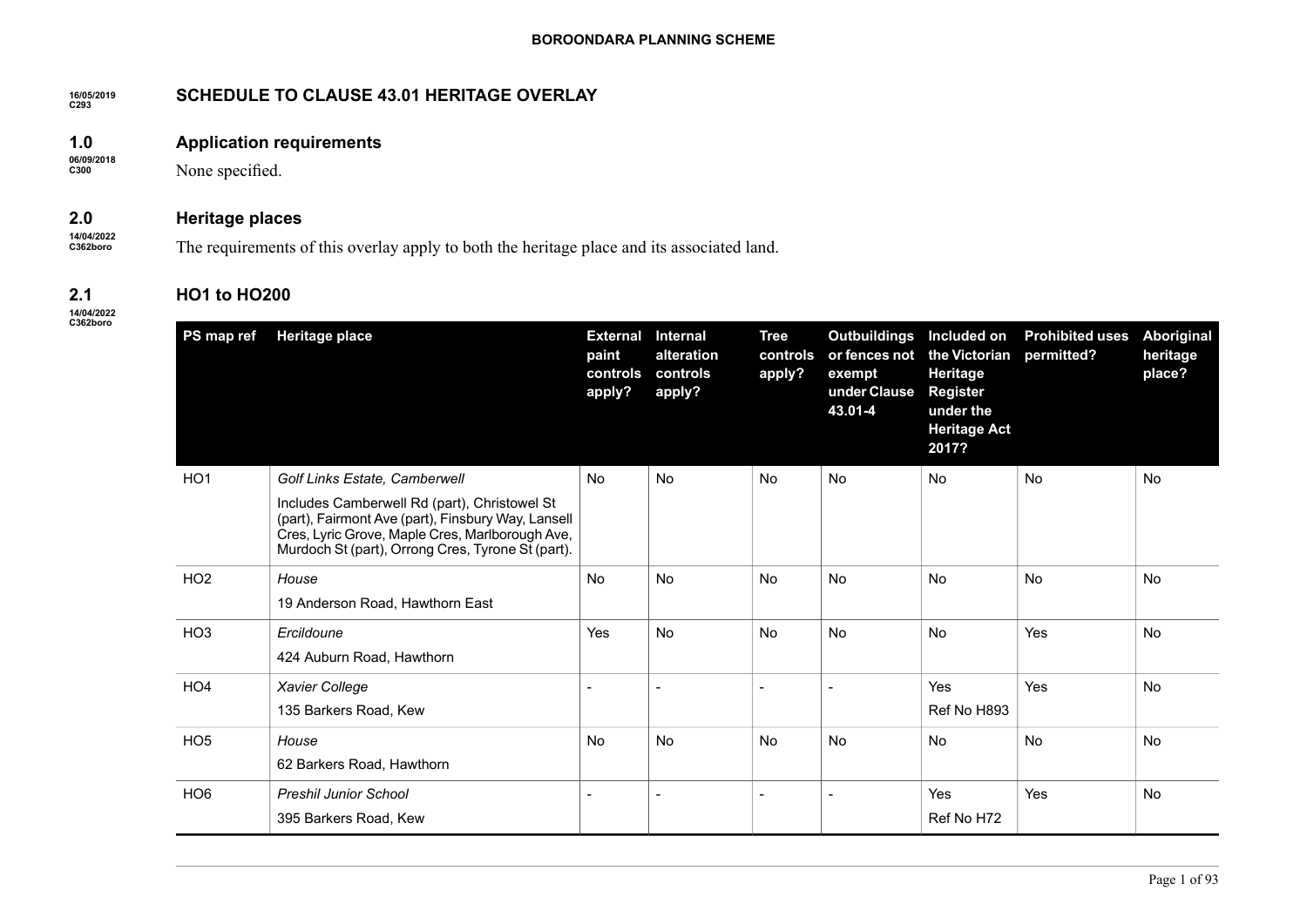| PS map ref      | <b>Heritage place</b>                                                 | <b>External Internal</b><br>paint<br>controls<br>apply? | alteration<br>controls<br>apply? | <b>Tree</b><br>controls<br>apply? | Outbuildings Included on<br>or fences not<br>exempt<br>under Clause<br>43.01-4 | the Victorian<br><b>Heritage</b><br><b>Register</b><br>under the<br><b>Heritage Act</b><br>2017? | <b>Prohibited uses</b><br>permitted? | Aboriginal<br>heritage<br>place? |
|-----------------|-----------------------------------------------------------------------|---------------------------------------------------------|----------------------------------|-----------------------------------|--------------------------------------------------------------------------------|--------------------------------------------------------------------------------------------------|--------------------------------------|----------------------------------|
| HO7             | House<br>492 Barkers Road, Hawthorn East                              | No                                                      | No                               | No                                | <b>No</b>                                                                      | No                                                                                               | <b>No</b>                            | No                               |
| HO <sub>8</sub> | Werona<br>500 Barkers Road, Hawthorn East                             | No                                                      | No                               | <b>No</b>                         | <b>No</b>                                                                      | No                                                                                               | <b>No</b>                            | No                               |
| HO <sub>9</sub> | St Ouen<br>520 Barkers Road, Hawthorn East                            | No                                                      | No                               | No                                | No                                                                             | <b>No</b>                                                                                        | No                                   | No                               |
| <b>HO10</b>     | Turinville<br>53 Barnard Grove, Kew                                   | Yes                                                     | No                               | No                                | <b>No</b>                                                                      | No                                                                                               | Yes                                  | No                               |
| <b>HO11</b>     | D'estaville<br>7 Barry Street, Kew                                    | $\overline{a}$                                          | $\overline{a}$                   | $\overline{a}$                    |                                                                                | Yes<br>Ref No H201                                                                               | Yes                                  | No                               |
| <b>HO12</b>     | Marathon<br>1 Beaconsfield Road, Hawthorn East                        | No                                                      | No                               | No                                | No                                                                             | No                                                                                               | No                                   | No                               |
| HO13            | House<br>10 Beaconsfield Rd, Hawthorn East                            | No                                                      | No                               | No                                | <b>No</b>                                                                      | No                                                                                               | No                                   | No                               |
| <b>HO14</b>     | House<br>12 Beaconsfield Rd, Hawthorn East                            | No                                                      | <b>No</b>                        | <b>No</b>                         | <b>No</b>                                                                      | No                                                                                               | <b>No</b>                            | No                               |
| <b>HO15</b>     | Avondale<br>22 Berkeley Street, Hawthorn                              | No                                                      | No                               | No                                | <b>No</b>                                                                      | No                                                                                               | No                                   | No                               |
| HO16            | House (formerly Wakato)<br>38 Berkeley Street, Hawthorn               | No                                                      | No                               | No                                | No                                                                             | No                                                                                               | No                                   | No                               |
| <b>HO17</b>     | <b>Broughton Hall (formerly Tara)</b><br>2 Berwick Street, Camberwell | $\overline{a}$                                          | $\blacksquare$                   | $\blacksquare$                    |                                                                                | Yes<br>Ref No<br>H1176                                                                           | Yes                                  | No                               |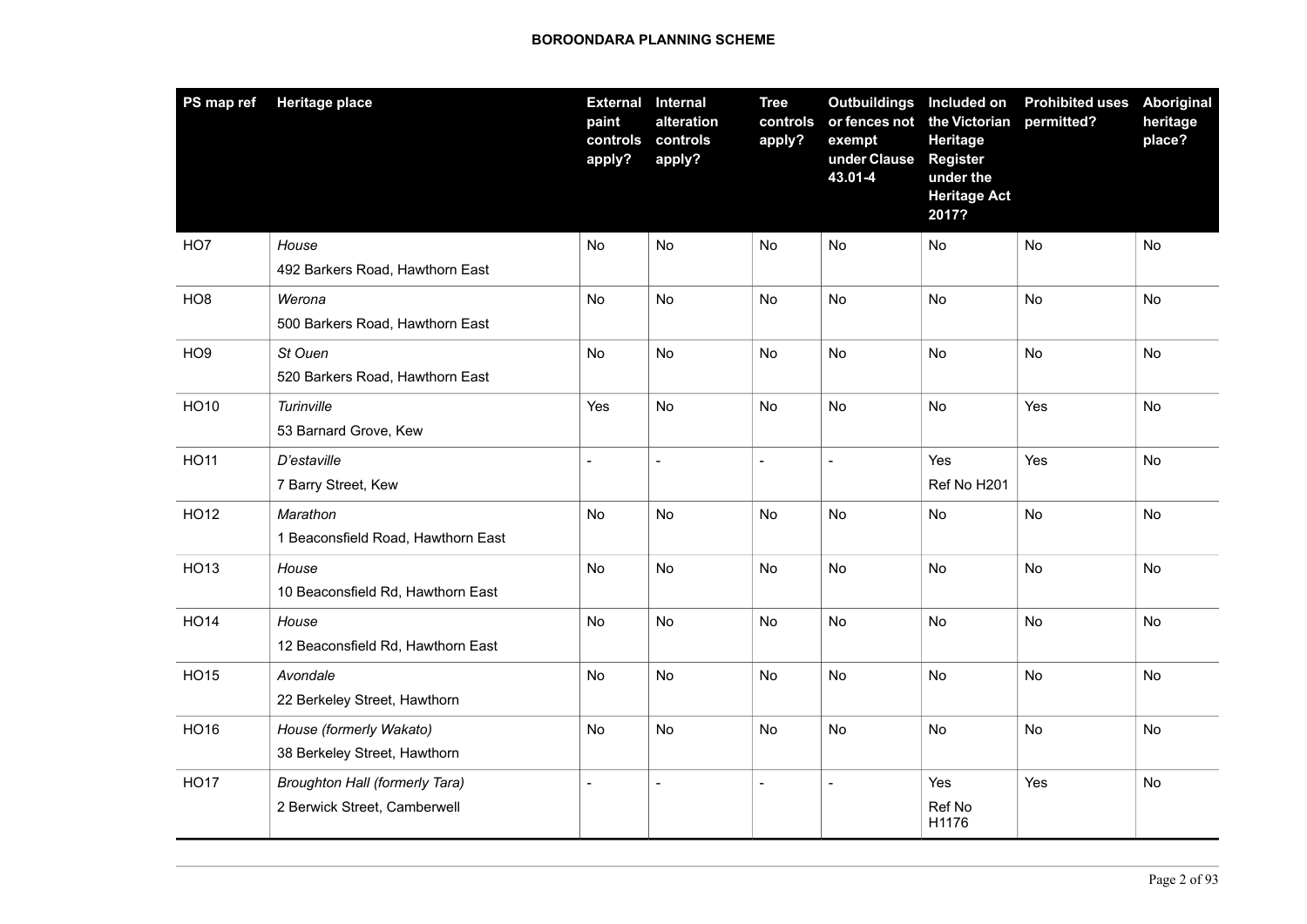| PS map ref  | <b>Heritage place</b>                                                                 | <b>External Internal</b><br>paint<br>controls<br>apply? | alteration<br>controls<br>apply? | <b>Tree</b><br>controls<br>apply? | Outbuildings Included on<br>or fences not<br>exempt<br>under Clause<br>43.01-4 | the Victorian<br>Heritage<br><b>Register</b><br>under the<br><b>Heritage Act</b><br>2017? | <b>Prohibited uses</b><br>permitted? | Aboriginal<br>heritage<br>place? |
|-------------|---------------------------------------------------------------------------------------|---------------------------------------------------------|----------------------------------|-----------------------------------|--------------------------------------------------------------------------------|-------------------------------------------------------------------------------------------|--------------------------------------|----------------------------------|
| <b>HO18</b> | Former ES&A Bank<br>482 Riversdale Road, Hawthorn East                                | $\overline{a}$                                          | $\blacksquare$                   | $\overline{\phantom{a}}$          |                                                                                | Yes<br>Ref No H534                                                                        | Yes                                  | No                               |
| <b>HO19</b> | Nachemo<br>997 Burke Road, Hawthorn East                                              | No                                                      | <b>No</b>                        | <b>No</b>                         | <b>No</b>                                                                      | No                                                                                        | No                                   | No                               |
| HO21        | House<br>1093 Burke Road, Hawthorn East                                               | No                                                      | No                               | <b>No</b>                         | <b>No</b>                                                                      | <b>No</b>                                                                                 | <b>No</b>                            | <b>No</b>                        |
| <b>HO22</b> | Ultima<br>1099 Burke Road, Hawthorn East                                              | No                                                      | No                               | No                                | <b>No</b>                                                                      | No                                                                                        | No                                   | No                               |
| HO23        | Former Invergowrie Lodge<br>8 Palmer Place, Hawthorn                                  | $\overline{a}$                                          | $\overline{\phantom{a}}$         | $\blacksquare$                    |                                                                                | Yes Ref No<br>H517                                                                        | Yes                                  | No                               |
| <b>HO24</b> | Manresa Peoples Centre (Former ES&A Bank)<br>343 Burwood Road, Hawthorn               | $\overline{a}$                                          | $\blacksquare$                   | $\blacksquare$                    | $\overline{a}$                                                                 | Yes<br>Ref No H516                                                                        | Yes                                  | No                               |
| HO25        | House<br>759 Burwood Road, Hawthorn East                                              | No                                                      | No                               | No                                | No                                                                             | No                                                                                        | No                                   | No                               |
| HO26        | Kardinia<br>8 Calvin Street, Hawthorn                                                 | No                                                      | No                               | <b>No</b>                         | <b>No</b>                                                                      | <b>No</b>                                                                                 | No                                   | No                               |
| <b>HO28</b> | <b>Camberwell Court House and Police Station</b><br>311-317 Camberwell Rd, Camberwell | $\blacksquare$                                          | $\overline{a}$                   | $\blacksquare$                    | $\overline{a}$                                                                 | Yes<br>Ref No<br>H1194                                                                    | Yes                                  | No                               |
| HO29        | <b>Canterbury Mansions</b><br>208 Canterbury Road and 126 Maling Road,<br>Canterbury  | $\overline{a}$                                          | $\blacksquare$                   | $\blacksquare$                    |                                                                                | Yes<br>Ref No H869                                                                        | Yes                                  | No                               |
| HO30        | Grace Park House                                                                      | $\overline{a}$                                          | $\overline{\phantom{a}}$         | $\blacksquare$                    | $\overline{a}$                                                                 | Yes                                                                                       | Yes                                  | No                               |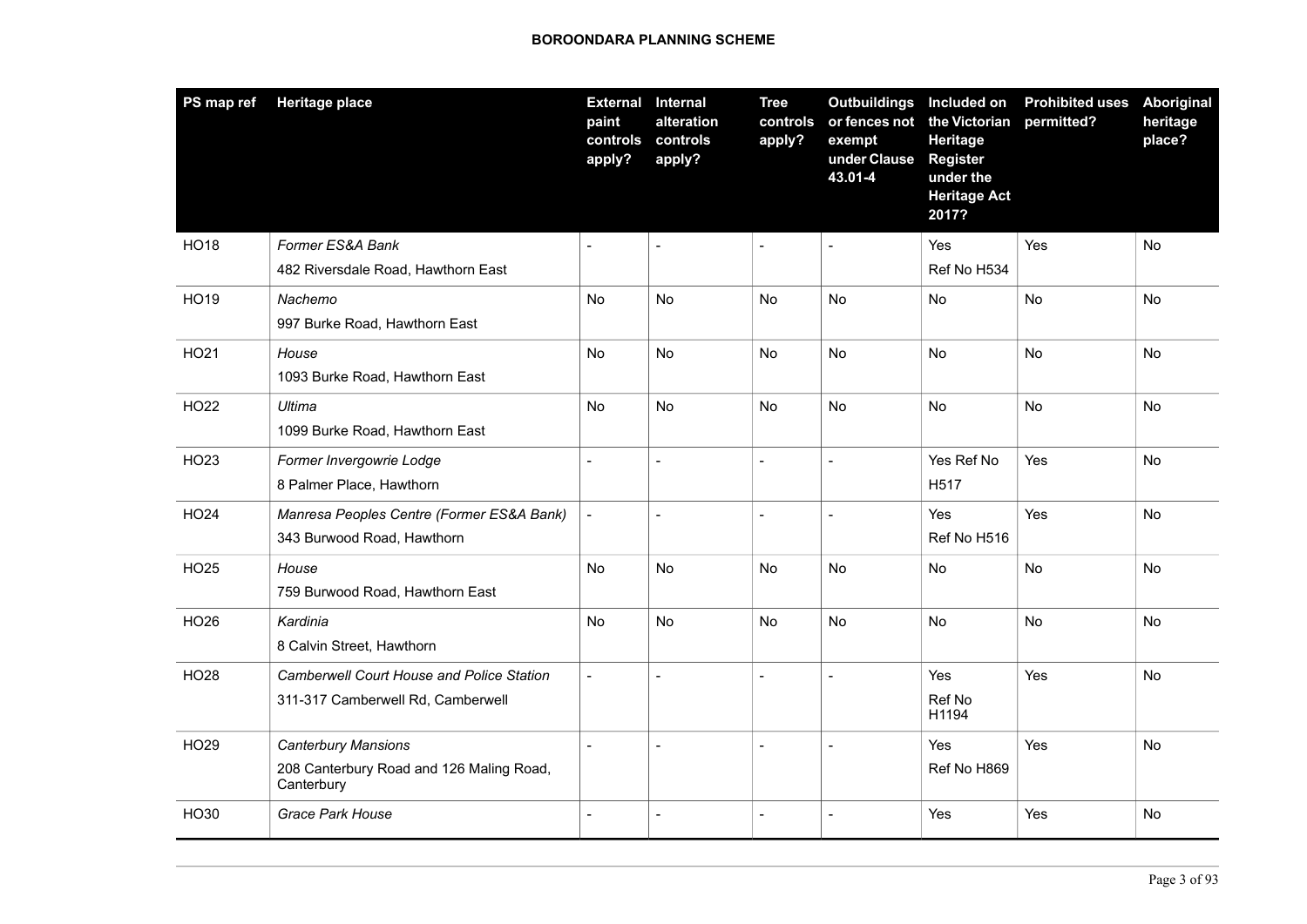| PS map ref  | <b>Heritage place</b>                                                | <b>External</b><br>paint<br>controls<br>apply? | <b>Internal</b><br>alteration<br>controls<br>apply? | <b>Tree</b><br>controls<br>apply? | Outbuildings Included on<br>exempt<br>under Clause<br>43.01-4 | or fences not the Victorian<br>Heritage<br><b>Register</b><br>under the<br><b>Heritage Act</b><br>2017? | <b>Prohibited uses</b><br>permitted? | Aboriginal<br>heritage<br>place? |
|-------------|----------------------------------------------------------------------|------------------------------------------------|-----------------------------------------------------|-----------------------------------|---------------------------------------------------------------|---------------------------------------------------------------------------------------------------------|--------------------------------------|----------------------------------|
|             | 19 Chrystobel Crescent, Hawthorn                                     |                                                |                                                     |                                   |                                                               | Ref No H730                                                                                             |                                      |                                  |
| <b>HO31</b> | Huntingtower<br>106 Church Street, Hawthorn                          | Yes                                            | <b>No</b>                                           | <b>No</b>                         | <b>No</b>                                                     | <b>No</b>                                                                                               | Yes                                  | N <sub>o</sub>                   |
| HO32        | Former Bridge Hotel<br>155 Church Street, Hawthorn                   | $\overline{a}$                                 | $\overline{a}$                                      | $\overline{a}$                    | $\overline{a}$                                                | Yes<br>Ref No H449                                                                                      | Yes                                  | <b>No</b>                        |
| HO33        | House<br>27 Constance Street, Hawthorn East                          | No.                                            | No                                                  | <b>No</b>                         | <b>No</b>                                                     | No                                                                                                      | <b>No</b>                            | No                               |
| <b>HO34</b> | Second Church of Christ Scientist<br>41 Cookson Street, Camberwell   |                                                | $\overline{a}$                                      |                                   | $\sim$                                                        | Yes<br>Ref No<br>H1196                                                                                  | Yes                                  | No                               |
| <b>HO36</b> | Invergowrie<br>21 Coppin Grove, Hawthorn                             |                                                | ÷,                                                  | $\blacksquare$                    |                                                               | Yes<br>Ref No H195                                                                                      | Yes                                  | No                               |
| <b>HO37</b> | Wimba<br>235 Cotham Road, Kew                                        | Yes                                            | No                                                  | No                                | No                                                            | No                                                                                                      | Yes                                  | No                               |
| <b>HO38</b> | Ross House (formerly Charleville)<br>292 Cotham Road, Kew            |                                                | L,                                                  | $\overline{\phantom{a}}$          | $\sim$                                                        | Yes<br>Ref No H202                                                                                      | Yes                                  | No                               |
| HO39        | The Hawthorns<br>5 Creswick Street, Hawthorn                         | $\sim$                                         | $\blacksquare$                                      | $\overline{\phantom{a}}$          | $\blacksquare$                                                | Yes<br>Ref No H457                                                                                      | Yes                                  | No                               |
| HO40        | Mackillop House (Sisters of St Joseph)<br>13 Havelock Road, Hawthorn | No                                             | No                                                  | <b>No</b>                         | No                                                            | No                                                                                                      | No                                   | No                               |
| HO41        | Riverton<br>22 Elm Street, Hawthorn                                  | No                                             | <b>No</b>                                           | No                                | <b>No</b>                                                     | No                                                                                                      | No                                   | No                               |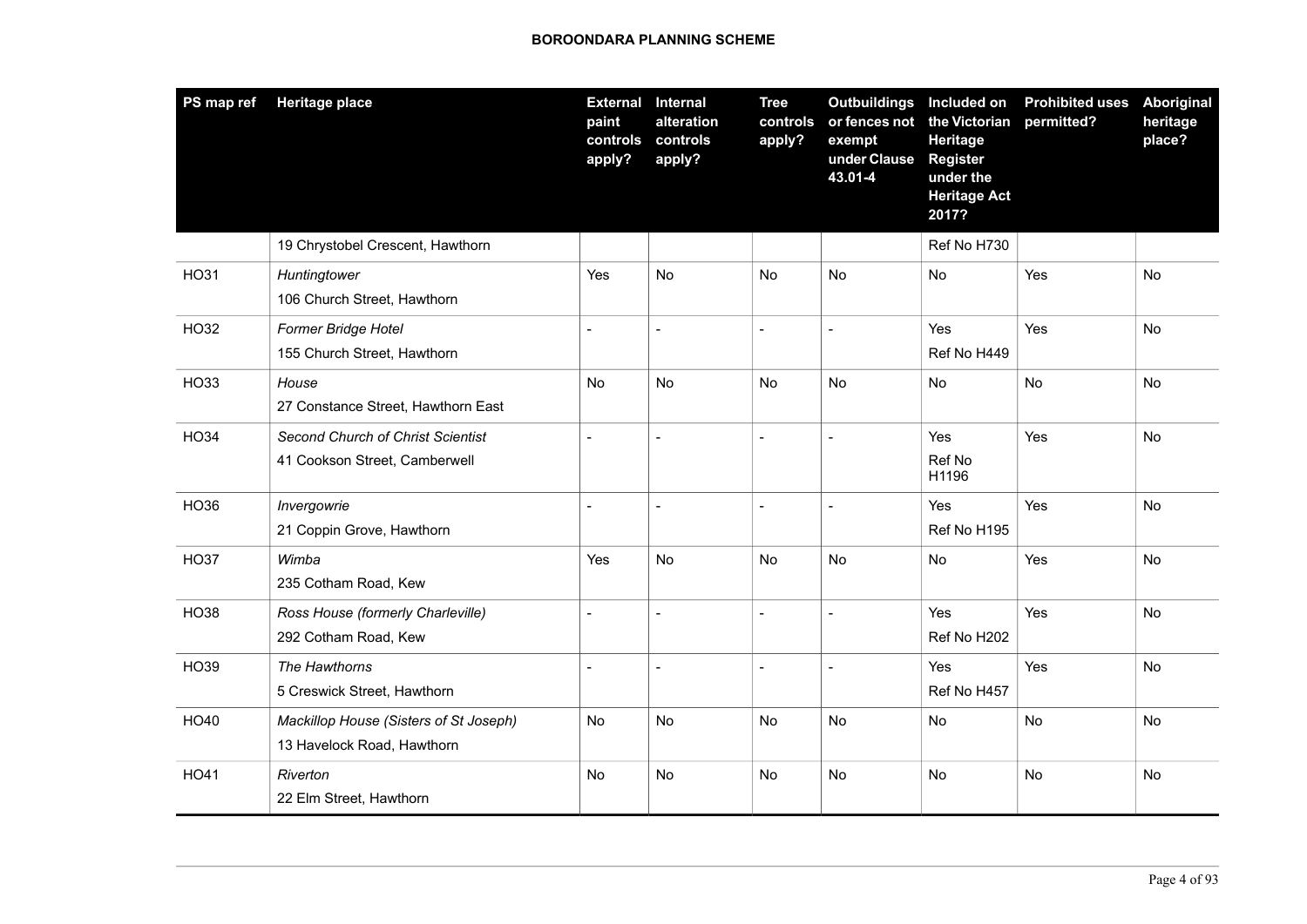| PS map ref  | Heritage place                                                             | <b>External</b><br>paint<br>controls<br>apply? | <b>Internal</b><br>alteration<br>controls<br>apply? | <b>Tree</b><br>controls<br>apply? | Outbuildings Included on<br>or fences not<br>exempt<br>under Clause<br>43.01-4 | the Victorian<br>Heritage<br><b>Register</b><br>under the<br><b>Heritage Act</b><br>2017? | <b>Prohibited uses</b><br>permitted? | Aboriginal<br>heritage<br>place? |
|-------------|----------------------------------------------------------------------------|------------------------------------------------|-----------------------------------------------------|-----------------------------------|--------------------------------------------------------------------------------|-------------------------------------------------------------------------------------------|--------------------------------------|----------------------------------|
| HO42        | <b>Hawthorn Railway Station Complex</b><br>54 Burwood Road, Hawthorn       | $\blacksquare$                                 | $\overline{\phantom{a}}$                            | $\blacksquare$                    | $\sim$                                                                         | Yes<br>Ref No<br>H1566                                                                    | Yes                                  | No                               |
| HO43        | House<br>10 Faircroft Avenue, Glen Iris                                    | No                                             | No                                                  | No                                | No                                                                             | No                                                                                        | No                                   | No                               |
| <b>HO44</b> | Toxtern<br>4 Fordholm Road, Hawthorn                                       | No                                             | <b>No</b>                                           | No                                | <b>No</b>                                                                      | No                                                                                        | <b>No</b>                            | No                               |
| <b>HO45</b> | Konsley<br>7 Fordholm Road, Hawthorn                                       | No                                             | No                                                  | No                                | No                                                                             | No                                                                                        | No                                   | No                               |
| HO46        | <b>Glenferrie Railway Station Complex</b><br>668 Glenferrie Road, Hawthorn | $\blacksquare$                                 | $\overline{\phantom{a}}$                            | $\overline{\phantom{a}}$          | $\blacksquare$                                                                 | Yes<br>Ref No<br>H1671                                                                    | Yes                                  | No                               |
| <b>HO47</b> | House<br>568 Glenferrie Road, Hawthorn                                     | No                                             | No                                                  | No                                | No                                                                             | No                                                                                        | No                                   | No                               |
| <b>HO48</b> | Hawthorn Presbyterian Church<br>580-582 Glenferrie Road, Hawthorn          | Yes                                            | <b>No</b>                                           | <b>No</b>                         | <b>No</b>                                                                      | No                                                                                        | Yes                                  | No                               |
| <b>HO50</b> | Cottingley<br>16 Glenroy Road, Hawthorn                                    | No                                             | No                                                  | No                                | No                                                                             | No                                                                                        | No                                   | No                               |
| <b>HO51</b> | Oxbridge House<br>12 Grandview Grove, Hawthorn East                        | Yes                                            | No                                                  | No                                | <b>No</b>                                                                      | No                                                                                        | Yes                                  | No                               |
| <b>HO52</b> | Alloarmo<br>5 Grattan Street, Hawthorn                                     | $\overline{a}$                                 | $\blacksquare$                                      | $\overline{\phantom{a}}$          |                                                                                | Yes<br>Ref No H552                                                                        | Yes                                  | No                               |
| HO53        | House                                                                      | No                                             | No                                                  | No                                | No                                                                             | No                                                                                        | No                                   | No                               |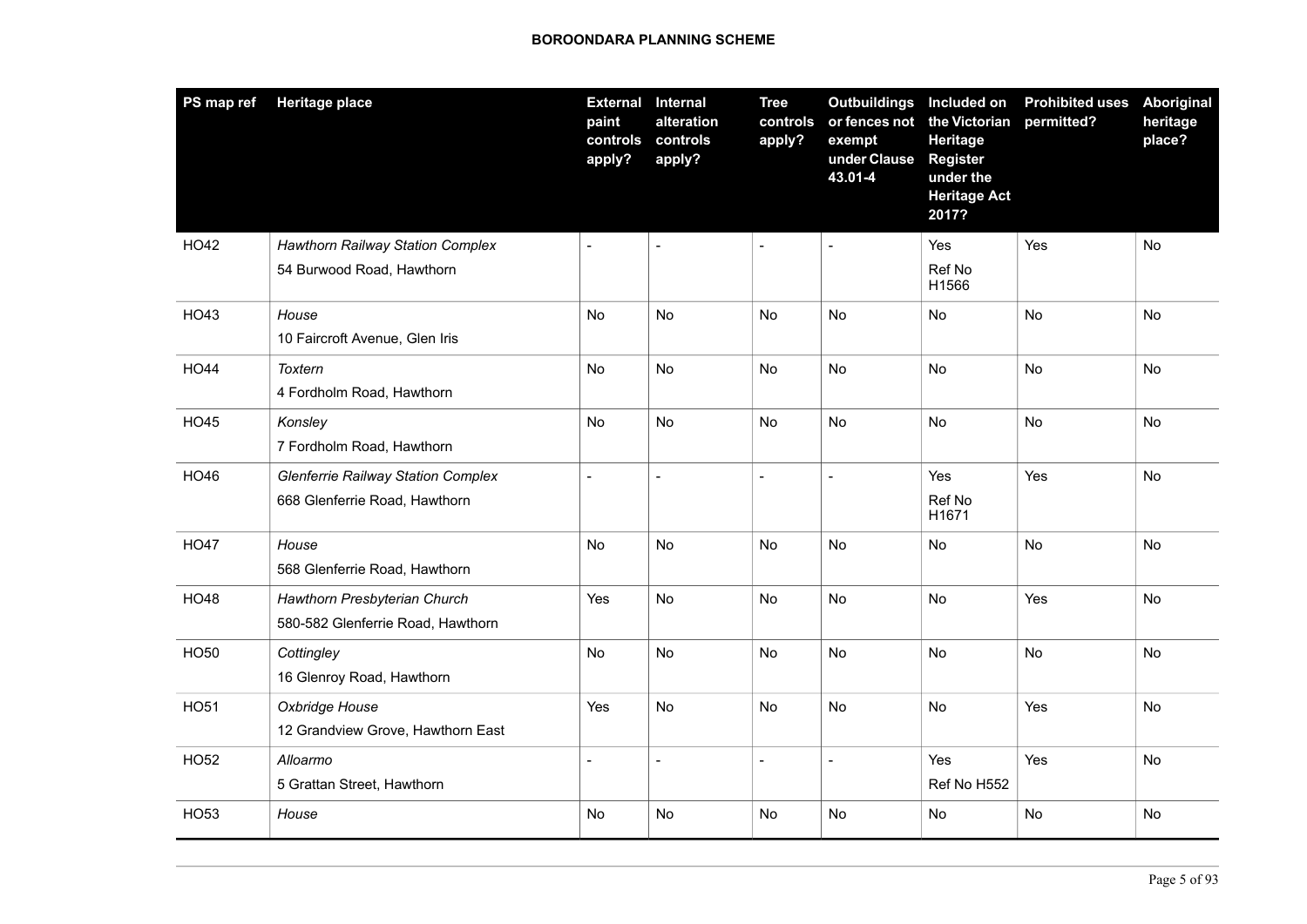| PS map ref  | <b>Heritage place</b>                                                                               | <b>External</b><br>paint<br>controls<br>apply? | Internal<br>alteration<br>controls<br>apply? | <b>Tree</b><br>controls<br>apply? | <b>Outbuildings</b><br>or fences not<br>exempt<br>under Clause<br>43.01-4 | Included on<br>the Victorian<br>Heritage<br><b>Register</b><br>under the<br><b>Heritage Act</b><br>2017? | <b>Prohibited uses</b><br>permitted? | <b>Aboriginal</b><br>heritage<br>place? |
|-------------|-----------------------------------------------------------------------------------------------------|------------------------------------------------|----------------------------------------------|-----------------------------------|---------------------------------------------------------------------------|----------------------------------------------------------------------------------------------------------|--------------------------------------|-----------------------------------------|
|             | 15 Grattan Street, Hawthorn                                                                         |                                                |                                              |                                   |                                                                           |                                                                                                          |                                      |                                         |
| <b>HO54</b> | Rotha                                                                                               |                                                | $\overline{a}$                               | $\overline{a}$                    | $\sim$                                                                    | Yes                                                                                                      | Yes                                  | No                                      |
|             | 29 Harcourt Street, Hawthorn East                                                                   |                                                |                                              |                                   |                                                                           | Ref No H510                                                                                              |                                      |                                         |
| HO63        | House                                                                                               | <b>No</b>                                      | No                                           | No                                | No                                                                        | <b>No</b>                                                                                                | No                                   | No                                      |
|             | 3 Henrietta Street, Hawthorn                                                                        |                                                |                                              |                                   |                                                                           |                                                                                                          |                                      |                                         |
| <b>HO64</b> | Boroondara General Cemetery, Springthorpe<br>Memorial & Cussen Memorial<br>430-440 High Street, Kew | $\sim$                                         |                                              |                                   | $\overline{a}$                                                            | Yes<br>Ref No H49<br>& Ref No<br>H522 & Ref<br>No H2036                                                  | Yes                                  | No                                      |
| <b>HO67</b> | National Australia Bank                                                                             | Yes                                            | No.                                          | No                                | No                                                                        | No                                                                                                       | Yes                                  | No                                      |
|             | 185 High Street, Kew                                                                                |                                                |                                              |                                   |                                                                           |                                                                                                          |                                      |                                         |
| <b>HO68</b> | <b>Former Kew Post Office</b>                                                                       |                                                |                                              | $\overline{a}$                    | $\overline{a}$                                                            | Yes                                                                                                      | Yes                                  | <b>No</b>                               |
|             | 186 High Street, Kew                                                                                |                                                |                                              |                                   |                                                                           | Ref No H885                                                                                              |                                      |                                         |
| <b>HO69</b> | <b>Police Station and former Court House</b>                                                        | $\blacksquare$                                 | $\blacksquare$                               | $\overline{a}$                    | $\overline{a}$                                                            | Yes                                                                                                      | Yes                                  | No                                      |
|             | 188 High Street, Kew                                                                                |                                                |                                              |                                   |                                                                           | Ref No H944                                                                                              |                                      |                                         |
| <b>HO70</b> | Holy Trinity Church and Vicarage                                                                    | Yes                                            | <b>No</b>                                    | <b>No</b>                         | No                                                                        | <b>No</b>                                                                                                | Yes                                  | <b>No</b>                               |
|             | 249-251 High Street, Kew                                                                            |                                                |                                              |                                   |                                                                           |                                                                                                          |                                      |                                         |
| <b>HO71</b> | Houses                                                                                              | No                                             | <b>No</b>                                    | Yes -<br>Oak                      | <b>No</b>                                                                 | No                                                                                                       | No                                   | No                                      |
|             | 5 & 7 Higham Road, Hawthorn East                                                                    |                                                |                                              | at rear of                        |                                                                           |                                                                                                          |                                      |                                         |
|             | <b>Statement of Significance:</b>                                                                   |                                                |                                              | 5<br>Higham                       |                                                                           |                                                                                                          |                                      |                                         |
|             | 5 & 7 Higham Road, Statement of Significance,<br>February 2021                                      |                                                |                                              | Road                              |                                                                           |                                                                                                          |                                      |                                         |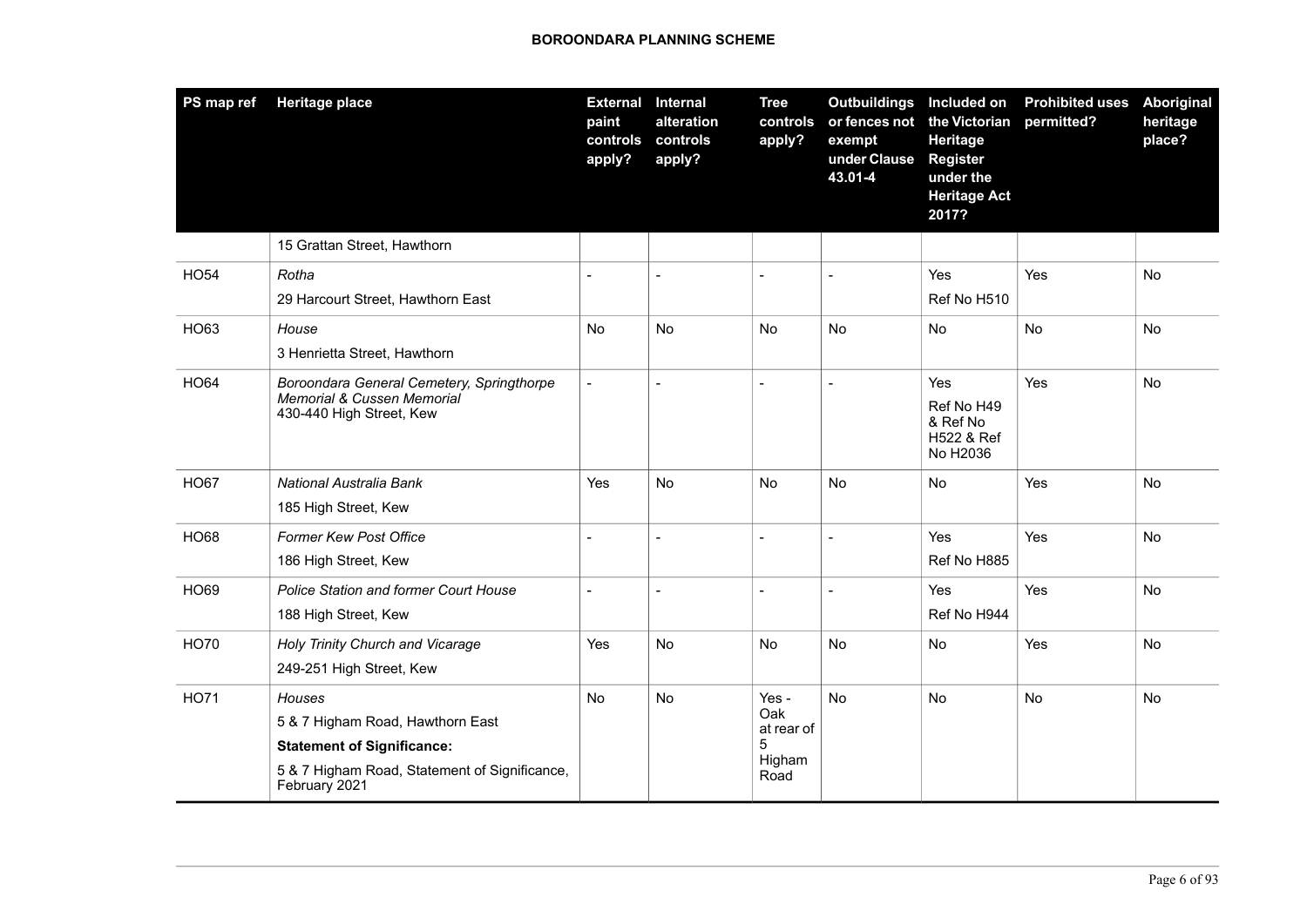| PS map ref  | <b>Heritage place</b>                               | <b>External</b><br>paint<br>controls<br>apply? | <b>Internal</b><br>alteration<br>controls<br>apply? | <b>Tree</b><br>controls<br>apply?           | <b>Outbuildings</b> Included on<br>or fences not the Victorian<br>exempt<br>under Clause<br>43.01-4 | Heritage<br><b>Register</b><br>under the<br><b>Heritage Act</b><br>2017? | <b>Prohibited uses</b><br>permitted? | Aboriginal<br>heritage<br>place? |
|-------------|-----------------------------------------------------|------------------------------------------------|-----------------------------------------------------|---------------------------------------------|-----------------------------------------------------------------------------------------------------|--------------------------------------------------------------------------|--------------------------------------|----------------------------------|
| <b>HO72</b> | House                                               | Yes                                            | Yes                                                 | Yes -<br>Oak                                | Yes, jetty and                                                                                      | No                                                                       | Yes                                  | No                               |
|             | 3/2 Hodgson Street, Kew                             |                                                |                                                     | trees                                       | landing                                                                                             |                                                                          |                                      |                                  |
|             | <b>Statement of Significance:</b>                   |                                                |                                                     | $(x3)$ ,<br>Cypress                         |                                                                                                     |                                                                          |                                      |                                  |
|             | River House Statement of Significance, June<br>2021 |                                                |                                                     | tree,<br>Stone<br>Pine,<br>Stand of<br>Elms |                                                                                                     |                                                                          |                                      |                                  |
| HO73        | Wandara                                             | No                                             | <b>No</b>                                           | No                                          | <b>No</b>                                                                                           | No                                                                       | <b>No</b>                            | No                               |
|             | 5 Hollingsworth Avenue, Hawthorn                    |                                                |                                                     |                                             |                                                                                                     |                                                                          |                                      |                                  |
| <b>HO74</b> | Oxford                                              | $\overline{a}$                                 | $\overline{a}$                                      | $\overline{a}$                              | $\overline{\phantom{a}}$                                                                            | Yes                                                                      | Yes                                  | No                               |
|             | 21 Isabella Grove, Hawthorn                         |                                                |                                                     |                                             |                                                                                                     | Ref No H196                                                              |                                      |                                  |
| <b>HO75</b> | House                                               | Yes                                            | No                                                  | No                                          | No                                                                                                  | No                                                                       | Yes                                  | No                               |
|             | 96 Kilby Road, Kew                                  |                                                |                                                     |                                             |                                                                                                     |                                                                          |                                      |                                  |
| <b>HO76</b> | Colinetta                                           | <b>No</b>                                      | <b>No</b>                                           | <b>No</b>                                   | <b>No</b>                                                                                           | <b>No</b>                                                                | No                                   | No                               |
|             | 9 Kildare Street, Hawthorn East                     |                                                |                                                     |                                             |                                                                                                     |                                                                          |                                      |                                  |
| <b>HO77</b> | Shenton, also known as Immigration Reception        |                                                | $\overline{\phantom{a}}$                            | $\overline{\phantom{a}}$                    | $\blacksquare$                                                                                      | Yes                                                                      | Yes                                  | No                               |
|             | Centre                                              |                                                |                                                     |                                             |                                                                                                     | Ref No H788                                                              |                                      |                                  |
|             | 41 Kinkora Road, Hawthorn                           |                                                |                                                     |                                             |                                                                                                     |                                                                          |                                      |                                  |
| <b>HO78</b> | Talandoon                                           | No                                             | No                                                  | No                                          | No                                                                                                  | No                                                                       | No                                   | No                               |
|             | 10-12 Kooyongkoot Road, Hawthorn                    |                                                |                                                     |                                             |                                                                                                     |                                                                          |                                      |                                  |
| <b>HO79</b> | Crossakiel                                          | No                                             | No                                                  | No                                          | <b>No</b>                                                                                           | No                                                                       | No                                   | No                               |
|             | 26 Kooyongkoot Road, Hawthorn                       |                                                |                                                     |                                             |                                                                                                     |                                                                          |                                      |                                  |
| <b>HO80</b> | House                                               | No                                             | No                                                  | No                                          | No                                                                                                  | No                                                                       | No                                   | No                               |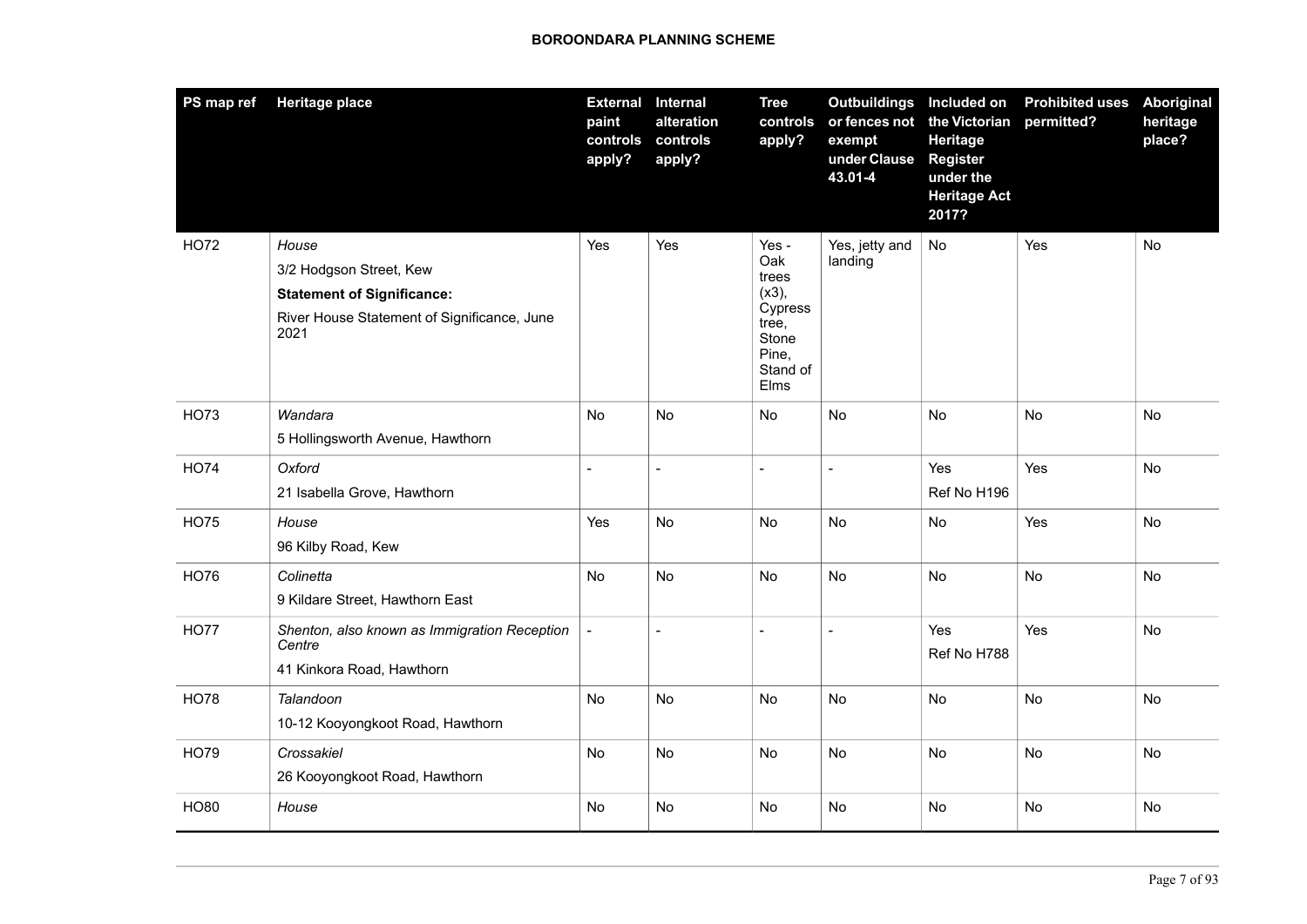| PS map ref  | <b>Heritage place</b>                                     | <b>External</b><br>paint<br>controls<br>apply? | <b>Internal</b><br>alteration<br>controls<br>apply? | <b>Tree</b><br>controls<br>apply? | Outbuildings Included on<br>or fences not the Victorian<br>exempt<br>under Clause<br>43.01-4 | Heritage<br><b>Register</b><br>under the<br><b>Heritage Act</b><br>2017? | <b>Prohibited uses</b><br>permitted? | Aboriginal<br>heritage<br>place? |
|-------------|-----------------------------------------------------------|------------------------------------------------|-----------------------------------------------------|-----------------------------------|----------------------------------------------------------------------------------------------|--------------------------------------------------------------------------|--------------------------------------|----------------------------------|
|             | 45 Liddiard Street, Hawthorn                              |                                                |                                                     |                                   |                                                                                              |                                                                          |                                      |                                  |
| <b>HO81</b> | House<br>51 Liddiard Street, Hawthorn                     | No                                             | <b>No</b>                                           | No                                | No                                                                                           | No                                                                       | No                                   | No                               |
| <b>HO82</b> | House<br>71 Liddiard Street, Hawthorn                     | Yes                                            | No                                                  | No                                | No                                                                                           | No                                                                       | Yes                                  | No                               |
| HO83        | Glenferrie Oval Grandstand<br>34 Linda Crescent, Hawthorn | $\blacksquare$                                 | $\blacksquare$                                      | $\blacksquare$                    | $\overline{a}$                                                                               | Yes<br>Ref No H890                                                       | Yes                                  | No                               |
| <b>HO84</b> | Maroondah<br>22 Lisson Grove, Hawthorn                    | Yes                                            | No                                                  | No                                | <b>No</b>                                                                                    | No                                                                       | Yes                                  | No                               |
| <b>HO85</b> | Cintra<br>34 Lisson Grove, Hawthorn                       | No                                             | No                                                  | <b>No</b>                         | No                                                                                           | No.                                                                      | No                                   | No                               |
| <b>HO86</b> | <b>Formerly Austral</b><br>38 Lisson Grove, Hawthorn      | No                                             | No                                                  | No                                | No                                                                                           | No                                                                       | No                                   | No                               |
| <b>HO87</b> | Kinvonvie<br>42 Lisson Grove, Hawthorn                    | No                                             | No                                                  | No                                | No                                                                                           | No                                                                       | No                                   | No                               |
| <b>HO88</b> | Valetta<br>47 Lisson Grove, Hawthorn                      | No                                             | No                                                  | No                                | <b>No</b>                                                                                    | No                                                                       | No                                   | No                               |
| <b>HO89</b> | <b>Formerly Roslyn</b><br>58 Lisson Grove, Hawthorn       | No                                             | No                                                  | No                                | No                                                                                           | No                                                                       | No                                   | No                               |
| <b>HO90</b> | House<br>65 Lisson Grove, Hawthorn                        | No.                                            | <b>No</b>                                           | No                                | <b>No</b>                                                                                    | No.                                                                      | No                                   | No                               |
| <b>HO91</b> | House                                                     | No                                             | No                                                  | No                                | No                                                                                           | No                                                                       | No                                   | No                               |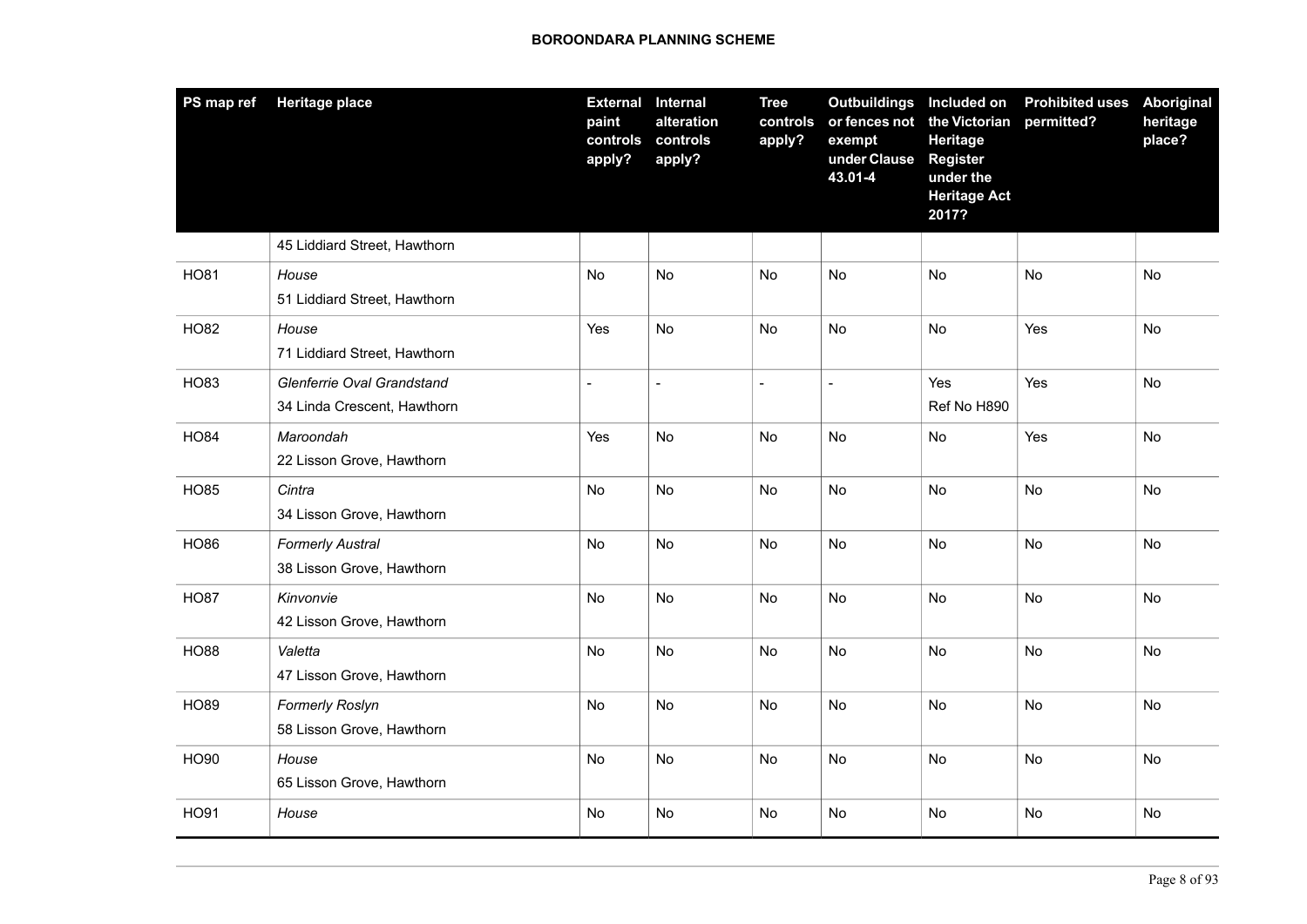| PS map ref  | <b>Heritage place</b>                                                                                                                | <b>External</b><br>paint<br>controls<br>apply? | Internal<br>alteration<br>controls<br>apply? | <b>Tree</b><br>controls<br>apply? | <b>Outbuildings</b><br>or fences not<br>exempt<br>under Clause<br>43.01-4 | Included on<br>the Victorian<br>Heritage<br><b>Register</b><br>under the<br><b>Heritage Act</b><br>2017? | <b>Prohibited uses</b><br>permitted? | <b>Aboriginal</b><br>heritage<br>place? |
|-------------|--------------------------------------------------------------------------------------------------------------------------------------|------------------------------------------------|----------------------------------------------|-----------------------------------|---------------------------------------------------------------------------|----------------------------------------------------------------------------------------------------------|--------------------------------------|-----------------------------------------|
|             | 12 MacDonald Street, Glen Iris                                                                                                       |                                                |                                              |                                   |                                                                           |                                                                                                          |                                      |                                         |
| <b>HO92</b> | <b>Ivy Grange</b><br>3 Malmsbury Street, Kew                                                                                         | Yes                                            | No                                           | <b>No</b>                         | <b>No</b>                                                                 | No                                                                                                       | Yes                                  | <b>No</b>                               |
| HO93        | House<br>11 Manningtree Road, Hawthorn                                                                                               | No                                             | <b>No</b>                                    | <b>No</b>                         | No                                                                        | No                                                                                                       | No                                   | No                                      |
| <b>HO94</b> | House<br>81 Manningtree Road, Hawthorn                                                                                               | No                                             | <b>No</b>                                    | No                                | <b>No</b>                                                                 | No                                                                                                       | No                                   | No                                      |
| <b>HO95</b> | Glenferrie Primary School No. 1508<br>78-98 Manningtree Road, Hawthorn                                                               | $\sim$                                         | $\blacksquare$                               | $\overline{a}$                    | $\overline{a}$                                                            | Yes<br>Ref No<br>H1630                                                                                   | Yes                                  | No                                      |
| <b>HO96</b> | Carrigal<br>18-20 Mason Street, Hawthorn                                                                                             | Yes                                            | No                                           | <b>No</b>                         | <b>No</b>                                                                 | No                                                                                                       | Yes                                  | No                                      |
| <b>HO97</b> | Craignethorn<br>24-26 Mason Street, Hawthorn                                                                                         | N <sub>o</sub>                                 | <b>No</b>                                    | <b>No</b>                         | <b>No</b>                                                                 | <b>No</b>                                                                                                | No                                   | No                                      |
| <b>HO98</b> | <b>Eyre Court</b><br>2 Molesworth Street, Canterbury                                                                                 |                                                | $\blacksquare$                               | $\blacksquare$                    |                                                                           | Yes<br>Ref No H817                                                                                       | Yes                                  | No                                      |
| HO99        | Frognall<br>54 Mont Albert Road, Canterbury                                                                                          | $\blacksquare$                                 | $\blacksquare$                               | $\overline{\phantom{a}}$          | $\sim$                                                                    | <b>Yes</b><br>Ref No H707                                                                                | Yes                                  | <b>No</b>                               |
| HO100       | <b>Former Dairy</b><br>2 Neave Street, Hawthorn East<br>First 5 metres from Myrniong Grove, including<br>facade of the former dairy. | No                                             | No                                           | <b>No</b>                         | <b>No</b>                                                                 | No                                                                                                       | No                                   | No                                      |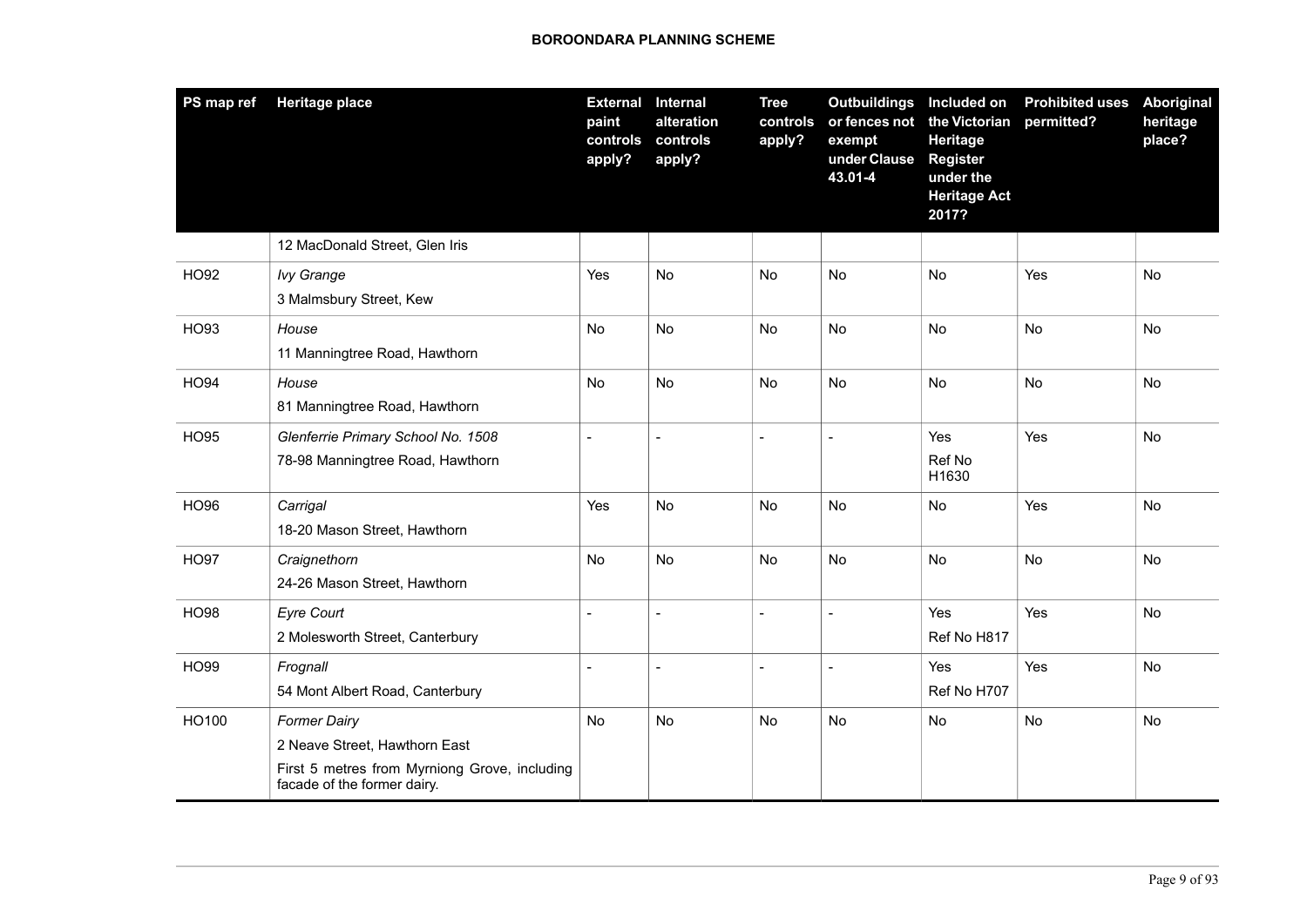| PS map ref | <b>Heritage place</b>                                                                                  | <b>External Internal</b><br>paint<br>controls<br>apply? | alteration<br>controls<br>apply? | <b>Tree</b><br>controls<br>apply? | Outbuildings Included on<br>or fences not<br>exempt<br>under Clause<br>43.01-4 | the Victorian<br>Heritage<br><b>Register</b><br>under the<br><b>Heritage Act</b><br>2017? | <b>Prohibited uses</b><br>permitted? | Aboriginal<br>heritage<br>place? |
|------------|--------------------------------------------------------------------------------------------------------|---------------------------------------------------------|----------------------------------|-----------------------------------|--------------------------------------------------------------------------------|-------------------------------------------------------------------------------------------|--------------------------------------|----------------------------------|
| HO101      | Xavier Preparatory School (formerly Studley<br>House, also known as Wren House)<br>2 Nolan Avenue, Kew | $\bar{\phantom{a}}$                                     | $\blacksquare$                   | $\blacksquare$                    |                                                                                | Yes<br>Ref No H789                                                                        | Yes                                  | No.                              |
| HO102      | <b>Formerly Goldthorns</b><br>86 Normanby Road, Kew                                                    | Yes                                                     | <b>No</b>                        | No.                               | No                                                                             | No                                                                                        | Yes                                  | No                               |
| HO103      | <b>Formerly Ramornie</b><br>24 Pakington Street, Kew                                                   | Yes                                                     | No                               | <b>No</b>                         | <b>No</b>                                                                      | No                                                                                        | Yes                                  | <b>No</b>                        |
| HO104      | <b>Formerly Roseneath</b><br>62 Peel Street, Kew                                                       | Yes                                                     | No                               | No                                | <b>No</b>                                                                      | No                                                                                        | Yes                                  | No                               |
| HO105      | Parlington<br>46 Parlington Street, Canterbury                                                         | $\overline{\phantom{a}}$                                | $\overline{a}$                   | $\overline{\phantom{a}}$          | $\overline{a}$                                                                 | Yes<br>Ref No H731                                                                        | Yes                                  | <b>No</b>                        |
| HO106      | Booroke<br>131 Power Street, Hawthorn                                                                  | Yes                                                     | <b>No</b>                        | <b>No</b>                         | <b>No</b>                                                                      | No.                                                                                       | Yes                                  | No.                              |
| HO107      | <b>Manor Court Lodge</b><br>144 Power Street, Hawthorn                                                 | No                                                      | No                               | No                                | No                                                                             | No                                                                                        | No                                   | No                               |
| HO108      | House<br>174 Power Street, Hawthorn                                                                    | No                                                      | No                               | No                                | No                                                                             | No                                                                                        | <b>No</b>                            | No                               |
| HO109      | Former Willsmere Hospital<br>1-258 Wiltshire Drive and 21 Vaughan Crescent,<br>Kew                     |                                                         | $\overline{a}$                   | $\overline{a}$                    |                                                                                | Yes<br>Ref No H861                                                                        | Yes                                  | No                               |
| HO110      | Auburn Primary School No. 2948<br>51 Rathmines Road, Hawthorn East                                     | $\overline{a}$                                          | $\overline{a}$                   | $\blacksquare$                    | $\overline{a}$                                                                 | Yes<br>Ref No<br>H1707                                                                    | Yes                                  | No                               |
| HO111      | Eyrecourt                                                                                              | No                                                      | No                               | No.                               | <b>No</b>                                                                      | No                                                                                        | No                                   | No.                              |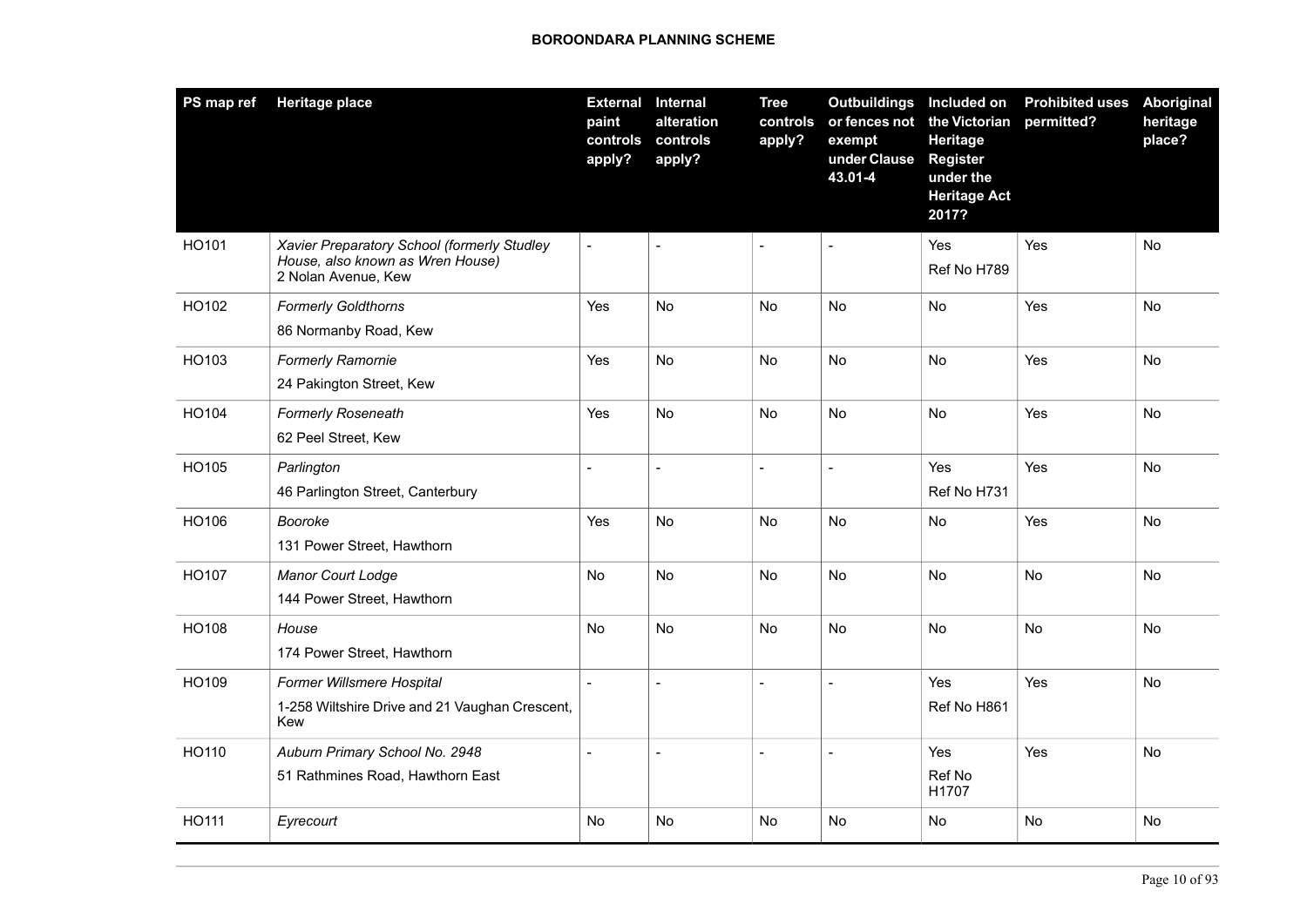| PS map ref   | <b>Heritage place</b>                                                          | <b>External</b><br>paint<br>controls<br>apply? | <b>Internal</b><br>alteration<br>controls<br>apply? | <b>Tree</b><br>controls<br>apply? | Outbuildings Included on<br>or fences not the Victorian<br>exempt<br>under Clause<br>43.01-4 | Heritage<br><b>Register</b><br>under the<br><b>Heritage Act</b><br>2017? | <b>Prohibited uses</b><br>permitted? | <b>Aboriginal</b><br>heritage<br>place? |
|--------------|--------------------------------------------------------------------------------|------------------------------------------------|-----------------------------------------------------|-----------------------------------|----------------------------------------------------------------------------------------------|--------------------------------------------------------------------------|--------------------------------------|-----------------------------------------|
|              | 11 Riversdale Road, Hawthorn                                                   |                                                |                                                     |                                   |                                                                                              |                                                                          |                                      |                                         |
| HO112        | House<br>62 Riversdale Road, Hawthorn                                          | No                                             | No                                                  | <b>No</b>                         | No                                                                                           | No                                                                       | No                                   | No                                      |
| HO113        | Summerlea<br>7 Summerlea Grove, Hawthorn (Also known as<br>76 Riversdale Road) | No.                                            | <b>No</b>                                           | <b>No</b>                         | <b>No</b>                                                                                    | <b>No</b>                                                                | <b>No</b>                            | <b>No</b>                               |
| HO114        | House<br>82 Riversdale Road, Hawthorn                                          | No                                             | No                                                  | No                                | No                                                                                           | <b>No</b>                                                                | No                                   | No                                      |
| HO115        | House<br>169 Riversdale Road, Hawthorn                                         | <b>No</b>                                      | <b>No</b>                                           | No                                | No                                                                                           | No                                                                       | No                                   | <b>No</b>                               |
| HO116        | Former Robin Boyd House<br>664-666 Riversdale Rd, Camberwell                   |                                                | $\overline{a}$                                      | $\overline{\phantom{a}}$          |                                                                                              | Yes<br>Ref No H879                                                       | <b>No</b>                            | No                                      |
| HO117        | <b>McCartney House</b><br>19 Rockingham Close, Kew                             | Yes                                            | <b>No</b>                                           | <b>No</b>                         | <b>No</b>                                                                                    | No                                                                       | Yes                                  | No                                      |
| <b>HO118</b> | <b>Ennis Mount</b><br>5 Rosslyn Street, Hawthorn East                          | No                                             | <b>No</b>                                           | <b>No</b>                         | <b>No</b>                                                                                    | <b>No</b>                                                                | No                                   | No                                      |
| HO119        | Cullymont<br>4 Selwyn Street, Canterbury                                       | $\blacksquare$                                 | $\blacksquare$                                      | $\blacksquare$                    | $\overline{a}$                                                                               | Yes Ref<br>No H811                                                       | Yes                                  | No                                      |
| HO120        | 'The Haven' homes for women<br>2 Station Street, Hawthorn East                 | No                                             | No                                                  | <b>No</b>                         | <b>No</b>                                                                                    | No                                                                       | <b>No</b>                            | No                                      |
| HO121        | 'The Haven' homes for women<br>2A Station Street, Hawthorn East                | No                                             | No                                                  | <b>No</b>                         | <b>No</b>                                                                                    | No                                                                       | No                                   | No                                      |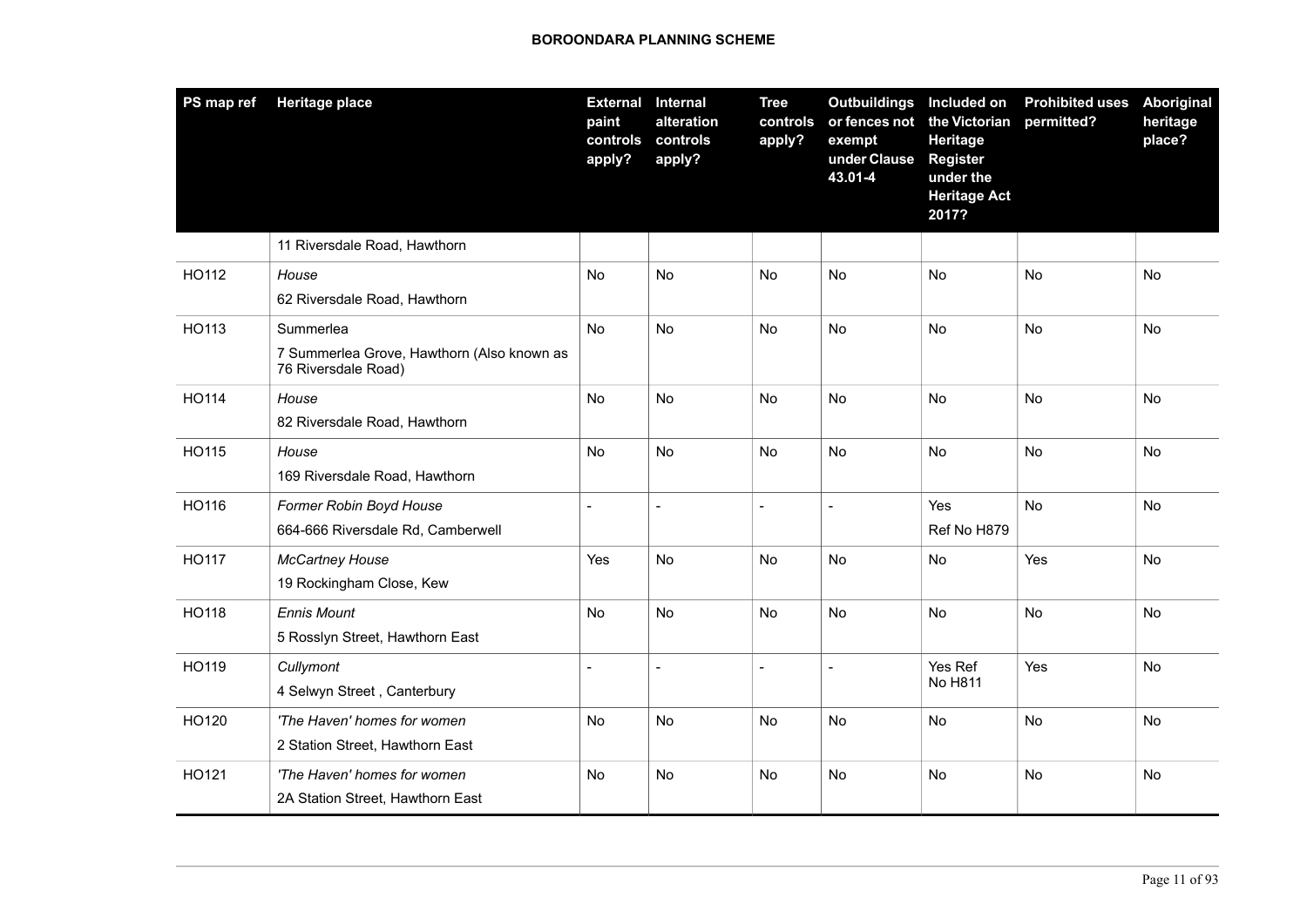| PS map ref | <b>Heritage place</b>                                                  | <b>External Internal</b><br>paint<br>controls<br>apply? | alteration<br>controls<br>apply? | <b>Tree</b><br>controls<br>apply? | Outbuildings Included on<br>or fences not<br>exempt<br>under Clause<br>43.01-4 | the Victorian<br>Heritage<br><b>Register</b><br>under the<br><b>Heritage Act</b><br>2017? | <b>Prohibited uses</b><br>permitted? | <b>Aboriginal</b><br>heritage<br>place? |
|------------|------------------------------------------------------------------------|---------------------------------------------------------|----------------------------------|-----------------------------------|--------------------------------------------------------------------------------|-------------------------------------------------------------------------------------------|--------------------------------------|-----------------------------------------|
| HO122      | 'The Haven' homes for women<br>4 Station Street, Hawthorn East         | No                                                      | <b>No</b>                        | <b>No</b>                         | <b>No</b>                                                                      | <b>No</b>                                                                                 | <b>No</b>                            | No                                      |
| HO123      | 'The Haven' homes for women<br>4A Station Street, Hawthorn East        | No                                                      | <b>No</b>                        | No                                | No                                                                             | <b>No</b>                                                                                 | <b>No</b>                            | No                                      |
| HO125      | House<br>77 St Helens Road, Hawthorn East                              | No.                                                     | <b>No</b>                        | <b>No</b>                         | <b>No</b>                                                                      | <b>No</b>                                                                                 | <b>No</b>                            | <b>No</b>                               |
| HO126      | Boatsheds and Boat House, Studley Park<br><b>Studley Park</b>          | Yes                                                     | <b>No</b>                        | <b>No</b>                         | <b>No</b>                                                                      | <b>No</b>                                                                                 | Yes                                  | <b>No</b>                               |
| HO127      | Kanes footbridge, Studley Park<br>114 Studley Park Road, Kew           | Yes                                                     | <b>No</b>                        | <b>No</b>                         | <b>No</b>                                                                      | <b>No</b>                                                                                 | Yes                                  | <b>No</b>                               |
| HO128      | Raheen<br>96 Studley Park Road, Kew                                    |                                                         | $\overline{a}$                   | $\overline{a}$                    | $\blacksquare$                                                                 | Yes<br>Ref No H515                                                                        | Yes                                  | No                                      |
| HO129      | <b>House Swinton</b><br>23 Swinton Avenue, Kew                         | Yes                                                     | No                               | No                                | No                                                                             | No                                                                                        | Yes                                  | No                                      |
| HO130      | Kawarau<br>405 Tooronga Road, Hawthorn                                 |                                                         | $\overline{a}$                   | $\overline{a}$                    |                                                                                | Yes<br>Ref No H489                                                                        | Yes                                  | No                                      |
| HO131      | House<br>12 Tower Place, Hawthorn East                                 | No.                                                     | No                               | No                                | No                                                                             | No                                                                                        | No                                   | No                                      |
| HO132      | <b>Auburn Railway Station Complex</b><br>99 Auburn Road, Hawthorn East | $\sim$                                                  | $\overline{a}$                   | $\overline{\phantom{a}}$          | $\overline{a}$                                                                 | Yes<br>Ref No<br>H1559                                                                    | Yes                                  | No                                      |
| HO133      | Former Hawthorn Tramways Trust Depot<br>8 Wallen Road, Hawthorn        | $\blacksquare$                                          | $\overline{\phantom{a}}$         | $\overline{\phantom{a}}$          | $\blacksquare$                                                                 | Yes<br>Ref No H876                                                                        | Yes                                  | No                                      |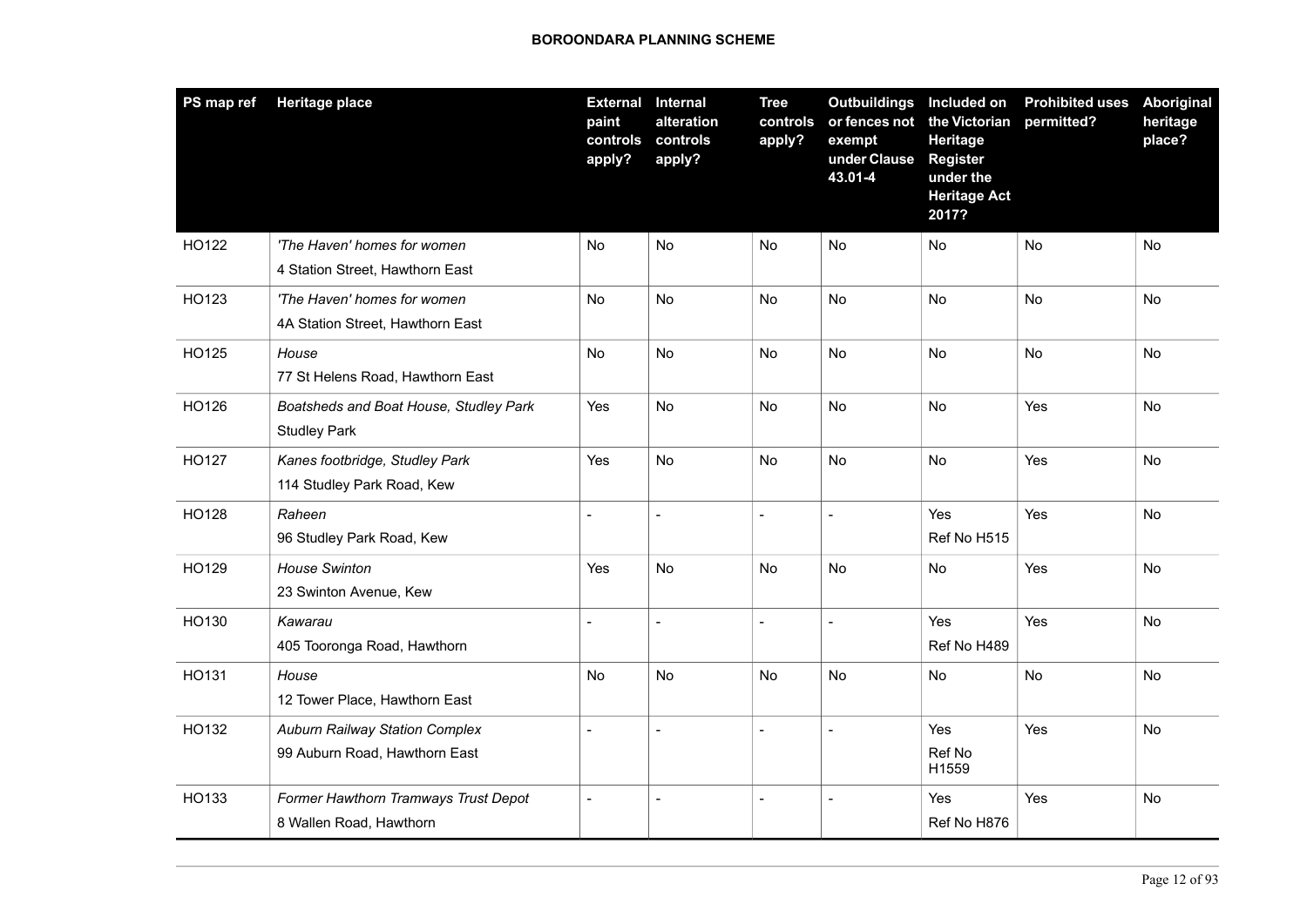| PS map ref | <b>Heritage place</b>                                                                                                                                                                                                                                                                                 | paint<br>controls<br>apply? | <b>External Internal</b><br>alteration<br>controls<br>apply? | <b>Tree</b><br>controls<br>apply? | Outbuildings Included on<br>exempt<br>under Clause<br>43.01-4 | or fences not the Victorian<br>Heritage<br><b>Register</b><br>under the<br><b>Heritage Act</b><br>2017? | <b>Prohibited uses</b><br>permitted? | Aboriginal<br>heritage<br>place? |
|------------|-------------------------------------------------------------------------------------------------------------------------------------------------------------------------------------------------------------------------------------------------------------------------------------------------------|-----------------------------|--------------------------------------------------------------|-----------------------------------|---------------------------------------------------------------|---------------------------------------------------------------------------------------------------------|--------------------------------------|----------------------------------|
| HO134      | Villa Alba<br>44 Walmer Street, Kew                                                                                                                                                                                                                                                                   |                             |                                                              |                                   |                                                               | Yes<br>Ref No H605                                                                                      | <b>No</b>                            | No.                              |
|            |                                                                                                                                                                                                                                                                                                       |                             |                                                              |                                   |                                                               |                                                                                                         |                                      |                                  |
| HO135      | Otira<br>73 Walpole Street, Kew                                                                                                                                                                                                                                                                       | Yes                         | No                                                           | No                                | No                                                            | No                                                                                                      | Yes                                  | No                               |
| HO136      | Jefferies House<br>7 Warwick Avenue, Surrey Hills                                                                                                                                                                                                                                                     | $\overline{a}$              | $\overline{a}$                                               | $\blacksquare$                    | $\bar{\phantom{a}}$                                           | Yes<br>Ref No H461                                                                                      | Yes                                  | No                               |
| HO137      | House<br>44 Wattle Road, Hawthorn                                                                                                                                                                                                                                                                     | No.                         | No                                                           | <b>No</b>                         | No.                                                           | No                                                                                                      | No                                   | No.                              |
| HO138      | House<br>60 Wattle Road, Hawthorn                                                                                                                                                                                                                                                                     | No                          | No                                                           | No                                | No                                                            | No                                                                                                      | No                                   | No.                              |
| HO139      | Harelands<br>5 Willsmere Road, Kew                                                                                                                                                                                                                                                                    | Yes                         | No                                                           | No                                | <b>No</b>                                                     | No                                                                                                      | Yes                                  | <b>No</b>                        |
| HO140      | House and stable<br>1-1A Wiseman St, Hawthorn East                                                                                                                                                                                                                                                    | No                          | No                                                           | No                                | <b>No</b>                                                     | No                                                                                                      | No                                   | No                               |
| HO141      | Zetland<br>16 Yarra Street, Hawthorn                                                                                                                                                                                                                                                                  | $\overline{a}$              | $\overline{a}$                                               | $\overline{a}$                    | $\bar{\phantom{a}}$                                           | Yes<br>Ref No H477                                                                                      | <b>No</b>                            | No                               |
| HO142      | Barrington Avenue Precinct, Kew<br>Includes Adeney Ave (part), Barrington Ave,<br>Belmont Ave (part), 135 to 187 (odd)<br>Cotham Road (Excluding 161 and 167 Cotham<br>Road) Glenferrie Rd (part), Hillcrest Ave (part),<br>Kent St, Marshall Ave, Park Hill Rd (part),<br>Ridgeway Ave, Uvadale Gve. | No                          | No                                                           | No                                | No                                                            | No                                                                                                      | No                                   | No.                              |
| HO143      | <b>Barry Street Precinct, Kew</b>                                                                                                                                                                                                                                                                     | No                          | No                                                           | No                                | No                                                            | No                                                                                                      | No                                   | No                               |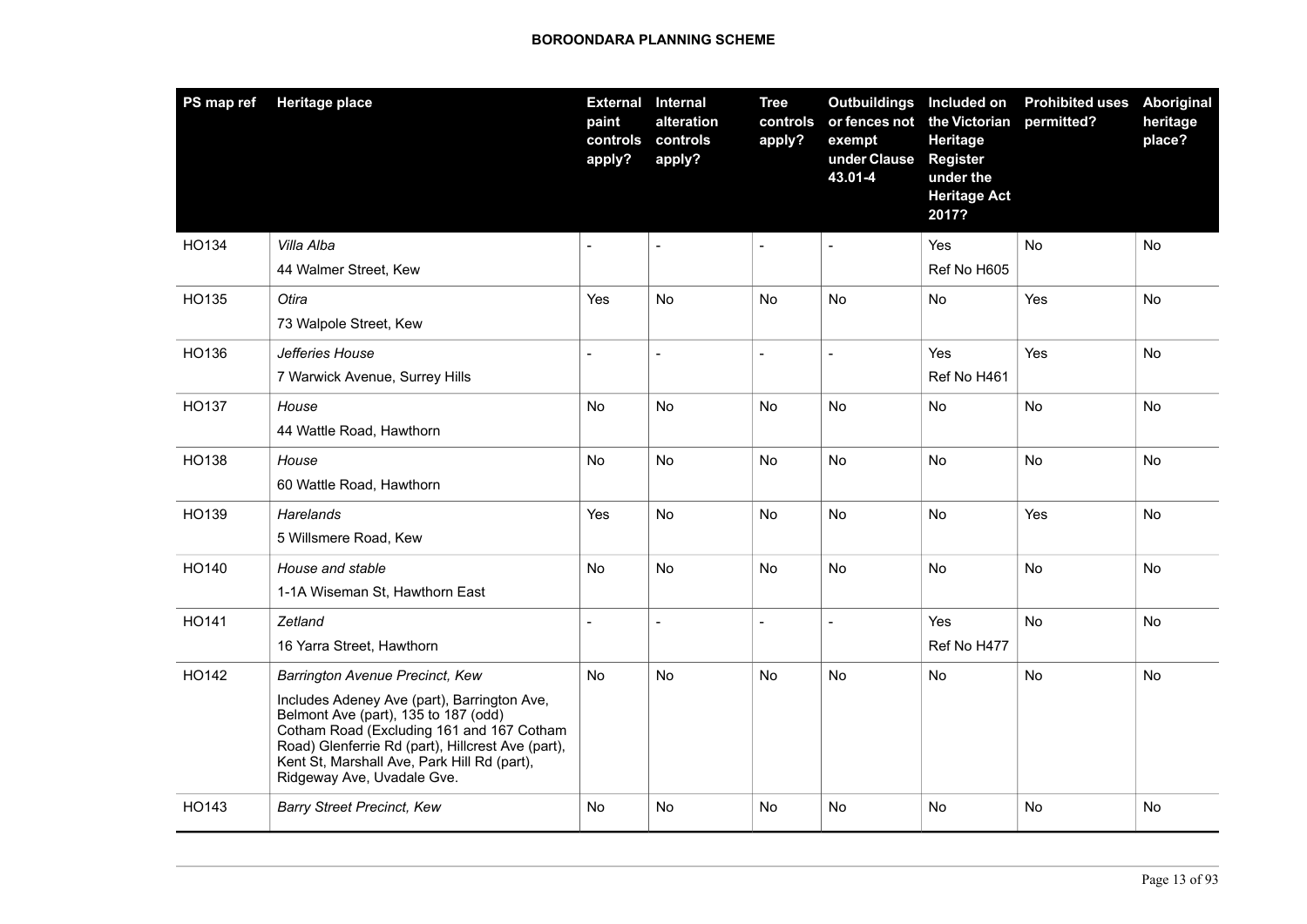| PS map ref   | <b>Heritage place</b>                                                                                                                                                                                                                                                                                                                                                                                                                                          | <b>External Internal</b><br>paint<br>controls<br>apply? | alteration<br>controls<br>apply?                                      | <b>Tree</b><br>controls<br>apply? | <b>Outbuildings</b><br>exempt<br>under Clause<br>43.01-4 | Included on<br>or fences not the Victorian<br>Heritage<br><b>Register</b><br>under the<br><b>Heritage Act</b><br>2017? | <b>Prohibited uses</b><br>permitted? | Aboriginal<br>heritage<br>place? |
|--------------|----------------------------------------------------------------------------------------------------------------------------------------------------------------------------------------------------------------------------------------------------------------------------------------------------------------------------------------------------------------------------------------------------------------------------------------------------------------|---------------------------------------------------------|-----------------------------------------------------------------------|-----------------------------------|----------------------------------------------------------|------------------------------------------------------------------------------------------------------------------------|--------------------------------------|----------------------------------|
|              | Includes A'Beckett St (part), Barry St, Cameron<br>Ct, Fellows St (part), Fernhurst Gve (part),<br>Holroyd St (part), Molesworth St (part), Princess<br>St (part), Sir William St (part), Stawell St (part),<br>Studley Ave (part), Wills St (part).                                                                                                                                                                                                           |                                                         |                                                                       |                                   |                                                          |                                                                                                                        |                                      |                                  |
| HO144        | <b>Burke Road Precinct, Hawthorn East</b><br>Includes Burke Rd (part).                                                                                                                                                                                                                                                                                                                                                                                         | No                                                      | No                                                                    | <b>No</b>                         | No                                                       | No.                                                                                                                    | <b>No</b>                            | No.                              |
| HO145        | Maling Road Shopping Centre and Residential<br>Environs, Canterbury<br>Includes Bryson St, Canterbury Rd (part), Church<br>St, Claremont Cres, Cross St, Golding St,<br>Highfield Rd (part), Leeds St, Logan St, Maling<br>Rd (part), Margaret St, Matlock St (part),<br>McGregor St, Milton St (part), Molesworth St,<br>Prospect Hill Rd (part), Scott St, Short St, Selwyn<br>St, Theatre PI, Warburton Rd (part), Wattle Valley<br>Rd (part), Wilandra Ave | No                                                      | Yes - Reredos<br>at<br>2-2A Margaret<br>Street,<br>Canterbury<br>only | <b>No</b>                         | No                                                       | No.                                                                                                                    | No                                   | No                               |
| HO146        | Central Gardens Precinct, Hawthorn<br>Includes Allen St, Falmouth St, Henry St (part),<br>Malmsbury Street (part), Selbourne St (part),<br>William St (part).                                                                                                                                                                                                                                                                                                  | No                                                      | No.                                                                   | <b>No</b>                         | No                                                       | N <sub>o</sub>                                                                                                         | <b>No</b>                            | No                               |
| <b>HO147</b> | Corsewall Close Precinct. Hawthorn East<br>Includes Corsewall Close                                                                                                                                                                                                                                                                                                                                                                                            | No                                                      | No                                                                    | <b>No</b>                         | No                                                       | No.                                                                                                                    | <b>No</b>                            | No.                              |
| <b>HO148</b> | <b>Fairview Park Precinct, Hawthorn</b><br>Includes Fairview St (part), Riversdale Ct (part),<br>Riversdale Rd (part), Wallen Rd (part).                                                                                                                                                                                                                                                                                                                       | No                                                      | No.                                                                   | <b>No</b>                         | No.                                                      | No.                                                                                                                    | <b>No</b>                            | No.                              |
| HO149        | Glenferrie Hill Precinct, Hawthorn<br>Includes Callantina Rd (part), Glenferrie Rd (part)<br>and Wellesley Rd (part).                                                                                                                                                                                                                                                                                                                                          | No                                                      | No                                                                    | <b>No</b>                         | No                                                       | No.                                                                                                                    | <b>No</b>                            | No.                              |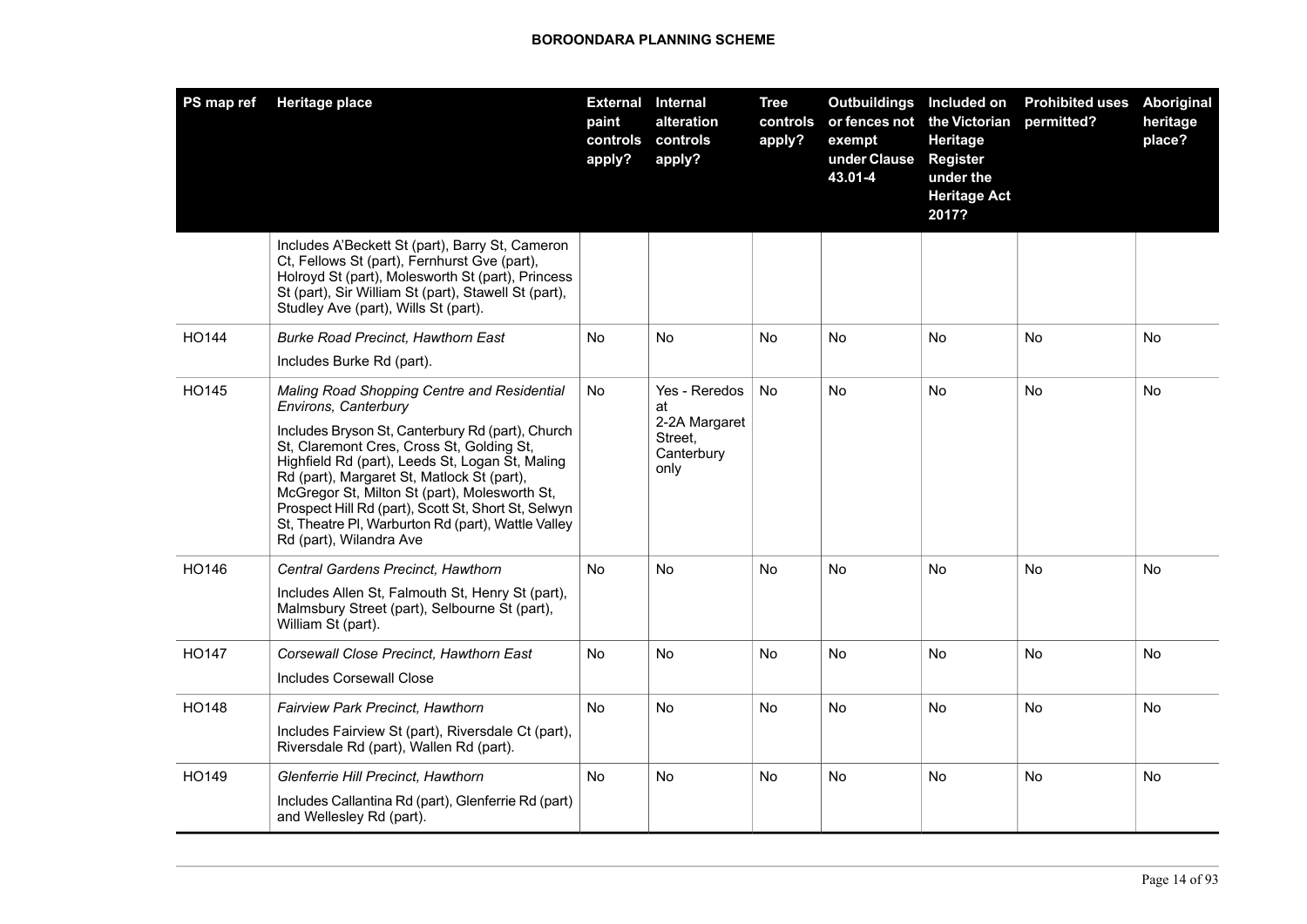| PS map ref | <b>Heritage place</b>                                                                                                                                                                                                                                                                                                                                                                                                                                 | <b>External Internal</b><br>paint<br>controls<br>apply? | alteration<br>controls<br>apply? | <b>Tree</b><br>controls<br>apply? | <b>Outbuildings</b><br>exempt<br>under Clause<br>43.01-4 | Included on<br>or fences not the Victorian<br>Heritage<br><b>Register</b><br>under the<br><b>Heritage Act</b><br>2017? | <b>Prohibited uses</b><br>permitted? | <b>Aboriginal</b><br>heritage<br>place? |
|------------|-------------------------------------------------------------------------------------------------------------------------------------------------------------------------------------------------------------------------------------------------------------------------------------------------------------------------------------------------------------------------------------------------------------------------------------------------------|---------------------------------------------------------|----------------------------------|-----------------------------------|----------------------------------------------------------|------------------------------------------------------------------------------------------------------------------------|--------------------------------------|-----------------------------------------|
| HO150      | Glenferrie Road Precinct, Kew<br>Includes Barkers Rd (part), 4 Belmont Ave, Byron<br>St, Charles St (part), Coleridge St, College Pde,<br>College PI, Cotham Rd (part), Doona Ave,<br>Edgevale Rd, Franks Gve, Gordon Ave,<br>Glenferrie Rd (part, including 231 Barkers Rd),<br>Highbury Gve, Lofts Ave (part), Rossfield Ave<br>(part), Scott St, Selbourne Rd, Stansell St, St<br>Johns Pde, Stirling St, Union St (part), Wellington<br>St (part) | No                                                      | No                               | No                                | No                                                       | No                                                                                                                     | <b>No</b>                            | No                                      |
| HO151      | <b>Harcourt Street Precinct</b><br>Includes Auburn Rd (part), Barkers Rd (part),<br>Bayview Ave, Harcourt St (part), Higham Rd<br>(part), Kildare St (part), Molesworth St, Rathmines<br>Rd (part)                                                                                                                                                                                                                                                    | No                                                      | No.                              | No                                | No                                                       | No                                                                                                                     | No                                   | No.                                     |
| HO152      | Grace Park and Hawthorn Grove Precincts.<br>Hawthorn<br>Includes Barkers Rd (part), Charles St,<br>Chrystobel Cr, Clovelly Crt, Denham St<br>(part), Elgin St (part), Eric St, Grove Rd (part),<br>Hawthorn Gve, Hilda Cr, Lennox St (part),<br>Kinkora Rd, Linda Cres (part), Mary St, Moore<br>St, Power St (part), Ruby St.                                                                                                                        | No                                                      | No.                              | No                                | No                                                       | No                                                                                                                     | <b>No</b>                            | No.                                     |
| HO154      | Lower Burke Road Precinct, Glen Iris<br>Includes Burke Road (part).                                                                                                                                                                                                                                                                                                                                                                                   | No                                                      | No                               | No                                | No                                                       | No                                                                                                                     | No                                   | No                                      |
| HO155      | Lyndhurst Crescent Precinct, Hawthorn<br>Includes Lyndhurst Cres (part).                                                                                                                                                                                                                                                                                                                                                                              | No                                                      | No.                              | <b>No</b>                         | No                                                       | No                                                                                                                     | <b>No</b>                            | No.                                     |
| HO156      | Morang Road Precinct, Hawthorn<br>Includes Evansdale Rd (part), Morang Rd (part),<br>Rosney Street (part) Railway Place (part)                                                                                                                                                                                                                                                                                                                        | No                                                      | No.                              | <b>No</b>                         | No                                                       | No.                                                                                                                    | <b>No</b>                            | No.                                     |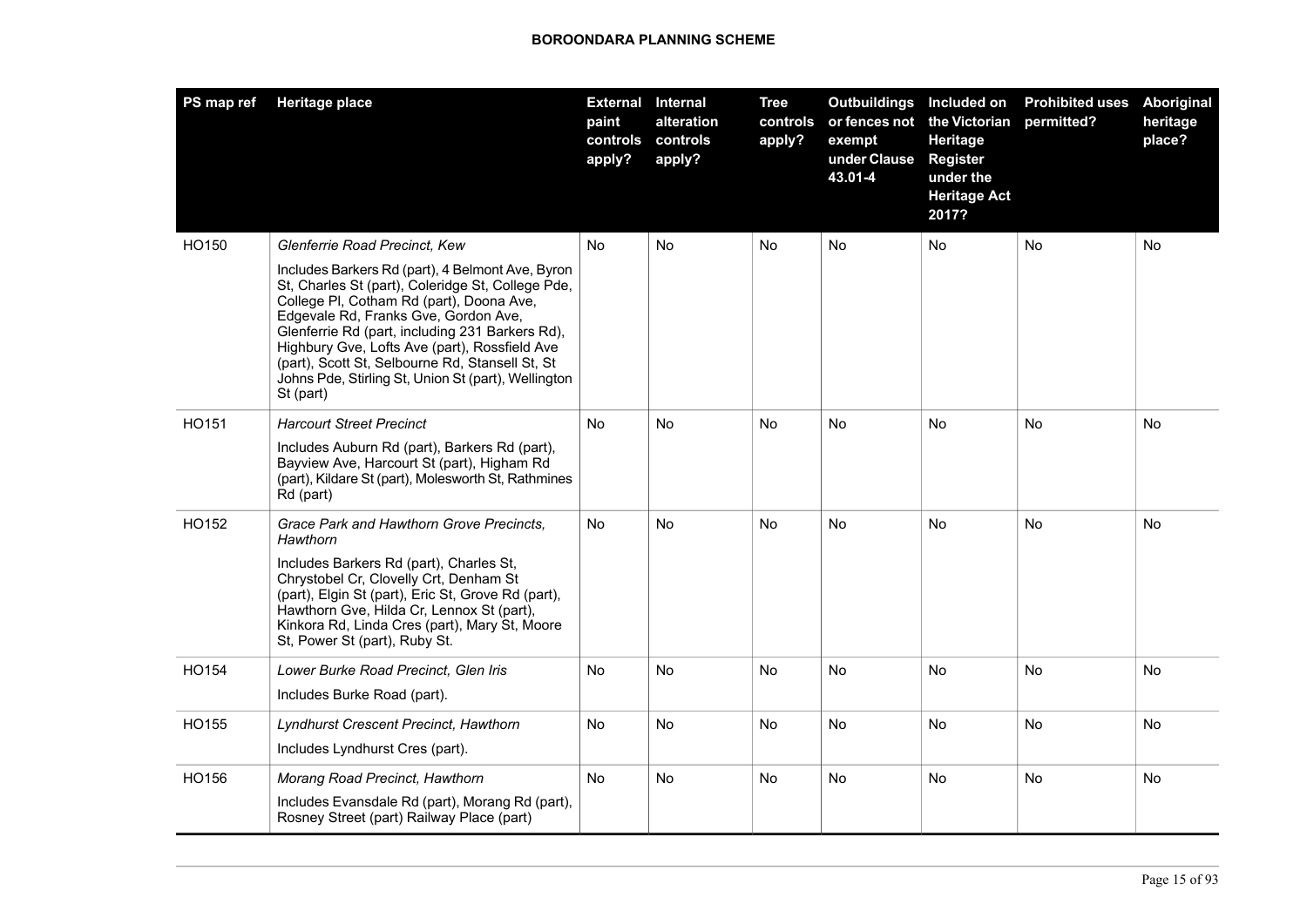| PS map ref | Heritage place                                                                                                                                                                                                                                                                                                                                                                                                                                                       | <b>External Internal</b><br>paint<br>apply? | alteration<br>controls controls<br>apply? | <b>Tree</b><br>controls<br>apply? | Outbuildings Included on<br>exempt<br>under Clause<br>43.01-4 | or fences not the Victorian<br>Heritage<br><b>Register</b><br>under the<br><b>Heritage Act</b><br>2017? | <b>Prohibited uses</b><br>permitted? | Aboriginal<br>heritage<br>place? |
|------------|----------------------------------------------------------------------------------------------------------------------------------------------------------------------------------------------------------------------------------------------------------------------------------------------------------------------------------------------------------------------------------------------------------------------------------------------------------------------|---------------------------------------------|-------------------------------------------|-----------------------------------|---------------------------------------------------------------|---------------------------------------------------------------------------------------------------------|--------------------------------------|----------------------------------|
| HO157      | Oswin Street Precinct, Kew<br>Includes Glass St (part), Irymple Ave, Namur St,                                                                                                                                                                                                                                                                                                                                                                                       | <b>No</b>                                   | No.                                       | No                                | <b>No</b>                                                     | <b>No</b>                                                                                               | <b>No</b>                            | No                               |
|            | Oswin St.                                                                                                                                                                                                                                                                                                                                                                                                                                                            |                                             |                                           |                                   |                                                               |                                                                                                         |                                      |                                  |
| HO158      | <b>Walmer Street Precinct, Kew</b>                                                                                                                                                                                                                                                                                                                                                                                                                                   | No                                          | No.                                       | No                                | No                                                            | No                                                                                                      | No                                   | No                               |
|            | Includes Ettrick St (part), Hodgson St (part),<br>Nolan Ave (part), Studley Park Rd (part), Walmer<br>St.                                                                                                                                                                                                                                                                                                                                                            |                                             |                                           |                                   |                                                               |                                                                                                         |                                      |                                  |
| HO159      | Prospect Hill Road Precinct, Camberwell<br>Avoca St, Berwick St, Brinsley Rd, Broadway,<br>Cookson St (part), Craig Ave, Derby St,<br>Fermanagh Rd, Holly St, Kasouka Rd, Kingsley<br>St, Kintore St, Loch St, Lorne Gve, Moorehouse<br>St, Palmerston St, Prospect Hill Rd (part),<br>Riversdale Rd (part), Royal Cres, Russell St,<br>Sefton PI, Stanhope Gve, Thorn St, Trafalgar Rd,<br>Victoria Rd, Wandin Rd, Waterloo St, East<br>Camberwell Railway Station. | <b>No</b>                                   | <b>No</b>                                 | <b>No</b>                         | <b>No</b>                                                     | <b>No</b>                                                                                               | <b>No</b>                            | <b>No</b>                        |
| HO160      | Rathmines Grove Precinct, Hawthorn East<br>Includes Rathmines Gve (part), Rathmines Rd<br>(part).                                                                                                                                                                                                                                                                                                                                                                    | No                                          | <b>No</b>                                 | <b>No</b>                         | <b>No</b>                                                     | <b>No</b>                                                                                               | <b>No</b>                            | No                               |
| HO161      | Ryeburne Avenue Precinct, Hawthorn East<br>Includes Harcourt St (part), Kildare St (part),<br>Rathmines Rd (part), Ryburne Ave.                                                                                                                                                                                                                                                                                                                                      | No                                          | No                                        | <b>No</b>                         | No.                                                           | No                                                                                                      | <b>No</b>                            | No                               |
| HO162      | Sackville Street Precinct, Kew<br>Includes 1185 to 1189 (odd) Burke Road, 6 to 14<br>(even) Grange Road (excluding 12 Grange<br>Road); and 16 Rowland Street, Sackville Street<br>(part), Wrixon Street (part).                                                                                                                                                                                                                                                      | No.                                         | No                                        | No                                | <b>No</b>                                                     | <b>No</b>                                                                                               | No.                                  | No                               |
| HO163      | St James Park Estate, Hawthorn                                                                                                                                                                                                                                                                                                                                                                                                                                       | No.                                         | No                                        | <b>No</b>                         | No.                                                           | No                                                                                                      | <b>No</b>                            | No                               |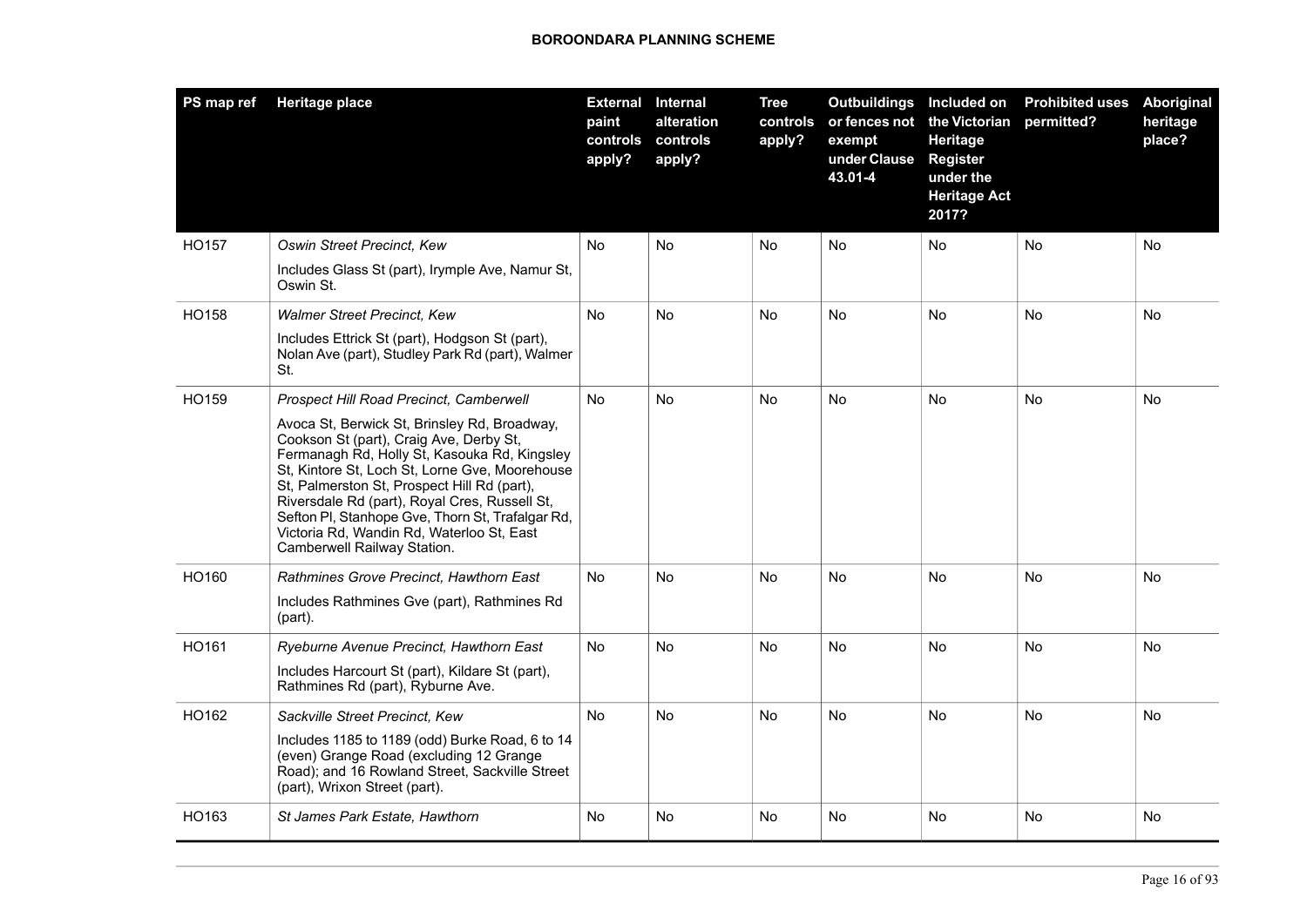| PS map ref | <b>Heritage place</b>                                                                                                                                                                                                                                                                                                                                                                                                                                                                              | paint<br>controls<br>apply? | <b>External Internal</b><br>alteration<br>controls<br>apply? | <b>Tree</b><br>controls<br>apply? | <b>Outbuildings</b> Included on<br>or fences not<br>exempt<br>under Clause<br>43.01-4 | the Victorian<br>Heritage<br><b>Register</b><br>under the<br><b>Heritage Act</b><br>2017? | <b>Prohibited uses</b><br>permitted?                                                               | <b>Aboriginal</b><br>heritage<br>place? |
|------------|----------------------------------------------------------------------------------------------------------------------------------------------------------------------------------------------------------------------------------------------------------------------------------------------------------------------------------------------------------------------------------------------------------------------------------------------------------------------------------------------------|-----------------------------|--------------------------------------------------------------|-----------------------------------|---------------------------------------------------------------------------------------|-------------------------------------------------------------------------------------------|----------------------------------------------------------------------------------------------------|-----------------------------------------|
|            | Includes Burwood Rd (part), Coppin Gve, Isabella<br>Gve, Shakespeare Gve, Wyuna Ave, Yarra St<br>(part).                                                                                                                                                                                                                                                                                                                                                                                           |                             |                                                              |                                   |                                                                                       |                                                                                           |                                                                                                    |                                         |
| HO164      | Leslie Street Precinct, Hawthorn<br>Includes Leslie Street Urquhart Estate, Hawthorn:<br>includes The Boulevard (part), Elmie St (part),<br>Goodall St (part), Lyall St (part), Swinburne Ave<br>(part), Urquhart St. Oxley Road Precinct,<br>Hawthorn: includes Burwood Rd (part), Camden<br>Rd, Dean Ave, Edlington St (part), Elmie St (part),<br>Goodall St (part), Hepburn St, Kent St, Launder<br>St, Lyall St (part), Minona St, Oxley Rd, Paterson<br>St, St Columbs St, Auburn Rd (part). | N <sub>o</sub>              | No.                                                          | <b>No</b>                         | <b>No</b>                                                                             | <b>No</b>                                                                                 | No, except for<br>vicarage building<br>of St<br>Columbs Church<br>at 448 Burwood<br>Road, Hawthorn | <b>No</b>                               |
| HO165      | Wanganella (formerly St Johns Wood)<br>8 Aird Street, Camberwell                                                                                                                                                                                                                                                                                                                                                                                                                                   | Yes                         | <b>No</b>                                                    | No                                | <b>No</b>                                                                             | <b>No</b>                                                                                 | Yes                                                                                                | No                                      |
| HO166      | House<br>39 Avenue Athol, Canterbury                                                                                                                                                                                                                                                                                                                                                                                                                                                               | Yes                         | <b>No</b>                                                    | No                                | No                                                                                    | <b>No</b>                                                                                 | Yes                                                                                                | <b>No</b>                               |
| HO168      | House<br>27 Balwyn Road, Canterbury                                                                                                                                                                                                                                                                                                                                                                                                                                                                | Yes                         | No                                                           | <b>No</b>                         | No                                                                                    | No.                                                                                       | Yes                                                                                                | No.                                     |
| HO169      | Fintona Girls School (formerly Tourmont)<br>79 Balwyn Road, Balwyn Front area<br>'Tourmont', i.e. driveway, 10 metres from northern<br>edge of building, 3.5 metres setback west side<br>of building, 2 metres setback from the south<br>boundary of building.                                                                                                                                                                                                                                     | Yes                         | No                                                           | No                                | <b>No</b>                                                                             | No                                                                                        | Yes                                                                                                | No.                                     |
| HO170      | House<br>6 Bulleen Road, Balwyn North                                                                                                                                                                                                                                                                                                                                                                                                                                                              | Yes                         | No                                                           | No                                | <b>No</b>                                                                             | <b>No</b>                                                                                 | Yes                                                                                                | No.                                     |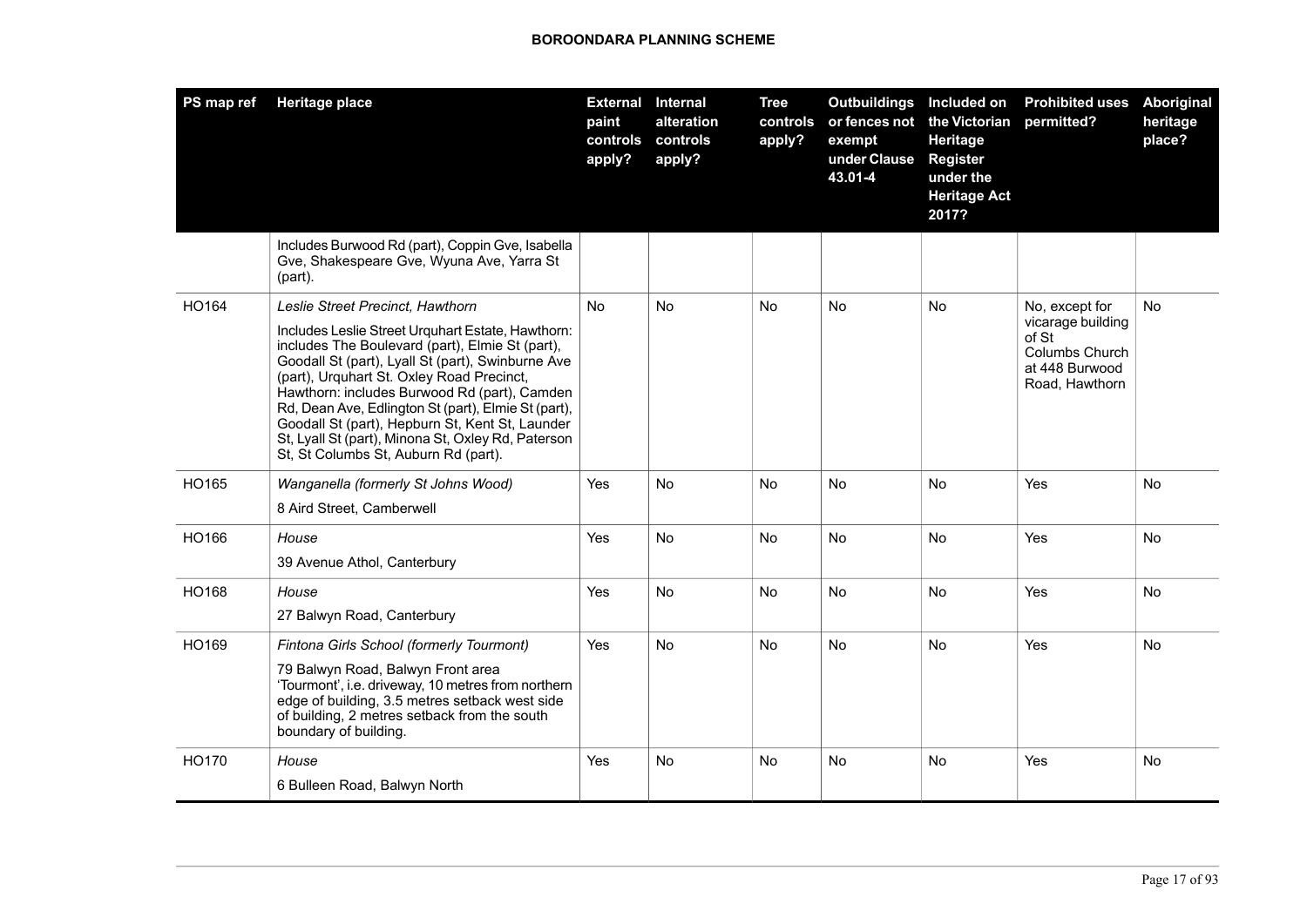| PS map ref   | <b>Heritage place</b>                                                                                                                                                                                                                                          | <b>External Internal</b><br>paint<br>controls<br>apply? | alteration<br>controls<br>apply? | <b>Tree</b><br>controls<br>apply?                                            | <b>Outbuildings</b><br>exempt<br>under Clause<br>43.01-4 | Included on<br>or fences not the Victorian<br>Heritage<br><b>Register</b><br>under the<br><b>Heritage Act</b><br>2017? | <b>Prohibited uses</b><br>permitted? | Aboriginal<br>heritage<br>place? |
|--------------|----------------------------------------------------------------------------------------------------------------------------------------------------------------------------------------------------------------------------------------------------------------|---------------------------------------------------------|----------------------------------|------------------------------------------------------------------------------|----------------------------------------------------------|------------------------------------------------------------------------------------------------------------------------|--------------------------------------|----------------------------------|
| HO171        | Linda House (former)<br>19-21 Canterbury Road, Camberwell<br>Front setback of land including 34 metres from<br>the eastern boundary abutting Canterbury Road<br>to 'Linda House' centred on building and 2.5<br>metres setback from north and west of building | Yes                                                     | No                               | Yes -<br>Mature<br>Moreton<br>Bay Fig,<br>Deodar<br>Cedar<br>and<br>Eucalypt | <b>No</b>                                                | No                                                                                                                     | Yes                                  | No                               |
| HO172        | House<br>31 Canterbury Road, Canterbury                                                                                                                                                                                                                        | Yes                                                     | No                               | No                                                                           | No                                                       | No                                                                                                                     | Yes                                  | No                               |
| HO174        | House<br>10 Donna Buang Street, Camberwell                                                                                                                                                                                                                     | Yes                                                     | No                               | No                                                                           | No                                                       | No                                                                                                                     | Yes                                  | No                               |
| HO175        | Wiora<br>21 Irilbarra Road, Canterbury                                                                                                                                                                                                                         | Yes                                                     | No                               | No                                                                           | No                                                       | No                                                                                                                     | Yes                                  | Yes                              |
| HO176        | House<br>3 Kalonga Road, Balwyn North                                                                                                                                                                                                                          | Yes                                                     | No                               | No                                                                           | No                                                       | No                                                                                                                     | Yes                                  | No.                              |
| <b>HO177</b> | House<br>43 Kireep Road, Balwyn                                                                                                                                                                                                                                | Yes                                                     | <b>No</b>                        | <b>No</b>                                                                    | <b>No</b>                                                | <b>No</b>                                                                                                              | Yes                                  | <b>No</b>                        |
| <b>HO178</b> | Residence, formerly Colinton<br>92 Mont Albert Road, Canterbury                                                                                                                                                                                                |                                                         | $\overline{\phantom{a}}$         |                                                                              | $\overline{a}$                                           | Yes<br>Ref No<br>H1399                                                                                                 | Yes                                  | No                               |
| HO179        | Alzheimer Society of Victoria (House)<br>98 Riversdale Road, Hawthorn                                                                                                                                                                                          | Yes                                                     | No                               | <b>No</b>                                                                    | <b>No</b>                                                | No                                                                                                                     | Yes                                  | No                               |
| HO180        | House<br>16 Muswell Hill, Glen Iris                                                                                                                                                                                                                            | Yes                                                     | No                               | No                                                                           | <b>No</b>                                                | No                                                                                                                     | Yes                                  | No                               |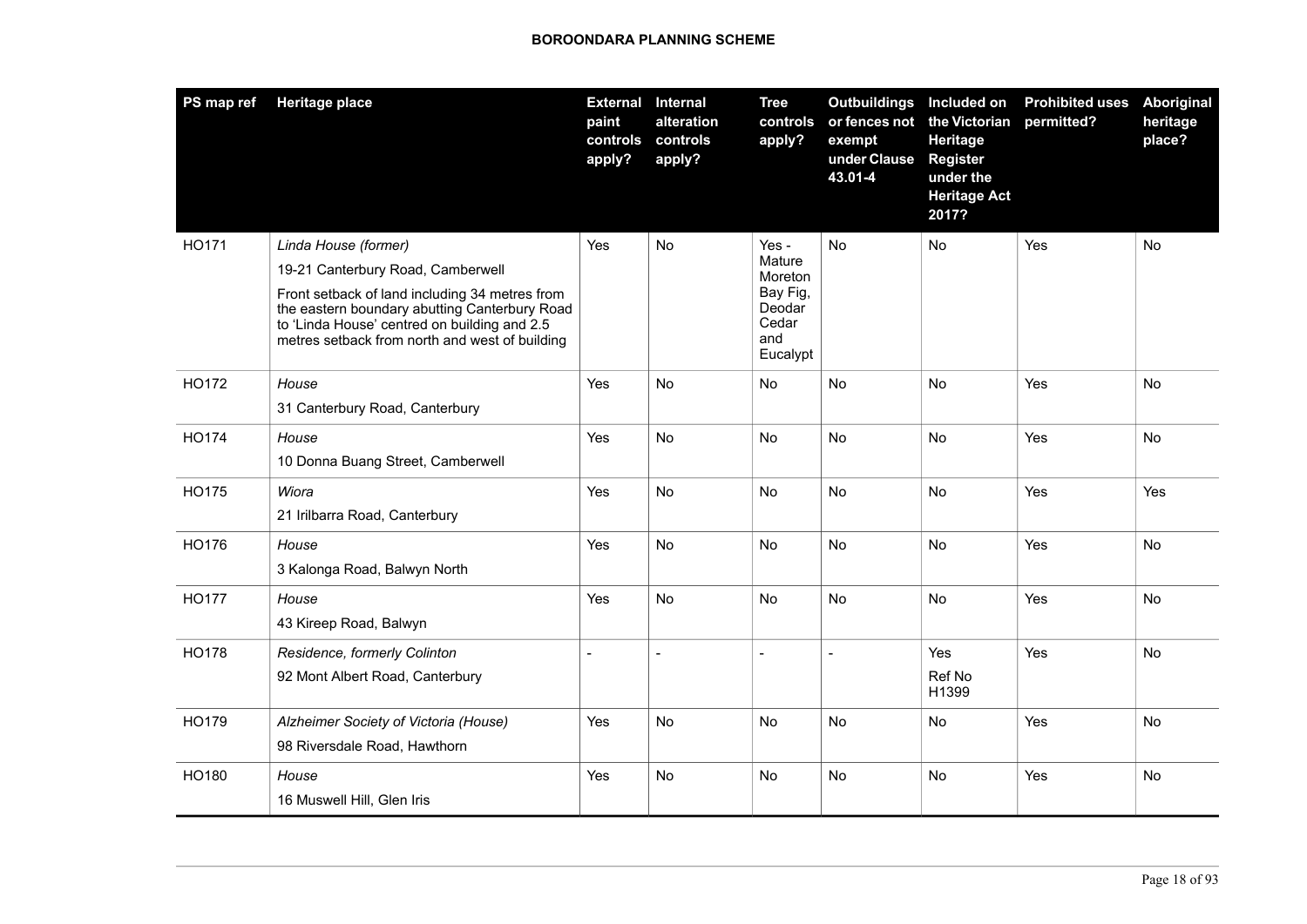| PS map ref   | <b>Heritage place</b>                                                                                                                                                                                                                                   | paint<br>controls<br>apply? | <b>External Internal</b><br>alteration<br>controls<br>apply? | <b>Tree</b><br>controls<br>apply? | Outbuildings Included on<br>or fences not the Victorian<br>exempt<br>under Clause<br>43.01-4 | Heritage<br><b>Register</b><br>under the<br><b>Heritage Act</b><br>2017? | <b>Prohibited uses</b><br>permitted? | <b>Aboriginal</b><br>heritage<br>place? |
|--------------|---------------------------------------------------------------------------------------------------------------------------------------------------------------------------------------------------------------------------------------------------------|-----------------------------|--------------------------------------------------------------|-----------------------------------|----------------------------------------------------------------------------------------------|--------------------------------------------------------------------------|--------------------------------------|-----------------------------------------|
| HO182        | Travencore (formerly Stanmore)<br>608 Riversdale Road, Camberwell                                                                                                                                                                                       | Yes                         | No                                                           | No                                | No                                                                                           | No                                                                       | Yes                                  | No                                      |
| HO183        | Astolat<br>630 Riversdale Road, Camberwell                                                                                                                                                                                                              | Yes                         | No                                                           | No                                | No                                                                                           | No                                                                       | Yes                                  | No                                      |
| HO184        | Flats<br>7 Rochester Road, Canterbury                                                                                                                                                                                                                   | Yes                         | No                                                           | No                                | No                                                                                           | No                                                                       | Yes                                  | No                                      |
| HO185        | House<br>9 Rochester Road, Canterbury                                                                                                                                                                                                                   | Yes                         | <b>No</b>                                                    | No                                | No                                                                                           | <b>No</b>                                                                | Yes                                  | No                                      |
| HO187        | House<br>23 Sunnyside Avenue, Camberwell                                                                                                                                                                                                                | Yes                         | No                                                           | No                                | No                                                                                           | No                                                                       | Yes                                  | No                                      |
| <b>HO188</b> | Stargazer House<br>1/2 Taurus Street, Balwyn North                                                                                                                                                                                                      | Yes                         | No                                                           | <b>No</b>                         | <b>No</b>                                                                                    | No                                                                       | Yes                                  | <b>No</b>                               |
| HO189        | House<br>15 Walbundry Avenue, Balwyn North                                                                                                                                                                                                              | Yes                         | No                                                           | <b>No</b>                         | Yes                                                                                          | <b>No</b>                                                                | Yes                                  | No                                      |
| HO190        | Medlow<br>42 Warrigal Road, Surrey Hills                                                                                                                                                                                                                | Yes                         | <b>No</b>                                                    | <b>No</b>                         | <b>No</b>                                                                                    | <b>No</b>                                                                | Yes                                  | No                                      |
| HO191        | Hassett's Estate & Environs, Camberwell<br>Includes Alta St, Catherine St, Cooba St,<br>Cooloongatta Rd (part) Dorothea St, Elphin Gve<br>(part), Hassett Ave, Griotte St, Quantock St,<br>Maysia St, Prospect Hill Rd (part), Riversdale Rd<br>(part). | <b>No</b>                   | <b>No</b>                                                    | <b>No</b>                         | <b>No</b>                                                                                    | <b>No</b>                                                                | <b>No</b>                            | No                                      |
| HO192        | Reid Estate, Balwyn                                                                                                                                                                                                                                     | No                          | No                                                           | No                                | No                                                                                           | No                                                                       | No                                   | No                                      |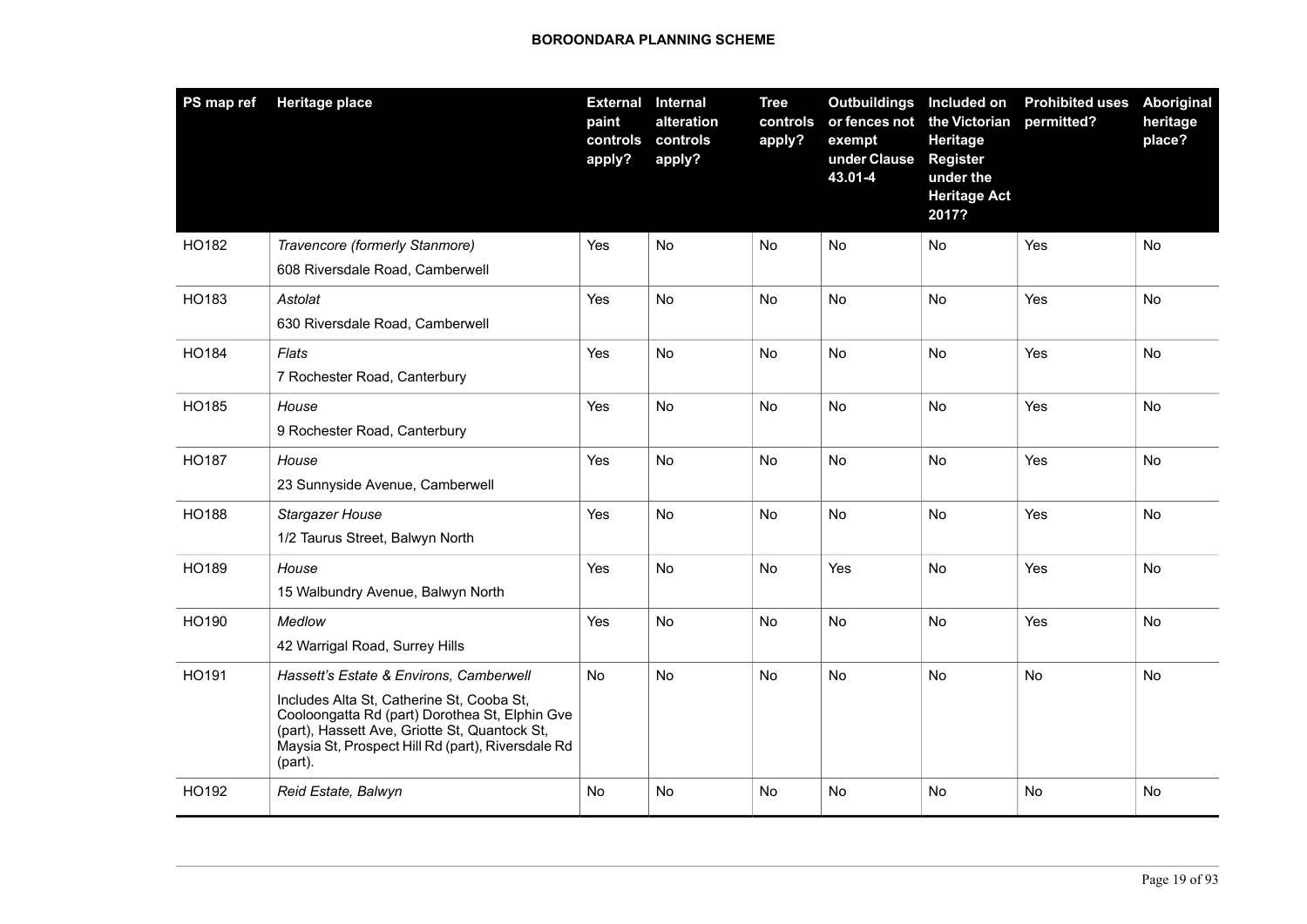| PS map ref   | <b>Heritage place</b>                                                                                                                                                                                                                                                                   | <b>External</b><br>paint<br>controls<br>apply? | Internal<br>alteration<br>controls<br>apply? | <b>Tree</b><br>controls<br>apply? | <b>Outbuildings</b><br>or fences not<br>exempt<br>under Clause<br>43.01-4 | Included on<br>the Victorian<br>Heritage<br><b>Register</b><br>under the<br><b>Heritage Act</b><br>2017? | <b>Prohibited uses</b><br>permitted? | Aboriginal<br>heritage<br>place? |
|--------------|-----------------------------------------------------------------------------------------------------------------------------------------------------------------------------------------------------------------------------------------------------------------------------------------|------------------------------------------------|----------------------------------------------|-----------------------------------|---------------------------------------------------------------------------|----------------------------------------------------------------------------------------------------------|--------------------------------------|----------------------------------|
|              | Includes Barnsbury Rd (part), Belmont Ave (part),<br>Bowley Ave, Chatfield Ave, Crest Ave, Highton<br>Gve, Lydia St (part), Maleela Ave (part),<br>Myambert Ave, Oakdale Ave, Palm Gve, Parkside<br>Ave (part), Pelham PI (part), Ruhbank Ave,<br>Salisbury St (part), Walsh St (part). |                                                |                                              |                                   |                                                                           |                                                                                                          |                                      |                                  |
| HO193        | Campion College (formerly Dalswaith)<br>99 Studley Park Road, Kew                                                                                                                                                                                                                       | Yes                                            | <b>No</b>                                    | No                                | No                                                                        | No                                                                                                       | Yes                                  | No                               |
| HO194        | Neville<br>46 Fellows Street, Kew                                                                                                                                                                                                                                                       | Yes                                            | <b>No</b>                                    | <b>No</b>                         | No                                                                        | <b>No</b>                                                                                                | Yes                                  | <b>No</b>                        |
| HO195        | House<br>1 Fellows Street, Kew and 99 Princess Street,<br>Kew                                                                                                                                                                                                                           | Yes                                            | <b>No</b>                                    | <b>No</b>                         | <b>No</b>                                                                 | <b>No</b>                                                                                                | Yes                                  | <b>No</b>                        |
| HO196        | Mynda<br>5 Molesworth Street, Kew                                                                                                                                                                                                                                                       | Yes                                            | <b>No</b>                                    | <b>No</b>                         | No                                                                        | <b>No</b>                                                                                                | Yes                                  | <b>No</b>                        |
| <b>HO198</b> | House<br>33 Uvadale Grove, Kew                                                                                                                                                                                                                                                          | Yes                                            | <b>No</b>                                    | No                                | No                                                                        | <b>No</b>                                                                                                | Yes                                  | <b>No</b>                        |
| HO200        | RSL (formerly Wilton)<br>63 Cotham Road, Kew                                                                                                                                                                                                                                            | Yes                                            | <b>No</b>                                    | <b>No</b>                         | No                                                                        | <b>No</b>                                                                                                | Yes                                  | No                               |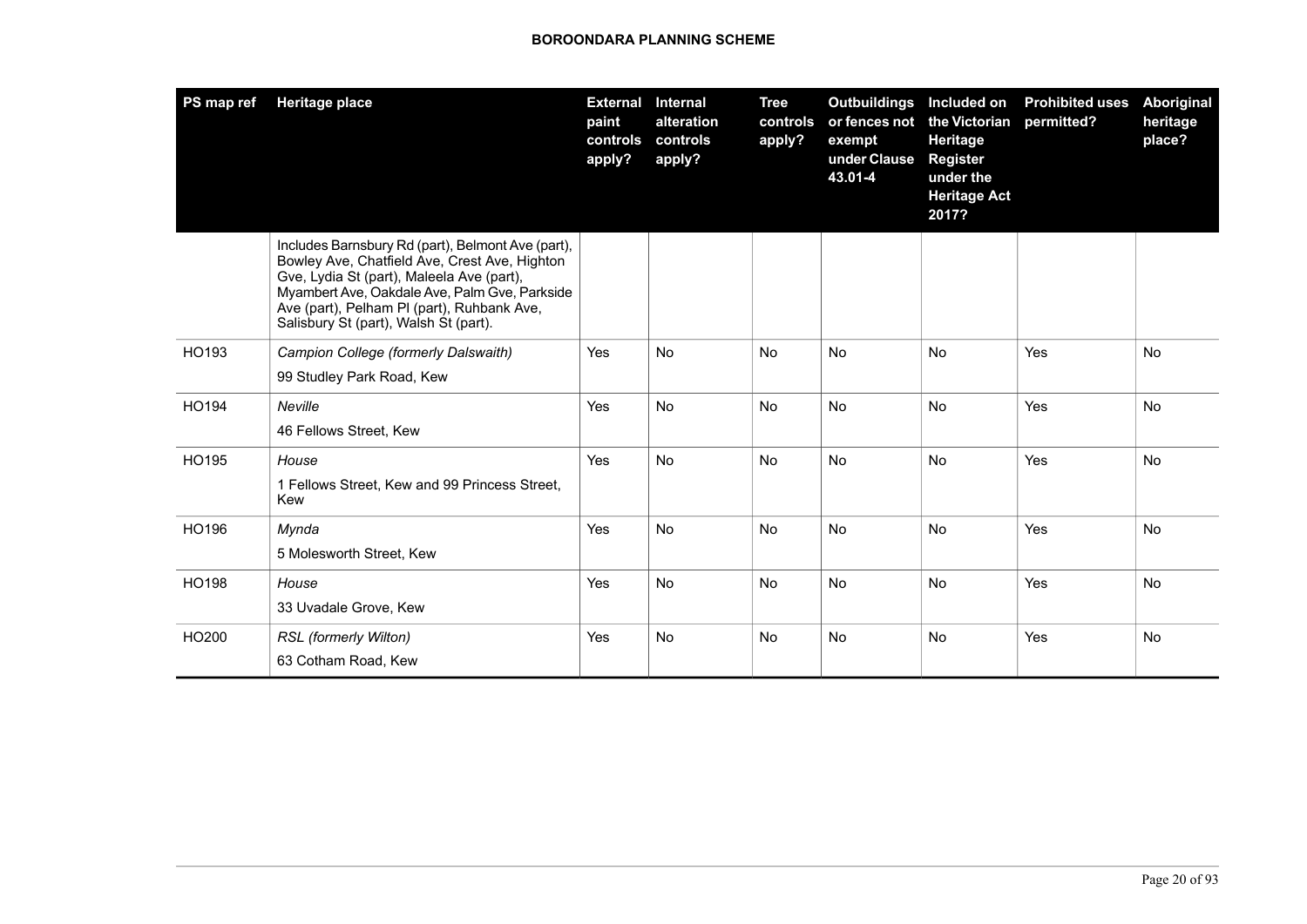# **HO201 to HO400**

**2.2 07/04/2022**

| -----    |  |
|----------|--|
| C375boro |  |
|          |  |

| PS map ref | <b>Heritage place</b>                                                                | <b>External</b><br>paint<br>controls<br>apply? | Internal<br>alteration<br>controls<br>apply? | <b>Tree</b><br>controls<br>apply? | <b>Outbuildings</b><br>or fences not<br>exempt<br>under Clause<br>43.01-4 | Included on Prohibited<br>the<br>Victorian<br><b>Heritage</b><br><b>Register</b><br>under the<br><b>Heritage Act</b><br>2017? | uses<br>permitted? | <b>Aboriginal</b><br>heritage<br>place? |
|------------|--------------------------------------------------------------------------------------|------------------------------------------------|----------------------------------------------|-----------------------------------|---------------------------------------------------------------------------|-------------------------------------------------------------------------------------------------------------------------------|--------------------|-----------------------------------------|
| HO201      | <b>Butleigh Wootton</b><br>867 Glenferrie Road, Kew                                  | Yes                                            | <b>No</b>                                    | No                                | No                                                                        | No                                                                                                                            | <b>Yes</b>         | No.                                     |
| HO202      | <b>Formerly Melrose</b><br>878 Glenferrie Road, Kew                                  | Yes                                            | No                                           | No                                | No                                                                        | No                                                                                                                            | Yes                | No                                      |
| HO203      | Comaques<br>896 Glenferrie Road, Kew                                                 | Yes                                            | <b>No</b>                                    | <b>No</b>                         | <b>No</b>                                                                 | <b>No</b>                                                                                                                     | Yes                | <b>No</b>                               |
| HO205      | <b>Formerly Mount View</b><br>12 Selbourne Road, Kew (part)                          | Yes                                            | <b>No</b>                                    | No                                | No                                                                        | No                                                                                                                            | Yes                | No                                      |
| HO206      | <b>Formerly Tarring</b><br>12 Selbourne Road, Kew (part)                             | Yes                                            | No                                           | No                                | No                                                                        | No                                                                                                                            | Yes                | No                                      |
| HO207      | Evangeline<br>15 Hawthorn Grove, Hawthorn                                            | Yes                                            | <b>No</b>                                    | <b>No</b>                         | No                                                                        | <b>No</b>                                                                                                                     | Yes                | No                                      |
| HO208      | House<br>38 Hawthorn Grove, Hawthorn                                                 | Yes                                            | No                                           | No                                | No                                                                        | <b>No</b>                                                                                                                     | Yes                | No                                      |
| HO209      | <b>Auburn Uniting Church Complex</b><br>81 Oxley Road and 3 Hepburn Street, Hawthorn | $\blacksquare$                                 | $\sim$                                       | $\blacksquare$                    | $\overline{\phantom{a}}$                                                  | Yes<br>Ref No<br>H2034                                                                                                        | Yes                | No                                      |
| HO210      | <b>Terrick Terricks</b><br>11 Paterson Street, Hawthorn                              | Yes                                            | <b>No</b>                                    | <b>No</b>                         | No                                                                        | No                                                                                                                            | Yes                | No                                      |
| HO211      | Auburn House (formerly Malling Grove)<br>4 Goodall Street, Hawthorn                  | Yes                                            | No                                           | No                                | No                                                                        | No                                                                                                                            | Yes                | No                                      |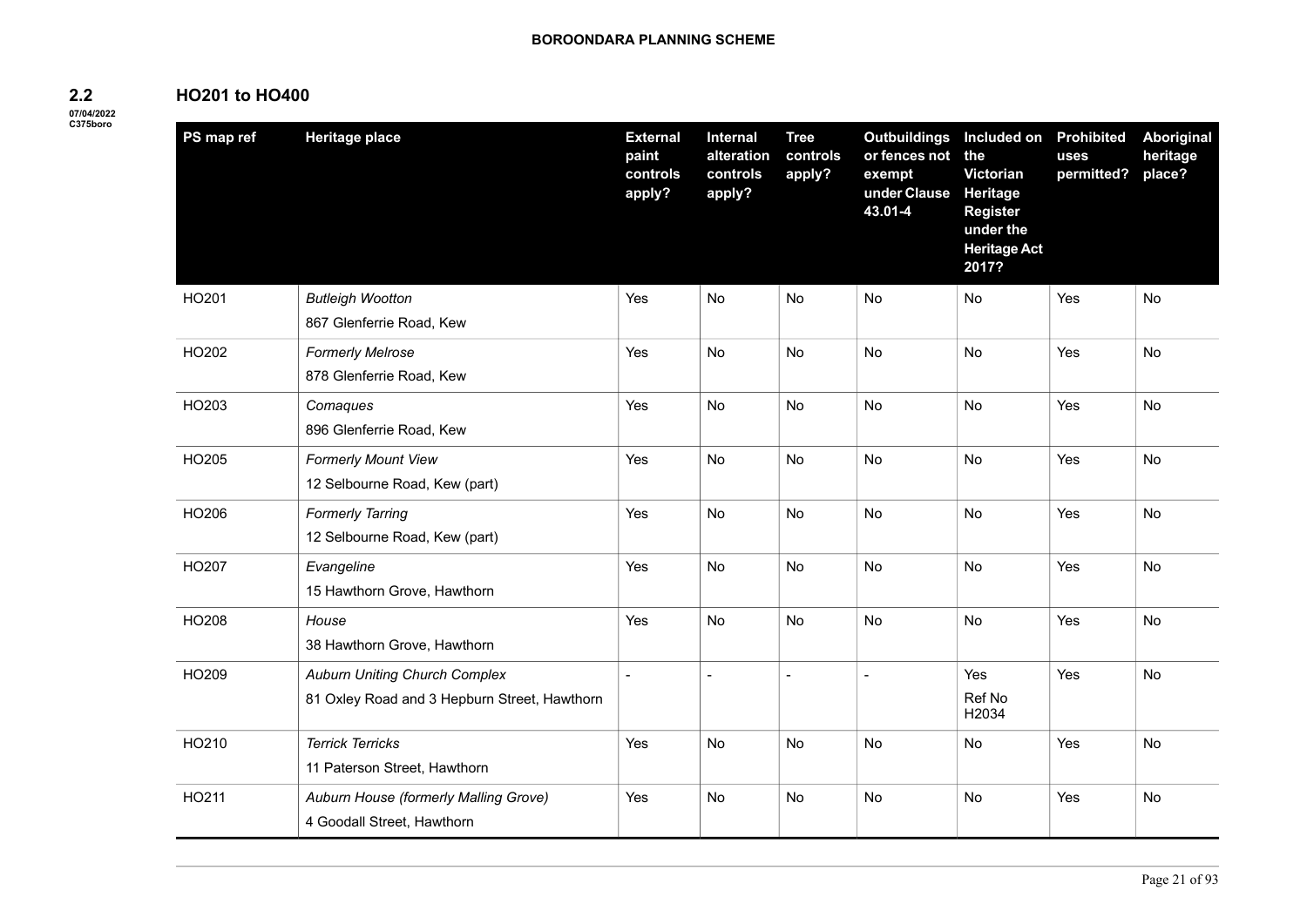| PS map ref | <b>Heritage place</b>                                                                                                                                                                                                                                                                                  | <b>External</b><br>paint<br>controls<br>apply? | Internal<br>alteration<br>controls<br>apply? | <b>Tree</b><br>controls<br>apply? | <b>Outbuildings</b><br>or fences not<br>exempt<br>under Clause<br>43.01-4 | Included on Prohibited<br>the<br>Victorian<br>Heritage<br><b>Register</b><br>under the<br><b>Heritage Act</b><br>2017? | uses<br>permitted? | Aboriginal<br>heritage<br>place? |
|------------|--------------------------------------------------------------------------------------------------------------------------------------------------------------------------------------------------------------------------------------------------------------------------------------------------------|------------------------------------------------|----------------------------------------------|-----------------------------------|---------------------------------------------------------------------------|------------------------------------------------------------------------------------------------------------------------|--------------------|----------------------------------|
| HO212      | Former Augustine Congregational Church<br>492-500 Burwood Road, Hawthorn                                                                                                                                                                                                                               | Yes                                            | No                                           | <b>No</b>                         | No                                                                        | No.                                                                                                                    | Yes                | No                               |
| HO213      | Tay Creggan (Strathcona Baptist Girls School)<br>30 Yarra Street, Hawthorn                                                                                                                                                                                                                             | $\overline{\phantom{a}}$                       | $\overline{a}$                               |                                   | $\overline{a}$                                                            | Yes<br>Ref No<br>H2210                                                                                                 | Yes                | <b>No</b>                        |
| HO214      | Monda<br>52 Prospect Hill Road, Canterbury                                                                                                                                                                                                                                                             | Yes                                            | No                                           | No                                | No                                                                        | No                                                                                                                     | Yes                | No                               |
| HO215      | Fairholme<br>35 Prospect Hill Road, Canterbury                                                                                                                                                                                                                                                         | Yes                                            | <b>No</b>                                    | <b>No</b>                         | <b>No</b>                                                                 | <b>No</b>                                                                                                              | Yes                | <b>No</b>                        |
| HO216      | <b>Beechfield</b><br>21 Trafalgar Road, Camberwell                                                                                                                                                                                                                                                     | Yes                                            | No                                           | No                                | <b>No</b>                                                                 | No                                                                                                                     | Yes                | No                               |
| HO217      | <b>Baldene</b><br>10 Sefton Place, Camberwell                                                                                                                                                                                                                                                          | Yes                                            | <b>No</b>                                    | No                                | No                                                                        | <b>No</b>                                                                                                              | Yes                | No                               |
| HO218      | House<br>28 Studley Park Road, Kew                                                                                                                                                                                                                                                                     | Yes                                            | No                                           | No                                | No                                                                        | No                                                                                                                     | Yes                | No                               |
| HO219      | Xavier Preparatory School (formerly Waverley)<br>2 Nolan Avenue, Kew (part)                                                                                                                                                                                                                            | Yes                                            | <b>No</b>                                    | <b>No</b>                         | <b>No</b>                                                                 | <b>No</b>                                                                                                              | Yes                | <b>No</b>                        |
| HO220      | <b>West Hawthorn Precinct</b><br>Includes Barkers Rd, Barton St, Brook St (part),<br>Burwood Rd (part), Church St (part), College St,<br>Colvin Gve, Connell St, Creswick St (part), Denham<br>St (part), Edgerton St, Elgin St (part), Fashoda St,<br>Grove Rd (part), Hill St, Honour Ave, Lennox St | <b>No</b>                                      | <b>No</b>                                    | <b>No</b>                         | No                                                                        | No                                                                                                                     | No                 | <b>No</b>                        |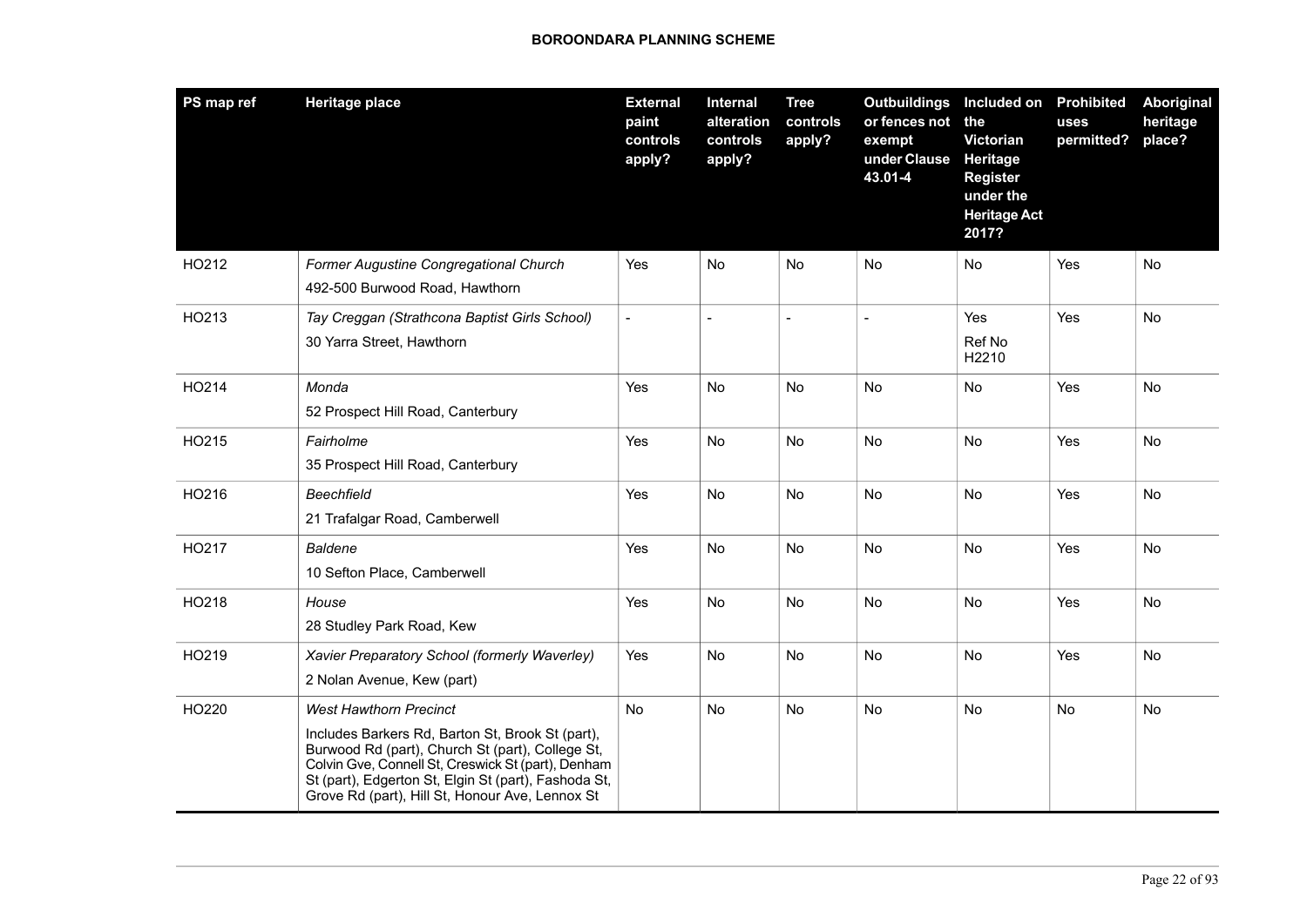| PS map ref | <b>Heritage place</b>                                                                                                              | <b>External</b><br>paint<br>controls<br>apply? | Internal<br>alteration<br>controls<br>apply? | <b>Tree</b><br>controls<br>apply? | <b>Outbuildings</b><br>or fences not<br>exempt<br>under Clause<br>43.01-4 | Included on<br>the<br>Victorian<br>Heritage<br>Register<br>under the<br><b>Heritage Act</b><br>2017? | <b>Prohibited</b><br>uses<br>permitted? | Aboriginal<br>heritage<br>place? |
|------------|------------------------------------------------------------------------------------------------------------------------------------|------------------------------------------------|----------------------------------------------|-----------------------------------|---------------------------------------------------------------------------|------------------------------------------------------------------------------------------------------|-----------------------------------------|----------------------------------|
|            | (part), Lion St, Mason St (part), Melville St,<br>Simpson PI, Smart St, Spencer St, Randolph St,<br>Wood St.                       |                                                |                                              |                                   |                                                                           |                                                                                                      |                                         |                                  |
| HO221      | Uniting Church and Uniting Church Hall<br>21-25 Highbury Grove, Kew                                                                | Yes                                            | <b>No</b>                                    | <b>No</b>                         | <b>No</b>                                                                 | <b>No</b>                                                                                            | Yes                                     | <b>No</b>                        |
| HO222      | Former Hawthorn Fire Station<br>66-68 William Street, Hawthorn                                                                     | $\blacksquare$                                 | $\overline{a}$                               | $\blacksquare$                    | $\overline{\phantom{a}}$                                                  | Yes<br>Ref No<br>H1327                                                                               | Yes                                     | No                               |
| HO223      | Villa Maria<br>6 Studley Park Road, Kew                                                                                            | Yes                                            | No                                           | No                                | No                                                                        | <b>No</b>                                                                                            | Yes                                     | No                               |
| HO224      | Coorinyah<br>150 Mont Albert Road, Canterbury                                                                                      | Yes                                            | <b>No</b>                                    | <b>No</b>                         | No                                                                        | <b>No</b>                                                                                            | Yes                                     | No                               |
| HO225      | Fairview Avenue Precinct, Camberwell<br><b>Fairview Avenue</b>                                                                     | No                                             | No                                           | No                                | No                                                                        | No                                                                                                   | <b>No</b>                               | No                               |
| HO226      | Goodwin Street and Somerset Road Precinct, Glen<br>Iris<br>Goodwin Street (part), Somerset Road (part), Glen<br>Iris.              | No                                             | <b>No</b>                                    | <b>No</b>                         | No                                                                        | <b>No</b>                                                                                            | <b>No</b>                               | No                               |
| HO227      | Great Glen Iris Railway Junction Estate and<br>Environs, Ashburton<br>Includes Dent St (part), Highgate Gve, Lexia St,<br>Ward St. | No                                             | No                                           | No                                | No                                                                        | No                                                                                                   | No                                      | No                               |
| HO228      | Holyrood Estate and Environs, Camberwell                                                                                           | No                                             | No                                           | No                                | No                                                                        | No                                                                                                   | No                                      | No.                              |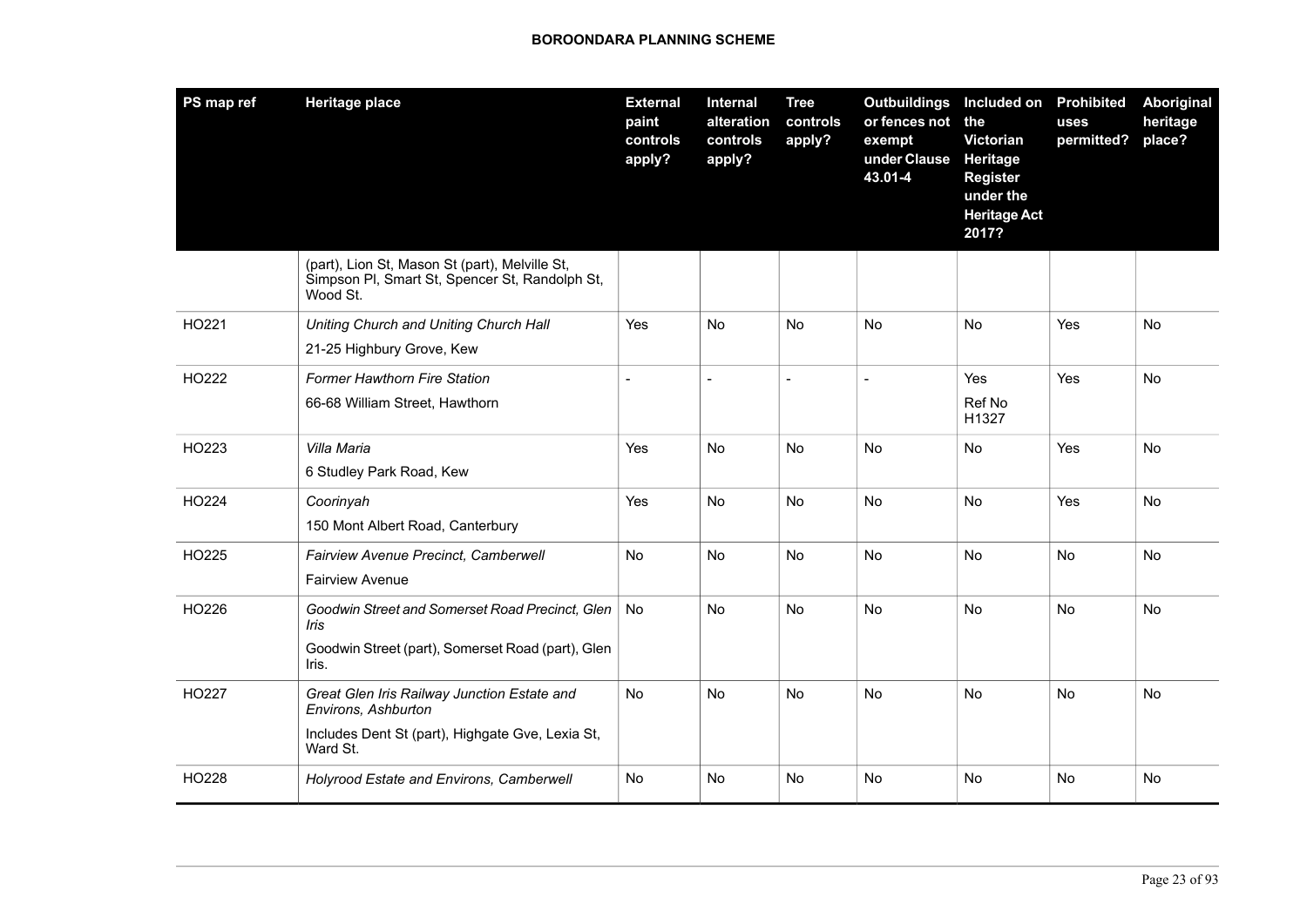| PS map ref | <b>Heritage place</b>                                                                                                                                                              | <b>External</b><br>paint<br>controls<br>apply? | Internal<br>alteration<br>controls<br>apply? | <b>Tree</b><br>controls<br>apply? | <b>Outbuildings</b><br>or fences not<br>exempt<br>under Clause<br>43.01-4 | Included on<br>the<br>Victorian<br>Heritage<br>Register<br>under the<br><b>Heritage Act</b><br>2017? | <b>Prohibited</b><br>uses<br>permitted? | <b>Aboriginal</b><br>heritage<br>place? |
|------------|------------------------------------------------------------------------------------------------------------------------------------------------------------------------------------|------------------------------------------------|----------------------------------------------|-----------------------------------|---------------------------------------------------------------------------|------------------------------------------------------------------------------------------------------|-----------------------------------------|-----------------------------------------|
|            | Includes Dominic St, Highfield Rd (part), Holyrood<br>St, Hunter Rd (part), Riversdale Rd (part), Wattle<br>Valley Rd (part).                                                      |                                                |                                              |                                   |                                                                           |                                                                                                      |                                         |                                         |
| HO229      | Ross Street Precinct, Surrey Hills                                                                                                                                                 | No                                             | No                                           | No                                | No                                                                        | No                                                                                                   | No                                      | No                                      |
|            | Ross Street, Surrey Hills                                                                                                                                                          |                                                |                                              |                                   |                                                                           |                                                                                                      |                                         |                                         |
| HO230      | Toorak Estate and Environs, Glen Iris                                                                                                                                              | <b>No</b>                                      | <b>No</b>                                    | <b>No</b>                         | <b>No</b>                                                                 | <b>No</b>                                                                                            | No                                      | <b>No</b>                               |
|            | Includes Burke Rd (part), Howitt St, Nepean St<br>(part), Turner St (part).                                                                                                        |                                                |                                              |                                   |                                                                           |                                                                                                      |                                         |                                         |
| HO231      | Riverside Estate and Environs, Balwyn North                                                                                                                                        | <b>No</b>                                      | <b>No</b>                                    | <b>No</b>                         | <b>No</b>                                                                 | <b>No</b>                                                                                            | <b>No</b>                               | <b>No</b>                               |
|            | Includes Bulleen Rd (part), Burke Rd (part),<br>Cascade St (part), Doncaster Rd (part), Inverness<br>Way, Kyora Pde, Riverside Ave (part), The<br>Boulevard (part), Walbundry Ave. |                                                |                                              |                                   |                                                                           |                                                                                                      |                                         |                                         |
| HO232      | House                                                                                                                                                                              | Yes                                            | No                                           | No                                | No                                                                        | No.                                                                                                  | Yes                                     | No                                      |
|            | 57 Cotham Road, Kew                                                                                                                                                                |                                                |                                              |                                   |                                                                           |                                                                                                      |                                         |                                         |
| HO233      | Westella                                                                                                                                                                           | Yes                                            | No                                           | <b>No</b>                         | No                                                                        | <b>No</b>                                                                                            | Yes                                     | No                                      |
|            | 39 Kinkora Road, Hawthorn                                                                                                                                                          |                                                |                                              |                                   |                                                                           |                                                                                                      |                                         |                                         |
| HO234      | <b>Formerly Pomeroy</b>                                                                                                                                                            | Yes                                            | <b>No</b>                                    | <b>No</b>                         | <b>No</b>                                                                 | No                                                                                                   | Yes                                     | N <sub>o</sub>                          |
|            | 43 Sackville Street, Kew                                                                                                                                                           |                                                |                                              |                                   |                                                                           |                                                                                                      |                                         |                                         |
| HO235      | Carn Brae                                                                                                                                                                          | Yes                                            | <b>No</b>                                    | <b>No</b>                         | No                                                                        | No                                                                                                   | Yes                                     | No                                      |
|            | 5 Harcourt Street, Hawthorn East                                                                                                                                                   |                                                |                                              |                                   |                                                                           |                                                                                                      |                                         |                                         |
| HO236      | Wembden                                                                                                                                                                            | Yes                                            | <b>No</b>                                    | No                                | No                                                                        | No                                                                                                   | Yes                                     | No                                      |
|            | 40 Chrystobel Crescent, Hawthorn                                                                                                                                                   |                                                |                                              |                                   |                                                                           |                                                                                                      |                                         |                                         |
| HO237      | House                                                                                                                                                                              | Yes                                            | <b>No</b>                                    | <b>No</b>                         | <b>No</b>                                                                 | No                                                                                                   | Yes                                     | <b>No</b>                               |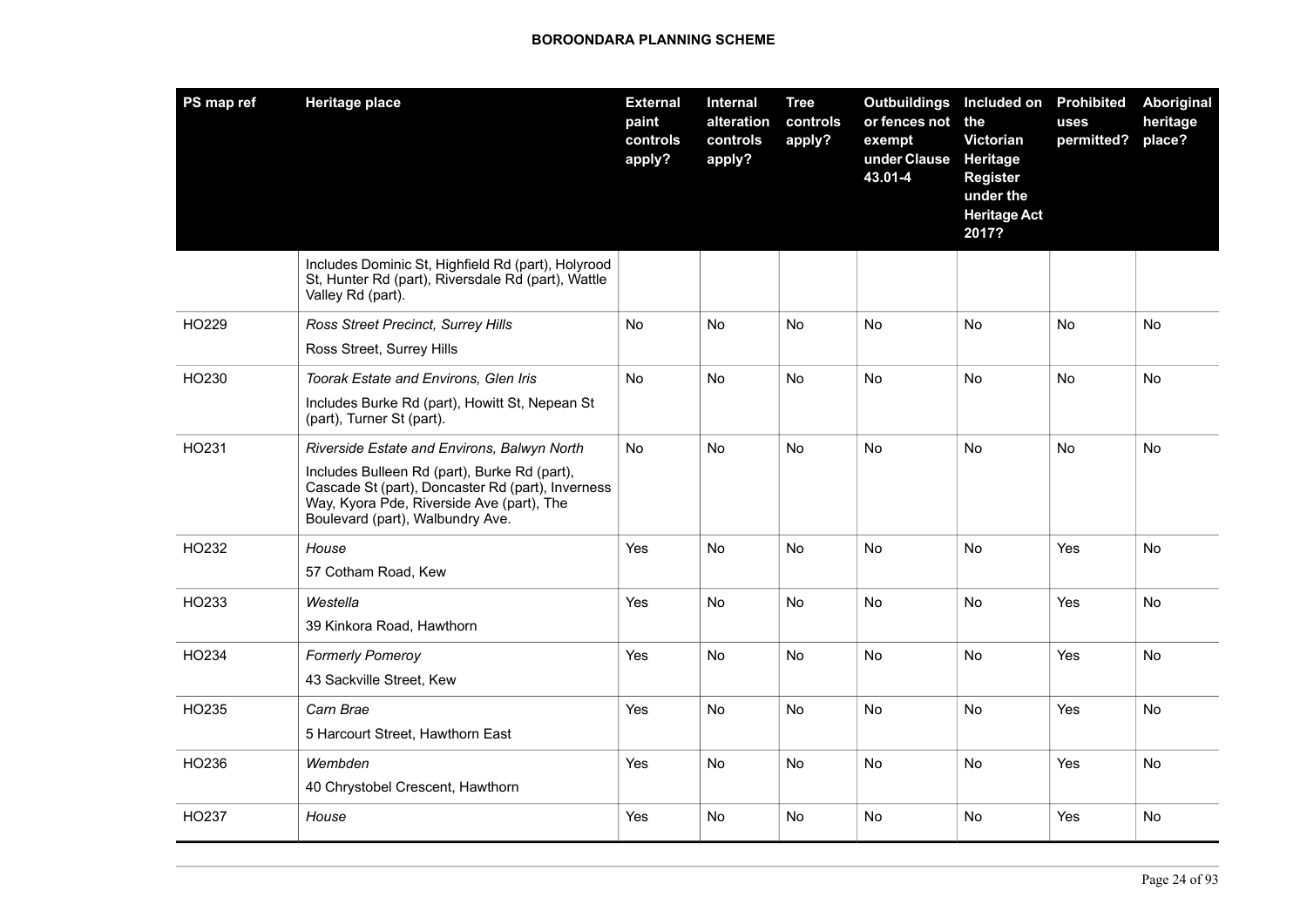| PS map ref | <b>Heritage place</b>                                                     | <b>External</b><br>paint<br>controls<br>apply? | Internal<br>alteration<br>controls<br>apply? | <b>Tree</b><br>controls<br>apply? | <b>Outbuildings</b><br>or fences not<br>exempt<br>under Clause<br>43.01-4 | Included on<br>the<br>Victorian<br><b>Heritage</b><br><b>Register</b><br>under the<br><b>Heritage Act</b><br>2017? | <b>Prohibited</b><br>uses<br>permitted? | Aboriginal<br>heritage<br>place? |
|------------|---------------------------------------------------------------------------|------------------------------------------------|----------------------------------------------|-----------------------------------|---------------------------------------------------------------------------|--------------------------------------------------------------------------------------------------------------------|-----------------------------------------|----------------------------------|
|            | 45 Chrystobel Crescent, Hawthorn                                          |                                                |                                              |                                   |                                                                           |                                                                                                                    |                                         |                                  |
| HO238      | Ensignton<br>51 Chrystobel Crescent, Hawthorn                             | Yes                                            | No                                           | No                                | No                                                                        | No                                                                                                                 | Yes                                     | No                               |
| HO239      | House<br>37 Mary Street, Hawthorn                                         | Yes                                            | No                                           | No                                | No                                                                        | No                                                                                                                 | Yes                                     | No                               |
| HO240      | Alverno<br>53-55 Mary Street, Hawthorn                                    | Yes                                            | No                                           | No                                | No                                                                        | No                                                                                                                 | Yes                                     | No                               |
| HO241      | House<br>8 Moore Street, Hawthorn                                         | Yes                                            | No                                           | <b>No</b>                         | No                                                                        | No                                                                                                                 | Yes                                     | No                               |
| HO242      | Cestria<br>521 Glenferrie Road, Hawthorn                                  | $\overline{a}$                                 | $\overline{a}$                               | $\blacksquare$                    | $\overline{a}$                                                            | Yes<br>Ref No<br>H1924                                                                                             | Yes                                     | <b>No</b>                        |
| HO243      | Hawthorn House (formerly Richmond House)<br>1 Shakespeare Grove, Hawthorn | Yes                                            | No                                           | No                                | No                                                                        | No                                                                                                                 | Yes                                     | No                               |
| HO244      | Avon Court<br>20 Shakespeare Grove, Hawthorn                              | Yes                                            | No                                           | No                                | <b>No</b>                                                                 | <b>No</b>                                                                                                          | Yes                                     | <b>No</b>                        |
| HO245      | House<br>31 Shakespeare Grove, Hawthorn                                   | Yes                                            | <b>No</b>                                    | <b>No</b>                         | <b>No</b>                                                                 | No                                                                                                                 | Yes                                     | No                               |
| HO246      | Glucksburg<br>9 Yarra Street, Hawthorn                                    | Yes                                            | No                                           | No                                | No                                                                        | No                                                                                                                 | Yes                                     | No                               |
| HO247      | Talana                                                                    | $\blacksquare$                                 | $\overline{a}$                               | $\overline{a}$                    | $\overline{\phantom{a}}$                                                  | Yes                                                                                                                | Yes                                     | No                               |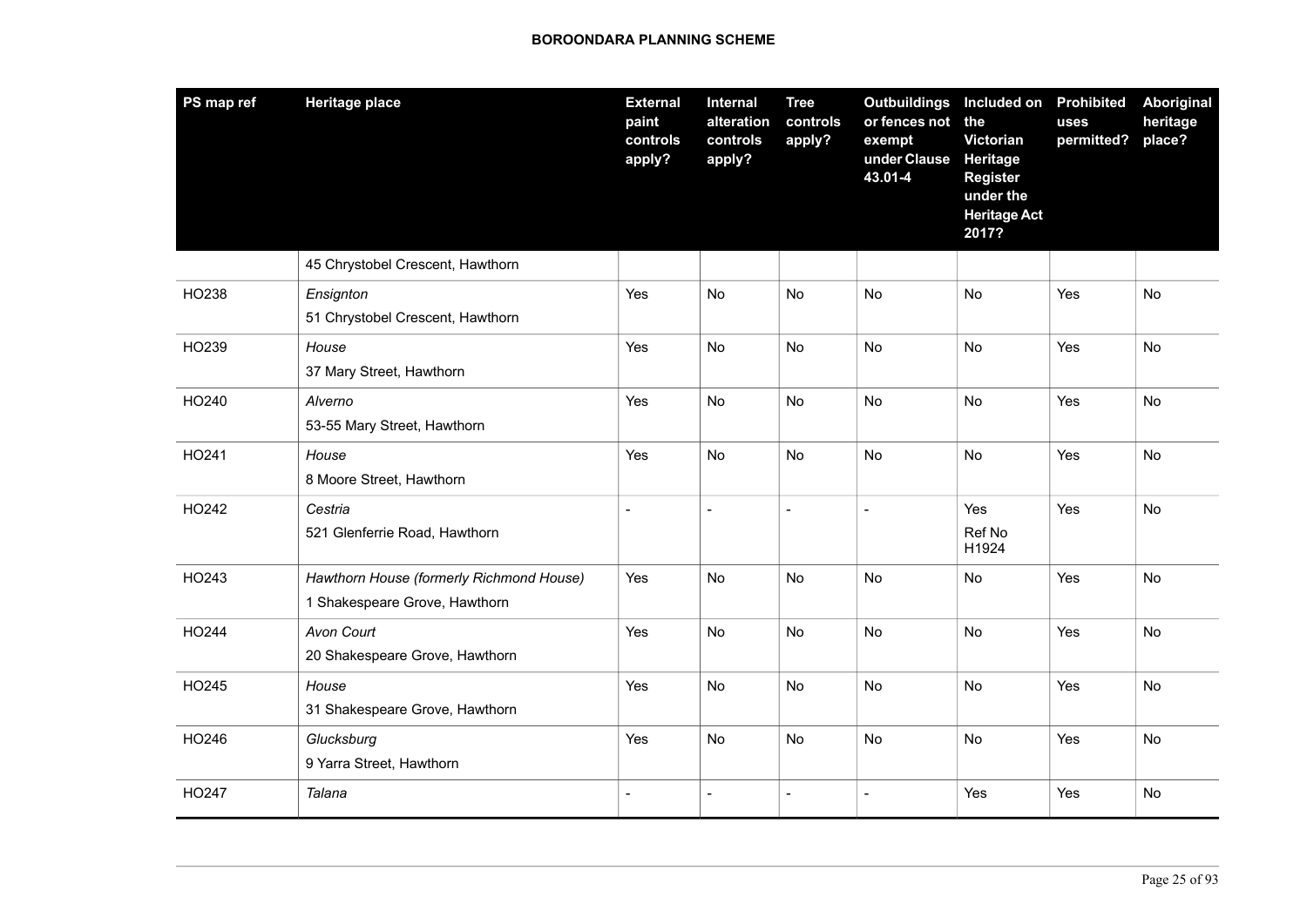| PS map ref | <b>Heritage place</b>                                                                                                                                                          | <b>External</b><br>paint<br>controls<br>apply? | Internal<br>alteration<br>controls<br>apply? | <b>Tree</b><br>controls<br>apply? | <b>Outbuildings</b><br>or fences not<br>exempt<br>under Clause<br>43.01-4 | Included on Prohibited<br>the<br>Victorian<br>Heritage<br><b>Register</b><br>under the<br><b>Heritage Act</b><br>2017? | uses<br>permitted? | <b>Aboriginal</b><br>heritage<br>place? |
|------------|--------------------------------------------------------------------------------------------------------------------------------------------------------------------------------|------------------------------------------------|----------------------------------------------|-----------------------------------|---------------------------------------------------------------------------|------------------------------------------------------------------------------------------------------------------------|--------------------|-----------------------------------------|
|            | 1 Harcourt Street, Hawthorn East                                                                                                                                               |                                                |                                              |                                   |                                                                           | Ref No<br>H2382                                                                                                        |                    |                                         |
| HO248      | Murtoa (formerly Lexinton)<br>7 Harcourt Street, Hawthorn East                                                                                                                 | Yes                                            | No                                           | No                                | No                                                                        | <b>No</b>                                                                                                              | Yes                | <b>No</b>                               |
| HO249      | Kyverdale<br>186-190 Auburn Road, Hawthorn                                                                                                                                     | Yes                                            | <b>No</b>                                    | <b>No</b>                         | <b>No</b>                                                                 | <b>No</b>                                                                                                              | Yes                | <b>No</b>                               |
| HO251      | Clemson House<br>24 Milfay Avenue, Kew                                                                                                                                         | $\overline{a}$                                 | $\overline{a}$                               | $\overline{a}$                    | $\overline{a}$                                                            | Yes<br>Ref No<br>H2006                                                                                                 | No                 | No                                      |
| HO252      | Genazzano FCJ College<br>285-315 Cotham Road, Kew                                                                                                                              | $\overline{\phantom{a}}$                       | $\sim$                                       | $\blacksquare$                    | $\overline{a}$                                                            | Yes Ref<br>No H1902                                                                                                    | Yes                | <b>No</b>                               |
| HO255      | 168A Mont Albert Road, Canterbury                                                                                                                                              | <b>No</b>                                      | N <sub>o</sub>                               | Yes                               | <b>No</b>                                                                 | <b>No</b>                                                                                                              | N <sub>o</sub>     | <b>No</b>                               |
| HO257      | Mountfield<br>4-6 Mont Albert Rd and 35 Parlington Street,<br>Canterbury<br>Incorporated plan<br>"Mountfield" Estate Incorporated Plan, March 2005<br>(updated September 2011) | No                                             | No                                           | Yes                               | No                                                                        | No                                                                                                                     | No                 | No                                      |
| HO258      | <b>Shrublands</b><br>16 Balwyn Road, Canterbury                                                                                                                                | $\overline{\phantom{a}}$                       | $\overline{a}$                               |                                   | $\overline{a}$                                                            | Yes<br>Ref No<br>H2037                                                                                                 | Yes                | No                                      |
| HO260      | Auburn Village Precinct, Hawthorn<br>Includes 96-152 and 87-137                                                                                                                | <b>No</b>                                      | <b>No</b>                                    | No                                | No                                                                        | No                                                                                                                     | No                 | No                                      |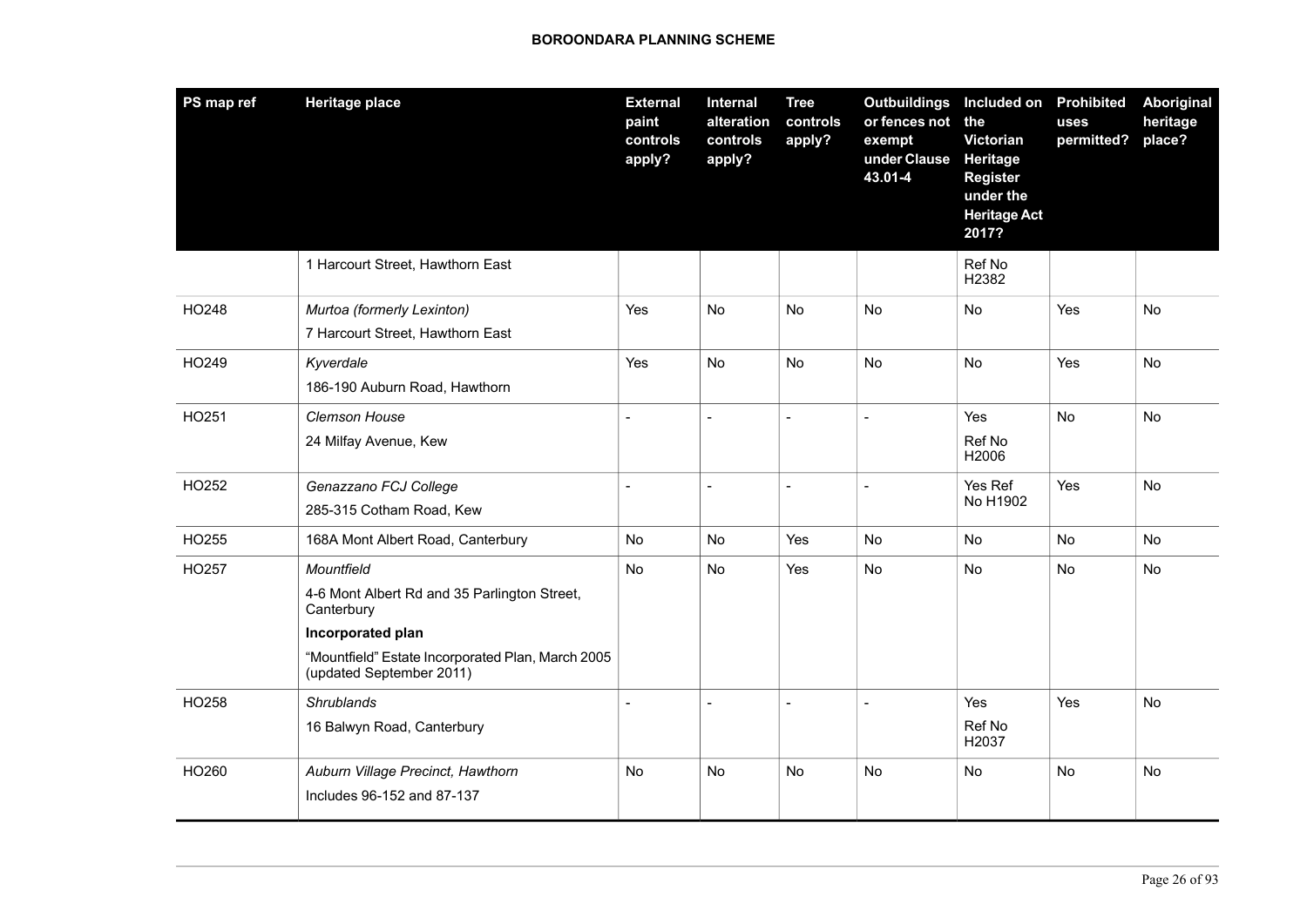| PS map ref | <b>Heritage place</b>                                                                  | <b>External</b><br>paint<br>controls<br>apply? | Internal<br>alteration<br>controls<br>apply? | <b>Tree</b><br>controls<br>apply? | Outbuildings Included on Prohibited<br>or fences not the<br>exempt<br>under Clause<br>43.01-4 | Victorian<br><b>Heritage</b><br><b>Register</b><br>under the<br><b>Heritage Act</b><br>2017? | uses<br>permitted? | Aboriginal<br>heritage<br>place? |
|------------|----------------------------------------------------------------------------------------|------------------------------------------------|----------------------------------------------|-----------------------------------|-----------------------------------------------------------------------------------------------|----------------------------------------------------------------------------------------------|--------------------|----------------------------------|
|            | Auburn Road, 549-669 and 574- 608 Burwood<br>Road, Hawthorn                            |                                                |                                              |                                   |                                                                                               |                                                                                              |                    |                                  |
| HO261      | The Undertaker; Former Masonic Hall                                                    | No                                             | No                                           | No                                | <b>No</b>                                                                                     | No                                                                                           |                    | No                               |
|            | 329 and 331 Burwood Road, Hawthorn                                                     |                                                |                                              |                                   |                                                                                               |                                                                                              |                    |                                  |
| HO262      | Hawthorn Catholic Parish Office; Roman Catholic<br>Church of the Immaculate Conception | <b>No</b>                                      | <b>No</b>                                    | No                                | No                                                                                            | <b>No</b>                                                                                    |                    | No                               |
|            | 345 Burwood Road, Hawthorn and 347 Burwood<br>Road, Hawthorn                           |                                                |                                              |                                   |                                                                                               |                                                                                              |                    |                                  |
| H0263      | <b>Camberwell Railway Station</b>                                                      | <b>No</b>                                      | <b>No</b>                                    | Yes                               | No                                                                                            | <b>No</b>                                                                                    | No                 | No                               |
|            | 2R Cookson Street, Camberwell                                                          |                                                |                                              |                                   |                                                                                               |                                                                                              |                    |                                  |
|            | Incorporated plan                                                                      |                                                |                                              |                                   |                                                                                               |                                                                                              |                    |                                  |
|            | Camberwell Railway Station Incorporated Plan<br>2007                                   |                                                |                                              |                                   |                                                                                               |                                                                                              |                    |                                  |
| HO264      | <b>Balwyn Road Residential Precinct</b>                                                | <b>No</b>                                      | No                                           | No                                | No                                                                                            | <b>No</b>                                                                                    | No                 | No                               |
| HO272      | Former Carn Brae, Glenwood, Wrixon House                                               | No                                             | No                                           | No                                | No                                                                                            | No                                                                                           | No                 | No                               |
|            | 311 Barkers Road, Kew                                                                  |                                                |                                              |                                   |                                                                                               |                                                                                              |                    |                                  |
| HO273      | Eurobin                                                                                | No                                             | <b>No</b>                                    | No                                | <b>No</b>                                                                                     | No                                                                                           | No                 | No                               |
|            | 389 Barkers Road, Kew                                                                  |                                                |                                              |                                   |                                                                                               |                                                                                              |                    |                                  |
| HO274      | <b>Former Kew Fire Station</b>                                                         | <b>No</b>                                      | <b>No</b>                                    | No                                | <b>No</b>                                                                                     | <b>No</b>                                                                                    | Yes                | <b>No</b>                        |
|            | 35-37 Belford Road, Kew East                                                           |                                                |                                              |                                   |                                                                                               |                                                                                              |                    |                                  |
| HO277      | House                                                                                  | <b>No</b>                                      | No                                           | No                                | No                                                                                            | No                                                                                           | No                 | No                               |
|            | 1 Bradford Avenue, Kew                                                                 |                                                |                                              |                                   |                                                                                               |                                                                                              |                    |                                  |
| HO278      | House                                                                                  | <b>No</b>                                      | <b>No</b>                                    | <b>No</b>                         | <b>No</b>                                                                                     | <b>No</b>                                                                                    | No                 | No                               |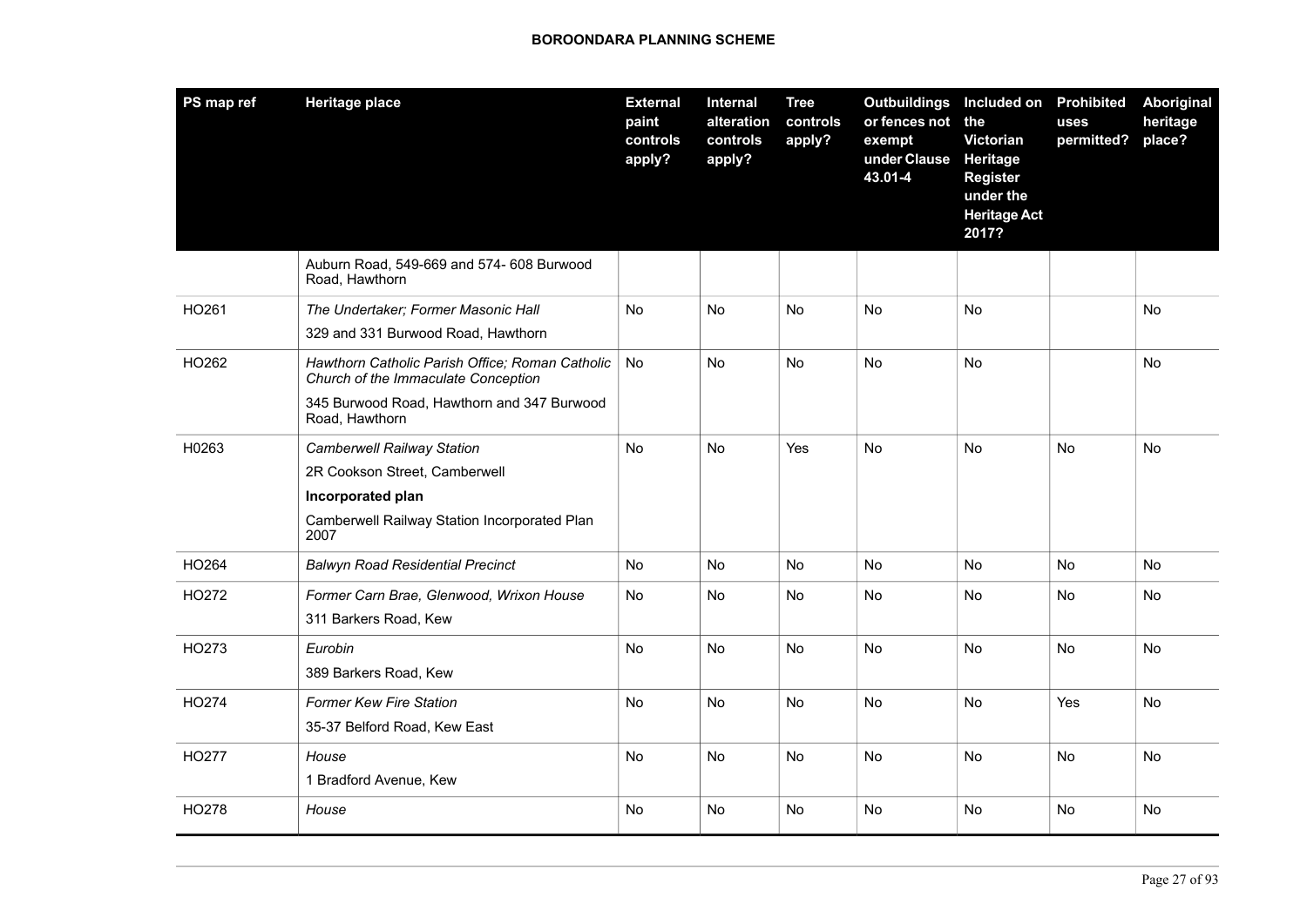| PS map ref | <b>Heritage place</b>                                 | <b>External</b><br>paint<br>controls<br>apply? | Internal<br>alteration<br>controls<br>apply? | <b>Tree</b><br>controls<br>apply? | <b>Outbuildings</b><br>or fences not<br>exempt<br>under Clause<br>43.01-4 | Included on Prohibited<br>the<br>Victorian<br><b>Heritage</b><br><b>Register</b><br>under the<br><b>Heritage Act</b><br>2017? | uses<br>permitted? | Aboriginal<br>heritage<br>place? |
|------------|-------------------------------------------------------|------------------------------------------------|----------------------------------------------|-----------------------------------|---------------------------------------------------------------------------|-------------------------------------------------------------------------------------------------------------------------------|--------------------|----------------------------------|
|            | 1199 Burke Road, Kew                                  |                                                |                                              |                                   |                                                                           |                                                                                                                               |                    |                                  |
| HO279      | House<br>1205 Burke Road, Kew                         | No                                             | No                                           | No                                | No                                                                        | No                                                                                                                            | No                 | No                               |
| HO280      | Gosmont<br>1221 Burke Road, Kew                       | No                                             | <b>No</b>                                    | No                                | No                                                                        | <b>No</b>                                                                                                                     | No                 | No                               |
| HO281      | Carbethon<br>1223 Burke Road, Kew                     | <b>No</b>                                      | No                                           | No                                | No                                                                        | No                                                                                                                            | <b>No</b>          | No                               |
| HO282      | E A Watts House<br>1291 Burke Road, Kew               | <b>No</b>                                      | <b>No</b>                                    | No                                | No                                                                        | <b>No</b>                                                                                                                     | No                 | No                               |
| HO283      | House<br>46 Clyde Street, East Kew                    | <b>No</b>                                      | <b>No</b>                                    | <b>No</b>                         | <b>No</b>                                                                 | <b>No</b>                                                                                                                     | <b>No</b>          | <b>No</b>                        |
| HO284      | House<br>161 Cotham Road, Kew                         | <b>No</b>                                      | <b>No</b>                                    | <b>No</b>                         | <b>No</b>                                                                 | <b>No</b>                                                                                                                     | <b>No</b>          | <b>No</b>                        |
| HO285      | House<br>167 Cotham Road, Kew                         | <b>No</b>                                      | No                                           | <b>No</b>                         | No                                                                        | <b>No</b>                                                                                                                     | No                 | No                               |
| HO287      | Sheringham Flats<br>206-208 Cotham Road, Kew          | <b>No</b>                                      | No                                           | No                                | No                                                                        | <b>No</b>                                                                                                                     | No                 | No                               |
| HO288      | <b>Tanfield Lee Flats</b><br>221-229 Cotham Road, Kew | No                                             | No                                           | No                                | No                                                                        | <b>No</b>                                                                                                                     | No                 | No                               |
| HO289      | Elsfield<br>241 Cotham Road, Kew                      | <b>No</b>                                      | No                                           | <b>No</b>                         | No                                                                        | <b>No</b>                                                                                                                     | No                 | No                               |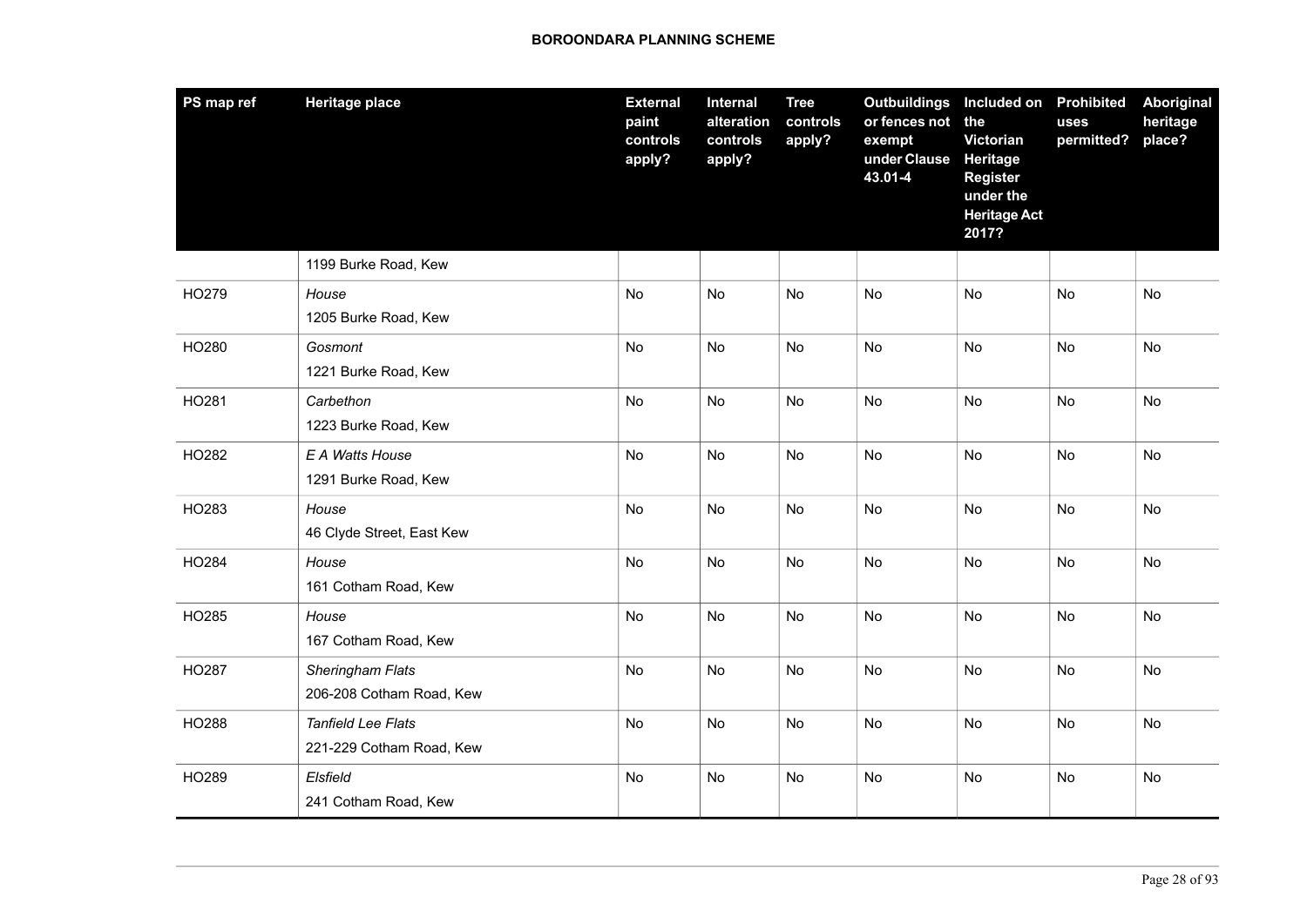| PS map ref | <b>Heritage place</b>                                                           | <b>External</b><br>paint<br>controls<br>apply? | <b>Internal</b><br>alteration<br>controls<br>apply? | <b>Tree</b><br>controls<br>apply? | Outbuildings Included on Prohibited<br>or fences not the<br>exempt<br>under Clause<br>43.01-4 | Victorian<br><b>Heritage</b><br><b>Register</b><br>under the<br><b>Heritage Act</b><br>2017? | uses<br>permitted? | Aboriginal<br>heritage<br>place? |
|------------|---------------------------------------------------------------------------------|------------------------------------------------|-----------------------------------------------------|-----------------------------------|-----------------------------------------------------------------------------------------------|----------------------------------------------------------------------------------------------|--------------------|----------------------------------|
| HO290      | El Paso<br>294 Cotham Road, Kew                                                 | No                                             | No                                                  | No                                | No                                                                                            | <b>No</b>                                                                                    | No                 | No                               |
| HO291      | Cotham<br>340 Cotham Road, Kew                                                  | <b>No</b>                                      | No                                                  | No                                | <b>No</b>                                                                                     | No                                                                                           | No                 | No                               |
| HO293      | House<br>2 Daracombe Avenue, Kew                                                | No                                             | No                                                  | No                                | No                                                                                            | No                                                                                           | No                 | No                               |
| HO297      | Former Mount Ephraim, Edgecombe, Mount<br>Edgecombe<br>26 Edgecombe Street, Kew | No                                             | No                                                  | No                                | No                                                                                            | No                                                                                           | No                 | No                               |
| HO298      | House<br>9 Eglinton Street, Kew                                                 | No                                             | No                                                  | No                                | No                                                                                            | No                                                                                           | No                 | No                               |
| HO299      | Ashcapby<br>162 Eglinton Street, Kew                                            | <b>No</b>                                      | No                                                  | No                                | No                                                                                            | No                                                                                           | No                 | No                               |
| HO300      | House<br>20 Fernhurst Grove, Kew                                                | <b>No</b>                                      | <b>No</b>                                           | <b>No</b>                         | <b>No</b>                                                                                     | <b>No</b>                                                                                    | <b>No</b>          | <b>No</b>                        |
| HO303      | House<br>2 Gellibrand Street, Kew                                               | No                                             | No                                                  | No                                | No                                                                                            | <b>No</b>                                                                                    | No                 | No                               |
| HO304      | House<br>6 Gellibrand Street, Kew                                               | <b>No</b>                                      | <b>No</b>                                           | <b>No</b>                         | No                                                                                            | <b>No</b>                                                                                    | No                 | No                               |
| HO307      | House<br>77 Gladstone Street, Kew                                               | <b>No</b>                                      | <b>No</b>                                           | No                                | No                                                                                            | <b>No</b>                                                                                    | No                 | No                               |
| HO308      | House                                                                           | No                                             | No                                                  | No                                | No                                                                                            | No                                                                                           | No                 | No                               |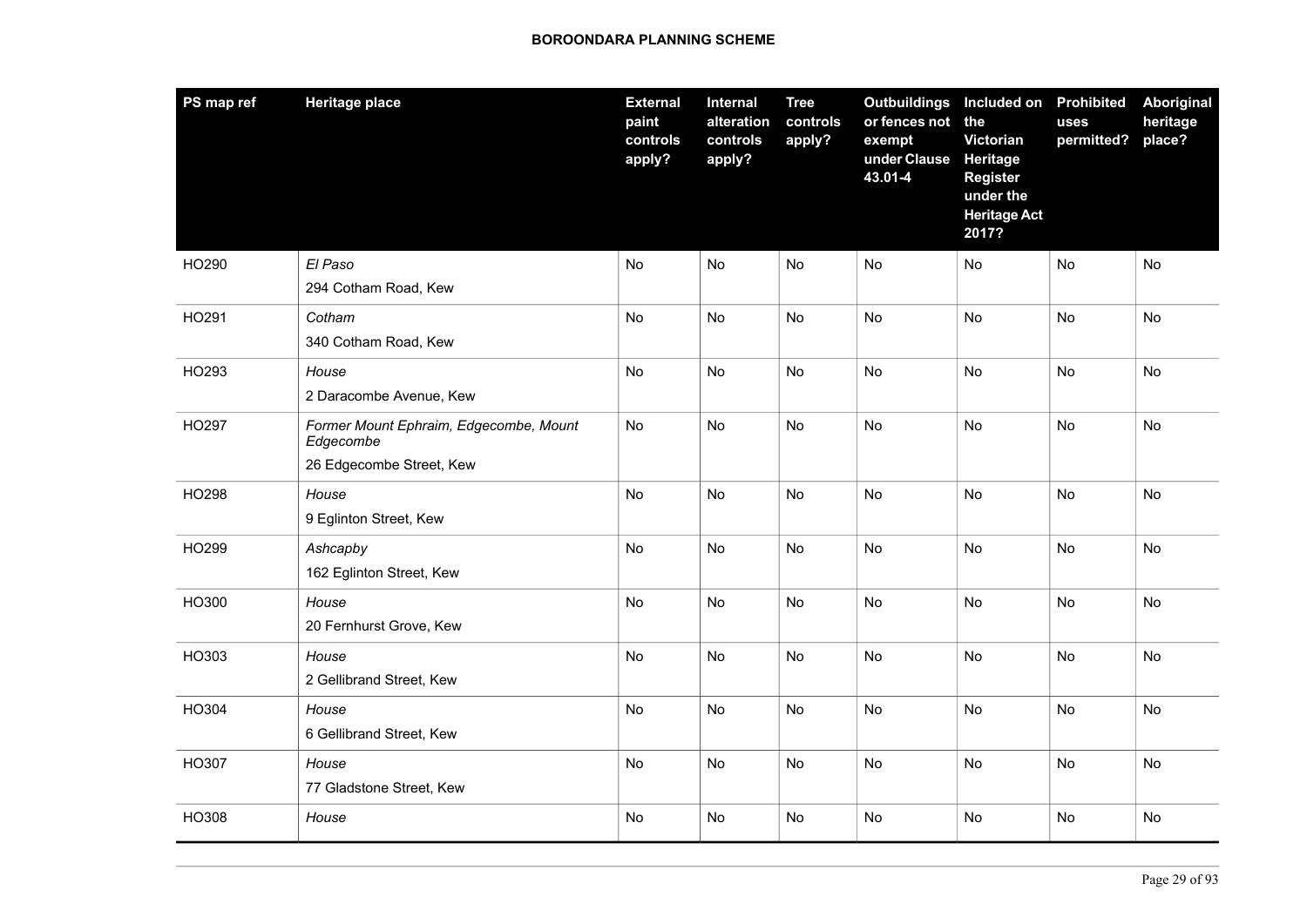| PS map ref | <b>Heritage place</b>                                      | <b>External</b><br>paint<br>controls<br>apply? | <b>Internal</b><br>alteration<br>controls<br>apply? | <b>Tree</b><br>controls<br>apply? | <b>Outbuildings</b><br>or fences not<br>exempt<br>under Clause<br>43.01-4 | Included on Prohibited<br>the<br>Victorian<br>Heritage<br><b>Register</b><br>under the<br><b>Heritage Act</b><br>2017? | uses<br>permitted? | Aboriginal<br>heritage<br>place? |
|------------|------------------------------------------------------------|------------------------------------------------|-----------------------------------------------------|-----------------------------------|---------------------------------------------------------------------------|------------------------------------------------------------------------------------------------------------------------|--------------------|----------------------------------|
|            | 12 Grange Road, Kew                                        |                                                |                                                     |                                   |                                                                           |                                                                                                                        |                    |                                  |
| HO309      | House<br>53 Harp Road, East Kew                            | No                                             | No                                                  | No                                | No                                                                        | <b>No</b>                                                                                                              | No                 | No                               |
| HO314      | House<br>2 Howard Street, Kew                              | <b>No</b>                                      | <b>No</b>                                           | <b>No</b>                         | No                                                                        | <b>No</b>                                                                                                              | <b>No</b>          | No                               |
| HO315      | House<br>10 Howard Street, Kew                             | <b>No</b>                                      | <b>No</b>                                           | No                                | No                                                                        | <b>No</b>                                                                                                              | <b>No</b>          | No                               |
| HO317      | House<br>20 Howard Street, Kew                             | No                                             | No                                                  | No                                | No                                                                        | <b>No</b>                                                                                                              | No                 | No                               |
| HO318      | Hermon<br>2 John Street, Kew                               | No                                             | No                                                  | No                                | No                                                                        | No                                                                                                                     | No                 | No                               |
| HO319      | House<br>16 John Street, Kew                               | No                                             | No                                                  | No                                | No                                                                        | <b>No</b>                                                                                                              | No                 | No                               |
| HO320      | Lodge House<br>24 Lister Street, East Kew                  | No                                             | No                                                  | No                                | No                                                                        | <b>No</b>                                                                                                              | <b>No</b>          | No                               |
| HO321      | Darley<br>2 Merrion Grove, Kew                             | <b>No</b>                                      | <b>No</b>                                           | <b>No</b>                         | <b>No</b>                                                                 | <b>No</b>                                                                                                              | <b>No</b>          | No                               |
| HO325      | <b>Townhouses</b><br>76 Molesworth Street, Kew             | No                                             | No                                                  | No                                | No                                                                        | No                                                                                                                     | No                 | No                               |
| HO326      | Former R Haughton James House<br>82 Molesworth Street, Kew | <b>No</b>                                      | No                                                  | No                                | No                                                                        | No                                                                                                                     | No                 | No                               |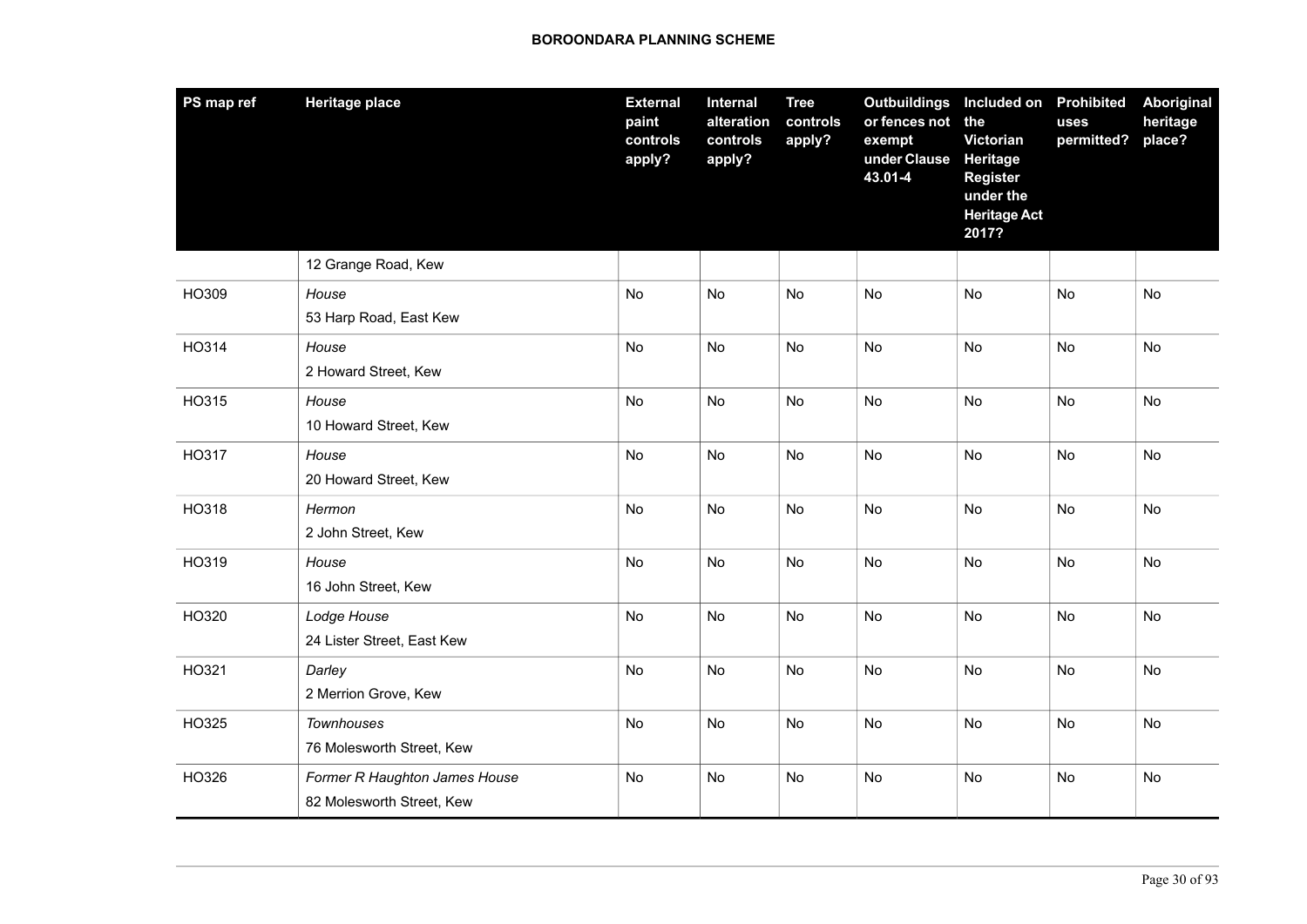| PS map ref | <b>Heritage place</b>                                            | <b>External</b><br>paint<br>controls<br>apply? | Internal<br>alteration<br>controls<br>apply? | <b>Tree</b><br>controls<br>apply? | <b>Outbuildings Included on Prohibited</b><br>or fences not<br>exempt<br>under Clause<br>43.01-4 | the<br>Victorian<br>Heritage<br><b>Register</b><br>under the<br><b>Heritage Act</b><br>2017? | <b>uses</b><br>permitted? | Aboriginal<br>heritage<br>place? |
|------------|------------------------------------------------------------------|------------------------------------------------|----------------------------------------------|-----------------------------------|--------------------------------------------------------------------------------------------------|----------------------------------------------------------------------------------------------|---------------------------|----------------------------------|
| HO327      | House<br>17 O'Shaughnessy Street, Kew                            | No                                             | <b>No</b>                                    | <b>No</b>                         | No                                                                                               | No                                                                                           | No                        | No                               |
| HO328      | Kloa, Formerly Castleman<br>57 Pakington Street, Kew             | No                                             | No                                           | No                                | No                                                                                               | <b>No</b>                                                                                    | No                        | No                               |
| HO329      | <b>Terrace Houses</b><br>66-68 Pakington Street, Kew             | <b>No</b>                                      | <b>No</b>                                    | <b>No</b>                         | <b>No</b>                                                                                        | <b>No</b>                                                                                    | No                        | <b>No</b>                        |
| HO330      | Glen Rose<br>70 Pakington Street, Kew                            | No                                             | No                                           | <b>No</b>                         | <b>No</b>                                                                                        | No                                                                                           | No                        | No                               |
| HO331      | Allathorn<br>83 Pakington Street, Kew                            | No                                             | <b>No</b>                                    | <b>No</b>                         | No                                                                                               | <b>No</b>                                                                                    | No                        | No                               |
| HO332      | Waverley<br>98 Pakington Street, Kew                             | No                                             | No                                           | No                                | No                                                                                               | No                                                                                           | No                        | No                               |
| HO333      | <b>Itzehoe</b><br>72 Peel Street, Kew                            | No                                             | <b>No</b>                                    | No                                | No                                                                                               | <b>No</b>                                                                                    | No                        | No                               |
| HO334      | Stawell and Princess<br>33-35 Princess Street, Kew               | No                                             | No                                           | No                                | No                                                                                               | <b>No</b>                                                                                    | No                        | No                               |
| HO336      | Inverkelty, later Kiora and Baroona<br>11 Redmond Street, Kew    | No                                             | No                                           | No                                | No                                                                                               | <b>No</b>                                                                                    | No                        | No                               |
| HO337      | <b>Howard Pettigrew House</b><br>21 Redmond Street, Kew          | No                                             | <b>No</b>                                    | <b>No</b>                         | No                                                                                               | No                                                                                           | No                        | No                               |
| HO338      | St Hilary's Church of England Vicarage<br>34 Rowland Street, Kew | <b>No</b>                                      | <b>No</b>                                    | <b>No</b>                         | No                                                                                               | <b>No</b>                                                                                    | No                        | No                               |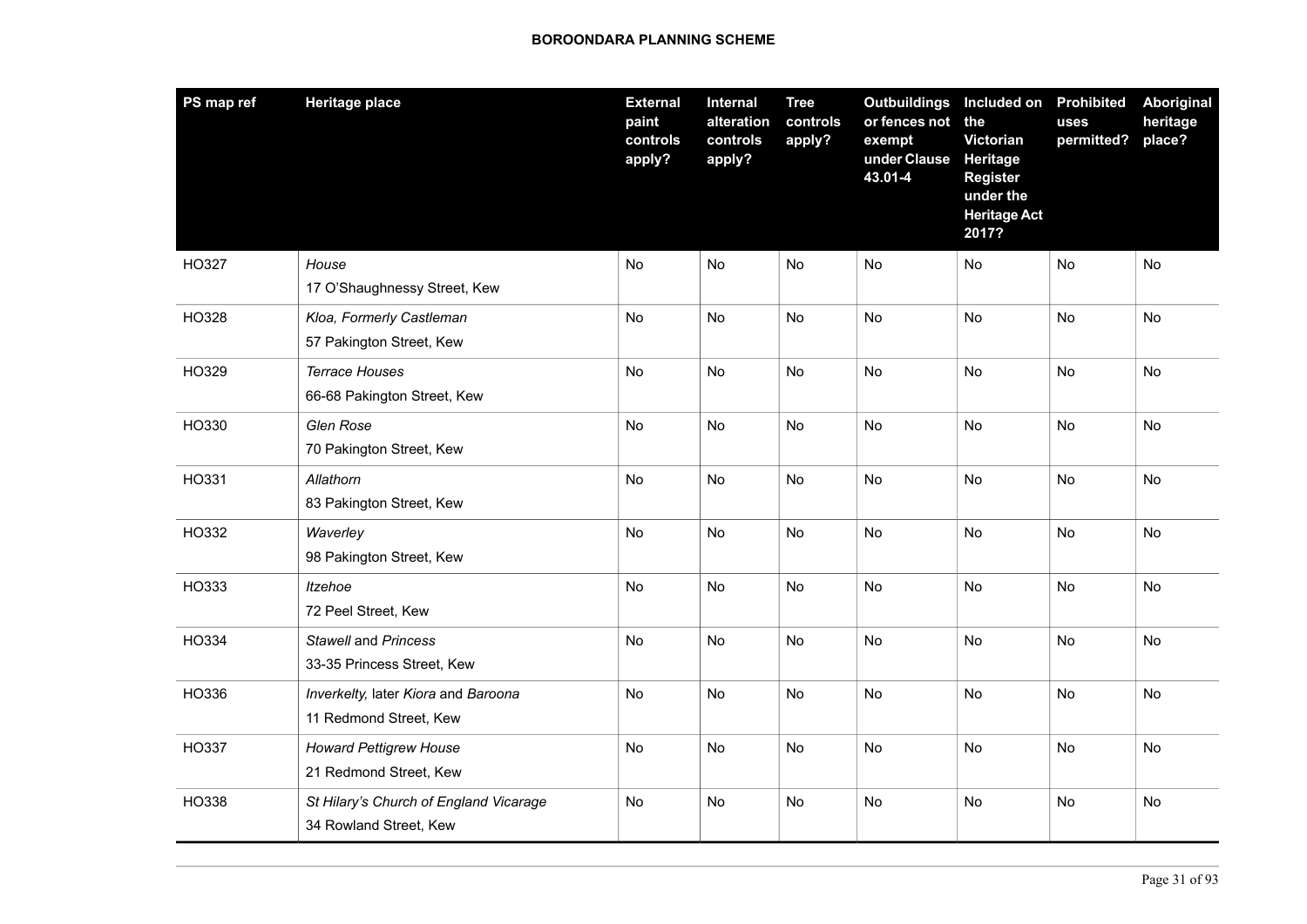| PS map ref | <b>Heritage place</b>                                          | <b>External</b><br>paint<br>controls<br>apply? | Internal<br>alteration<br>controls<br>apply? | <b>Tree</b><br>controls<br>apply? | Outbuildings Included on Prohibited<br>or fences not the<br>exempt<br>under Clause<br>43.01-4 | Victorian<br>Heritage<br><b>Register</b><br>under the<br><b>Heritage Act</b><br>2017? | uses<br>permitted? | Aboriginal<br>heritage<br>place? |
|------------|----------------------------------------------------------------|------------------------------------------------|----------------------------------------------|-----------------------------------|-----------------------------------------------------------------------------------------------|---------------------------------------------------------------------------------------|--------------------|----------------------------------|
| HO339      | House<br>3 Second Avenue, Kew                                  | <b>No</b>                                      | <b>No</b>                                    | <b>No</b>                         | <b>No</b>                                                                                     | <b>No</b>                                                                             | <b>No</b>          | No                               |
| HO340      | Monte Cristo, Charleton, Charlstan<br>12 Stevenson Street, Kew | No                                             | No                                           | No                                | No                                                                                            | No                                                                                    | No                 | No                               |
| HO341      | House<br>34 Stevenson Street, Kew                              | <b>No</b>                                      | <b>No</b>                                    | <b>No</b>                         | No                                                                                            | <b>No</b>                                                                             | <b>No</b>          | <b>No</b>                        |
| HO342      | R G Lawrence House and Flats<br>13 Studley Avenue, Kew         | <b>No</b>                                      | No                                           | <b>No</b>                         | <b>No</b>                                                                                     | <b>No</b>                                                                             | No                 | No                               |
| HO343      | Krongold House<br>25 Studley Park Road, Kew                    | <b>No</b>                                      | No                                           | <b>No</b>                         | No                                                                                            | <b>No</b>                                                                             | No                 | No                               |
| HO344      | House<br>44 Studley Park Road, Kew                             | No                                             | No                                           | No                                | No                                                                                            | <b>No</b>                                                                             | No                 | No                               |
| HO345      | House<br>52 Studley Park Road, Kew                             | No                                             | No                                           | No                                | No                                                                                            | <b>No</b>                                                                             | No                 | No                               |
| HO346      | House<br>75 Studley Park Road, Kew                             | No                                             | No                                           | No                                | No                                                                                            | No                                                                                    | No                 | No                               |
| HO347      | House<br>89 Studley Park Road, Kew                             | No                                             | No                                           | No                                | No                                                                                            | No                                                                                    | No                 | No                               |
| HO348      | House<br>12 Tara Avenue, Kew                                   | <b>No</b>                                      | <b>No</b>                                    | No                                | <b>No</b>                                                                                     | <b>No</b>                                                                             | No                 | No                               |
| HO349      | House and Shop<br>1 Tennyson Street, Kew                       | No                                             | No                                           | No                                | No                                                                                            | <b>No</b>                                                                             | <b>No</b>          | No                               |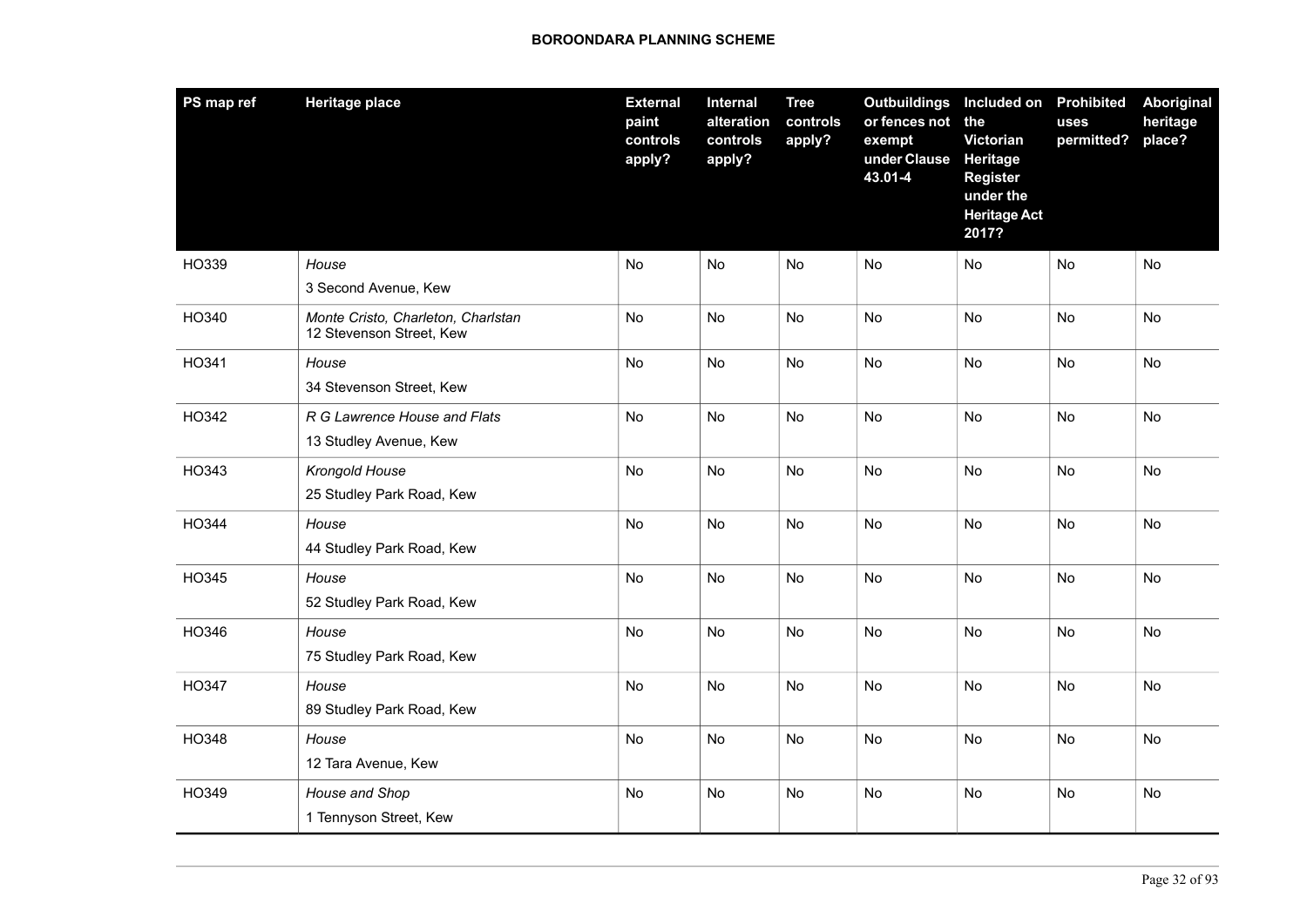| PS map ref | <b>Heritage place</b>                                | <b>External</b><br>paint<br>controls<br>apply? | Internal<br>alteration<br>controls<br>apply? | <b>Tree</b><br>controls<br>apply? | Outbuildings Included on Prohibited<br>or fences not<br>exempt<br>under Clause<br>43.01-4 | the<br>Victorian<br>Heritage<br><b>Register</b><br>under the<br><b>Heritage Act</b><br>2017? | uses<br>permitted? | Aboriginal<br>heritage<br>place? |
|------------|------------------------------------------------------|------------------------------------------------|----------------------------------------------|-----------------------------------|-------------------------------------------------------------------------------------------|----------------------------------------------------------------------------------------------|--------------------|----------------------------------|
| HO350      | Myrtle Hill<br>14 Vista Avenue, Kew                  | No                                             | No                                           | No                                | No                                                                                        | No                                                                                           | No                 | No                               |
| HO351      | Ormonde<br>51 Walpole Street, Kew                    | No                                             | No                                           | No                                | No                                                                                        | <b>No</b>                                                                                    | No                 | No                               |
| HO352      | <b>Birralie</b><br>52 Walpole Street, Kew            | No                                             | <b>No</b>                                    | No                                | No                                                                                        | <b>No</b>                                                                                    | No                 | No                               |
| HO353      | House<br>63 Walpole Street, Kew                      | <b>No</b>                                      | <b>No</b>                                    | <b>No</b>                         | No                                                                                        | <b>No</b>                                                                                    | No                 | No                               |
| HO354      | Alice Bale House<br>83 Walpole Street, Kew           | No                                             | No                                           | No                                | No                                                                                        | <b>No</b>                                                                                    | No                 | No                               |
| HO355      | House<br>84 Walpole Street, Kew                      | No                                             | No                                           | No                                | No                                                                                        | <b>No</b>                                                                                    | No                 | No                               |
| HO356      | <b>Braeside</b><br>96 Walpole Street, Kew            | <b>No</b>                                      | <b>No</b>                                    | <b>No</b>                         | No                                                                                        | <b>No</b>                                                                                    | No                 | No                               |
| HO357      | House<br>118 Walpole Street, Kew                     | No                                             | No                                           | No                                | No                                                                                        | <b>No</b>                                                                                    | No                 | No                               |
| HO362      | <b>Bramber</b><br>47 Wills Street, Kew               | No                                             | No                                           | <b>No</b>                         | No                                                                                        | <b>No</b>                                                                                    | No                 | No                               |
| HO363      | Rab-Nov-Jea<br>10 Wimba Avenue, Kew                  | No                                             | No                                           | No                                | No                                                                                        | No                                                                                           | No                 | No                               |
| HO364      | <b>Thule Croft</b><br>24 Albion Street, Surrey Hills | No                                             | No                                           | No                                | No                                                                                        | No                                                                                           | No                 | No                               |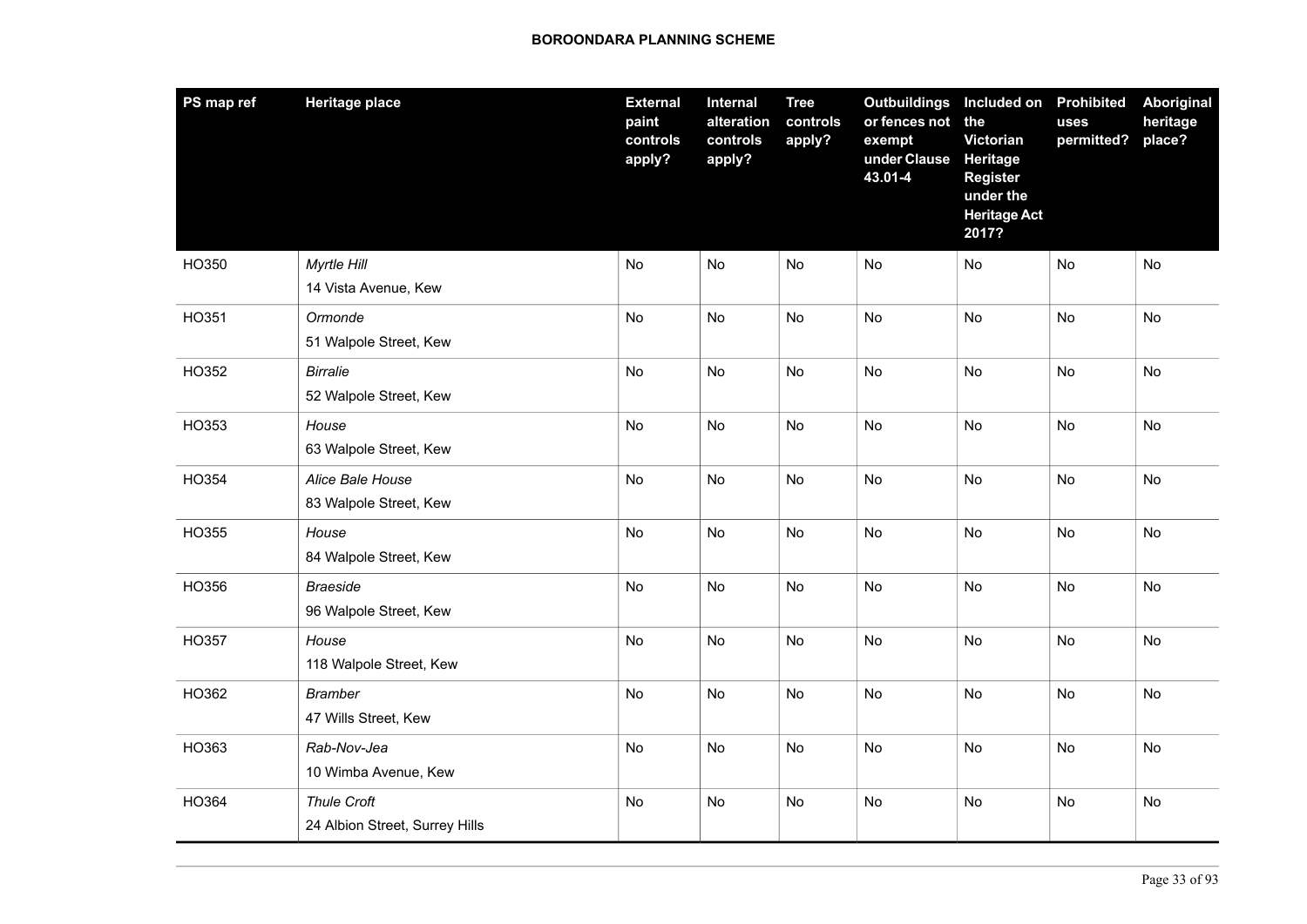| PS map ref | <b>Heritage place</b>                                  | <b>External</b><br>paint<br>controls<br>apply? | Internal<br>alteration<br>controls<br>apply? | <b>Tree</b><br>controls<br>apply? | Outbuildings Included on Prohibited<br>or fences not the<br>exempt<br>under Clause<br>43.01-4 | Victorian<br>Heritage<br><b>Register</b><br>under the<br><b>Heritage Act</b><br>2017? | uses<br>permitted? | <b>Aboriginal</b><br>heritage<br>place? |
|------------|--------------------------------------------------------|------------------------------------------------|----------------------------------------------|-----------------------------------|-----------------------------------------------------------------------------------------------|---------------------------------------------------------------------------------------|--------------------|-----------------------------------------|
| HO365      | Elderslie<br>15 Alma Road, Camberwell                  | No                                             | <b>No</b>                                    | No                                | No                                                                                            | <b>No</b>                                                                             | No                 | No                                      |
| HO366      | <b>Thomas Gaggin House</b><br>25 Alma Road, Camberwell | <b>No</b>                                      | No                                           | <b>No</b>                         | <b>No</b>                                                                                     | No                                                                                    | No                 | <b>No</b>                               |
| HO367      | House<br>33-35 Alma Road, Camberwell                   | No                                             | <b>No</b>                                    | No                                | No                                                                                            | <b>No</b>                                                                             | No                 | No                                      |
| HO368      | Glenholm, Ngarwee<br>36-38 Alma Road, Camberwell       | No                                             | <b>No</b>                                    | No                                | No                                                                                            | No                                                                                    | No                 | No                                      |
| HO369      | Rathmore, Rokeby<br>78 Athelstan Road, Camberwell      | <b>No</b>                                      | <b>No</b>                                    | <b>No</b>                         | <b>No</b>                                                                                     | <b>No</b>                                                                             | <b>No</b>          | <b>No</b>                               |
| HO370      | House<br>2 Beatrice Street, Glen Iris                  | No                                             | <b>No</b>                                    | No                                | No                                                                                            | <b>No</b>                                                                             | No                 | No                                      |
| HO371      | House<br>87-87A Bowen Street, Camberwell               | No                                             | <b>No</b>                                    | No                                | No                                                                                            | No                                                                                    | No                 | No                                      |
| HO372      | House<br>930-932 Burke Road, Deepdene                  | No                                             | No                                           | No                                | No                                                                                            | <b>No</b>                                                                             | No                 | No                                      |
| HO373      | House<br>458 Camberwell Road, Camberwell               | <b>No</b>                                      | <b>No</b>                                    | <b>No</b>                         | <b>No</b>                                                                                     | <b>No</b>                                                                             | No                 | No                                      |
| HO374      | Coolattie<br>29 Canterbury Road, Camberwell            | No                                             | No                                           | No                                | No                                                                                            | No                                                                                    | No                 | No                                      |
| HO375      | Ericstane<br>136 Canterbury Road, Canterbury           | <b>No</b>                                      | <b>No</b>                                    | <b>No</b>                         | <b>No</b>                                                                                     | <b>No</b>                                                                             | No                 | No                                      |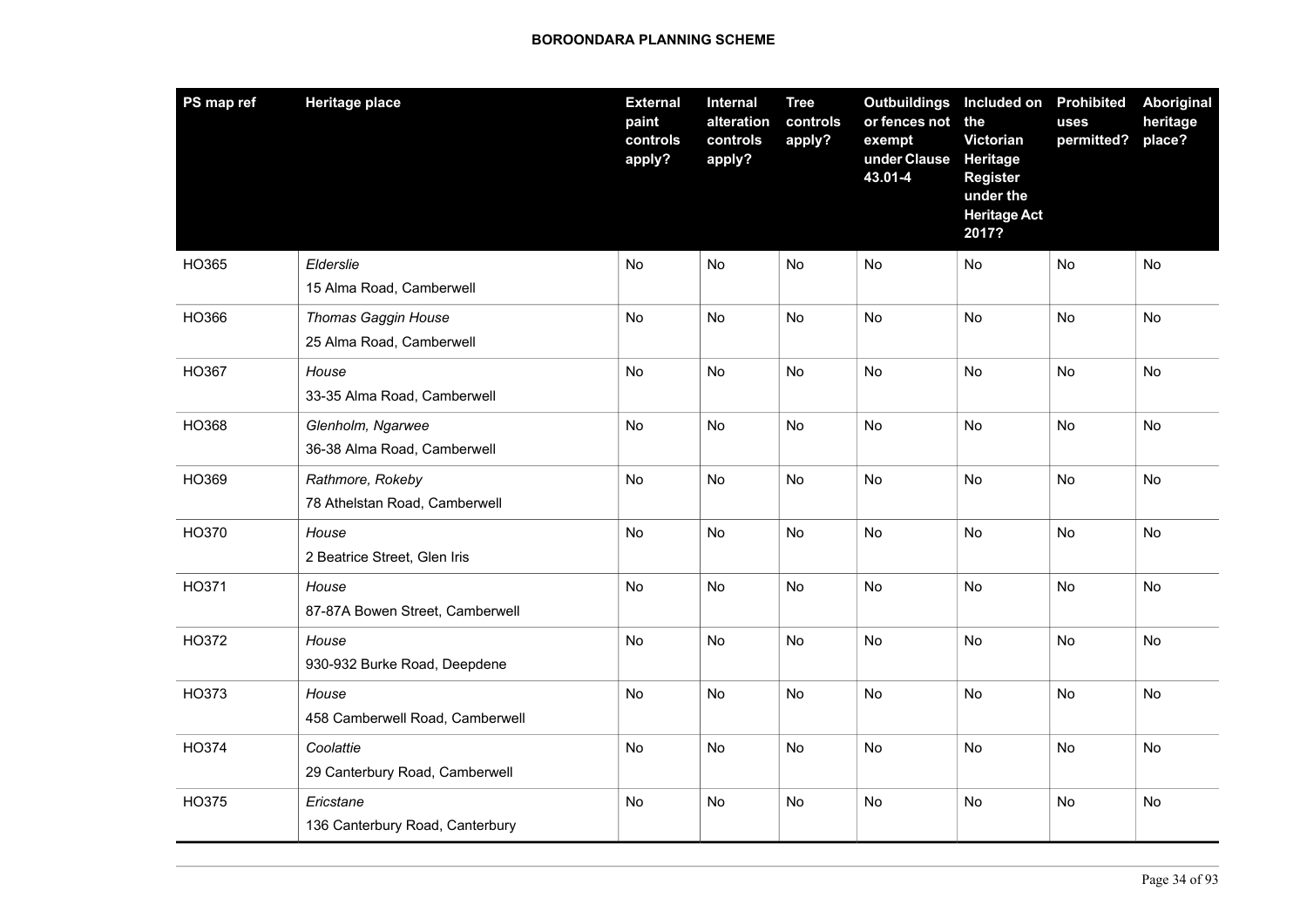| PS map ref   | <b>Heritage place</b>                                | <b>External</b><br>paint<br>controls<br>apply? | Internal<br>alteration<br>controls<br>apply? | <b>Tree</b><br>controls<br>apply? | Outbuildings Included on<br>or fences not the<br>exempt<br>under Clause<br>43.01-4 | <b>Victorian</b><br>Heritage<br><b>Register</b><br>under the<br><b>Heritage Act</b><br>2017? | <b>Prohibited</b><br>uses<br>permitted? | <b>Aboriginal</b><br>heritage<br>place? |
|--------------|------------------------------------------------------|------------------------------------------------|----------------------------------------------|-----------------------------------|------------------------------------------------------------------------------------|----------------------------------------------------------------------------------------------|-----------------------------------------|-----------------------------------------|
| HO376        | House<br>138 Canterbury Road, Canterbury             | <b>No</b>                                      | <b>No</b>                                    | No                                | No                                                                                 | No                                                                                           | No                                      | No                                      |
| <b>HO377</b> | House and Surgery<br>169 Canterbury Road, Canterbury | <b>No</b>                                      | No                                           | No                                | <b>No</b>                                                                          | No                                                                                           | No                                      | No                                      |
| HO380        | Ospringe<br>24 Chaucer Crescent, Canterbury          | No                                             | <b>No</b>                                    | <b>No</b>                         | No                                                                                 | No                                                                                           | No                                      | No                                      |
| HO381        | House<br>44 Currajong Avenue, Camberwell             | <b>No</b>                                      | No                                           | No                                | No                                                                                 | No                                                                                           | No                                      | No                                      |
| HO382        | Mallow<br>33 Deepdene Road, Deepdene                 | <b>No</b>                                      | <b>No</b>                                    | <b>No</b>                         | <b>No</b>                                                                          | <b>No</b>                                                                                    | <b>No</b>                               | <b>No</b>                               |
| HO383        | Xanadu<br>119 Doncaster Road, North Balwyn           | No                                             | No                                           | No                                | No                                                                                 | No                                                                                           | No                                      | No                                      |
| HO384        | Ingoda<br>10 Fitzgerald Street, Balwyn               | <b>No</b>                                      | No                                           | No                                | No                                                                                 | No                                                                                           | No                                      | No                                      |
| HO385        | House<br>177 Glen Iris Road, Glen Iris               | <b>No</b>                                      | No                                           | <b>No</b>                         | No                                                                                 | <b>No</b>                                                                                    | No                                      | No                                      |
| HO386        | House<br>32 Hortense Street, Glen Iris               | <b>No</b>                                      | No.                                          | <b>No</b>                         | No.                                                                                | No                                                                                           | No                                      | No                                      |
| HO387        | House<br>30 Howard Street, Glen Iris                 | No                                             | No                                           | No                                | No                                                                                 | No                                                                                           | No                                      | No                                      |
| HO388        | Westrailia<br>27 Inglesby Road, Camberwell           | <b>No</b>                                      | <b>No</b>                                    | <b>No</b>                         | No                                                                                 | <b>No</b>                                                                                    | No                                      | No                                      |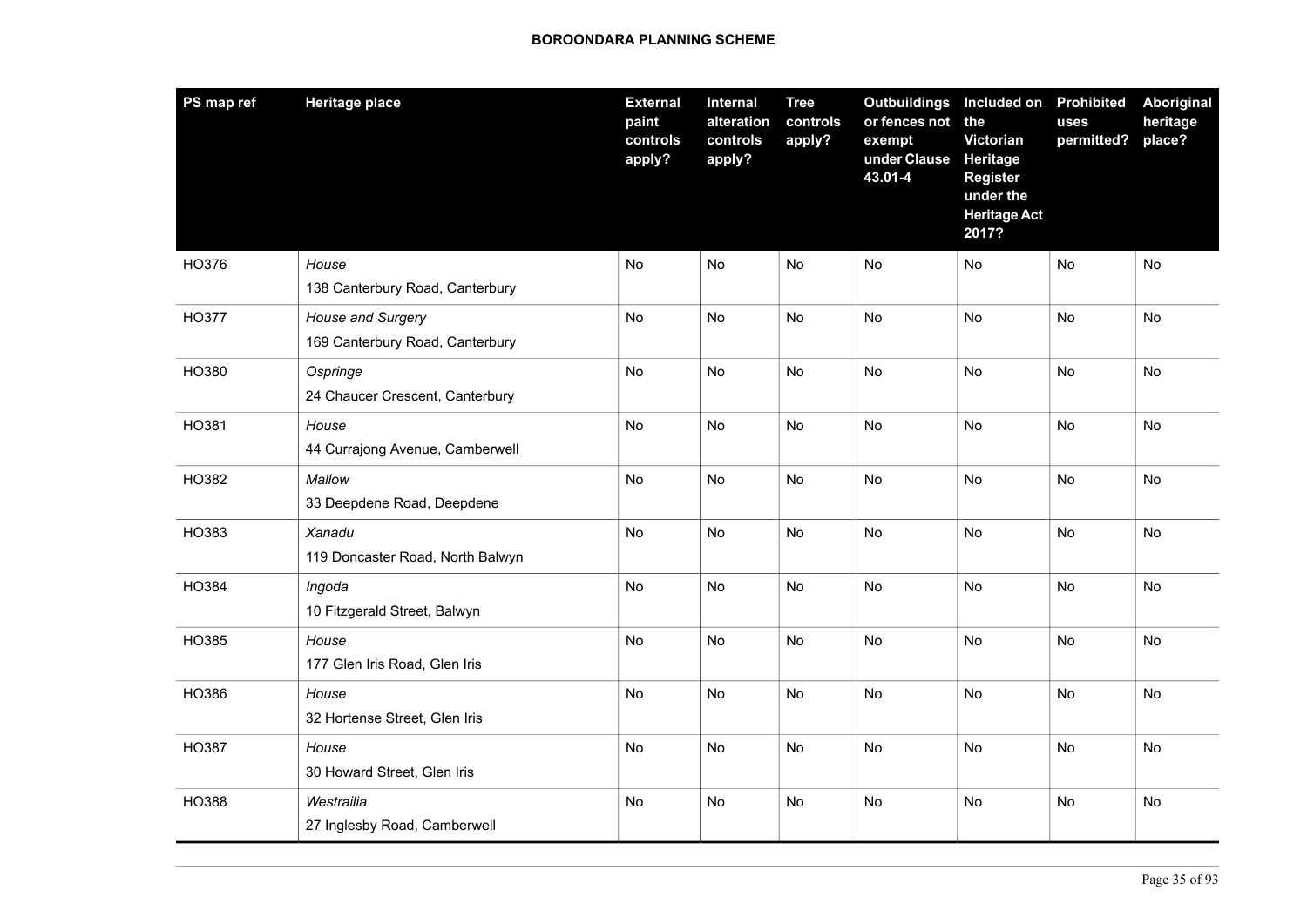| PS map ref | <b>Heritage place</b>                                 | <b>External</b><br>paint<br>controls<br>apply? | Internal<br>alteration<br>controls<br>apply? | <b>Tree</b><br>controls<br>apply? | <b>Outbuildings</b><br>or fences not<br>exempt<br>under Clause<br>43.01-4 | Included on Prohibited<br>the<br>Victorian<br>Heritage<br><b>Register</b><br>under the<br><b>Heritage Act</b><br>2017? | uses<br>permitted? | <b>Aboriginal</b><br>heritage<br>place? |
|------------|-------------------------------------------------------|------------------------------------------------|----------------------------------------------|-----------------------------------|---------------------------------------------------------------------------|------------------------------------------------------------------------------------------------------------------------|--------------------|-----------------------------------------|
| HO389      | House<br>6 Kitchener Street, Deepdene                 | No                                             | <b>No</b>                                    | No                                | No                                                                        | No                                                                                                                     | No                 | No                                      |
| HO390      | Colongulac<br>11 Luena Road, North Balwyn             | No                                             | No                                           | No                                | No                                                                        | No                                                                                                                     | No                 | No                                      |
| HO391      | <b>Shenley Croft</b><br>7-9 Mangarra Road, Canterbury | <b>No</b>                                      | <b>No</b>                                    | <b>No</b>                         | <b>No</b>                                                                 | <b>No</b>                                                                                                              | No                 | <b>No</b>                               |
| HO392      | House<br>91 Maud Street, North Balwyn                 | <b>No</b>                                      | <b>No</b>                                    | <b>No</b>                         | No                                                                        | <b>No</b>                                                                                                              | <b>No</b>          | <b>No</b>                               |
| HO393      | House<br>1 Montana Street, Glen Iris                  | No                                             | No                                           | No                                | No                                                                        | <b>No</b>                                                                                                              | No                 | No                                      |
| HO394      | Roystead<br>51 Mont Albert Road, Canterbury           | <b>No</b>                                      | <b>No</b>                                    | <b>No</b>                         | <b>No</b>                                                                 | <b>No</b>                                                                                                              | No                 | No                                      |
| HO395      | Highton<br>65 Mont Albert Road, Canterbury            | <b>No</b>                                      | <b>No</b>                                    | <b>No</b>                         | <b>No</b>                                                                 | <b>No</b>                                                                                                              | <b>No</b>          | <b>No</b>                               |
| HO396      | Haselmere<br>137 Mont Albert Road, Canterbury         | No                                             | <b>No</b>                                    | No                                | No                                                                        | No                                                                                                                     | No                 | No                                      |
| HO397      | House<br>158 Mont Albert Road, Canterbury             | No                                             | No                                           | No                                | No                                                                        | No                                                                                                                     | No                 | No                                      |
| HO398      | House<br>7 Muriel Street, Glen Iris                   | No                                             | <b>No</b>                                    | No                                | No                                                                        | No                                                                                                                     | No                 | No                                      |
| HO400      | House<br>622 Riversdale Road, Camberwell              | No                                             | No                                           | <b>No</b>                         | No                                                                        | No                                                                                                                     | No                 | No                                      |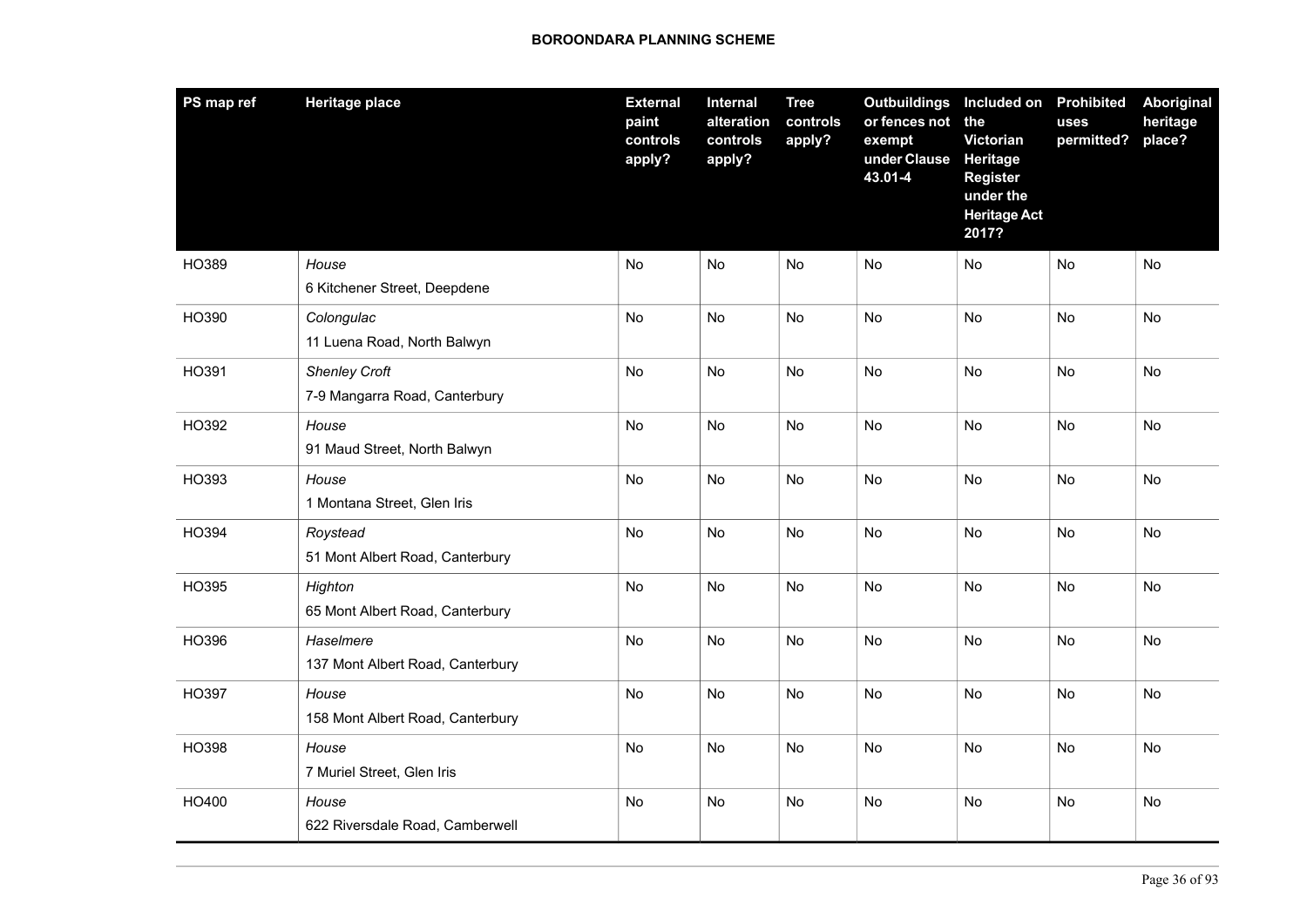| PS map ref | <b>Heritage place</b> | <b>External</b><br>paint<br>controls<br>apply? | Internal<br>alteration<br>controls<br>apply? | <b>Tree</b><br>controls<br>apply? | Outbuildings Included on Prohibited<br>or fences not the<br>exempt<br>under Clause Heritage<br>43.01-4 | <b>Victorian</b><br><b>Register</b><br>under the<br><b>Heritage Act</b><br>2017? | uses<br>permitted? place? | Aboriginal<br>heritage |
|------------|-----------------------|------------------------------------------------|----------------------------------------------|-----------------------------------|--------------------------------------------------------------------------------------------------------|----------------------------------------------------------------------------------|---------------------------|------------------------|
|            |                       |                                                |                                              |                                   |                                                                                                        |                                                                                  |                           |                        |

**2.3**

# **HO401 to 600**

| 2.3                           |  |
|-------------------------------|--|
| <b>07/04/2022</b><br>C375boro |  |

| PS map ref | <b>Heritage place</b>             | <b>External</b><br>paint<br>controls<br>apply? | Internal<br>alteration<br>controls<br>apply? | <b>Tree</b><br>controls<br>apply? | <b>Outbuildings</b><br>or fences not<br>exempt<br>under Clause<br>43.01-4 | Included on<br>the Victorian<br>Heritage<br><b>Register</b><br>under the<br><b>Heritage Act</b><br>2017? | <b>Prohibited</b><br>uses<br>permitted? | Aboriginal<br>heritage<br>place? |
|------------|-----------------------------------|------------------------------------------------|----------------------------------------------|-----------------------------------|---------------------------------------------------------------------------|----------------------------------------------------------------------------------------------------------|-----------------------------------------|----------------------------------|
| HO401      | Warrawee                          | <b>No</b>                                      | <b>No</b>                                    | <b>No</b>                         | <b>No</b>                                                                 | <b>No</b>                                                                                                | <b>No</b>                               | <b>No</b>                        |
|            | 626-628 Riversdale Rd, Camberwell |                                                |                                              |                                   |                                                                           |                                                                                                          |                                         |                                  |
| HO402      | House                             | No                                             | <b>No</b>                                    | <b>No</b>                         | No                                                                        | No                                                                                                       | No                                      | No                               |
|            | 660 Riversdale Road, Camberwell   |                                                |                                              |                                   |                                                                           |                                                                                                          |                                         |                                  |
| HO403      | Kinnoul                           | <b>No</b>                                      | <b>No</b>                                    | <b>No</b>                         | <b>No</b>                                                                 | <b>No</b>                                                                                                | <b>No</b>                               | <b>No</b>                        |
|            | 11-15 The Avenue, Surrey Hills    |                                                |                                              |                                   |                                                                           |                                                                                                          |                                         |                                  |
| HO404      | House                             | No                                             | <b>No</b>                                    | <b>No</b>                         | No                                                                        | <b>No</b>                                                                                                | No                                      | No                               |
|            | 899 Toorak Road, Camberwell       |                                                |                                              |                                   |                                                                           |                                                                                                          |                                         |                                  |
| HO405      | House                             | No                                             | <b>No</b>                                    | No                                | No                                                                        | No                                                                                                       | No                                      | No                               |
|            | 931 Toorak Road, Camberwell       |                                                |                                              |                                   |                                                                           |                                                                                                          |                                         |                                  |
| HO406      | House                             | <b>No</b>                                      | <b>No</b>                                    | No                                | No                                                                        | <b>No</b>                                                                                                | <b>No</b>                               | No                               |
|            | 1292 Toorak Road, Camberwell      |                                                |                                              |                                   |                                                                           |                                                                                                          |                                         |                                  |
| HO407      | House                             | No                                             | <b>No</b>                                    | <b>No</b>                         | No                                                                        | <b>No</b>                                                                                                | <b>No</b>                               | No                               |
|            |                                   |                                                |                                              |                                   |                                                                           |                                                                                                          |                                         |                                  |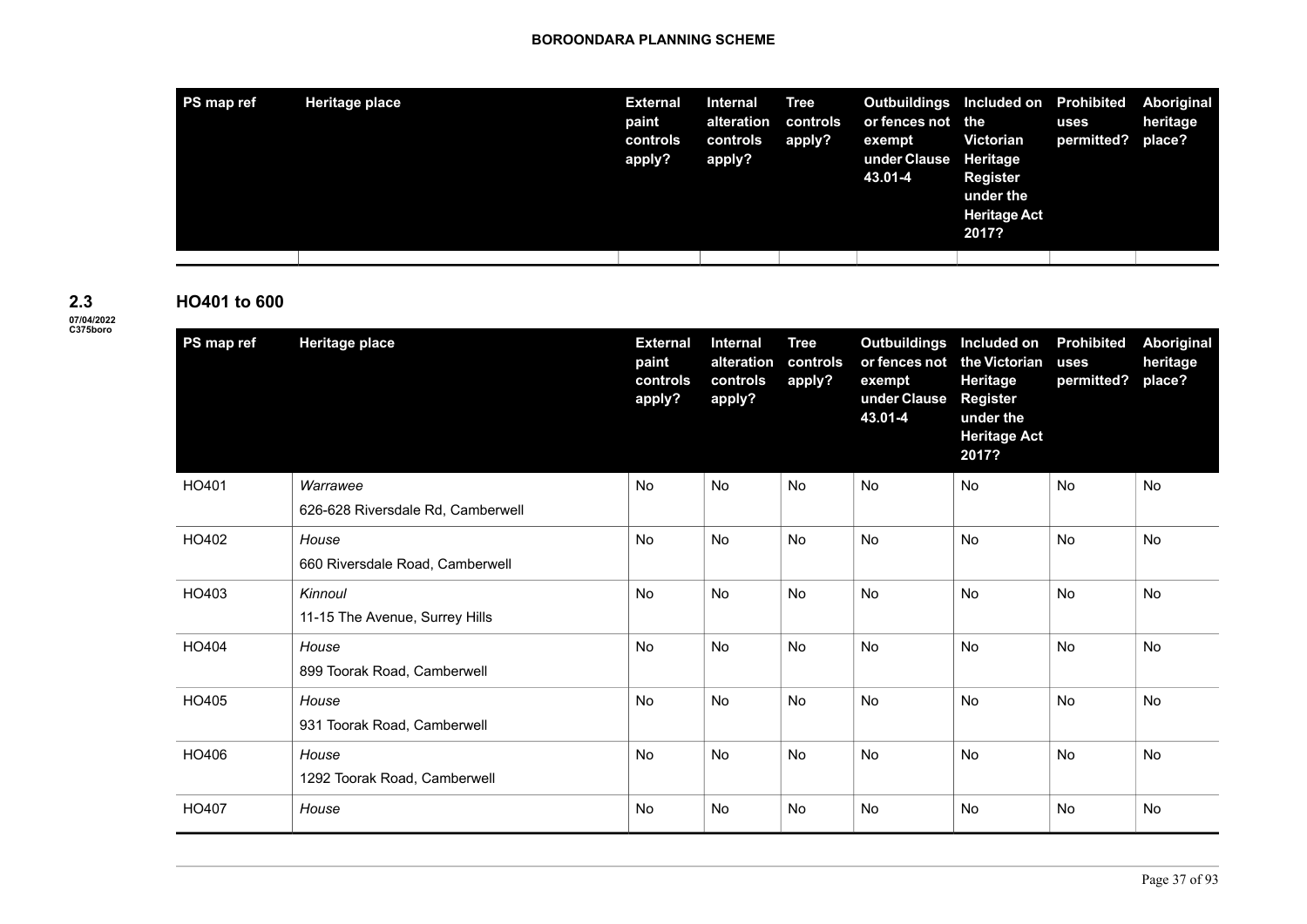| PS map ref | <b>Heritage place</b>                                                      | <b>External</b><br>paint<br>controls<br>apply? | Internal<br>alteration<br>controls<br>apply? | <b>Tree</b><br>controls<br>apply? | <b>Outbuildings</b><br>or fences not<br>exempt<br>under Clause<br>43.01-4 | Included on<br>the Victorian<br>Heritage<br><b>Register</b><br>under the<br><b>Heritage Act</b><br>2017? | <b>Prohibited</b><br>uses<br>permitted? | <b>Aboriginal</b><br>heritage<br>place? |
|------------|----------------------------------------------------------------------------|------------------------------------------------|----------------------------------------------|-----------------------------------|---------------------------------------------------------------------------|----------------------------------------------------------------------------------------------------------|-----------------------------------------|-----------------------------------------|
|            | 1293 Toorak Road, Camberwell                                               |                                                |                                              |                                   |                                                                           |                                                                                                          |                                         |                                         |
| HO408      | House<br>1/1297 Toorak Road, Camberwell                                    | No                                             | No                                           | No                                | No                                                                        | No                                                                                                       | No                                      | No                                      |
| HO409      | <b>Kirklands</b><br>89 Union Road, Surrey Hills                            | No                                             | <b>No</b>                                    | No                                | No                                                                        | No                                                                                                       | No                                      | No                                      |
| HO411      | Gooloowan<br>7 Victoria Avenue, Canterbury                                 | No                                             | No                                           | <b>No</b>                         | No                                                                        | No                                                                                                       | No                                      | No                                      |
| HO412      | Tarawara/Tarawera<br>13 Victoria Avenue, Canterbury                        | No                                             | <b>No</b>                                    | <b>No</b>                         | No                                                                        | No                                                                                                       | No                                      | No                                      |
| HO413      | House (formerly Surrey College, Norton)<br>12 Vincent Street, Surrey Hills | No                                             | No                                           | No                                | No                                                                        | No                                                                                                       | No                                      | No                                      |
| HO414      | Guilford (Monserrat)<br>26A Wandsworth Road, Surrey Hills                  | No                                             | No                                           | No                                | No                                                                        | No                                                                                                       | No                                      | No                                      |
| HO415      | The Knoll<br>50 Wandsworth Road, Surrey Hills                              | No                                             | <b>No</b>                                    | <b>No</b>                         | <b>No</b>                                                                 | <b>No</b>                                                                                                | No                                      | <b>No</b>                               |
| HO416      | House<br>294 Warrigal Road, Glen Iris                                      | No                                             | No                                           | No                                | No                                                                        | No                                                                                                       | No                                      | No                                      |
| HO417      | House<br>452 Warrigal Road, Ashburton                                      | No                                             | No                                           | No                                | No                                                                        | No                                                                                                       | No                                      | No                                      |
| HO418      | Warranbine<br>125 Wattle Valley Road, Camberwell                           | No                                             | <b>No</b>                                    | No                                | <b>No</b>                                                                 | <b>No</b>                                                                                                | No                                      | <b>No</b>                               |
| HO419      | House                                                                      | No                                             | No                                           | No                                | No                                                                        | No                                                                                                       | No                                      | No                                      |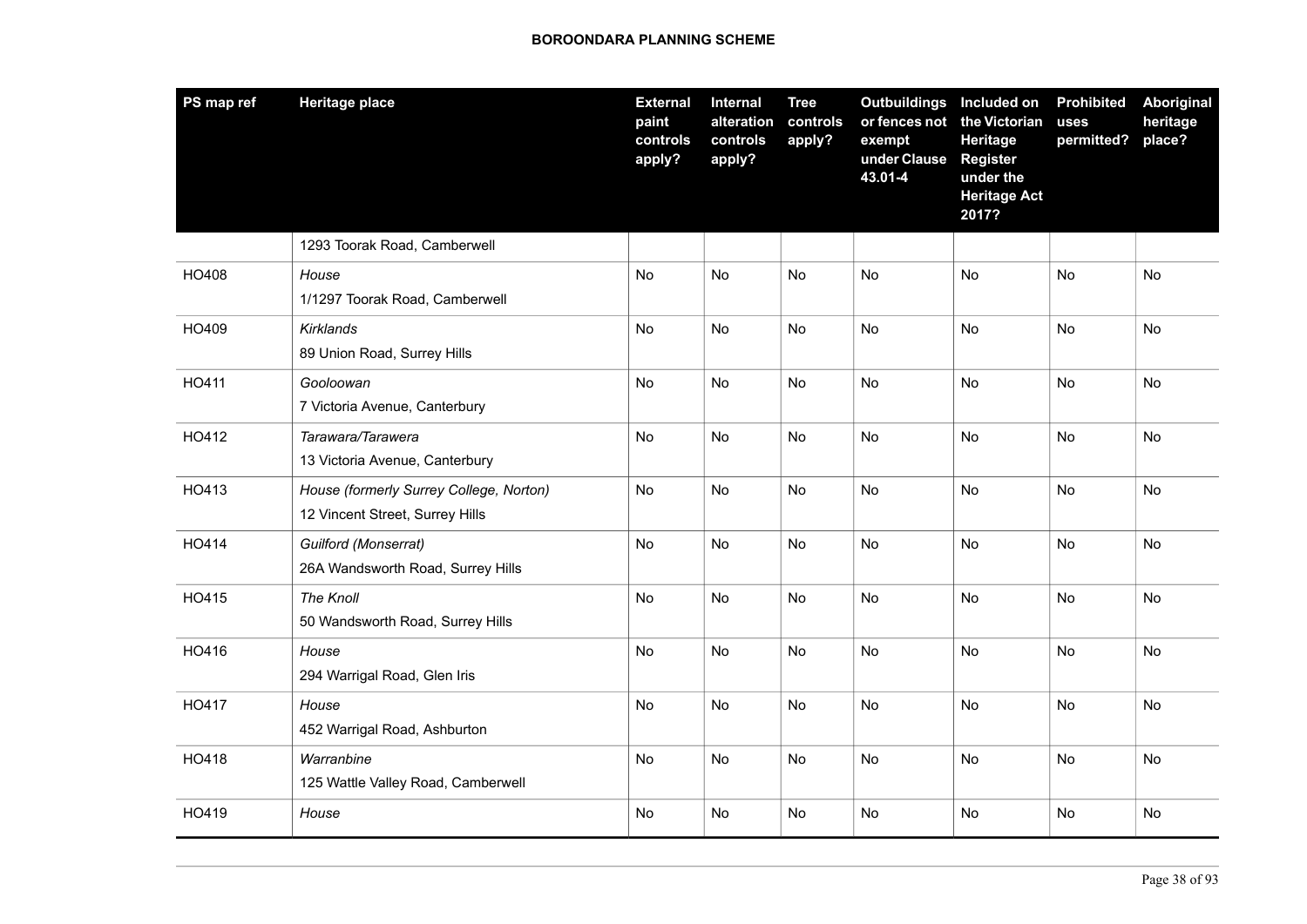| PS map ref | <b>Heritage place</b>                                              | <b>External</b><br>paint<br>controls<br>apply? | Internal<br>alteration<br>controls<br>apply? | <b>Tree</b><br>controls<br>apply? | <b>Outbuildings</b><br>or fences not<br>exempt<br>under Clause<br>43.01-4 | Included on<br>the Victorian<br><b>Heritage</b><br><b>Register</b><br>under the<br><b>Heritage Act</b><br>2017? | <b>Prohibited</b><br>uses<br>permitted? | Aboriginal<br>heritage<br>place? |
|------------|--------------------------------------------------------------------|------------------------------------------------|----------------------------------------------|-----------------------------------|---------------------------------------------------------------------------|-----------------------------------------------------------------------------------------------------------------|-----------------------------------------|----------------------------------|
|            | 136 Whitehorse Road, Deepdene                                      |                                                |                                              |                                   |                                                                           |                                                                                                                 |                                         |                                  |
| HO420      | <b>Pontefract House</b>                                            | <b>No</b>                                      | <b>No</b>                                    | <b>No</b>                         | <b>No</b>                                                                 | <b>No</b>                                                                                                       | No                                      | No                               |
|            | 2 Hardwicke St, Balwyn (sometimes known as 199<br>Whitehorse Road) |                                                |                                              |                                   |                                                                           |                                                                                                                 |                                         |                                  |
| HO421      | House                                                              | <b>No</b>                                      | <b>No</b>                                    | <b>No</b>                         | <b>No</b>                                                                 | <b>No</b>                                                                                                       | <b>No</b>                               | <b>No</b>                        |
|            | 127 Winmalee Road, Balwyn                                          |                                                |                                              |                                   |                                                                           |                                                                                                                 |                                         |                                  |
| HO422      | Banff                                                              | <b>No</b>                                      | No                                           | No                                | No                                                                        | <b>No</b>                                                                                                       | No                                      | <b>No</b>                        |
|            | 150 Winmalee Road, Balwyn                                          |                                                |                                              |                                   |                                                                           |                                                                                                                 |                                         |                                  |
| HO423      | Idlewylde, Mary's Mount                                            | No                                             | No.                                          | <b>No</b>                         | <b>No</b>                                                                 | <b>No</b>                                                                                                       | <b>No</b>                               | <b>No</b>                        |
|            | 41-45 Yarrbat Avenue, Balwyn                                       |                                                |                                              |                                   |                                                                           |                                                                                                                 |                                         |                                  |
| HO424      | Streamshall (or Stramshall)                                        | No                                             | <b>No</b>                                    | <b>No</b>                         | <b>No</b>                                                                 | <b>No</b>                                                                                                       | No                                      | N <sub>o</sub>                   |
|            | 173 Auburn Road, Hawthorn                                          |                                                |                                              |                                   |                                                                           |                                                                                                                 |                                         |                                  |
| HO425      | House                                                              | No                                             | No                                           | No                                | No                                                                        | No                                                                                                              | No                                      | No                               |
|            | 7 Elphin Grove, Hawthorn                                           |                                                |                                              |                                   |                                                                           |                                                                                                                 |                                         |                                  |
| HO426      | Struan                                                             | No                                             | No                                           | No                                | No                                                                        | No                                                                                                              | No                                      | No                               |
|            | 26 Lisson Grove, Hawthorn                                          |                                                |                                              |                                   |                                                                           |                                                                                                                 |                                         |                                  |
| HO427      | Warrowitur                                                         | No                                             | No                                           | No                                | No                                                                        | No                                                                                                              | No                                      | No                               |
|            | 1 Neave Street, Hawthorn East                                      |                                                |                                              |                                   |                                                                           |                                                                                                                 |                                         |                                  |
| HO428      | Rathgar                                                            | No                                             | No                                           | No                                | No                                                                        | No                                                                                                              | No                                      | No                               |
|            | 149 Victoria Road, Hawthorn East                                   |                                                |                                              |                                   |                                                                           |                                                                                                                 |                                         |                                  |
| HO429      | Knottywood, Morley                                                 | No                                             | No                                           | No                                | No                                                                        | <b>No</b>                                                                                                       | No                                      | No                               |
|            | 61 Wattle Road, Hawthorn                                           |                                                |                                              |                                   |                                                                           |                                                                                                                 |                                         |                                  |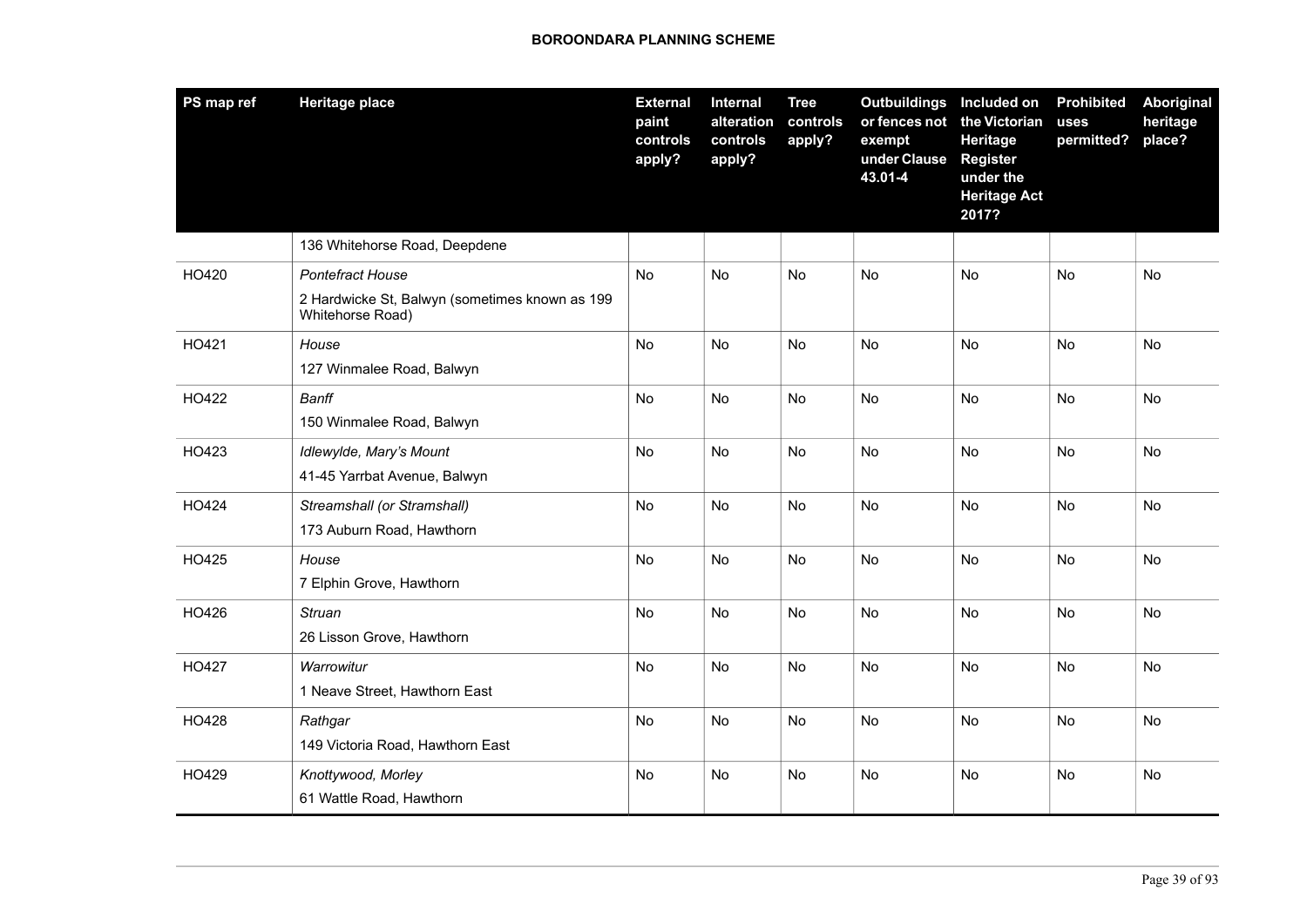| PS map ref | <b>Heritage place</b>                                        | <b>External</b><br>paint<br>controls<br>apply? | Internal<br>alteration<br>controls<br>apply? | <b>Tree</b><br>controls<br>apply? | Outbuildings Included on<br>or fences not<br>exempt<br>under Clause<br>43.01-4 | the Victorian<br>Heritage<br><b>Register</b><br>under the<br><b>Heritage Act</b><br>2017? | <b>Prohibited</b><br>uses<br>permitted? | Aboriginal<br>heritage<br>place? |
|------------|--------------------------------------------------------------|------------------------------------------------|----------------------------------------------|-----------------------------------|--------------------------------------------------------------------------------|-------------------------------------------------------------------------------------------|-----------------------------------------|----------------------------------|
| HO430      | Avenel, later Tower House<br>27 Anderson Road, Hawthorn East | No                                             | No                                           | No                                | No                                                                             | No                                                                                        | No                                      | No                               |
| HO431      | House<br>4 Ardene Court, Hawthorn                            | No                                             | No                                           | No                                | No                                                                             | No                                                                                        | No                                      | No                               |
| HO432      | Norwood<br>14 Auburn Grove, Hawthorn East                    | No                                             | No                                           | No                                | No                                                                             | No                                                                                        | No                                      | No                               |
| HO433      | House<br>189 Auburn Road, Hawthorn                           | No                                             | No                                           | <b>No</b>                         | No                                                                             | <b>No</b>                                                                                 | No                                      | <b>No</b>                        |
| HO435      | House<br>193 Auburn Road, Hawthorn                           | No                                             | No                                           | No                                | No                                                                             | <b>No</b>                                                                                 | No                                      | No                               |
| HO436      | <b>Mount Gambier</b><br>32 Barkers Road, Hawthorn            | No                                             | No                                           | No                                | No                                                                             | No                                                                                        | No                                      | No                               |
| HO437      | Houses<br>238-244 Barkers Road, Hawthorn                     | No                                             | No                                           | No                                | No                                                                             | No.                                                                                       | No                                      | No.                              |
| HO439      | Devonia<br>254 Barkers Road, Hawthorn                        | No                                             | No                                           | No                                | No                                                                             | <b>No</b>                                                                                 | No                                      | <b>No</b>                        |
| HO440      | House<br>408 Barkers Road, Hawthorn East                     | No                                             | No                                           | No                                | No                                                                             | No                                                                                        | No                                      | No                               |
| HO441      | Euroma<br>2 Beaconsfield Road, Hawthorn East                 | No                                             | <b>No</b>                                    | No                                | No                                                                             | No                                                                                        | No                                      | No                               |
| HO442      | Victoria<br>7 Beaconsfield Road, Hawthorn East               | No                                             | No                                           | No                                | No                                                                             | No                                                                                        | No                                      | No                               |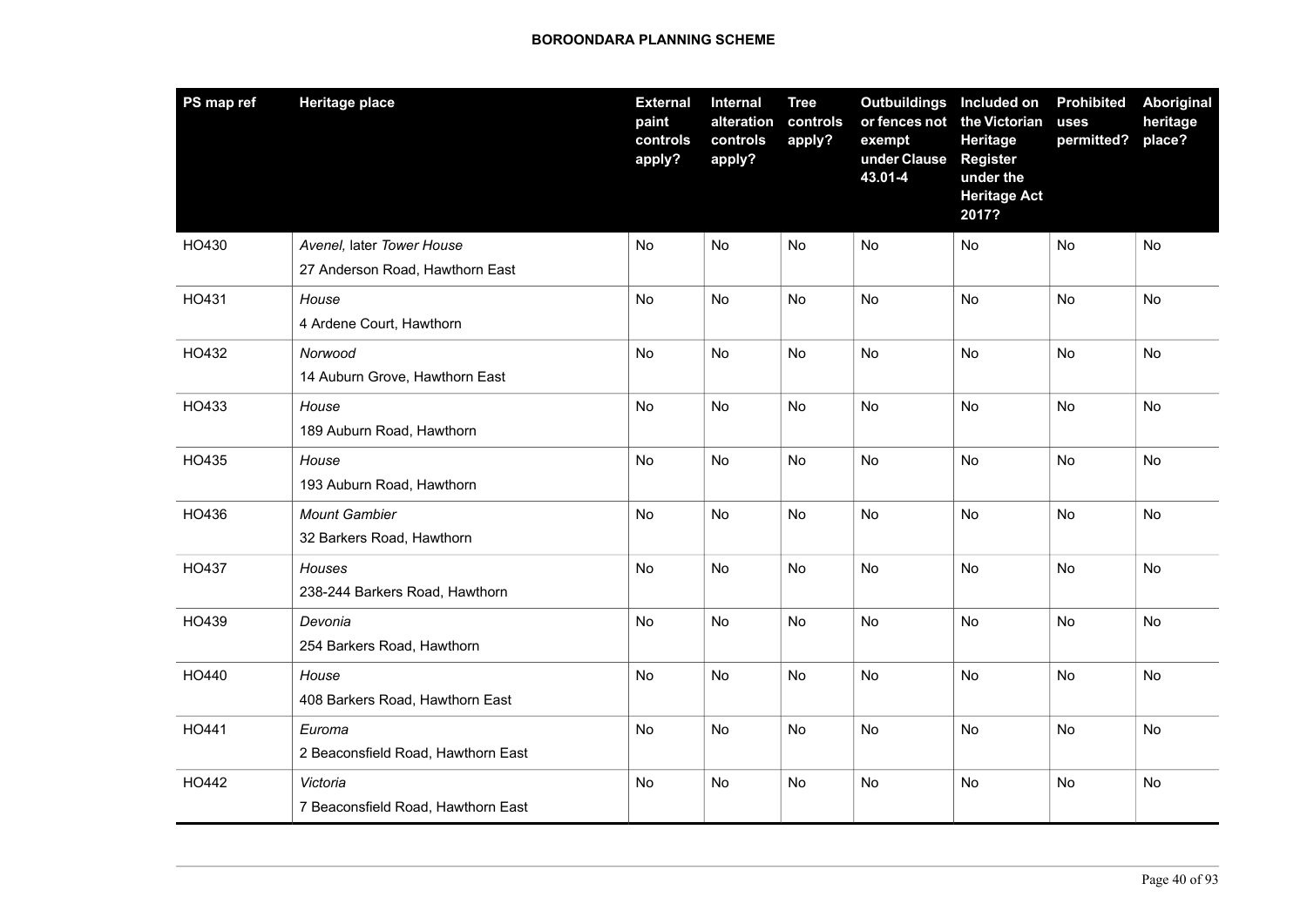| PS map ref   | <b>Heritage place</b>                                 | <b>External</b><br>paint<br>controls<br>apply? | Internal<br>alteration<br>controls<br>apply? | <b>Tree</b><br>controls<br>apply? | Outbuildings Included on<br>or fences not<br>exempt<br>under Clause<br>43.01-4 | the Victorian<br>Heritage<br><b>Register</b><br>under the<br><b>Heritage Act</b><br>2017? | <b>Prohibited</b><br>uses<br>permitted? | <b>Aboriginal</b><br>heritage<br>place? |
|--------------|-------------------------------------------------------|------------------------------------------------|----------------------------------------------|-----------------------------------|--------------------------------------------------------------------------------|-------------------------------------------------------------------------------------------|-----------------------------------------|-----------------------------------------|
| HO443        | The Gables<br>1 Berkeley Street, Hawthorn             | No                                             | No                                           | No                                | No                                                                             | No                                                                                        | No                                      | No                                      |
| HO444        | Springfield<br>6 Berkeley Street, Hawthorn            | No                                             | No                                           | No                                | No                                                                             | No                                                                                        | No                                      | No                                      |
| HO445        | <b>Berniston</b><br>9 Berkeley Street, Hawthorn       | No                                             | No                                           | No                                | No                                                                             | No                                                                                        | No                                      | No                                      |
| HO446        | House<br>54 Berkeley Street, Hawthorn                 | <b>No</b>                                      | No                                           | <b>No</b>                         | <b>No</b>                                                                      | <b>No</b>                                                                                 | <b>No</b>                               | <b>No</b>                               |
| <b>HO447</b> | Coolagong, Kimbolton<br>6 Brook Street, Hawthorn      | No                                             | No                                           | No                                | No                                                                             | No                                                                                        | No                                      | No                                      |
| HO450        | <b>Berwyn Flats</b><br>7 Glenroy Road, Hawthorn       | No                                             | No                                           | No                                | No                                                                             | No                                                                                        | No                                      | No                                      |
| HO452        | House<br>15 Hastings Road, Hawthorn East              | No                                             | No                                           | No                                | No                                                                             | <b>No</b>                                                                                 | No                                      | No                                      |
| HO453        | <b>Frederick House</b><br>27 Illawarra Road, Hawthorn | No                                             | No                                           | No                                | No                                                                             | <b>No</b>                                                                                 | No                                      | <b>No</b>                               |
| HO454        | Wexham, Inverary<br>9 Kooyongkoot Road, Hawthorn      | No                                             | No                                           | No                                | No                                                                             | No                                                                                        | No                                      | No                                      |
| HO455        | Glenagh, Brockley<br>11 Kooyongkoot Road, Hawthorn    | No                                             | No                                           | No                                | No                                                                             | No                                                                                        | No                                      | No                                      |
| HO456        | House<br>16 Kooyongkoot Road, Hawthorn                | No                                             | No                                           | No                                | No                                                                             | No                                                                                        | No                                      | No                                      |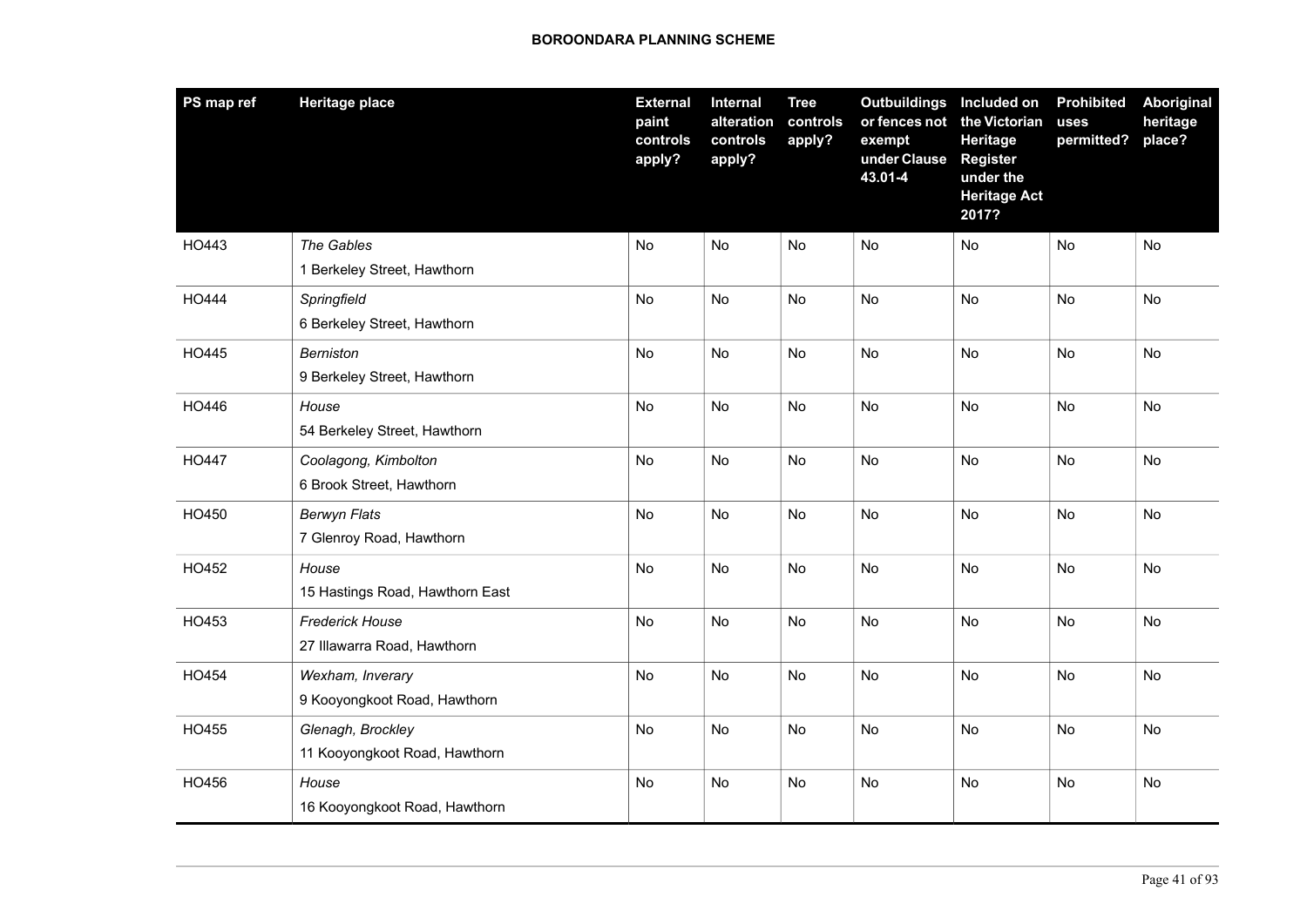| PS map ref | <b>Heritage place</b>                                         | <b>External</b><br>paint<br>controls<br>apply? | Internal<br>alteration<br>controls<br>apply? | <b>Tree</b><br>controls<br>apply? | Outbuildings Included on<br>or fences not<br>exempt<br>under Clause<br>43.01-4 | the Victorian<br>Heritage<br><b>Register</b><br>under the<br><b>Heritage Act</b><br>2017? | <b>Prohibited</b><br>uses<br>permitted? | <b>Aboriginal</b><br>heritage<br>place? |
|------------|---------------------------------------------------------------|------------------------------------------------|----------------------------------------------|-----------------------------------|--------------------------------------------------------------------------------|-------------------------------------------------------------------------------------------|-----------------------------------------|-----------------------------------------|
| HO457      | Lennox Court, Park Court<br>11 Lennox Street, Hawthorn        | No                                             | No                                           | No                                | No                                                                             | No                                                                                        | No                                      | No                                      |
| HO458      | House<br>19 Lisson Grove, Hawthorn                            | No                                             | No                                           | No                                | No                                                                             | <b>No</b>                                                                                 | No                                      | No                                      |
| HO459      | <b>Prospect House</b><br>75 Lisson Grove, Hawthorn            | <b>No</b>                                      | No                                           | <b>No</b>                         | <b>No</b>                                                                      | No                                                                                        | <b>No</b>                               | No                                      |
| HO460      | Hallbower<br>83 Lisson Grove, Hawthorn                        | No                                             | No                                           | <b>No</b>                         | No                                                                             | <b>No</b>                                                                                 | No                                      | No                                      |
| HO461      | House<br>17 Mason Street, Hawthorn                            | No                                             | No                                           | No                                | No                                                                             | No.                                                                                       | No                                      | No                                      |
| HO462      | <b>White Lodge</b><br>27 Mason Street, Hawthorn               | No                                             | No                                           | No                                | No                                                                             | <b>No</b>                                                                                 | No                                      | <b>No</b>                               |
| HO463      | St Andrews, Edradour<br>37 Mayston Street, Hawthorn East      | No                                             | No                                           | <b>No</b>                         | No                                                                             | No                                                                                        | No                                      | No                                      |
| HO464      | Alvah, Illawarra, Berwick<br>51 Mayston Street, Hawthorn East | No                                             | No                                           | No                                | No                                                                             | No                                                                                        | No                                      | No                                      |
| HO465      | <b>Essington House</b><br>67 Mayston Street, Hawthorn East    | No                                             | No                                           | No                                | No                                                                             | No                                                                                        | No                                      | No                                      |
| HO466      | Tasma<br>7 Muir Street, Hawthorn                              | No                                             | No                                           | No                                | No                                                                             | No                                                                                        | No                                      | No                                      |
| HO467      | Stanmore<br>19 Oak Street, Hawthorn                           | No                                             | No                                           | No                                | No                                                                             | No.                                                                                       | No                                      | No                                      |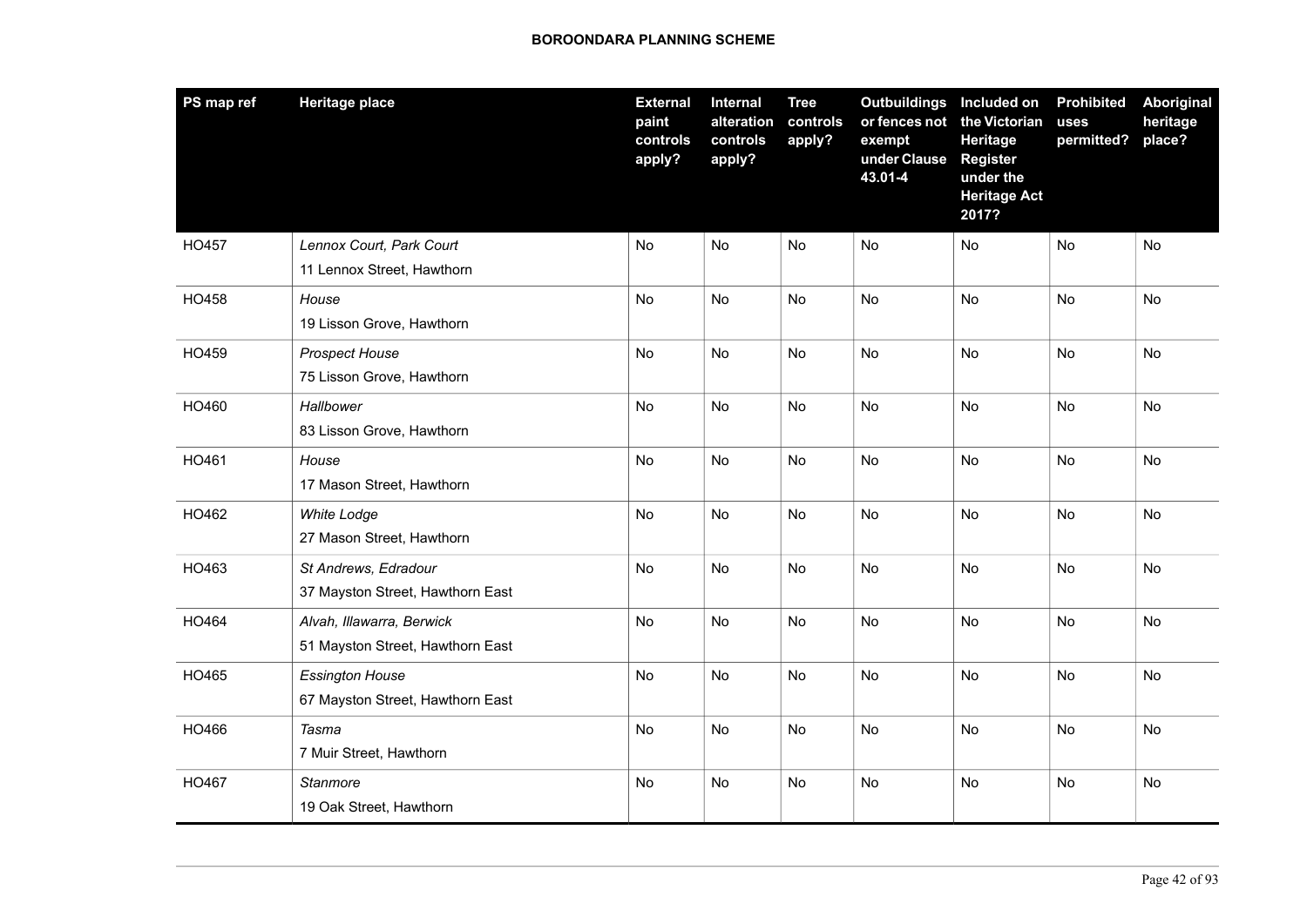| PS map ref   | <b>Heritage place</b>                                            | <b>External</b><br>paint<br>controls<br>apply? | Internal<br>alteration<br>controls<br>apply? | <b>Tree</b><br>controls<br>apply? | Outbuildings Included on<br>or fences not<br>exempt<br>under Clause<br>43.01-4 | the Victorian<br>Heritage<br><b>Register</b><br>under the<br><b>Heritage Act</b><br>2017? | <b>Prohibited</b><br>uses<br>permitted? | Aboriginal<br>heritage<br>place? |
|--------------|------------------------------------------------------------------|------------------------------------------------|----------------------------------------------|-----------------------------------|--------------------------------------------------------------------------------|-------------------------------------------------------------------------------------------|-----------------------------------------|----------------------------------|
| HO468        | Rosedale, Fairmount Park<br>25 Oak Street, Hawthorn              | No                                             | No                                           | No                                | No                                                                             | No                                                                                        | No                                      | No                               |
| HO469        | Hirschell, Ilfracombe, Cora Lynn<br>184 Power Street, Hawthorn   | No                                             | No                                           | No                                | No                                                                             | No                                                                                        | No                                      | No                               |
| HO470        | House<br>20 Rae Street, Hawthorn                                 | No                                             | No                                           | No                                | No                                                                             | No                                                                                        | No                                      | No                               |
| HO471        | Leongatha<br>5 Riversdale Road, Hawthorn                         | No                                             | No                                           | <b>No</b>                         | No                                                                             | <b>No</b>                                                                                 | No                                      | <b>No</b>                        |
| HO472        | House<br>23 Riversdale Road, Hawthorn                            | No                                             | No                                           | No                                | No                                                                             | No                                                                                        | No                                      | No                               |
| HO473        | Wanbuno<br>37 Riversdale Road, Hawthorn                          | No                                             | No                                           | No                                | No                                                                             | No                                                                                        | No                                      | No                               |
| HO474        | Glendale, Cleverdon House<br>106 and 108 Riversdale Rd, Hawthorn | <b>No</b>                                      | No                                           | No                                | No                                                                             | No.                                                                                       | No                                      | No.                              |
| HO475        | Spreydon, Westley House<br>110 Riversdale Road, Hawthorn         | No                                             | No                                           | No                                | No                                                                             | <b>No</b>                                                                                 | No                                      | <b>No</b>                        |
| HO476        | House<br>6 Summerlea Grove, Hawthorn                             | No                                             | No                                           | No                                | No                                                                             | No                                                                                        | No                                      | No                               |
| <b>HO477</b> | Noorat<br>534 Tooronga Road, Hawthorn East                       | No                                             | No                                           | No                                | No                                                                             | No                                                                                        | No                                      | No                               |
| HO478        | Norrac<br>23 View Street, Hawthorn                               | No                                             | No                                           | No                                | No                                                                             | No                                                                                        | No                                      | No                               |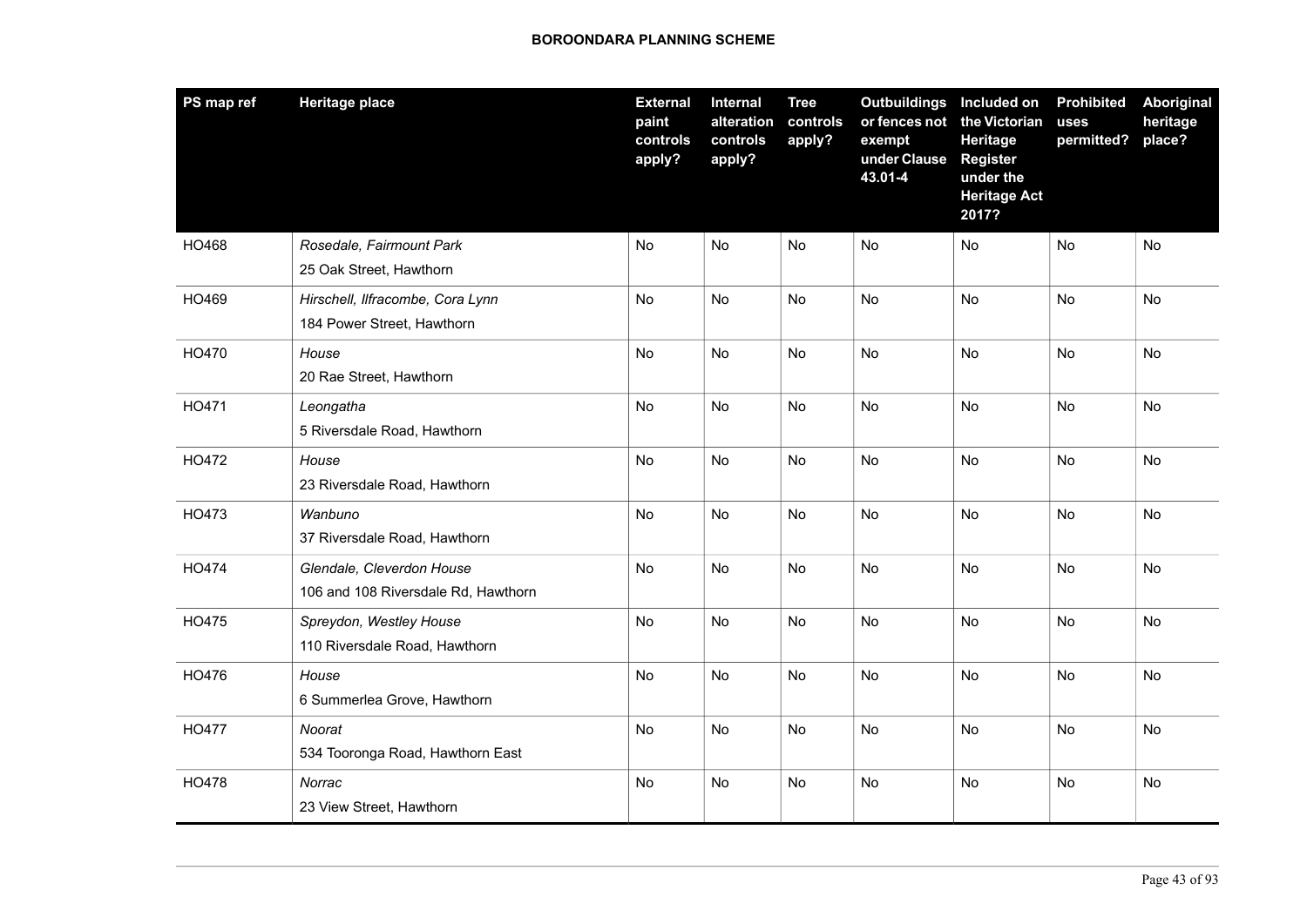| PS map ref | <b>Heritage place</b>                                                                                                                                                                                                                                       | <b>External</b><br>paint<br>controls<br>apply? | <b>Internal</b><br>alteration<br>controls<br>apply? | <b>Tree</b><br>controls<br>apply? | Outbuildings Included on<br>or fences not the Victorian<br>exempt<br>under Clause<br>43.01-4 | Heritage<br><b>Register</b><br>under the<br><b>Heritage Act</b><br>2017? | <b>Prohibited</b><br>uses<br>permitted? | <b>Aboriginal</b><br>heritage<br>place? |
|------------|-------------------------------------------------------------------------------------------------------------------------------------------------------------------------------------------------------------------------------------------------------------|------------------------------------------------|-----------------------------------------------------|-----------------------------------|----------------------------------------------------------------------------------------------|--------------------------------------------------------------------------|-----------------------------------------|-----------------------------------------|
| HO479      | Surrey and Loyola                                                                                                                                                                                                                                           | No                                             | No                                                  | No                                | No                                                                                           | No                                                                       | No                                      | No                                      |
|            | 73 and 75 Wattle Road, Hawthorn                                                                                                                                                                                                                             |                                                |                                                     |                                   |                                                                                              |                                                                          |                                         |                                         |
| HO480      | Victoria Bridge                                                                                                                                                                                                                                             | $\overline{a}$                                 | $\overline{a}$                                      |                                   |                                                                                              | Yes                                                                      | <b>Yes</b>                              | <b>No</b>                               |
|            | Barkers Road, Kew                                                                                                                                                                                                                                           |                                                |                                                     |                                   |                                                                                              | Ref No H374                                                              |                                         |                                         |
| HO481      | <b>Hawthorn Bridge</b>                                                                                                                                                                                                                                      | $\overline{a}$                                 | $\overline{a}$                                      | $\overline{a}$                    | $\overline{a}$                                                                               | Yes                                                                      | Yes                                     | <b>No</b>                               |
|            | Burwood Road, Hawthorn                                                                                                                                                                                                                                      |                                                |                                                     |                                   |                                                                                              | Ref No H50                                                               |                                         |                                         |
| HO482      | <b>Rivoli Theatre</b>                                                                                                                                                                                                                                       | $\overline{a}$                                 | $\overline{a}$                                      |                                   | $\overline{a}$                                                                               | Yes                                                                      | Yes                                     | No                                      |
|            | 200 Camberwell Road, Hawthorn East                                                                                                                                                                                                                          |                                                |                                                     |                                   |                                                                                              | Ref No<br>H1524                                                          |                                         |                                         |
| HO483      | St Marks Anglican Church                                                                                                                                                                                                                                    | $\overline{\phantom{a}}$                       | $\overline{\phantom{a}}$                            | $\overline{\phantom{0}}$          | $\overline{a}$                                                                               | Yes                                                                      | Yes                                     | <b>No</b>                               |
|            | 1 Canterbury Road, Camberwell                                                                                                                                                                                                                               |                                                |                                                     |                                   |                                                                                              | Ref No<br>H2158                                                          |                                         |                                         |
| HO484      | <b>Tram Verandah Shelter</b>                                                                                                                                                                                                                                | $\sim$                                         | $\overline{a}$                                      | $\overline{a}$                    | $\overline{a}$                                                                               | Yes                                                                      | Yes                                     | No                                      |
|            | Cotham Road, Kew                                                                                                                                                                                                                                            |                                                |                                                     |                                   |                                                                                              | Ref No H173                                                              |                                         |                                         |
| HO485      | Former Kew Cottages (Kew Residential Services)                                                                                                                                                                                                              | $\overline{\phantom{a}}$                       |                                                     |                                   |                                                                                              | Yes                                                                      | Yes                                     | No                                      |
|            | Princess Street, Stainer Street, Botanic Drive, Arbour<br>Drive, Canopy Avenue, Brazier Grove, Collins Street,<br>Lower Drive, Park Avenue, Linaker Place, Guest<br>Close, Monterey Close, English Place, Main Drive,<br>Holly Lane, Lower Drive North, Kew |                                                |                                                     |                                   |                                                                                              | Ref No<br>H <sub>20</sub> 73                                             |                                         |                                         |
| HO486      | <b>Maternal and Child Health Centre</b>                                                                                                                                                                                                                     | $\overline{a}$                                 | $\overline{a}$                                      | $\overline{a}$                    | $\overline{a}$                                                                               | Yes                                                                      | <b>Yes</b>                              | <b>No</b>                               |
|            | 21 Strathalbyn Street, Kew East                                                                                                                                                                                                                             |                                                |                                                     |                                   |                                                                                              | Ref No H55                                                               |                                         |                                         |
| HO487      | <b>Wallen Road Bridge</b>                                                                                                                                                                                                                                   | $\sim$                                         | $\overline{a}$                                      | $\overline{a}$                    | $\overline{a}$                                                                               | Yes                                                                      | Yes                                     | No                                      |
|            | Wallen Road, Hawthorn                                                                                                                                                                                                                                       |                                                |                                                     |                                   |                                                                                              | Ref No H380                                                              |                                         |                                         |
| HO488      | <b>Dights Mill Site</b>                                                                                                                                                                                                                                     |                                                |                                                     |                                   |                                                                                              | Yes                                                                      | Yes                                     | No                                      |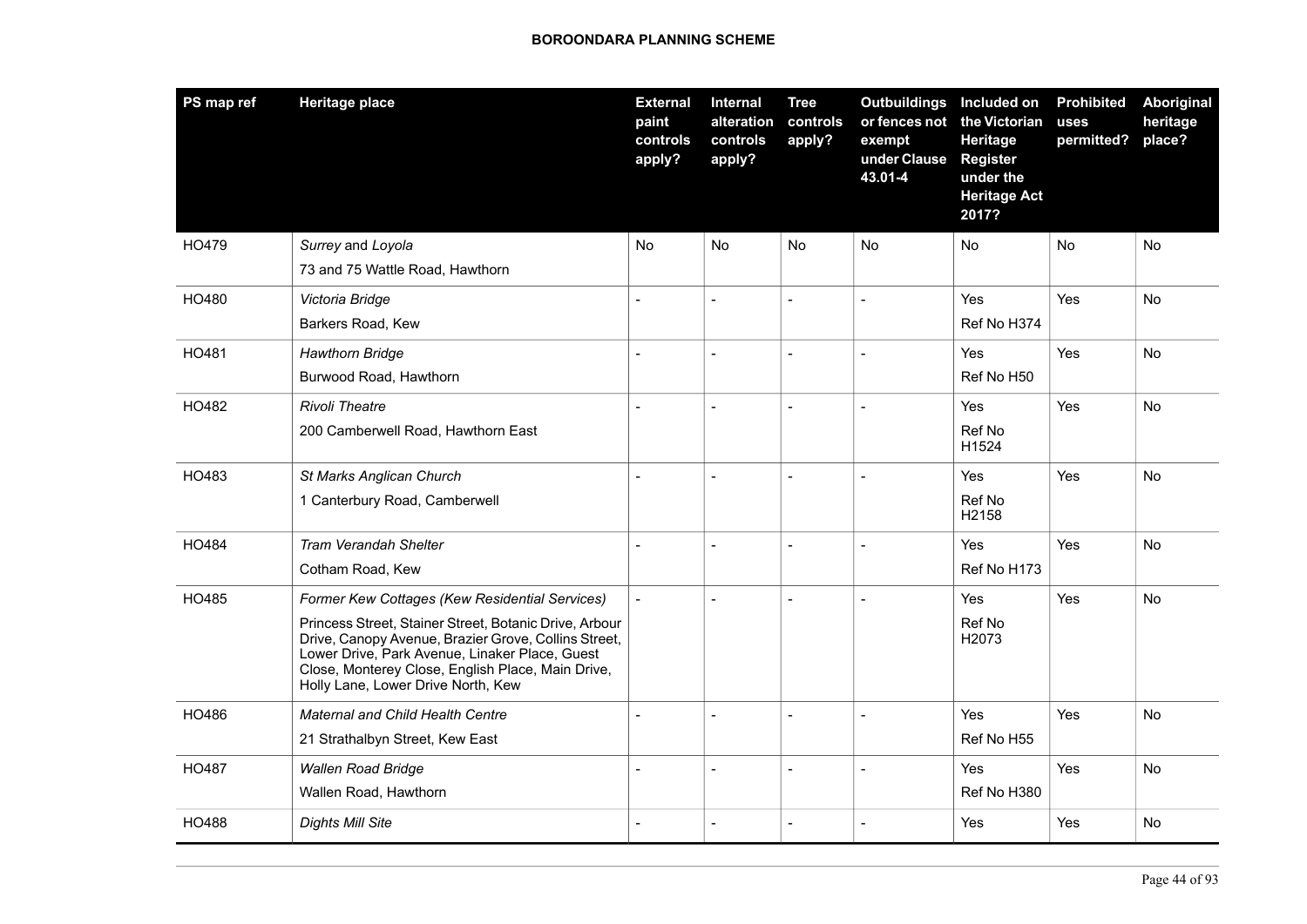| PS map ref | <b>Heritage place</b>                                                                                                                                                                                              | <b>External</b><br>paint<br>controls<br>apply? | <b>Internal</b><br>alteration<br>controls<br>apply? | <b>Tree</b><br>controls<br>apply? | <b>Outbuildings</b><br>or fences not<br>exempt<br>under Clause<br>43.01-4 | Included on<br>the Victorian<br>Heritage<br><b>Register</b><br>under the<br><b>Heritage Act</b><br>2017? | <b>Prohibited</b><br>uses<br>permitted? | Aboriginal<br>heritage<br>place? |
|------------|--------------------------------------------------------------------------------------------------------------------------------------------------------------------------------------------------------------------|------------------------------------------------|-----------------------------------------------------|-----------------------------------|---------------------------------------------------------------------------|----------------------------------------------------------------------------------------------------------|-----------------------------------------|----------------------------------|
|            | Off Yarra Boulevard, Kew                                                                                                                                                                                           |                                                |                                                     |                                   |                                                                           | Ref No<br>H1522                                                                                          |                                         |                                  |
| HO489      | <b>Burwood Road Precinct, Hawthorn</b><br>Includes Burwood Road (part)                                                                                                                                             | No                                             | <b>No</b>                                           | No                                | No                                                                        | No                                                                                                       | No                                      | No                               |
| HO490      | Swinburne Technical College, former Administrative<br>Building<br>John Street, Hawthorn                                                                                                                            | No                                             | <b>No</b>                                           | <b>No</b>                         | <b>No</b>                                                                 | <b>No</b>                                                                                                | <b>No</b>                               | No                               |
| HO491      | Glenferrie Road Commercial Precinct, Hawthorn<br>Includes Glenferrie Road (part), Burwood Road (part)<br>and Lynch Street (part), 1 Alfred Street, 2A Bowen<br>Street, 2 Liddiard Street, Wakefield Street (part). | <b>No</b>                                      | <b>No</b>                                           | <b>No</b>                         | <b>No</b>                                                                 | <b>No</b>                                                                                                | <b>No</b>                               | <b>No</b>                        |
| HO492      | Lisson Grove Precinct, Hawthorn<br>Includes Lisson Grove (part)                                                                                                                                                    | <b>No</b>                                      | <b>No</b>                                           | <b>No</b>                         | <b>No</b>                                                                 | <b>No</b>                                                                                                | <b>No</b>                               | <b>No</b>                        |
| HO493      | Manningtree Road Precinct, Hawthorn<br>Includes Manningtree Road (part)                                                                                                                                            | No                                             | No                                                  | No                                | <b>No</b>                                                                 | <b>No</b>                                                                                                | No                                      | No                               |
| HO494      | West Hawthorn Village Precinct<br>Includes Burwood Road (part)                                                                                                                                                     | No                                             | <b>No</b>                                           | <b>No</b>                         | <b>No</b>                                                                 | <b>No</b>                                                                                                | <b>No</b>                               | No                               |
| HO497      | Camberwell Melbourne & Metropolitan Tram Board<br>(MMTB) Depot<br>160-170 Camberwell Road and 12-14 Council Street,<br><b>Hawthorn East</b>                                                                        | Yes                                            | No                                                  | No                                | No                                                                        | <b>No</b>                                                                                                | Yes                                     | No.                              |
| HO498      | <b>Charing Cross Buildings</b><br>202-210 Camberwell Road, Hawthorn East                                                                                                                                           | Yes                                            | <b>No</b>                                           | <b>No</b>                         | No                                                                        | No                                                                                                       | No                                      | No                               |
| HO499      | <b>Pepperell's Buildings</b><br>217-223 Camberwell Road, Hawthorn East                                                                                                                                             | Yes                                            | <b>No</b>                                           | <b>No</b>                         | <b>No</b>                                                                 | <b>No</b>                                                                                                | No                                      | No                               |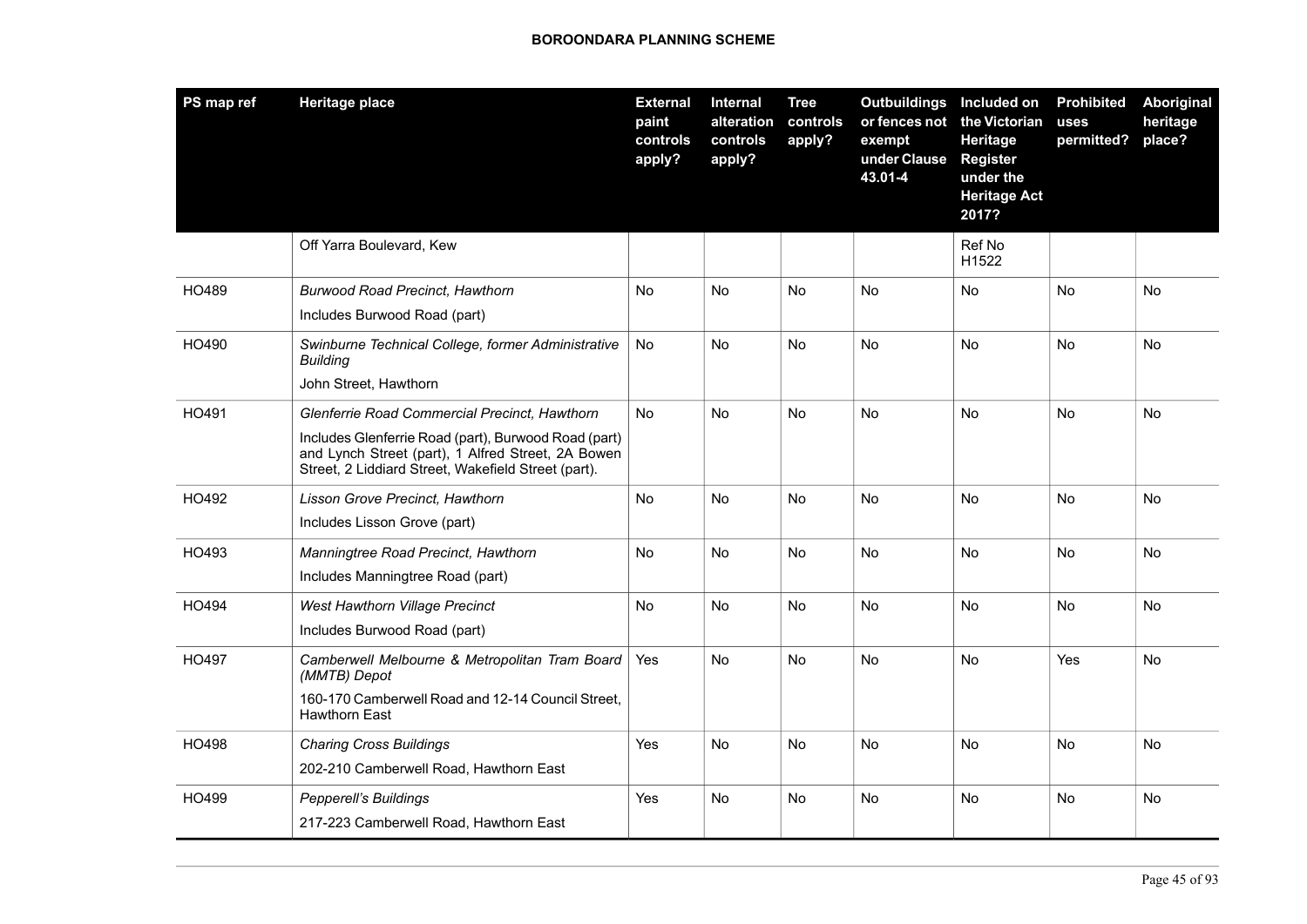| PS map ref | <b>Heritage place</b>                                                                       | <b>External</b><br>paint<br>controls<br>apply? | <b>Internal</b><br>alteration<br>controls<br>apply? | <b>Tree</b><br>controls<br>apply? | Outbuildings Included on<br>or fences not<br>exempt<br>under Clause<br>43.01-4 | the Victorian<br>Heritage<br><b>Register</b><br>under the<br><b>Heritage Act</b><br>2017? | <b>Prohibited</b><br>uses<br>permitted? | <b>Aboriginal</b><br>heritage<br>place? |
|------------|---------------------------------------------------------------------------------------------|------------------------------------------------|-----------------------------------------------------|-----------------------------------|--------------------------------------------------------------------------------|-------------------------------------------------------------------------------------------|-----------------------------------------|-----------------------------------------|
| HO500      | Simpson's Buildings                                                                         | Yes                                            | No                                                  | No                                | No                                                                             | <b>No</b>                                                                                 | No                                      | <b>No</b>                               |
|            | 222-232 Camberwell Road, Hawthorn East (also<br>481-491 Riversdale Road)                    |                                                |                                                     |                                   |                                                                                |                                                                                           |                                         |                                         |
| HO502      | <b>Baptist Church</b>                                                                       | Yes                                            | <b>No</b>                                           | <b>No</b>                         | <b>No</b>                                                                      | <b>No</b>                                                                                 | <b>No</b>                               | <b>No</b>                               |
|            | 432 Riversdale Road, Hawthorn East                                                          |                                                |                                                     |                                   |                                                                                |                                                                                           |                                         |                                         |
| HO503      | <b>Dillon's Building</b>                                                                    | Yes                                            | No.                                                 | N <sub>o</sub>                    | <b>No</b>                                                                      | <b>No</b>                                                                                 | No                                      | <b>No</b>                               |
|            | 493-503 Riversdale Rd, Camberwell (also numbered<br>554- 564 Burke Road)                    |                                                |                                                     |                                   |                                                                                |                                                                                           |                                         |                                         |
| HO505      | <b>Burke Road North Commercial and Transport</b><br>Precinct, Camberwell                    | Yes                                            | <b>No</b>                                           | <b>No</b>                         | Yes                                                                            | <b>No</b>                                                                                 | <b>No</b>                               | No                                      |
|            | Includes Auburn Parade (part), Burke Road (part),<br>Cookson Street (part).                 |                                                |                                                     |                                   |                                                                                |                                                                                           |                                         |                                         |
| HO506      | <b>Camberwell Civic and Community Precinct</b>                                              | Yes                                            | <b>No</b>                                           | No                                | No                                                                             | No                                                                                        | Yes                                     | No                                      |
| HO516      | Sports ground including 1920s and 1930s<br>grandstands                                      | No                                             | No                                                  | No                                | No                                                                             | No                                                                                        | No                                      | No                                      |
|            | 420 Camberwell Road, Camberwell                                                             |                                                |                                                     |                                   |                                                                                |                                                                                           |                                         |                                         |
| HO520      | Kew Junction Commercial Heritage Precinct                                                   | <b>No</b>                                      | No.                                                 | <b>No</b>                         | No                                                                             | <b>No</b>                                                                                 | No                                      | <b>No</b>                               |
|            | Includes properties (in part) with frontages to High<br>Street, Cotham Road and Fenton Way. |                                                |                                                     |                                   |                                                                                |                                                                                           |                                         |                                         |
| HO522      | 14-16 Princess Street, Kew                                                                  | Yes                                            | No.                                                 | <b>No</b>                         | <b>No</b>                                                                      | <b>No</b>                                                                                 | <b>No</b>                               | <b>No</b>                               |
| HO523      | Alexandra Gardens                                                                           | No                                             | <b>No</b>                                           | <b>No</b>                         | <b>No</b>                                                                      | <b>No</b>                                                                                 | <b>No</b>                               | <b>No</b>                               |
|            | 70 Cotham Road, Kew                                                                         |                                                |                                                     |                                   |                                                                                |                                                                                           |                                         |                                         |
| HO525      | Clutha Estate Precinct, Kew                                                                 | No                                             | No                                                  | No                                | No                                                                             | No                                                                                        | No                                      | No                                      |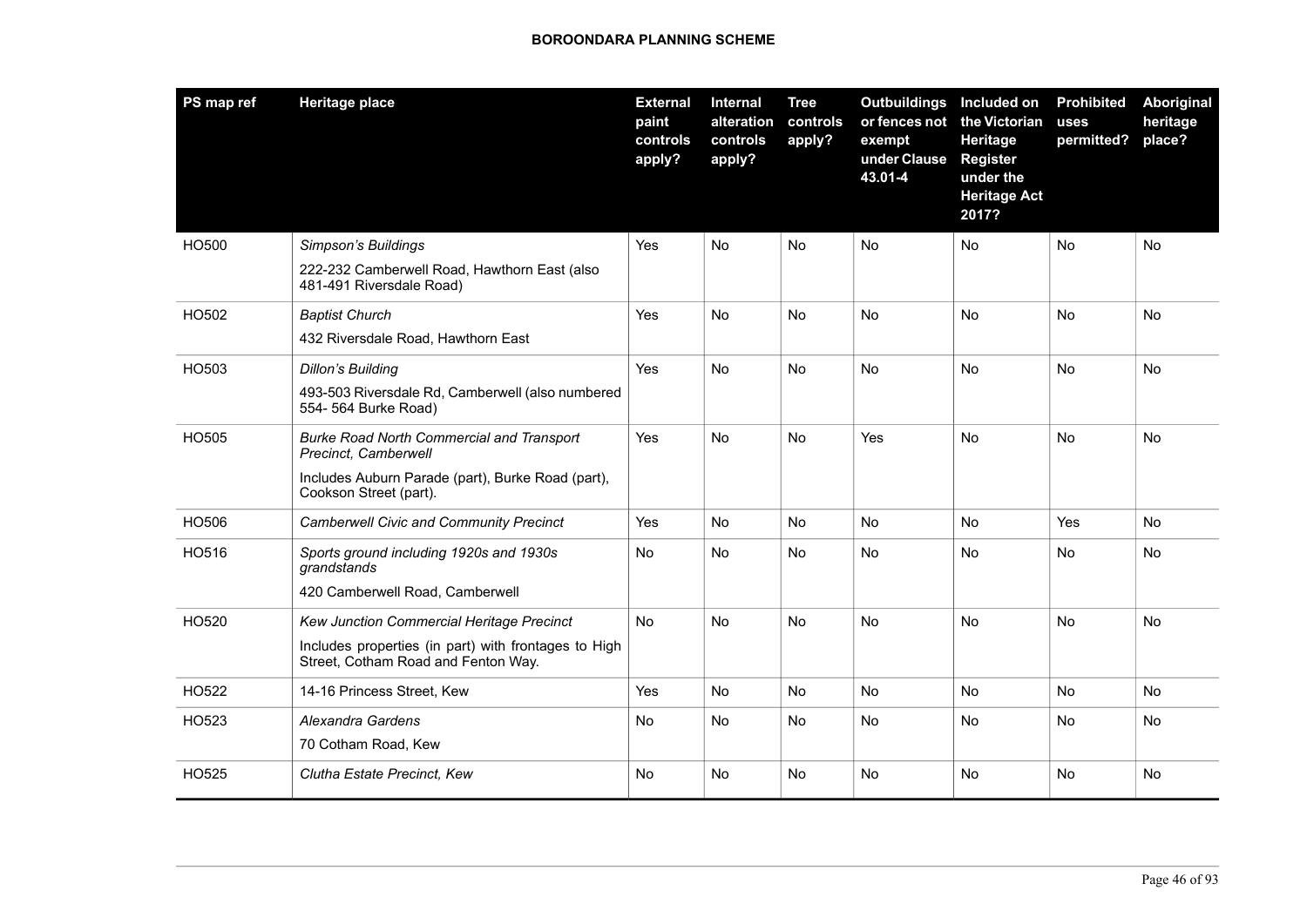| PS map ref | <b>Heritage place</b>                                                                                                                                                                                                                                                                                                                   | <b>External</b><br>paint<br>controls<br>apply? | <b>Internal</b><br>alteration<br>controls<br>apply? | <b>Tree</b><br>controls<br>apply? | <b>Outbuildings</b><br>or fences not<br>exempt<br>under Clause<br>43.01-4 | Included on<br>the Victorian<br>Heritage<br><b>Register</b><br>under the<br><b>Heritage Act</b><br>2017? | <b>Prohibited</b><br>uses<br>permitted? | <b>Aboriginal</b><br>heritage<br>place? |
|------------|-----------------------------------------------------------------------------------------------------------------------------------------------------------------------------------------------------------------------------------------------------------------------------------------------------------------------------------------|------------------------------------------------|-----------------------------------------------------|-----------------------------------|---------------------------------------------------------------------------|----------------------------------------------------------------------------------------------------------|-----------------------------------------|-----------------------------------------|
|            | Includes Edgecombe Steet (part), Carson Street<br>(part), Stevenson Street (part), Studley Park Road<br>(part), Mackie Court, Younger Court                                                                                                                                                                                             |                                                |                                                     |                                   |                                                                           |                                                                                                          |                                         |                                         |
| HO526      | Denmark Street Precinct, Kew<br>Includes Barkers Road (part), Denmark Street (part),<br>Foley Street (part), O'Shaughnessy Street (part)                                                                                                                                                                                                | <b>No</b>                                      | <b>No</b>                                           | <b>No</b>                         | No                                                                        | <b>No</b>                                                                                                | No                                      | <b>No</b>                               |
| HO527      | High Street South Residential Precinct, Kew<br>Includes High Street (part), Barkers Road (part),<br>Bowen Street, Henry Street, Miller Grove                                                                                                                                                                                            | <b>No</b>                                      | N <sub>o</sub>                                      | <b>No</b>                         | <b>No</b>                                                                 | <b>No</b>                                                                                                | <b>No</b>                               | <b>No</b>                               |
| HO528      | <b>Howard Street Precinct, Kew</b><br>Includes Howard Street (part)                                                                                                                                                                                                                                                                     | No                                             | <b>No</b>                                           | No                                | No                                                                        | No                                                                                                       | No                                      | No                                      |
| HO529      | Queen Street Precinct, Kew<br>Includes Fenton Avenue (part), Gellibrand Street<br>(part), Queen Street (part), Wellington Street (part)                                                                                                                                                                                                 | No                                             | No                                                  | No                                | No                                                                        | <b>No</b>                                                                                                | No                                      | No                                      |
| HO530      | Yarra Boulevard Precinct, Kew<br>Includes Belvedere, Cameron Court, Carnsworth<br>Avenue, Milfay Avenue, White Lodge Court, Yarra<br>Street, Dunlop Avenue, Fenwick Street (part), Holroyd<br>Street (part), Molesworth Street (part), Stawell Street<br>(part), Studley Avenue (part), Yarravale Road (part),<br>of Hume Street (part) | No.                                            | No.                                                 | No                                | No                                                                        | <b>No</b>                                                                                                | No                                      | No                                      |
| HO532      | Union Road Commercial Heritage Precinct                                                                                                                                                                                                                                                                                                 | No                                             | <b>No</b>                                           | No                                | No                                                                        | No                                                                                                       | No                                      | No                                      |
| HO534      | Union Road Residential Precinct<br>Part of Union Road, Surrey Hills                                                                                                                                                                                                                                                                     | N <sub>o</sub>                                 | <b>No</b>                                           | No.                               | No                                                                        | <b>No</b>                                                                                                | No                                      | <b>No</b>                               |
| HO535      | <b>Surrey Hills North Residential Precinct</b>                                                                                                                                                                                                                                                                                          | <b>No</b>                                      | No                                                  | No.                               | No                                                                        | <b>No</b>                                                                                                | <b>No</b>                               | <b>No</b>                               |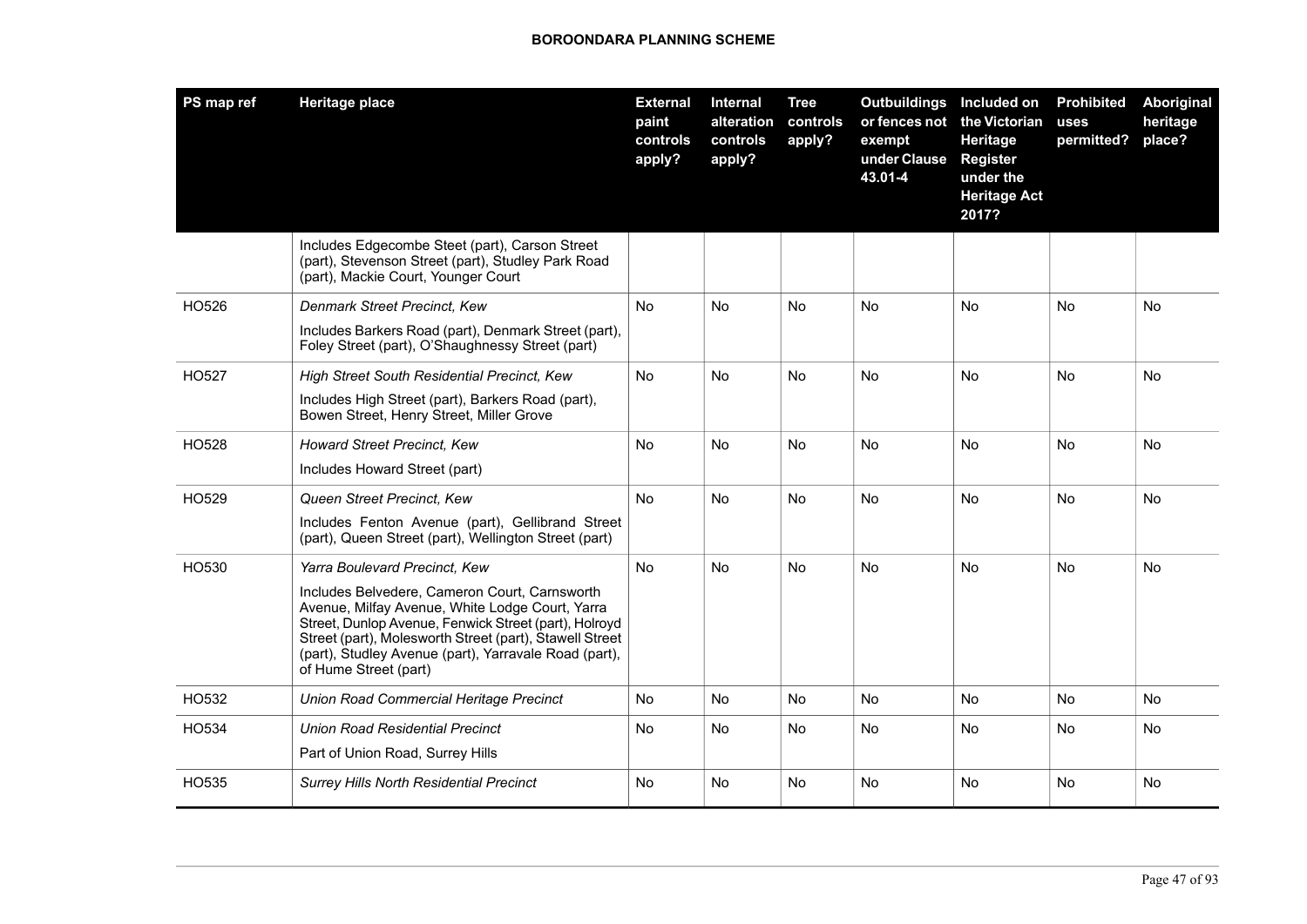| PS map ref | <b>Heritage place</b>                                                                                                                                                                                                      | <b>External</b><br>paint<br>controls<br>apply? | <b>Internal</b><br>alteration<br>controls<br>apply? | <b>Tree</b><br>controls<br>apply? | Outbuildings Included on<br>or fences not<br>exempt<br>under Clause<br>43.01-4 | the Victorian<br>Heritage<br><b>Register</b><br>under the<br><b>Heritage Act</b><br>2017? | <b>Prohibited</b><br>uses<br>permitted? | Aboriginal<br>heritage<br>place? |
|------------|----------------------------------------------------------------------------------------------------------------------------------------------------------------------------------------------------------------------------|------------------------------------------------|-----------------------------------------------------|-----------------------------------|--------------------------------------------------------------------------------|-------------------------------------------------------------------------------------------|-----------------------------------------|----------------------------------|
|            | Part of Chatham, Croydon, Empress, Guildford,<br>Junction, Kingston, Mont Albert, Sir Garnet and West<br>Roads; part of Sunbury Crescent, Surrey Hills and<br>Canterbury                                                   |                                                |                                                     |                                   |                                                                                |                                                                                           |                                         |                                  |
| HO536      | Canterbury Hill Estate Precinct<br>Part of Albert, Bristol, Compton, Hocknell and Queen<br>Streets:<br>part of Highfield, Prospect Hill, Riversdale and Wattle<br>Valley Roads, Surrey Hills, Canterbury and<br>Camberwell | <b>No</b>                                      | No.                                                 | No.                               | No                                                                             | No                                                                                        | No                                      | No                               |
| HO539      | <b>Masonic Centre</b><br>12 Prospect Hill Road, Camberwell                                                                                                                                                                 | Yes                                            | No.                                                 | No.                               | No.                                                                            | No                                                                                        | Yes                                     | No                               |
| HO541      | Former Hawthorn Post Office<br>378 Burwood Road, Hawthorn                                                                                                                                                                  | Yes                                            | No                                                  | No                                | No.                                                                            | No                                                                                        | No                                      | No                               |
| HO542      | <b>Former Hawthorn Returned Sailors and Soldiers Club</b><br>605-607 Glenferrie Road, Hawthorn                                                                                                                             | Yes                                            | <b>No</b>                                           | <b>No</b>                         | <b>No</b>                                                                      | <b>No</b>                                                                                 | No                                      | No                               |
| HO543      | <b>Shops</b><br>773-779 Glenferrie Road, Hawthorn                                                                                                                                                                          | <b>No</b>                                      | <b>No</b>                                           | <b>No</b>                         | <b>No</b>                                                                      | <b>No</b>                                                                                 | No                                      | <b>No</b>                        |
| HO544      | <b>Dental Surgery</b><br>781 Glenferrie Road, Hawthorn                                                                                                                                                                     | Yes                                            | No                                                  | No                                | No                                                                             | No                                                                                        | No                                      | No                               |
| HO546      | House<br>78 Wattle Road, Hawthorn                                                                                                                                                                                          | No                                             | <b>No</b>                                           | <b>No</b>                         | No                                                                             | No                                                                                        | No                                      | No                               |
| HO547      | Kew Tram Depot<br>55-75 Barkers Road, Kew                                                                                                                                                                                  | <b>No</b>                                      | <b>No</b>                                           | <b>No</b>                         | <b>No</b>                                                                      | <b>No</b>                                                                                 | <b>No</b>                               | <b>No</b>                        |
| HO552      | Shop                                                                                                                                                                                                                       | Yes                                            | No                                                  | No                                | No                                                                             | No                                                                                        | No                                      | No                               |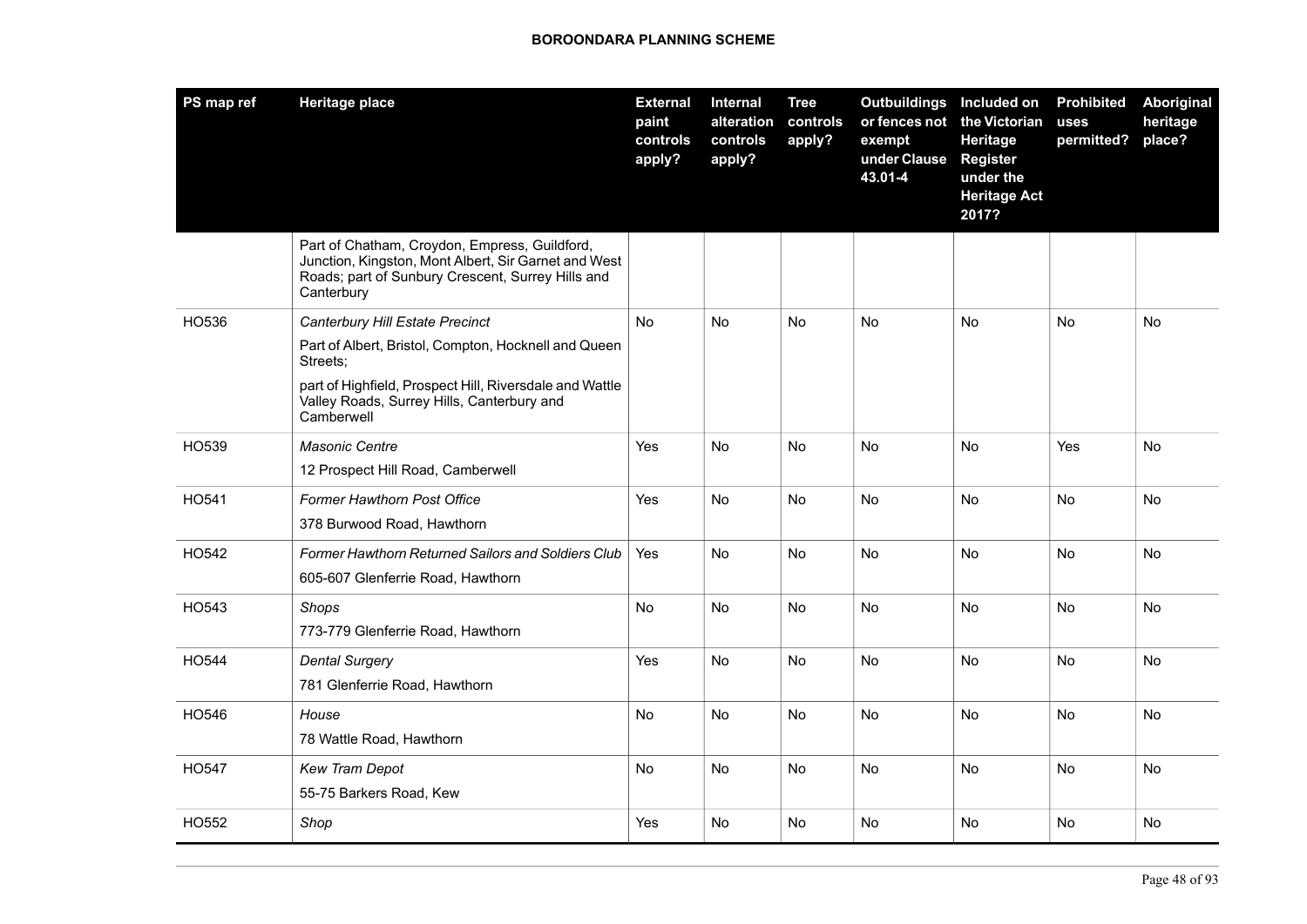| PS map ref | <b>Heritage place</b>                                               | <b>External</b><br>paint<br>controls<br>apply? | Internal<br>alteration<br>controls<br>apply? | <b>Tree</b><br>controls<br>apply? | <b>Outbuildings</b><br>or fences not<br>exempt<br>under Clause<br>43.01-4 | Included on<br>the Victorian<br>Heritage<br>Register<br>under the<br><b>Heritage Act</b><br>2017? | <b>Prohibited</b><br>uses<br>permitted? | <b>Aboriginal</b><br>heritage<br>place? |
|------------|---------------------------------------------------------------------|------------------------------------------------|----------------------------------------------|-----------------------------------|---------------------------------------------------------------------------|---------------------------------------------------------------------------------------------------|-----------------------------------------|-----------------------------------------|
|            | 2 High Street, Kew                                                  |                                                |                                              |                                   |                                                                           |                                                                                                   |                                         |                                         |
| HO553      | House<br>50 High Street, Kew                                        | Yes                                            | <b>No</b>                                    | No                                | No                                                                        | No                                                                                                | No                                      | No                                      |
| HO554      | House<br>409 High Street, Kew                                       | Yes                                            | No                                           | No                                | No                                                                        | No                                                                                                | No                                      | No                                      |
| HO555      | House<br>31 Pakington Street, Kew                                   | Yes                                            | <b>No</b>                                    | No                                | No                                                                        | <b>No</b>                                                                                         | No                                      | <b>No</b>                               |
| HO556      | House<br>110 Princess Street, Kew                                   | No                                             | <b>No</b>                                    | <b>No</b>                         | No                                                                        | <b>No</b>                                                                                         | No                                      | No                                      |
| HO559      | Kew Jewish Centre (Bet Nachman Synagogue)<br>53 Walpole Street, Kew | No                                             | No                                           | <b>No</b>                         | No                                                                        | <b>No</b>                                                                                         | No                                      | No                                      |
| HO561      | <b>Emulation Hall</b><br>3 Rochester Road Canterbury                | $\overline{a}$                                 | $\overline{\phantom{a}}$                     | $\overline{a}$                    | $\blacksquare$                                                            | Yes<br>Ref No<br>H2298                                                                            | Yes                                     | No                                      |
| HO563      | House<br>52 Fellows Street, Kew                                     | Yes                                            | No                                           | Yes                               | No                                                                        | No                                                                                                | No                                      | No                                      |
| HO570      | Former Hawthorn Motor Garage<br>735 Glenferrie Road Hawthorn        | $\blacksquare$                                 | $\blacksquare$                               | $\overline{\phantom{a}}$          | $\overline{a}$                                                            | Yes<br>Ref No<br>H2296                                                                            | Yes                                     | No                                      |
| HO571      | St Faiths Anglican Church<br>8 Charles Street Glen Iris             | $\overline{a}$                                 | $\blacksquare$                               | $\sim$                            | $\overline{a}$                                                            | Yes<br>Ref No<br>H2254                                                                            | Yes                                     | No                                      |
| HO572      | <b>Kew War Memorial</b>                                             | $\overline{a}$                                 | $\blacksquare$                               | $\sim$                            | $\overline{\phantom{a}}$                                                  | Yes                                                                                               | Yes                                     | No                                      |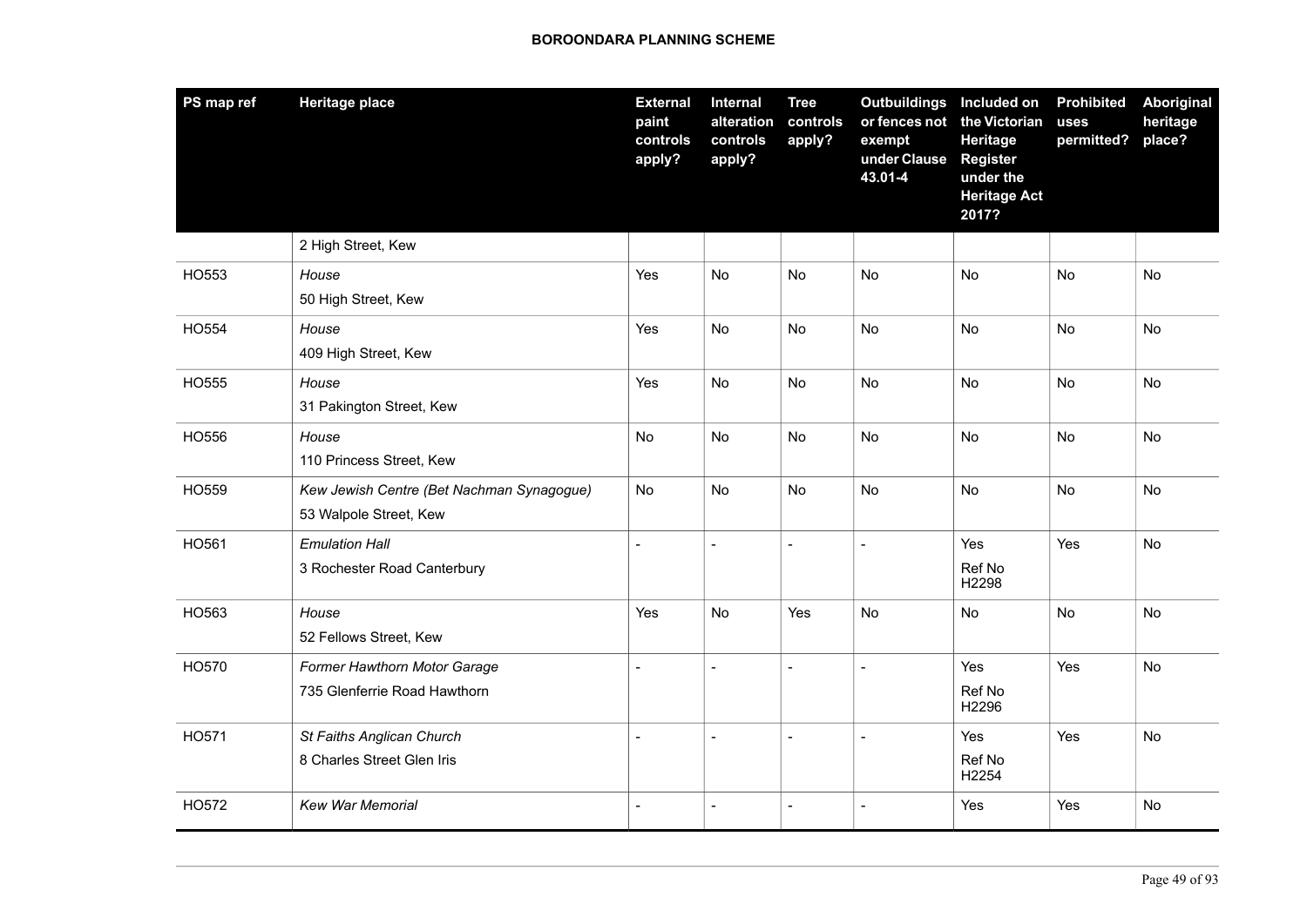| PS map ref   | <b>Heritage place</b>                                                                                                                                                     | <b>External</b><br>paint<br>controls<br>apply? | Internal<br>alteration<br>controls<br>apply? | <b>Tree</b><br>controls<br>apply? | <b>Outbuildings</b><br>or fences not<br>exempt<br>under Clause<br>43.01-4 | Included on<br>the Victorian<br>Heritage<br><b>Register</b><br>under the<br><b>Heritage Act</b><br>2017? | <b>Prohibited</b><br>uses<br>permitted? | <b>Aboriginal</b><br>heritage<br>place? |
|--------------|---------------------------------------------------------------------------------------------------------------------------------------------------------------------------|------------------------------------------------|----------------------------------------------|-----------------------------------|---------------------------------------------------------------------------|----------------------------------------------------------------------------------------------------------|-----------------------------------------|-----------------------------------------|
|              | High Street and Cotham Road Kew                                                                                                                                           |                                                |                                              |                                   |                                                                           | Ref No<br>H2035                                                                                          |                                         |                                         |
| HO580        | Robert Cochrane Kindergarten<br>2A Minona Street, Hawthorn                                                                                                                |                                                | $\overline{\phantom{a}}$                     |                                   |                                                                           | Yes<br>Ref No<br>H2309                                                                                   | Yes                                     | No                                      |
| <b>HO588</b> | 27 Canterbury Road, Camberwell                                                                                                                                            | No                                             | <b>No</b>                                    | No                                | No                                                                        | No.                                                                                                      | No                                      | No.                                     |
| HO589        | Former State Savings Bank and Residence<br>1395 Toorak Rd, Camberwell                                                                                                     | No                                             | No                                           | No                                | No                                                                        | No                                                                                                       | No                                      | No                                      |
| HO590        | <b>Grange Avenue Residential Precinct</b><br>2-10 Grange Avenue, Canterbury                                                                                               | No                                             | No                                           | <b>No</b>                         | No                                                                        | No                                                                                                       | No                                      | No                                      |
| HO592        | Former Canterbury Brickworks housing<br>52-58 Rochester Road, Canterbury                                                                                                  | No                                             | No                                           | No                                | No                                                                        | No                                                                                                       | No                                      | No                                      |
| HO594        | Former Astolat Ladies' College<br>59 Auburn Road, Hawthorn East                                                                                                           | Yes                                            | No                                           | No                                | No                                                                        | No                                                                                                       | Yes                                     | No                                      |
| HO595        | Riversdale Hotel<br>277 Auburn Rd, Hawthorn (footprint of 3-storey hotel<br>and<br>2-storey addition to east end Riversdale Rd frontage,<br>i.e. 1888 extent of property) | No                                             | No                                           | No                                | No                                                                        | <b>No</b>                                                                                                | No                                      | No                                      |
| HO596        | Former butcher's shop and residence<br>287-289 Auburn Road, Hawthorn                                                                                                      | No                                             | No                                           | <b>No</b>                         | No                                                                        | No                                                                                                       | No                                      | No                                      |
| HO597        | Gallery House<br>23 Morang Road, Hawthorn                                                                                                                                 | No                                             | <b>No</b>                                    | <b>No</b>                         | No                                                                        | No                                                                                                       | No                                      | No                                      |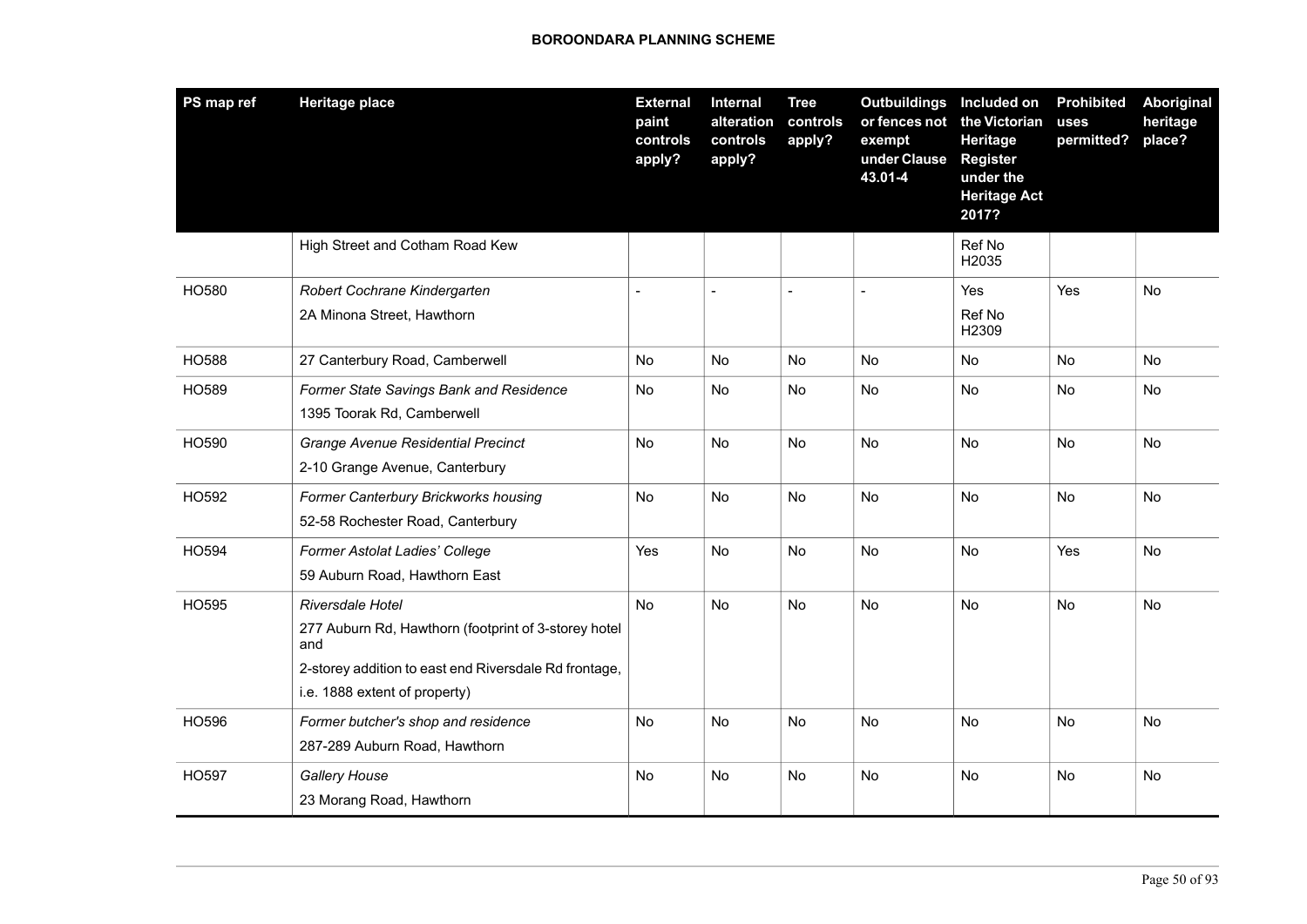| PS map ref | Heritage place                                          | <b>External</b><br>paint<br>controls<br>apply? | <b>Internal</b><br>alteration<br>controls<br>apply? | <b>Tree</b><br>controls<br>apply? | <b>Outbuildings</b><br>or fences not the Victorian<br>exempt<br>under Clause<br>43.01-4 | Included on<br>Heritage<br><b>Register</b><br>under the<br><b>Heritage Act</b><br>2017? | <b>Prohibited</b><br>uses<br>permitted? | Aboriginal<br>heritage<br>place? |
|------------|---------------------------------------------------------|------------------------------------------------|-----------------------------------------------------|-----------------------------------|-----------------------------------------------------------------------------------------|-----------------------------------------------------------------------------------------|-----------------------------------------|----------------------------------|
| HO598      | <b>Makin House</b><br>45 Morang Road, Hawthorn          | No                                             | No                                                  | No                                | No                                                                                      | No                                                                                      | No                                      | No                               |
| HO599      | <b>Tower Hotel</b><br>686-690 Burwood Rd, Hawthorn East | No                                             | No                                                  | No                                | No                                                                                      | No                                                                                      | No                                      | No                               |

### **2.4**

**07/04/2022 C375boro**

| <b>HO601 to HO800</b> |                                                  |                                                                                                                                           |                                                     |                                   |                                                                                  |                                                                                                                       |                                         |                                  |
|-----------------------|--------------------------------------------------|-------------------------------------------------------------------------------------------------------------------------------------------|-----------------------------------------------------|-----------------------------------|----------------------------------------------------------------------------------|-----------------------------------------------------------------------------------------------------------------------|-----------------------------------------|----------------------------------|
| PS map ref            | <b>Heritage place</b>                            | <b>External</b><br>paint<br>controls<br>apply?                                                                                            | <b>Internal</b><br>alteration<br>controls<br>apply? | <b>Tree</b><br>controls<br>apply? | <b>Outbuildings</b><br>or fences not<br>exempt under<br><b>Clause</b><br>43.01-4 | <b>Included</b><br>on the<br><b>Victorian</b><br>Heritage<br><b>Register</b><br>under the<br>Heritage<br>Act<br>2017? | <b>Prohibited</b><br>uses<br>permitted? | Aboriginal<br>heritage<br>place? |
| HO601                 | Herborn House<br>88 Pleasant Road, Hawthorn East | Yes (due<br>to retention<br>of<br>limewash;<br>when<br>repainting<br>limewash<br>should be<br>used on<br>cement/<br>concrete<br>surfaces) | No                                                  | No                                | <b>No</b>                                                                        | <b>No</b>                                                                                                             | No                                      | No                               |
| HO602                 | 5 Eamon Court, Kew                               | <b>No</b>                                                                                                                                 | <b>No</b>                                           | <b>No</b>                         | <b>No</b>                                                                        | <b>No</b>                                                                                                             | No                                      | No                               |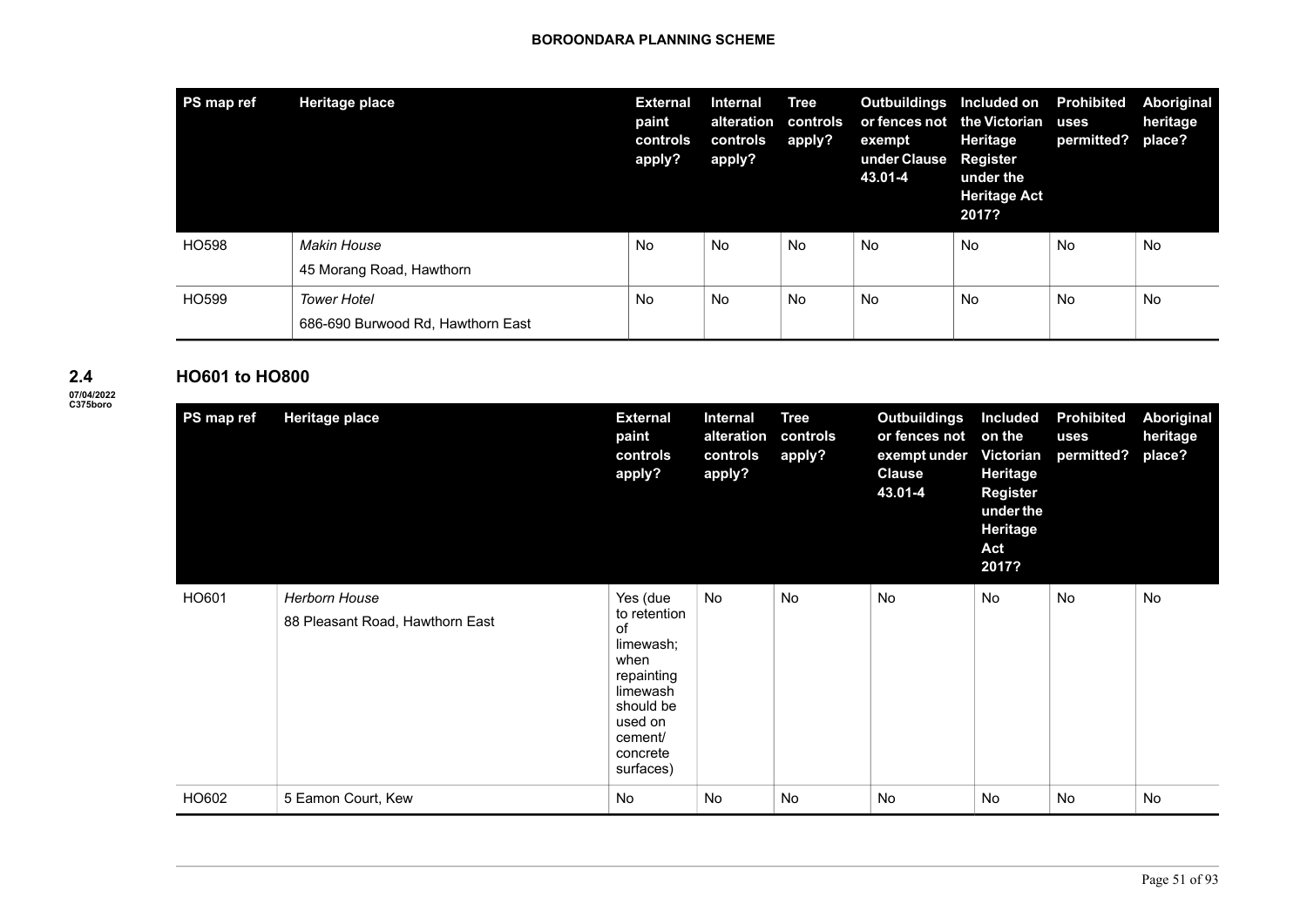| PS map ref | <b>Heritage place</b>                                                                                                                                                                                                                                                                                                                                                                                                                                                                                                                                                                                                         | <b>External</b><br>paint<br>controls<br>apply? | <b>Internal</b><br>alteration<br>controls<br>apply? | <b>Tree</b><br>controls<br>apply? | <b>Outbuildings</b><br>or fences not<br>exempt under<br><b>Clause</b><br>43.01-4 | <b>Included</b><br>on the<br>Victorian<br>Heritage<br><b>Register</b><br>under the<br>Heritage<br>Act<br>2017? | <b>Prohibited</b><br>uses<br>permitted? | <b>Aboriginal</b><br>heritage<br>place? |
|------------|-------------------------------------------------------------------------------------------------------------------------------------------------------------------------------------------------------------------------------------------------------------------------------------------------------------------------------------------------------------------------------------------------------------------------------------------------------------------------------------------------------------------------------------------------------------------------------------------------------------------------------|------------------------------------------------|-----------------------------------------------------|-----------------------------------|----------------------------------------------------------------------------------|----------------------------------------------------------------------------------------------------------------|-----------------------------------------|-----------------------------------------|
| HO603      | <b>Timber Shop</b><br>415-417 High Street, Kew                                                                                                                                                                                                                                                                                                                                                                                                                                                                                                                                                                                | No                                             | No                                                  | No                                | No                                                                               | No                                                                                                             | Yes                                     | No                                      |
| HO604      | <b>Austin Bramwell Smith House</b><br>8 Orford Avenue, Kew                                                                                                                                                                                                                                                                                                                                                                                                                                                                                                                                                                    | No                                             | <b>No</b>                                           | No                                | <b>No</b>                                                                        | <b>No</b>                                                                                                      | No                                      | No                                      |
| HO605      | House<br>15 Deepdene Road, Deepdene                                                                                                                                                                                                                                                                                                                                                                                                                                                                                                                                                                                           | No                                             | No                                                  | No                                | No                                                                               | No                                                                                                             | No                                      | No                                      |
| HO607      | 1363 Burke Road, Kew                                                                                                                                                                                                                                                                                                                                                                                                                                                                                                                                                                                                          | No                                             | No                                                  | No                                | No                                                                               | No                                                                                                             | No                                      | No                                      |
| HO608      | Scotch College<br>491 Glenferrie Rd, Hawthorn<br>Significant buildings with a 10 metre curtilage around<br>each building envelope, including:<br>Junior School (former Preparatory School), 1917<br>$\blacksquare$<br>Callantina Lodge and Gates, 1917<br>$\blacksquare$<br>Senior School and quadrangle, 1920-26<br>War Memorial Hall, 1920-26<br>School House and McMeckan House, 1925<br>Littlejohn Memorial Chapel, 1934-36<br>Health Centre and Residences, 1935-36<br>$\blacksquare$<br>John Monash Gates and Lodge, 1936<br>Arthur Robinson House, 1937-38<br>Shergold Building (former Sub-Primary Building),<br>1956 | No                                             | No                                                  | No                                | No                                                                               | No                                                                                                             | No                                      | No                                      |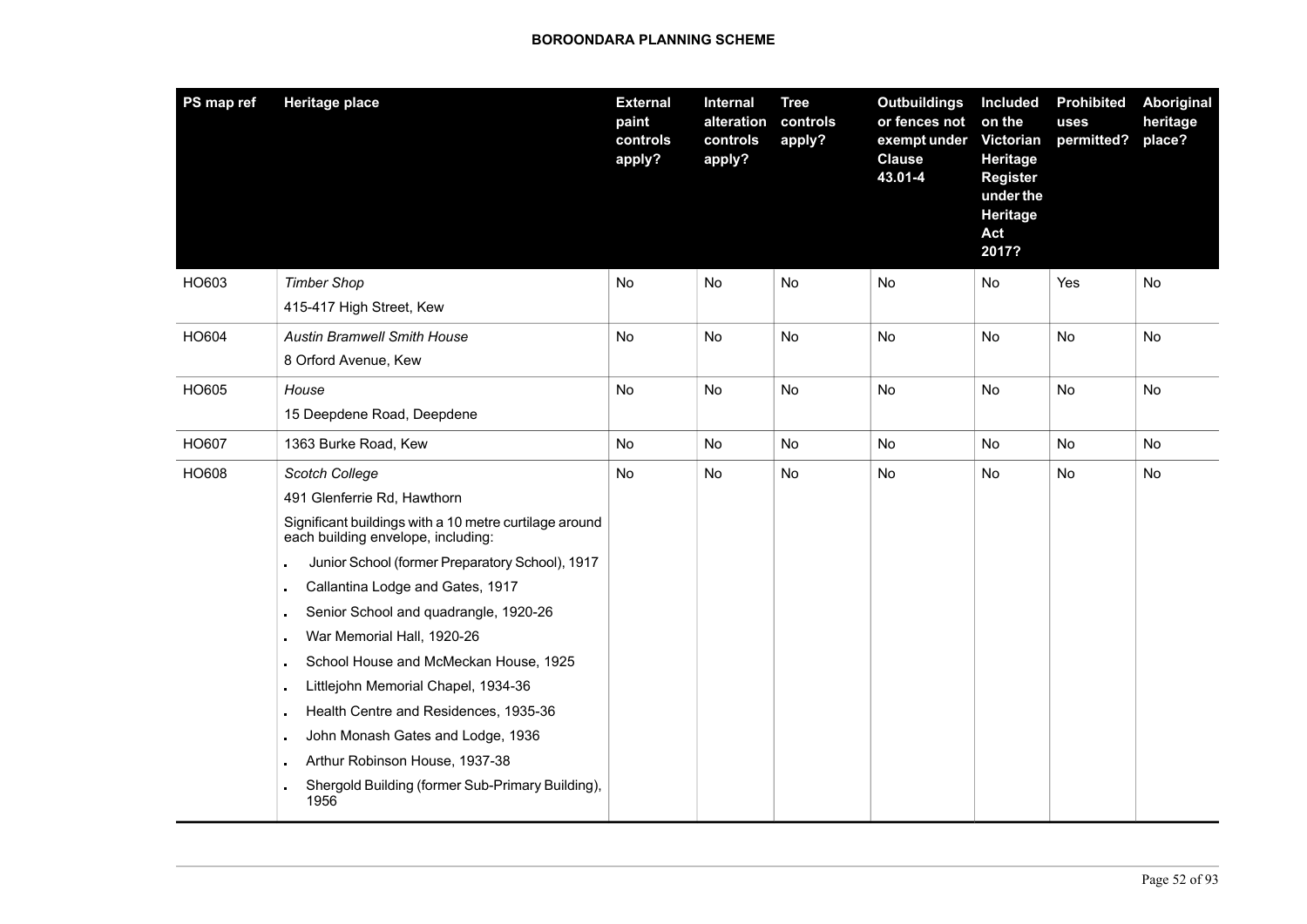| PS map ref | <b>Heritage place</b>                                                                                 | <b>External</b><br>paint<br>controls<br>apply? | Internal<br>alteration<br>controls<br>apply? | <b>Tree</b><br>controls<br>apply? | <b>Outbuildings</b><br>or fences not<br>exempt under<br><b>Clause</b><br>43.01-4 | <b>Included</b><br>on the<br>Victorian<br>Heritage<br><b>Register</b><br>under the<br>Heritage<br>Act<br>2017? | <b>Prohibited</b><br>uses<br>permitted? | Aboriginal<br>heritage<br>place? |
|------------|-------------------------------------------------------------------------------------------------------|------------------------------------------------|----------------------------------------------|-----------------------------------|----------------------------------------------------------------------------------|----------------------------------------------------------------------------------------------------------------|-----------------------------------------|----------------------------------|
|            | Contributory buildings with a 10 metre curtilage<br>around each building envelope, including:         |                                                |                                              |                                   |                                                                                  |                                                                                                                |                                         |                                  |
|            | Laundry (former rear wing of 'Glen House'), 1875<br>TDP (former Gymnasium), 1920-26<br>$\blacksquare$ |                                                |                                              |                                   |                                                                                  |                                                                                                                |                                         |                                  |
| HO614      | House<br>16 Victoria Avenue, Canterbury                                                               | No                                             | <b>No</b>                                    | No                                | <b>No</b>                                                                        | No                                                                                                             | No                                      | No                               |
| HO616      | House<br>300 Balwyn Road, Balwyn North                                                                | No                                             | No                                           | No                                | No                                                                               | No                                                                                                             | No                                      | No                               |
| HO617      | House<br>23-25 and part of 27 (TP 129339) Canterbury Road,<br>Camberwell                              | Yes                                            | No                                           | No                                | No                                                                               | No                                                                                                             | No                                      | No                               |
| HO619      | Houses<br>29 & 31 Parkhill Road, Kew                                                                  | No                                             | No                                           | No                                | No                                                                               | No                                                                                                             | No.                                     | No                               |
| HO620      | House<br>7 Leura Grove, Hawthorn East                                                                 | No                                             | No.                                          | No.                               | <b>No</b>                                                                        | No                                                                                                             | <b>No</b>                               | No                               |
| HO621      | Hoddle Survey Tree, Kew Golf Club<br>120B Belford Road, Kew East                                      |                                                |                                              |                                   | $\overline{a}$                                                                   | Yes<br>Ref No<br>H2340                                                                                         | Yes                                     |                                  |
| HO622      | <b>Camberwell Tram Substation</b><br>30 Station Street, Camberwell                                    |                                                | $\overline{a}$                               |                                   | $\overline{a}$                                                                   | Yes<br>Ref No<br>H2324                                                                                         | Yes                                     |                                  |
| HO623      | <b>Surrey Gardens</b>                                                                                 | No                                             | No                                           | No                                | No                                                                               | No                                                                                                             | No                                      | No                               |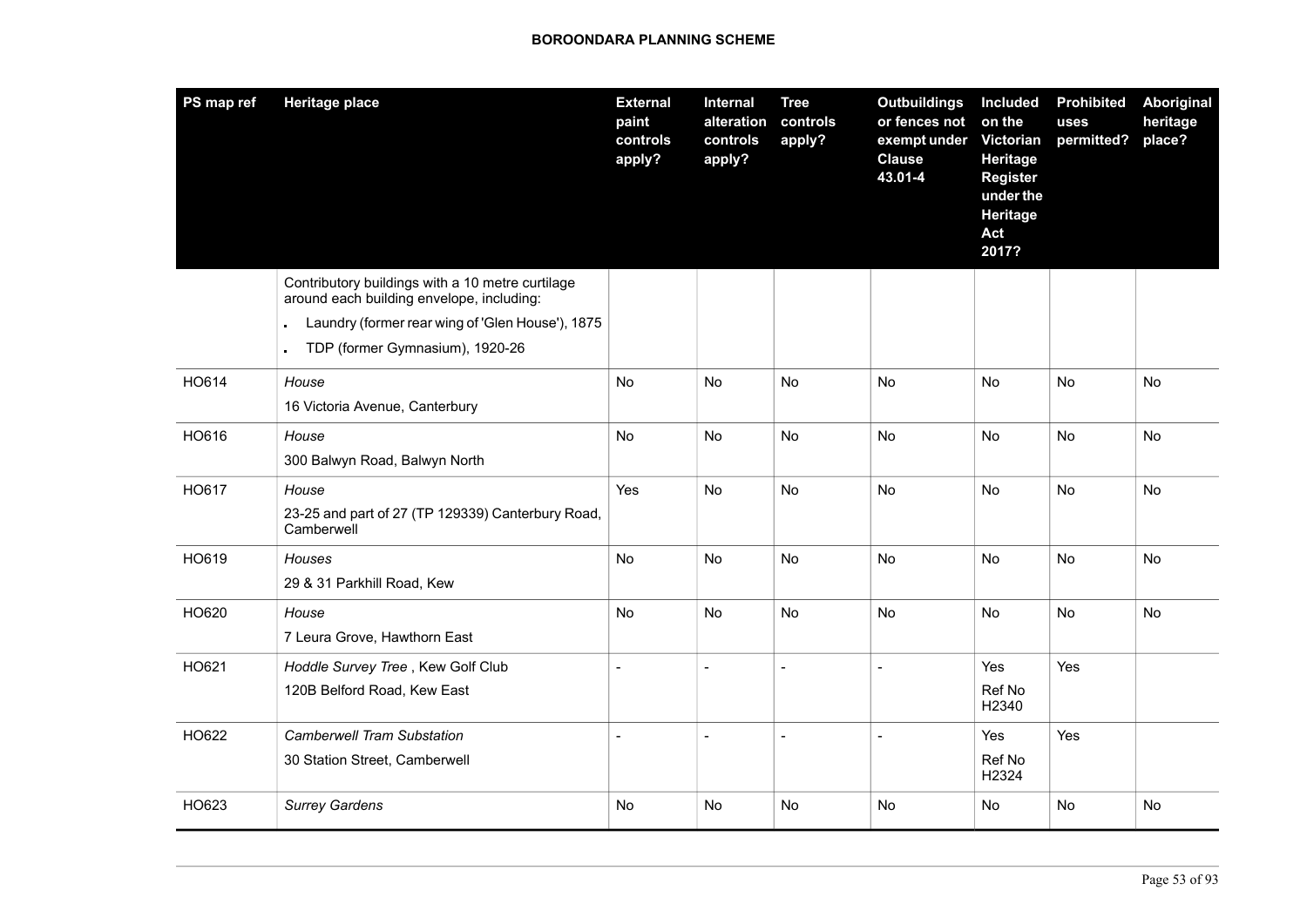| PS map ref | <b>Heritage place</b>                                                                                                                  | <b>External</b><br>paint<br>controls<br>apply? | Internal<br>alteration<br>controls<br>apply? | <b>Tree</b><br>controls<br>apply? | <b>Outbuildings</b><br>or fences not<br>exempt under<br><b>Clause</b><br>43.01-4 | Included<br>on the<br>Victorian<br>Heritage<br><b>Register</b><br>under the<br>Heritage<br>Act<br>2017? | <b>Prohibited</b><br>uses<br>permitted? | Aboriginal<br>heritage<br>place? |
|------------|----------------------------------------------------------------------------------------------------------------------------------------|------------------------------------------------|----------------------------------------------|-----------------------------------|----------------------------------------------------------------------------------|---------------------------------------------------------------------------------------------------------|-----------------------------------------|----------------------------------|
|            | 88-90 Union Road, Surrey Hills                                                                                                         |                                                |                                              |                                   |                                                                                  |                                                                                                         |                                         |                                  |
| HO624      | <b>Former Surrey College</b><br>17-19A Barton Street, Surrey Hills                                                                     | No                                             | No                                           | No                                | No                                                                               | No                                                                                                      | No                                      | No                               |
| HO626      | Holy Redeemer Church Parish Hall<br>305-307 Mont Albert Road, Surrey Hills                                                             | No                                             | <b>No</b>                                    | No                                | Yes                                                                              | <b>No</b>                                                                                               | No                                      | No                               |
| HO627      | House<br>1 Montrose Street, Surrey Hills                                                                                               | <b>No</b>                                      | <b>No</b>                                    | No                                | <b>No</b>                                                                        | <b>No</b>                                                                                               | No                                      | No                               |
| HO629      | <b>Kylemore Flats</b><br>52 Union Road, Surrey Hills                                                                                   | No                                             | No                                           | No                                | No                                                                               | <b>No</b>                                                                                               | No                                      | No                               |
| HO630      | House<br>26 Weybridge Street, Surrey Hills                                                                                             | No                                             | <b>No</b>                                    | No                                | <b>No</b>                                                                        | <b>No</b>                                                                                               | No                                      | No                               |
| HO631      | House<br>627 Whitehorse Road, Surrey Hills                                                                                             | No                                             | No                                           | No                                | <b>No</b>                                                                        | <b>No</b>                                                                                               | No                                      | <b>No</b>                        |
| HO632      | Leumascot<br>5 Windsor Crescent, Surrey Hills                                                                                          | No                                             | <b>No</b>                                    | No                                | No                                                                               | <b>No</b>                                                                                               | No                                      | <b>No</b>                        |
| HO634      | Surrey Hills Redvers - Kennealy Street Residential<br>Precinct<br>Redvers Street and part of Kennealy Street in Surrey<br><b>Hills</b> | No                                             | <b>No</b>                                    | No                                | No                                                                               | <b>No</b>                                                                                               | <b>No</b>                               | No                               |
| HO642      | <b>Units</b><br>2 Barkers Road, Hawthorn                                                                                               | No                                             | No                                           | No                                | No                                                                               | <b>No</b>                                                                                               | No                                      | No                               |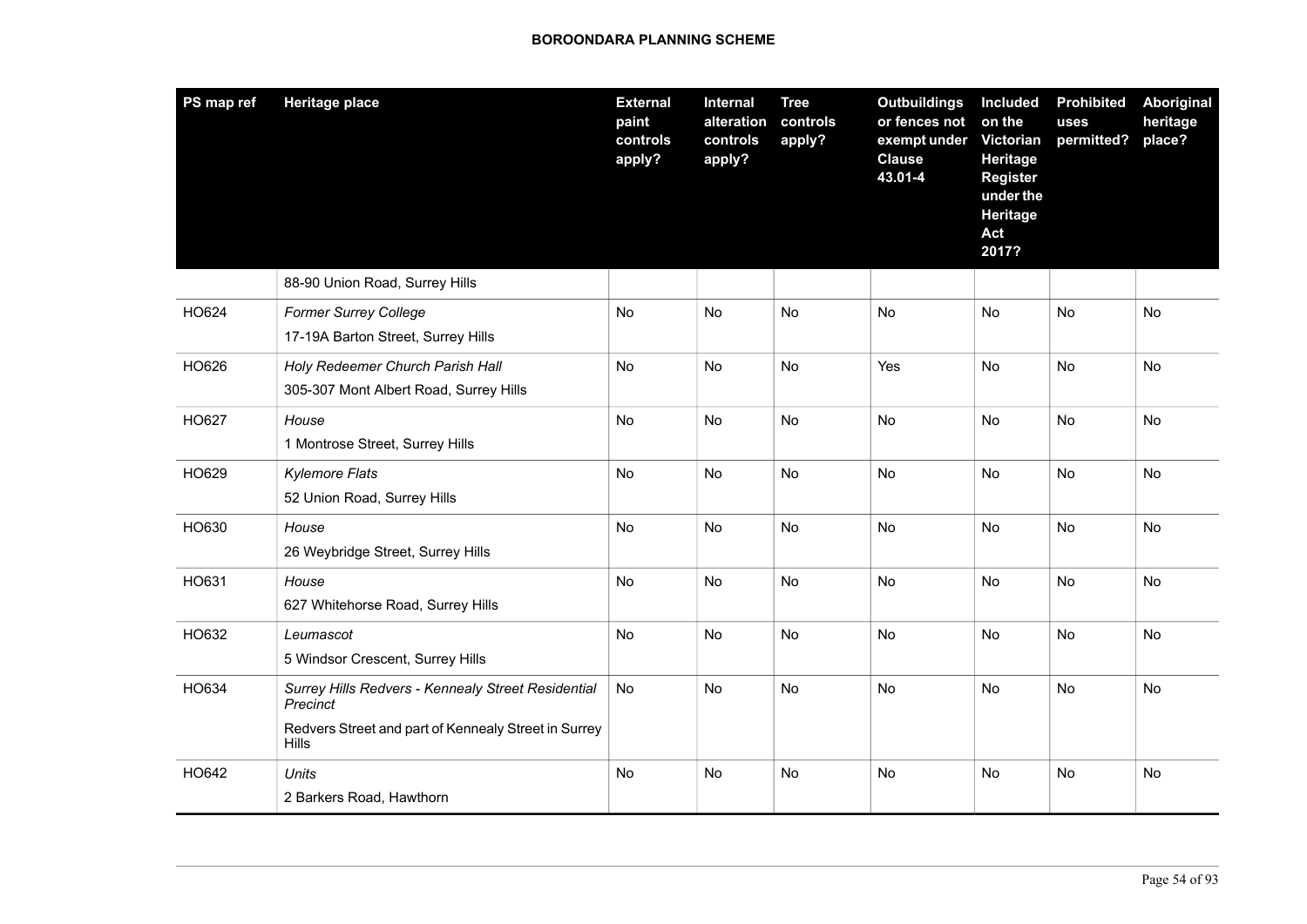| PS map ref | <b>Heritage place</b>                                                   | <b>External</b><br>paint<br>controls<br>apply? | Internal<br>alteration<br>controls<br>apply? | <b>Tree</b><br>controls<br>apply? | <b>Outbuildings</b><br>or fences not<br>exempt under<br><b>Clause</b><br>43.01-4 | Included<br>on the<br><b>Victorian</b><br>Heritage<br><b>Register</b><br>under the<br>Heritage<br>Act<br>2017? | <b>Prohibited</b><br>uses<br>permitted? | Aboriginal<br>heritage<br>place? |
|------------|-------------------------------------------------------------------------|------------------------------------------------|----------------------------------------------|-----------------------------------|----------------------------------------------------------------------------------|----------------------------------------------------------------------------------------------------------------|-----------------------------------------|----------------------------------|
| HO643      | <b>Fairmount Park Estate Precinct</b>                                   | No                                             | No                                           | No                                | Yes                                                                              | No                                                                                                             | No                                      | No                               |
|            | Part of Barkers Rd, Elm St Findon St, Myrtle St and<br>Oak St, Hawthorn |                                                |                                              |                                   |                                                                                  |                                                                                                                |                                         |                                  |
| HO644      | <b>Houses</b>                                                           | No                                             | No                                           | <b>No</b>                         | No                                                                               | No                                                                                                             | No                                      | <b>No</b>                        |
|            | 2 to 8 Pine Street, Hawthorn                                            |                                                |                                              |                                   |                                                                                  |                                                                                                                |                                         |                                  |
| HO645      | Houses                                                                  | Yes                                            | <b>No</b>                                    | No                                | No                                                                               | <b>No</b>                                                                                                      | <b>No</b>                               | No                               |
|            | 29 to 39 Mason Street, Hawthorn                                         |                                                |                                              |                                   |                                                                                  |                                                                                                                |                                         |                                  |
| HO646      | <b>Creswick Estate Precinct</b>                                         | No                                             | <b>No</b>                                    | No                                | Yes - original                                                                   | <b>No</b>                                                                                                      | No                                      | No                               |
|            | Part of Calvin Street, Creswick Street and Mason<br>Street, Hawthorn    |                                                |                                              |                                   | fences                                                                           |                                                                                                                |                                         |                                  |
| HO647      | Flats                                                                   | No                                             | No                                           | Yes                               | No                                                                               | No                                                                                                             | No                                      | No                               |
|            | 4 Grattan Street, Hawthorn                                              |                                                |                                              |                                   |                                                                                  |                                                                                                                |                                         |                                  |
| HO665      | House                                                                   | No                                             | No                                           | Yes                               | No                                                                               | No                                                                                                             | No                                      | No                               |
|            | 9 Auburn Grove, Hawthorn East                                           |                                                |                                              |                                   |                                                                                  |                                                                                                                |                                         |                                  |
| HO666      | Former garage                                                           | Yes                                            | <b>No</b>                                    | <b>No</b>                         | No                                                                               | No                                                                                                             | Yes                                     | <b>No</b>                        |
|            | 51 Barkers Street, Kew                                                  |                                                |                                              |                                   |                                                                                  |                                                                                                                |                                         |                                  |
| HO667      | House                                                                   | No                                             | No                                           | <b>No</b>                         | No                                                                               | No                                                                                                             | No                                      | No                               |
|            | 68 Riversdale Road, Hawthorn                                            |                                                |                                              |                                   |                                                                                  |                                                                                                                |                                         |                                  |
| HO668      | House                                                                   | No                                             | No                                           | No                                | No                                                                               | No.                                                                                                            | No                                      | No                               |
|            | 123 Riversdale Road, Hawthorn                                           |                                                |                                              |                                   |                                                                                  |                                                                                                                |                                         |                                  |
| HO670      | <b>Surrey Hills English Counties Residential Precinct</b>               | No                                             | No                                           | No                                | No                                                                               | No                                                                                                             | No                                      | No                               |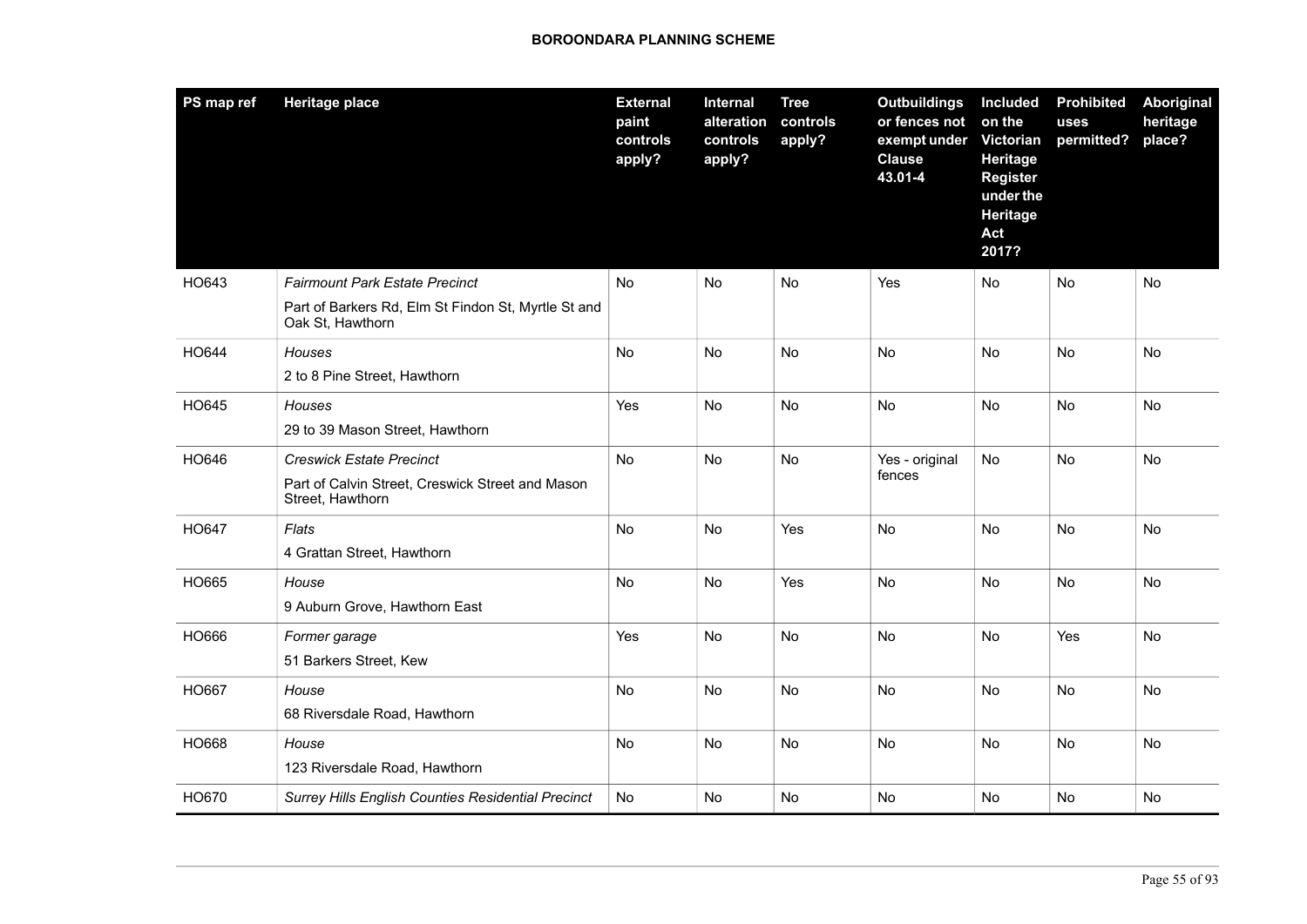| PS map ref | <b>Heritage place</b>                                                                                                                                                      | <b>External</b><br>paint<br>controls<br>apply? | Internal<br>alteration<br>controls<br>apply? | <b>Tree</b><br>controls<br>apply? | <b>Outbuildings</b><br>or fences not<br>exempt under<br><b>Clause</b><br>43.01-4 | Included<br>on the<br>Victorian<br>Heritage<br><b>Register</b><br>under the<br>Heritage<br>Act<br>2017? | <b>Prohibited</b><br>uses<br>permitted? | Aboriginal<br>heritage<br>place? |
|------------|----------------------------------------------------------------------------------------------------------------------------------------------------------------------------|------------------------------------------------|----------------------------------------------|-----------------------------------|----------------------------------------------------------------------------------|---------------------------------------------------------------------------------------------------------|-----------------------------------------|----------------------------------|
|            | Part of Albion and Thames streets; part of<br>Canterbury, Durham, Essex, Kent, Middlesex, Norfolk<br>and Suffolk roads; part of Arundel Crescent in Surrey<br><b>Hills</b> |                                                |                                              |                                   |                                                                                  |                                                                                                         |                                         |                                  |
| HO671      | <b>Union Road South Residential Precinct</b><br>Part of Union Road; part of Bona Vista and Warwick<br>avenues and part of The Avenue in Surrey Hills                       | No                                             | No                                           | No                                | No                                                                               | No                                                                                                      | No                                      | No                               |
| HO675      | Chandler Highway Bridge<br>Chandler Highway, Kew                                                                                                                           | $\equiv$                                       | $\blacksquare$                               | $\blacksquare$                    | $\sim$                                                                           | Yes Ref<br>No H2354                                                                                     | Yes                                     |                                  |
| HO677      | <b>Braeside</b><br>6 Alexandra Avenue, Canterbury                                                                                                                          | No                                             | No                                           | No                                | <b>No</b>                                                                        | No                                                                                                      | No                                      | <b>No</b>                        |
| HO678      | <b>St David's Uniting Church</b><br>902A Burke Road, Canterbury                                                                                                            | No.                                            | No                                           | No                                | Yes - brick<br>fence                                                             | <b>No</b>                                                                                               | No                                      | No.                              |
| HO679      | <b>Canterbury Ambulance Station</b><br>61 Canterbury Road, Canterbury                                                                                                      | No.                                            | No                                           | No                                | <b>No</b>                                                                        | <b>No</b>                                                                                               | No                                      | No.                              |
| HO680      | Canterbury Presbyterian Church<br>146 Canterbury Road, Canterbury                                                                                                          | Yes                                            | No                                           | No                                | Yes - rear hall<br>and front<br>boundary wall                                    | No                                                                                                      | No                                      | No.                              |
| HO681      | Victorian shops<br>351-359 Canterbury Road, Canterbury & Surrey Hills                                                                                                      | No                                             | No                                           | No                                | No                                                                               | No                                                                                                      | No                                      | No                               |
| HO682      | <b>Electrical Distribution Substations</b><br>190A Canterbury Road, 26A Myrtle Road, Canterbury<br>& 6 Harp Road, Kew                                                      | No                                             | No                                           | No                                | No                                                                               | No                                                                                                      | No                                      | No                               |
| HO683      | Kaiapoi                                                                                                                                                                    | No                                             | No                                           | <b>No</b>                         | <b>No</b>                                                                        | No                                                                                                      | <b>No</b>                               | <b>No</b>                        |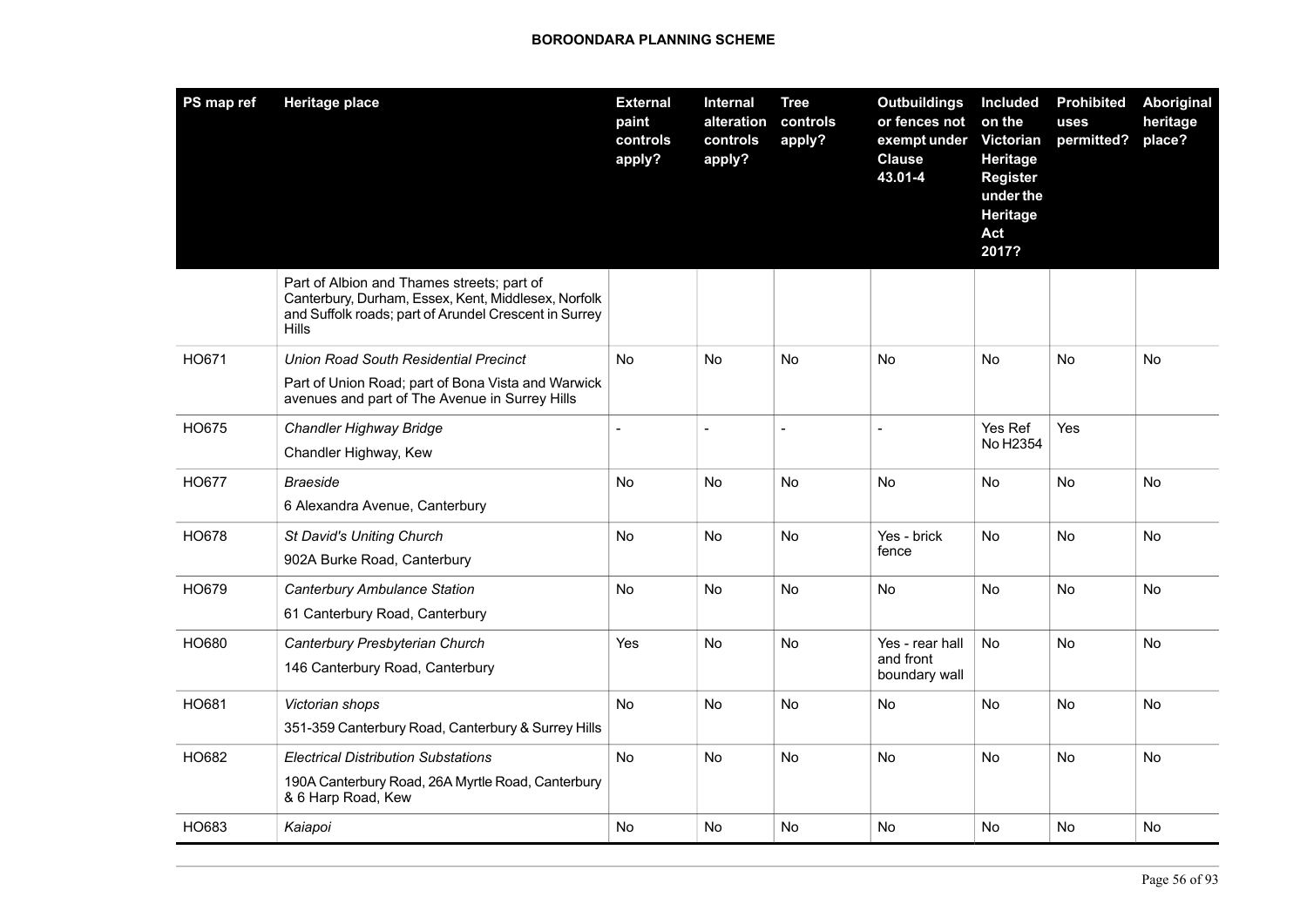| PS map ref | <b>Heritage place</b>                                                                                                                      | <b>External</b><br>paint<br>controls<br>apply? | Internal<br>alteration<br>controls<br>apply? | <b>Tree</b><br>controls<br>apply? | <b>Outbuildings</b><br>or fences not<br>exempt under<br><b>Clause</b><br>43.01-4 | Included<br>on the<br><b>Victorian</b><br>Heritage<br><b>Register</b><br>under the<br>Heritage<br>Act<br>2017? | <b>Prohibited</b><br>uses<br>permitted? | Aboriginal<br>heritage<br>place? |
|------------|--------------------------------------------------------------------------------------------------------------------------------------------|------------------------------------------------|----------------------------------------------|-----------------------------------|----------------------------------------------------------------------------------|----------------------------------------------------------------------------------------------------------------|-----------------------------------------|----------------------------------|
|            | 35 Chatham Road, Canterbury                                                                                                                |                                                |                                              |                                   |                                                                                  |                                                                                                                |                                         |                                  |
| HO684      | Sassafrass<br>13 Mangarra Road, Canterbury                                                                                                 | <b>No</b>                                      | <b>No</b>                                    | <b>No</b>                         | <b>No</b>                                                                        | <b>No</b>                                                                                                      | <b>No</b>                               | <b>No</b>                        |
| HO685      | Canterbury Girls School<br>16 Mangarra Road, Canterbury                                                                                    | No                                             | No                                           | Yes -<br>Moreton Bay<br>Figs      | No                                                                               | No                                                                                                             | No                                      | No                               |
| HO686      | <b>Hawthorn House</b><br>23 Mangarra Road, Canterbury                                                                                      | No                                             | <b>No</b>                                    | No                                | <b>No</b>                                                                        | <b>No</b>                                                                                                      | <b>No</b>                               | <b>No</b>                        |
| HO688      | Willy's Store (A & J Sullivans)<br>35 Matlock Street, Canterbury                                                                           | No                                             | No                                           | No                                | No                                                                               | No                                                                                                             | Yes                                     | No                               |
| HO689      | <b>Ballantyne House</b><br>67 Mont Albert Road, Canterbury                                                                                 | No                                             | No                                           | No                                | No                                                                               | No                                                                                                             | No                                      | No                               |
| HO691      | Gunyah, First Canterbury Troop Scout Hall &<br><b>Camberwell North Guide Hall</b><br>25 Shierlaw Avenue & 1A Faversham Road,<br>Canterbury | No                                             | No                                           | No                                | Yes - Guide<br>Hall front fence                                                  | <b>No</b>                                                                                                      | No                                      | No                               |
| HO692      | <b>Hollinshed House</b><br>2 Snowden Place, Canterbury                                                                                     | No                                             | No                                           | No                                | No                                                                               | No                                                                                                             | No                                      | No                               |
| HO693      | Yarrola<br>10 The Ridge, Canterbury                                                                                                        | No                                             | No                                           | No                                | No                                                                               | No                                                                                                             | No                                      | No                               |
| HO694      | House<br>14 The Ridge, Canterbury                                                                                                          | No                                             | No                                           | No                                | <b>No</b>                                                                        | No                                                                                                             | No                                      | No                               |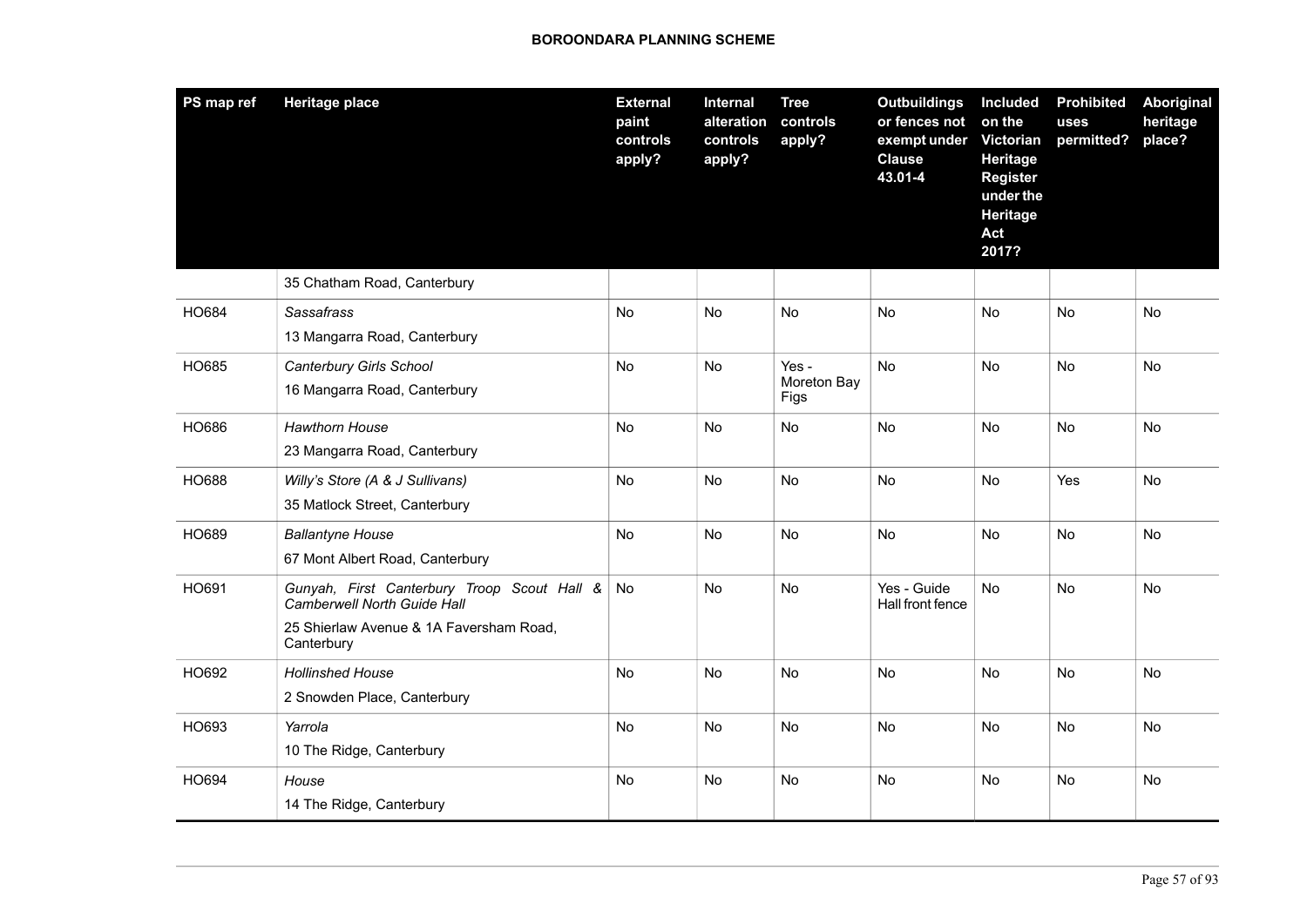| PS map ref | <b>Heritage place</b>                                                                                                                                                                                                          | <b>External</b><br>paint<br>controls<br>apply? | Internal<br>alteration<br>controls<br>apply? | <b>Tree</b><br>controls<br>apply?                        | <b>Outbuildings</b><br>or fences not<br>exempt under<br><b>Clause</b><br>43.01-4 | Included<br>on the<br><b>Victorian</b><br>Heritage<br><b>Register</b><br>under the<br>Heritage<br>Act<br>2017? | <b>Prohibited</b><br>uses<br>permitted? | Aboriginal<br>heritage<br>place? |
|------------|--------------------------------------------------------------------------------------------------------------------------------------------------------------------------------------------------------------------------------|------------------------------------------------|----------------------------------------------|----------------------------------------------------------|----------------------------------------------------------------------------------|----------------------------------------------------------------------------------------------------------------|-----------------------------------------|----------------------------------|
| HO695      | <b>Driffville</b><br>15 View Street, Canterbury                                                                                                                                                                                | No                                             | No.                                          | No                                                       | No                                                                               | No                                                                                                             | No                                      | No                               |
| HO696      | <b>East Camberwell Substation</b><br>2B Warburton Road, Canterbury                                                                                                                                                             | No                                             | No                                           | <b>No</b>                                                | <b>No</b>                                                                        | <b>No</b>                                                                                                      | No                                      | No                               |
| HO697      | Elaine<br>37 Wentworth Avenue, Canterbury                                                                                                                                                                                      | No                                             | No                                           | No.                                                      | No                                                                               | No                                                                                                             | No                                      | No                               |
| HO698      | Norway<br>2 Woodstock Street & 33A Parlington Street,<br>Canterbury                                                                                                                                                            | No                                             | No.                                          | No                                                       | Yes - stables                                                                    | <b>No</b>                                                                                                      | No.                                     | No                               |
| HO699      | Canterbury Road Commercial Precinct, Canterbury<br>Includes Canterbury Rd (part)                                                                                                                                               | <b>No</b>                                      | No.                                          | No                                                       | Yes - garage<br>& front fence<br>at No. 114A                                     | <b>No</b>                                                                                                      | <b>No</b>                               | <b>No</b>                        |
| HO700      | Griffin Estate & Environs Precinct, Canterbury<br>Includes Canterbury Road, Chaucer Crescent,<br>Dudley Parade, Keats Street, Marlow Street, Myrtle<br>Road (all part)                                                         | No                                             | No                                           | No.                                                      | Yes - front<br>fences at 5 & 8<br>Chaucer Cr                                     | <b>No</b>                                                                                                      | No                                      | No                               |
| HO701      | <b>Matlock Street Precinct, Canterbury</b><br>Includes Prospect Hill Rd (part), Spencer Rd (part),<br>Bow Cr, Matlock St (part), Myrtle Rd (part), Marden<br>St (part), Warburton Rd (part), Carinda Rd, Maling<br>Road (part) | No                                             | No                                           | No                                                       | No.                                                                              | No                                                                                                             | No                                      | No                               |
| HO702      | Parlington Estate Residential Precinct, Canterbury,<br><b>Hawthorn East &amp; Camberwell</b>                                                                                                                                   | No                                             | <b>No</b>                                    | Yes - 5 & 11<br>Allenby Rd; 9<br>Canterbury<br>Rd; 4, 5, | <b>No</b>                                                                        | <b>No</b>                                                                                                      | <b>No</b>                               | No                               |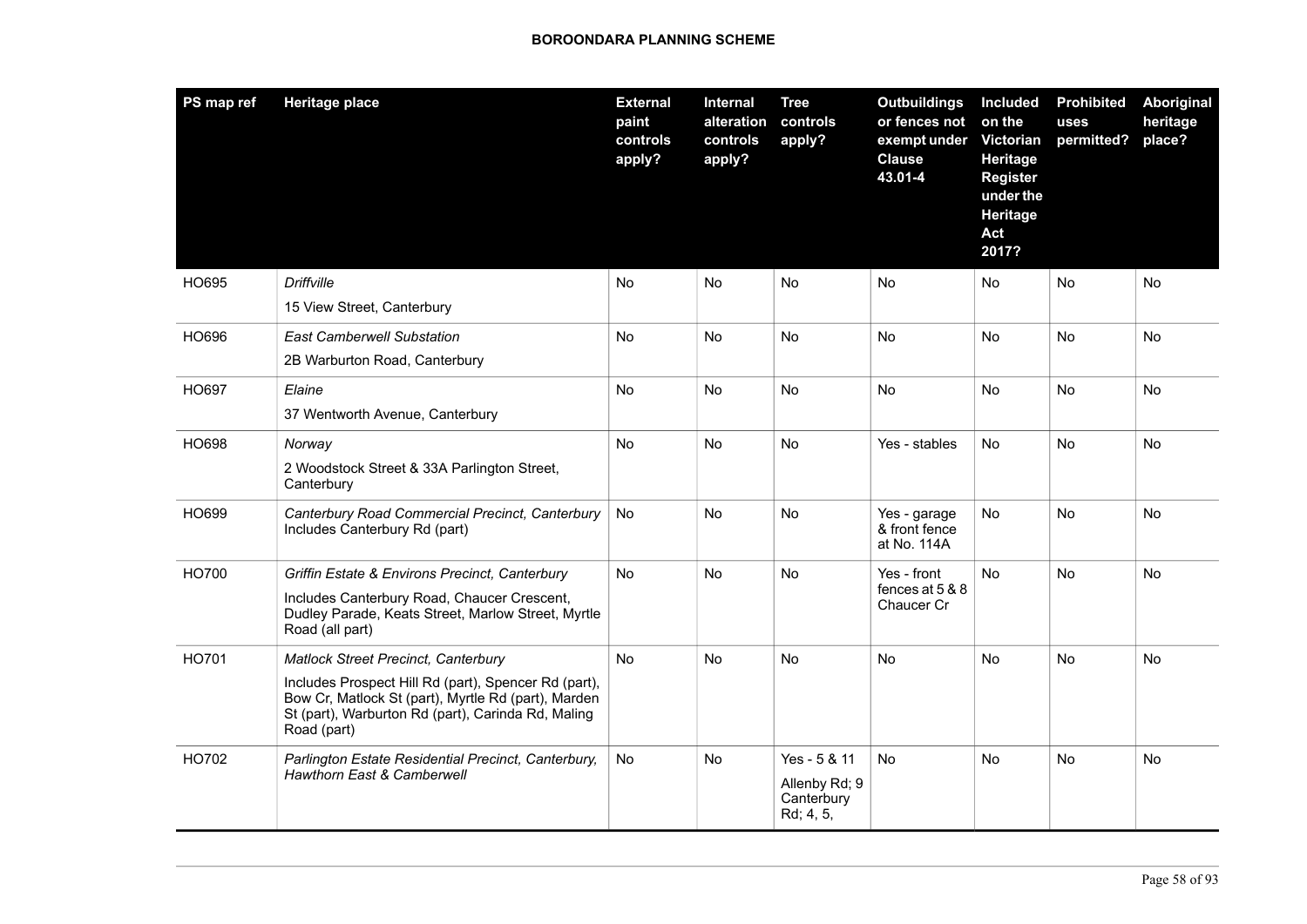| PS map ref | <b>Heritage place</b>                                                                                                              | <b>External</b><br>paint<br>controls<br>apply? | <b>Internal</b><br>alteration<br>controls<br>apply? | <b>Tree</b><br>controls<br>apply?                                                                                                           | <b>Outbuildings</b><br>or fences not<br>exempt under<br><b>Clause</b><br>43.01-4 | Included<br>on the<br>Victorian<br>Heritage<br><b>Register</b><br>under the<br><b>Heritage</b><br>Act<br>2017? | <b>Prohibited</b><br>uses<br>permitted? | <b>Aboriginal</b><br>heritage<br>place? |
|------------|------------------------------------------------------------------------------------------------------------------------------------|------------------------------------------------|-----------------------------------------------------|---------------------------------------------------------------------------------------------------------------------------------------------|----------------------------------------------------------------------------------|----------------------------------------------------------------------------------------------------------------|-----------------------------------------|-----------------------------------------|
|            | Includes Allenby Rd, Gascoyne St (part), Parlington<br>St (part), Torrington St (part), Burke Rd (part),<br>Canterbury Road (part) |                                                |                                                     | 10, 11, 25,<br>29, 40 &<br>44 Parlington<br><b>Street</b>                                                                                   |                                                                                  |                                                                                                                |                                         |                                         |
| HO703      | Rochester Road Precinct, Canterbury<br>Includes Rochester Rd (part)                                                                | <b>No</b>                                      | No.                                                 | <b>No</b>                                                                                                                                   | <b>No</b>                                                                        | <b>No</b>                                                                                                      | <b>No</b>                               | <b>No</b>                               |
| HO705      | <b>Trinity Grammar School</b><br>40 & 41 Charles Street, Kew                                                                       | <b>No</b>                                      | <b>No</b>                                           | Yes -<br>Southern<br>Magnolia,<br>Canary Island<br>Palm,<br>Illawarra<br>Flame Tree,<br>Sycamore<br>and Brush<br>Box at<br>Roberts<br>House | <b>No</b>                                                                        | <b>No</b>                                                                                                      | <b>No</b>                               | No                                      |
| HO710      | Neath<br>486 Burke Rd, Camberwell                                                                                                  | No                                             | No                                                  | No                                                                                                                                          | Yes - front<br>fence                                                             | No                                                                                                             | No                                      | No                                      |
| HO711      | Oswaldene<br>544 Burke Rd, Camberwell                                                                                              | No                                             | No                                                  | No                                                                                                                                          | No                                                                               | No                                                                                                             | No                                      | No                                      |
| HO712      | Carrington Hall<br>832-834 Burke Rd, Camberwell                                                                                    | No                                             | No                                                  | No                                                                                                                                          | No                                                                               | No                                                                                                             | No                                      | No                                      |
| HO713      | Camberwell Fire Station & Flats (former)<br>575 Camberwell Rd, Camberwell                                                          | No                                             | No                                                  | No                                                                                                                                          | No                                                                               | <b>No</b>                                                                                                      | No                                      | No                                      |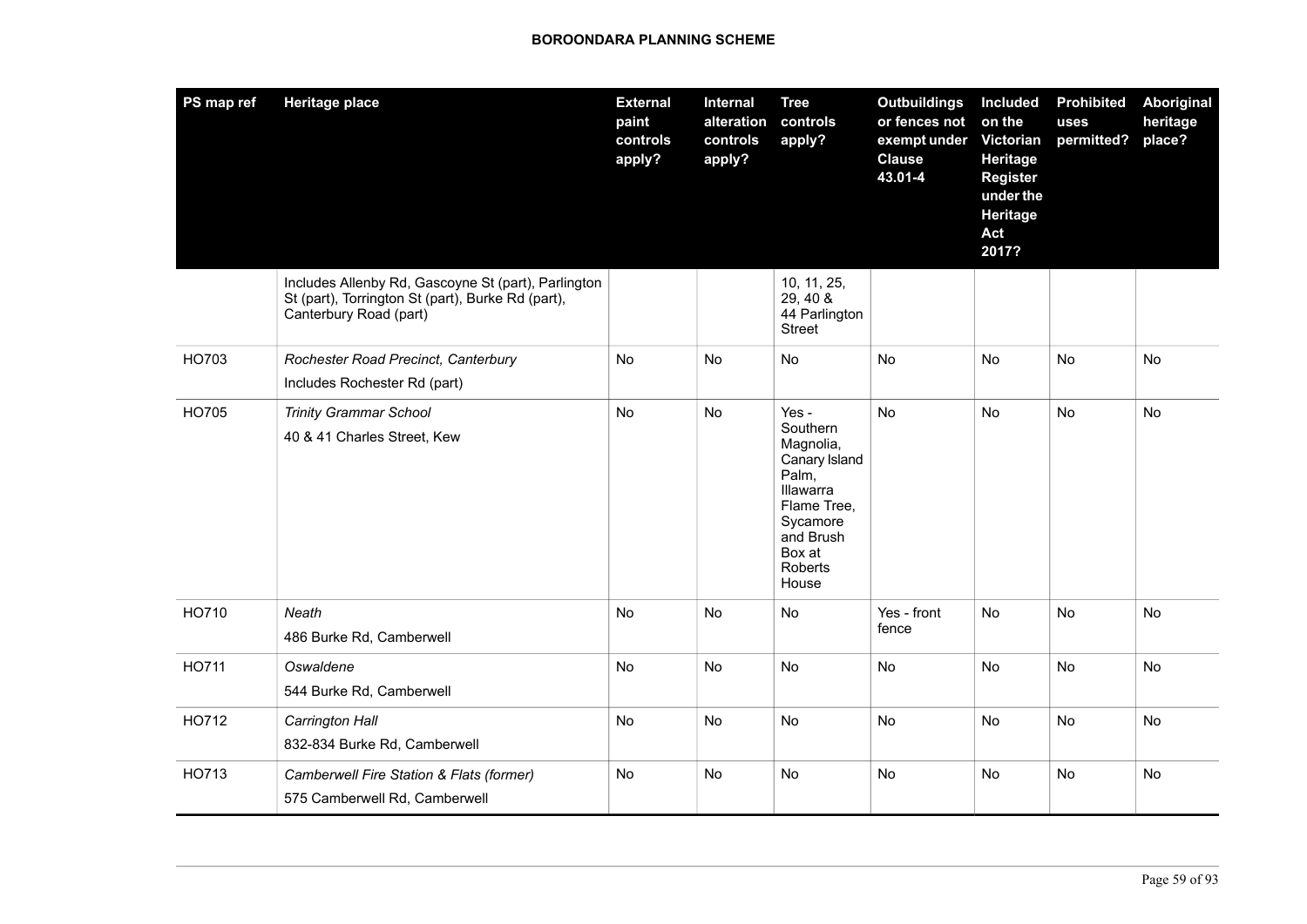| PS map ref   | <b>Heritage place</b>                                                           | <b>External</b><br>paint<br>controls<br>apply? | <b>Internal</b><br>alteration<br>controls<br>apply? | <b>Tree</b><br>controls<br>apply?                                                                  | <b>Outbuildings</b><br>or fences not<br>exempt under<br><b>Clause</b><br>43.01-4 | Included<br>on the<br>Victorian<br>Heritage<br><b>Register</b><br>under the<br><b>Heritage</b><br>Act<br>2017? | <b>Prohibited</b><br>uses<br>permitted? | Aboriginal<br>heritage<br>place? |
|--------------|---------------------------------------------------------------------------------|------------------------------------------------|-----------------------------------------------------|----------------------------------------------------------------------------------------------------|----------------------------------------------------------------------------------|----------------------------------------------------------------------------------------------------------------|-----------------------------------------|----------------------------------|
| HO714        | Conference Hall (Open Brethren)<br>25 Cookson St, Camberwell                    | No                                             | No                                                  | No                                                                                                 | No                                                                               | <b>No</b>                                                                                                      | No                                      | No                               |
| HO715        | Nazareth House<br>16 Cornell St, Camberwell                                     | No                                             | No                                                  | Yes - mature<br>Canary Island<br>Palms,<br>Norfolk Island<br>Pine &<br>remnant<br>Cypress<br>hedge | Yes - front<br>gaes &<br>associated<br>fence,<br>gatehouse &<br>grotto           | No                                                                                                             | No                                      | No                               |
| HO716        | Hartwell Railway Station (formerly Walhalla Station)<br>Fordham Ave, Camberwell | No                                             | No                                                  | No                                                                                                 | No                                                                               | No                                                                                                             | No                                      | No                               |
| <b>HO717</b> | <b>Hartwell Hill Shops</b><br>112-128 Fordham Ave, Camberwell                   | Yes                                            | No                                                  | No                                                                                                 | <b>No</b>                                                                        | No                                                                                                             | No                                      | No                               |
| HO718        | Duplex<br>27-29 George St, Camberwell                                           | No                                             | No                                                  | No                                                                                                 | Yes - front<br>fence &<br>garage                                                 | <b>No</b>                                                                                                      | No                                      | No                               |
| HO719        | East Camberwell Baptist Church<br>137-139 Highfield Rd, Camberwell              | No                                             | No                                                  | No                                                                                                 | Yes - brick<br>fence                                                             | No                                                                                                             | No                                      | No                               |
| HO720        | House<br>30 Hunter Rd, Camberwell                                               | Yes                                            | No                                                  | No                                                                                                 | No                                                                               | No                                                                                                             | No                                      | No                               |
| HO721        | <b>Hartwell Primary School</b><br>4 Merton St, Camberwell                       | No                                             | <b>No</b>                                           | No                                                                                                 | <b>No</b>                                                                        | <b>No</b>                                                                                                      | No                                      | <b>No</b>                        |
| HO722        | Camberwell High School                                                          | No                                             | No                                                  | No                                                                                                 | No                                                                               | No                                                                                                             | No                                      | No                               |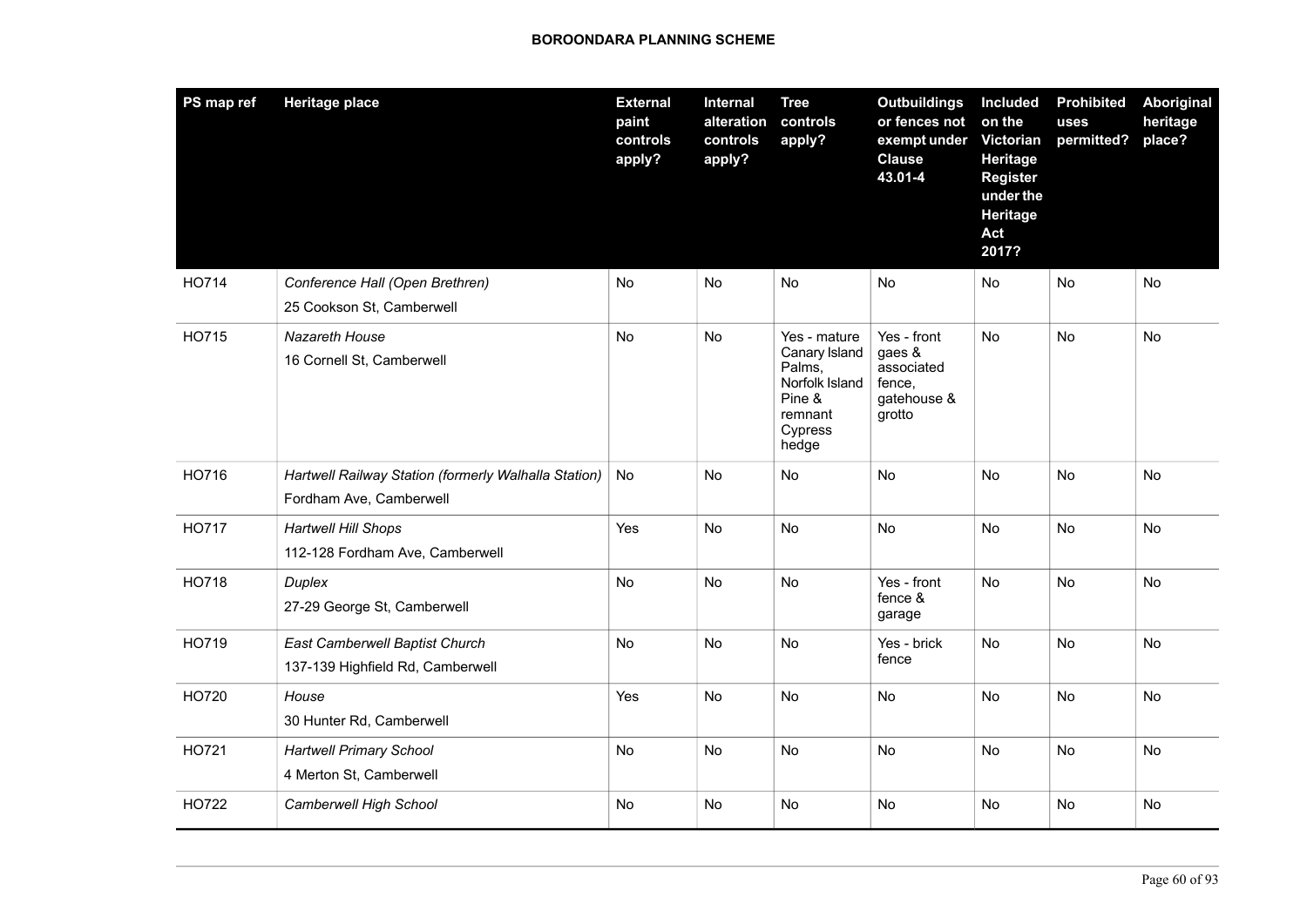| PS map ref | <b>Heritage place</b>                                                                                                                                      | <b>External</b><br>paint<br>controls<br>apply? | Internal<br>alteration<br>controls<br>apply? | <b>Tree</b><br>controls<br>apply?              | <b>Outbuildings</b><br>or fences not<br>exempt under<br><b>Clause</b><br>43.01-4 | Included<br>on the<br>Victorian<br>Heritage<br><b>Register</b><br>under the<br>Heritage<br>Act<br>2017? | <b>Prohibited</b><br>uses<br>permitted? | Aboriginal<br>heritage<br>place? |
|------------|------------------------------------------------------------------------------------------------------------------------------------------------------------|------------------------------------------------|----------------------------------------------|------------------------------------------------|----------------------------------------------------------------------------------|---------------------------------------------------------------------------------------------------------|-----------------------------------------|----------------------------------|
|            | 100A Prospect Hill Rd, Camberwell                                                                                                                          |                                                |                                              |                                                |                                                                                  |                                                                                                         |                                         |                                  |
| HO723      | <b>Hatfield Flats</b><br>576 Riversdale Rd, Camberwell                                                                                                     | No                                             | No                                           | No                                             | Yes - front<br>fence, garages                                                    | No                                                                                                      | No                                      | No                               |
| HO724      | Siena Convent<br>815 Riversdale Rd, Camberwell                                                                                                             | No                                             | Yes -<br>Chapel<br>only                      | Yes - mature<br>Italian<br>Cypresses           | N <sub>o</sub>                                                                   | <b>No</b>                                                                                               | No                                      | No                               |
| HO725      | South Camberwell Methodist Church (former)<br>906-912 Toorak Rd, Camberwell                                                                                | No                                             | No                                           | No                                             | No                                                                               | <b>No</b>                                                                                               | No                                      | No                               |
| HO726      | Halcyon<br>927 Toorak Rd, Camberwell                                                                                                                       | No                                             | No                                           | No                                             | Yes - front<br>fence                                                             | No                                                                                                      | No                                      | No                               |
| HO727      | Harwin Lodge<br>930 Toorak Rd, Camberwell                                                                                                                  | No                                             | No                                           | No                                             | No                                                                               | <b>No</b>                                                                                               | No                                      | No                               |
| HO729      | Riversdale Railway Station & Signal Box<br>2R Wandin Road, Camberwell                                                                                      | No                                             | <b>No</b>                                    | No                                             | <b>No</b>                                                                        | <b>No</b>                                                                                               | No                                      | No                               |
| HO731      | <b>Bellett Street Precinct</b><br>Includes Canterbury Rd (part)                                                                                            | No                                             | No                                           | No                                             | No                                                                               | No                                                                                                      | No                                      | No                               |
| HO732      | <b>Camberwell Links Estate Precinct</b><br>Includes Christowel Street (part), 638-646 Riversdale<br>Rd (part), Westbourne Grv (part) and Stodart St (part) | No                                             | <b>No</b>                                    | No                                             | <b>No</b>                                                                        | No                                                                                                      | No                                      | No                               |
| HO733      | <b>Camberwell Road Estate Precinct</b><br>Includes Camberwell Rd (part) and Acheron Ave<br>(part)                                                          | Yes - 470<br>Camberwell<br>Rd                  | <b>No</b>                                    | Yes - mature<br>oak at 470<br>Camberwell<br>Rd | Yes - original<br>front fences                                                   | No                                                                                                      | No                                      | No                               |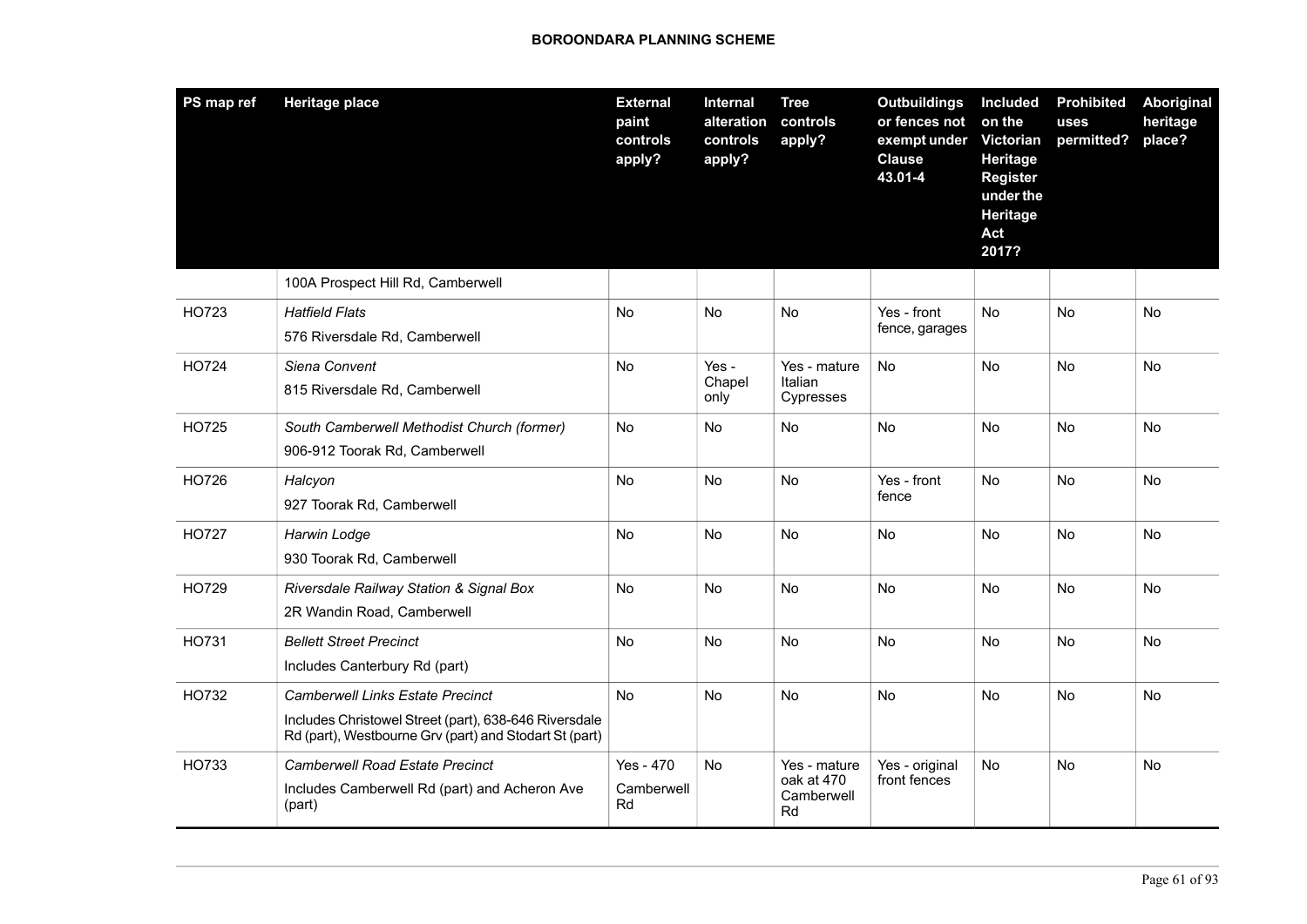| PS map ref   | <b>Heritage place</b>                                                                                                                | <b>External</b><br>paint<br>controls<br>apply? | Internal<br>alteration<br>controls<br>apply? | <b>Tree</b><br>controls<br>apply? | <b>Outbuildings</b><br>or fences not<br>exempt under<br><b>Clause</b><br>43.01-4 | Included<br>on the<br><b>Victorian</b><br>Heritage<br><b>Register</b><br>under the<br>Heritage<br>Act<br>2017? | <b>Prohibited</b><br>uses<br>permitted? | Aboriginal<br>heritage<br>place? |
|--------------|--------------------------------------------------------------------------------------------------------------------------------------|------------------------------------------------|----------------------------------------------|-----------------------------------|----------------------------------------------------------------------------------|----------------------------------------------------------------------------------------------------------------|-----------------------------------------|----------------------------------|
| HO734        | <b>Hampton Grove Precinct</b><br>Includes Hampton Grv, Glyndon Rd 123 & 128-132<br>Wattle Valley Rd                                  | <b>No</b>                                      | <b>No</b>                                    | No                                | Yes - original<br>front fences                                                   | No                                                                                                             | <b>No</b>                               | No                               |
| HO735        | Harley Estate & Environs Precinct<br>Includes Cooloongatta Rd (part), Bonville Ct (part),<br>Fordham Ave (part) and Gowar Ave (part) | <b>No</b>                                      | <b>No</b>                                    | No                                | Yes - original<br>front fences                                                   | <b>No</b>                                                                                                      | <b>No</b>                               | <b>No</b>                        |
| HO736        | <b>Lockhart Street Precinct</b><br>Includes Lockhart St and Riversdale Rd (part)                                                     | No                                             | No                                           | No                                | <b>No</b>                                                                        | <b>No</b>                                                                                                      | No                                      | No                               |
| HO737        | <b>Milverton Street Precinct</b><br>Includes Milverton Street (part)                                                                 | <b>No</b>                                      | <b>No</b>                                    | <b>No</b>                         | No                                                                               | No                                                                                                             | No                                      | No                               |
| HO738        | <b>South Camberwell Commercial Precinct</b><br>Includes Toorak Rd (part)                                                             | No                                             | No                                           | No                                | <b>No</b>                                                                        | No                                                                                                             | No                                      | No                               |
| HO739        | St John's Wood & Sage's Paddock Precinct<br>Includes Avenue Rd (part) and St Johns Ave (part)                                        | No                                             | <b>No</b>                                    | No                                | <b>No</b>                                                                        | <b>No</b>                                                                                                      | No                                      | No                               |
| HO743        | House<br>3 Wilson Street, Surrey Hills                                                                                               | No                                             | No                                           | No                                | <b>No</b>                                                                        | <b>No</b>                                                                                                      | <b>No</b>                               | No                               |
| HO744        | Duplex<br>70 Riversdale Road, Hawthorn                                                                                               | No                                             | <b>No</b>                                    | <b>No</b>                         | Yes                                                                              | No                                                                                                             | No                                      | No                               |
| <b>HO745</b> | Rylah Residence and Veterinary Hospital (former)<br>15 Victor Avenue, Kew                                                            | Yes                                            | <b>No</b>                                    | No                                | <b>No</b>                                                                        | <b>No</b>                                                                                                      | No                                      | No                               |
| HO749        | <b>War Service Homes Precinct</b><br>Includes Acacia St                                                                              | No                                             | No                                           | No                                | <b>No</b>                                                                        | <b>No</b>                                                                                                      | <b>No</b>                               | No                               |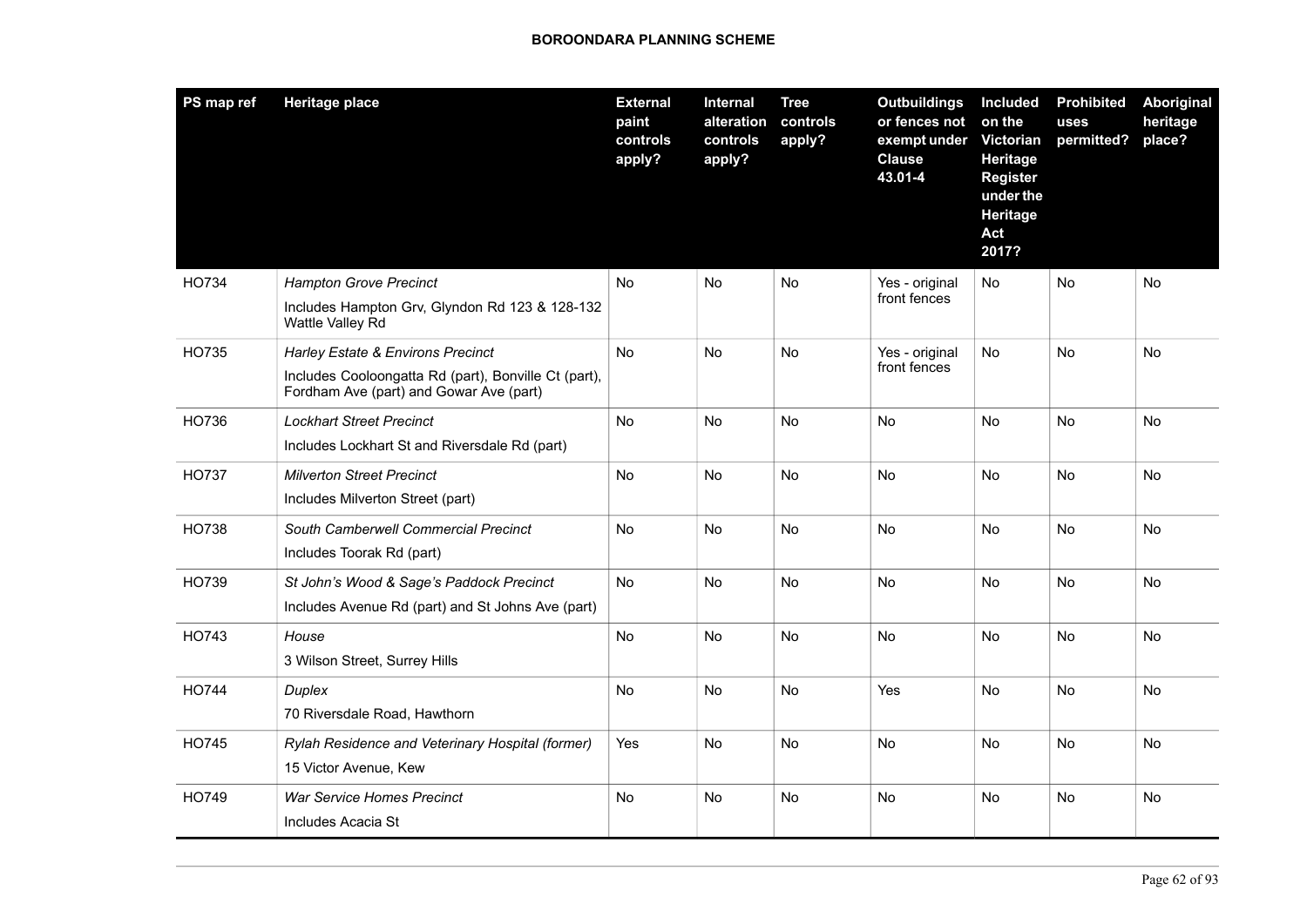| PS map ref   | <b>Heritage place</b>                                         | <b>External</b><br>paint<br>controls<br>apply? | Internal<br>alteration<br>controls<br>apply? | <b>Tree</b><br>controls<br>apply? | <b>Outbuildings</b><br>or fences not<br>exempt under<br><b>Clause</b><br>43.01-4 | <b>Included</b><br>on the<br>Victorian<br><b>Heritage</b><br><b>Register</b><br>under the<br>Heritage<br>Act<br>2017? | <b>Prohibited</b><br>uses<br>permitted? | Aboriginal<br>heritage<br>place? |
|--------------|---------------------------------------------------------------|------------------------------------------------|----------------------------------------------|-----------------------------------|----------------------------------------------------------------------------------|-----------------------------------------------------------------------------------------------------------------------|-----------------------------------------|----------------------------------|
| <b>HO757</b> | St Barnabas Anglican Church                                   | No                                             | No                                           | No                                | No.                                                                              | No.                                                                                                                   | No                                      | No.                              |
|              | 86 Balwyn Road, Balwyn                                        |                                                |                                              |                                   |                                                                                  |                                                                                                                       |                                         |                                  |
|              | <b>Statement of significance:</b>                             |                                                |                                              |                                   |                                                                                  |                                                                                                                       |                                         |                                  |
|              | St Barnabas' Anglican Church Statement of<br>Significance     |                                                |                                              |                                   |                                                                                  |                                                                                                                       |                                         |                                  |
| <b>HO758</b> | House                                                         | <b>No</b>                                      | <b>No</b>                                    | <b>No</b>                         | <b>No</b>                                                                        | <b>No</b>                                                                                                             | <b>No</b>                               | <b>No</b>                        |
|              | 224 Belmore Road, Balwyn AKA, 4 Collins Court,<br>Balwyn      |                                                |                                              |                                   |                                                                                  |                                                                                                                       |                                         |                                  |
|              | <b>Statement of Significance:</b>                             |                                                |                                              |                                   |                                                                                  |                                                                                                                       |                                         |                                  |
|              | Fankhauser Farmhouse Statement of Significance                |                                                |                                              |                                   |                                                                                  |                                                                                                                       |                                         |                                  |
| HO759        | <b>Maisonettes</b>                                            | No                                             | No                                           | No                                | <b>No</b>                                                                        | <b>No</b>                                                                                                             | No                                      | No                               |
|              | 950 Burke Road, Deepdene                                      |                                                |                                              |                                   |                                                                                  |                                                                                                                       |                                         |                                  |
|              | <b>Statement of Significance:</b>                             |                                                |                                              |                                   |                                                                                  |                                                                                                                       |                                         |                                  |
|              | 950 Burke Road, Balwyn Statement of Significance              |                                                |                                              |                                   |                                                                                  |                                                                                                                       |                                         |                                  |
| HO760        | Palace Balwyn Cinema                                          | No                                             | No                                           | No                                | <b>No</b>                                                                        | <b>No</b>                                                                                                             | No                                      | No                               |
|              | 231 Whitehorse Road, Balwyn                                   |                                                |                                              |                                   |                                                                                  |                                                                                                                       |                                         |                                  |
|              | <b>Statement of Significance:</b>                             |                                                |                                              |                                   |                                                                                  |                                                                                                                       |                                         |                                  |
|              | Palace Balwyn Cinema Statement of Significance                |                                                |                                              |                                   |                                                                                  |                                                                                                                       |                                         |                                  |
| HO761        | House                                                         | No                                             | No                                           | No                                | No                                                                               | No                                                                                                                    | No                                      | No                               |
|              | 192 Doncaster Road, Balwyn North                              |                                                |                                              |                                   |                                                                                  |                                                                                                                       |                                         |                                  |
|              | <b>Statement of Significance:</b>                             |                                                |                                              |                                   |                                                                                  |                                                                                                                       |                                         |                                  |
|              | 192 Doncaster Road, Balwyn North Statement of<br>Significance |                                                |                                              |                                   |                                                                                  |                                                                                                                       |                                         |                                  |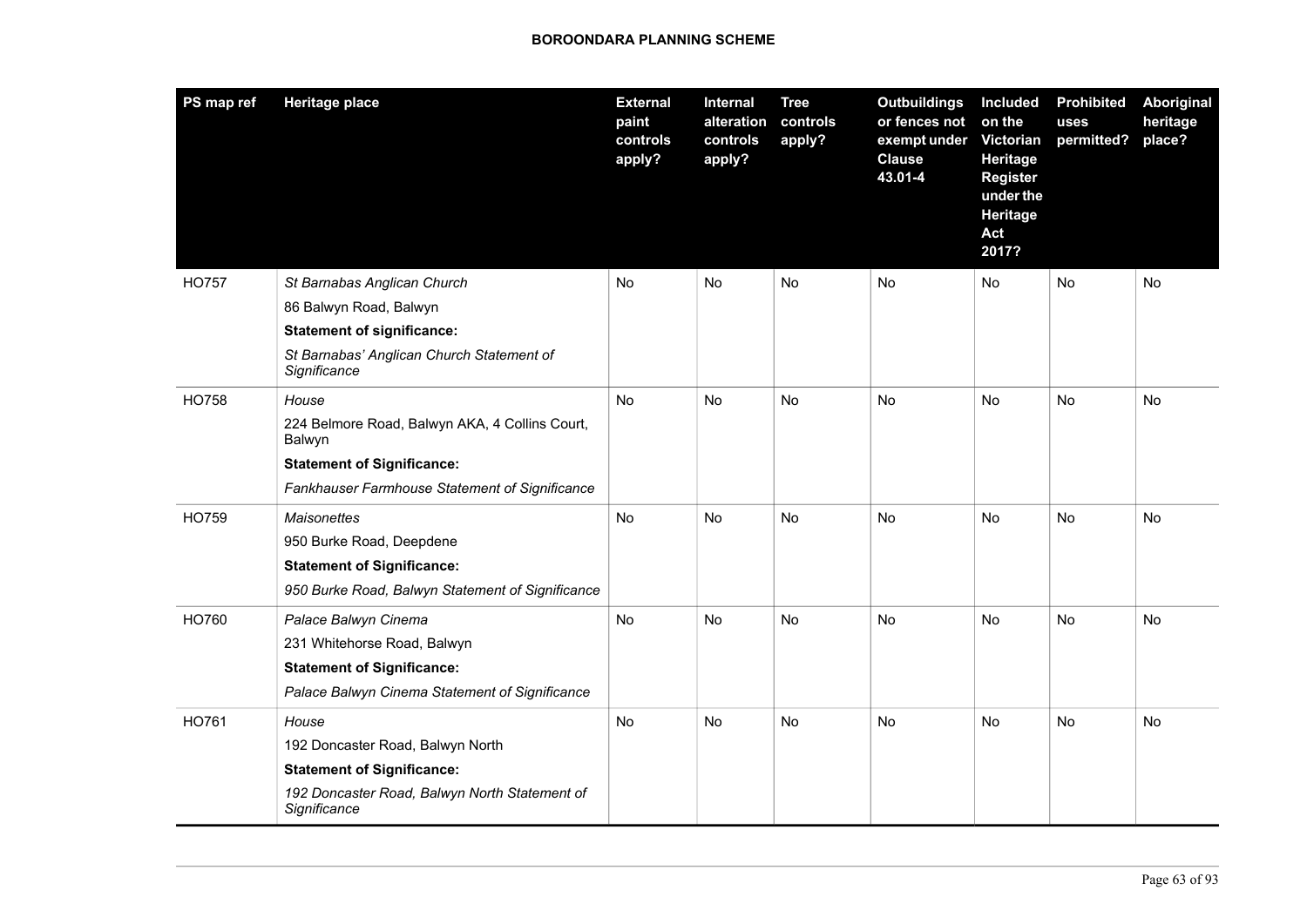| PS map ref   | <b>Heritage place</b>                                        | <b>External</b><br>paint<br>controls<br>apply? | Internal<br>alteration<br>controls<br>apply? | <b>Tree</b><br>controls<br>apply? | <b>Outbuildings</b><br>or fences not<br>exempt under<br><b>Clause</b><br>43.01-4 | Included<br>on the<br><b>Victorian</b><br>Heritage<br><b>Register</b><br>under the<br>Heritage<br>Act<br>2017? | <b>Prohibited</b><br>uses<br>permitted? | Aboriginal<br>heritage<br>place? |
|--------------|--------------------------------------------------------------|------------------------------------------------|----------------------------------------------|-----------------------------------|----------------------------------------------------------------------------------|----------------------------------------------------------------------------------------------------------------|-----------------------------------------|----------------------------------|
| HO762        | Houses (pair)                                                | <b>No</b>                                      | <b>No</b>                                    | No                                | N <sub>o</sub>                                                                   | No                                                                                                             | No                                      | No                               |
|              | 17-19 King Street, Balwyn                                    |                                                |                                              |                                   |                                                                                  |                                                                                                                |                                         |                                  |
|              | <b>Statement of Significance:</b>                            |                                                |                                              |                                   |                                                                                  |                                                                                                                |                                         |                                  |
|              | 17-19 King Street, Balwyn Statement of Significance          |                                                |                                              |                                   |                                                                                  |                                                                                                                |                                         |                                  |
| HO764        | House                                                        | No                                             | <b>No</b>                                    | No                                | <b>No</b>                                                                        | No                                                                                                             | <b>No</b>                               | No                               |
|              | 48 Narrak Road, Balwyn                                       |                                                |                                              |                                   |                                                                                  |                                                                                                                |                                         |                                  |
|              | <b>Statement of Significance:</b>                            |                                                |                                              |                                   |                                                                                  |                                                                                                                |                                         |                                  |
|              | 48 Narrak Road, Balwyn Statement of Significance             |                                                |                                              |                                   |                                                                                  |                                                                                                                |                                         |                                  |
| HO766        | House                                                        | No                                             | No                                           | Yes                               | <b>No</b>                                                                        | <b>No</b>                                                                                                      | No                                      | No                               |
|              | 146-148 Winmalee Road, Balwyn                                |                                                |                                              |                                   |                                                                                  |                                                                                                                |                                         |                                  |
|              | <b>Statement of Significance:</b>                            |                                                |                                              |                                   |                                                                                  |                                                                                                                |                                         |                                  |
|              | 146-148 Winmalee Road, Balwyn Statement of<br>Significance   |                                                |                                              |                                   |                                                                                  |                                                                                                                |                                         |                                  |
| <b>HO767</b> | <b>Maud Street Maisonette Precinct</b>                       | No                                             | No                                           | No                                | No                                                                               | No                                                                                                             | No                                      | No                               |
|              | 19-33a Maud Street, Balwyn North                             |                                                |                                              |                                   |                                                                                  |                                                                                                                |                                         |                                  |
|              | 28-34a Maud Street, Balwyn North                             |                                                |                                              |                                   |                                                                                  |                                                                                                                |                                         |                                  |
|              | <b>Statement of Significance:</b>                            |                                                |                                              |                                   |                                                                                  |                                                                                                                |                                         |                                  |
|              | Maud Street Maisonette Precinct Statement of<br>Significance |                                                |                                              |                                   |                                                                                  |                                                                                                                |                                         |                                  |
| <b>HO768</b> | <b>Balwyn Village Commercial Precinct</b>                    | No                                             | No                                           | No                                | No                                                                               | No                                                                                                             | No                                      | No                               |
|              | 208-308 Whitehorse Road, Balwyn                              |                                                |                                              |                                   |                                                                                  |                                                                                                                |                                         |                                  |
|              | 347-377; 397-425 Whitehorse Road, Balwyn                     |                                                |                                              |                                   |                                                                                  |                                                                                                                |                                         |                                  |
|              | <b>Statement of Significance:</b>                            |                                                |                                              |                                   |                                                                                  |                                                                                                                |                                         |                                  |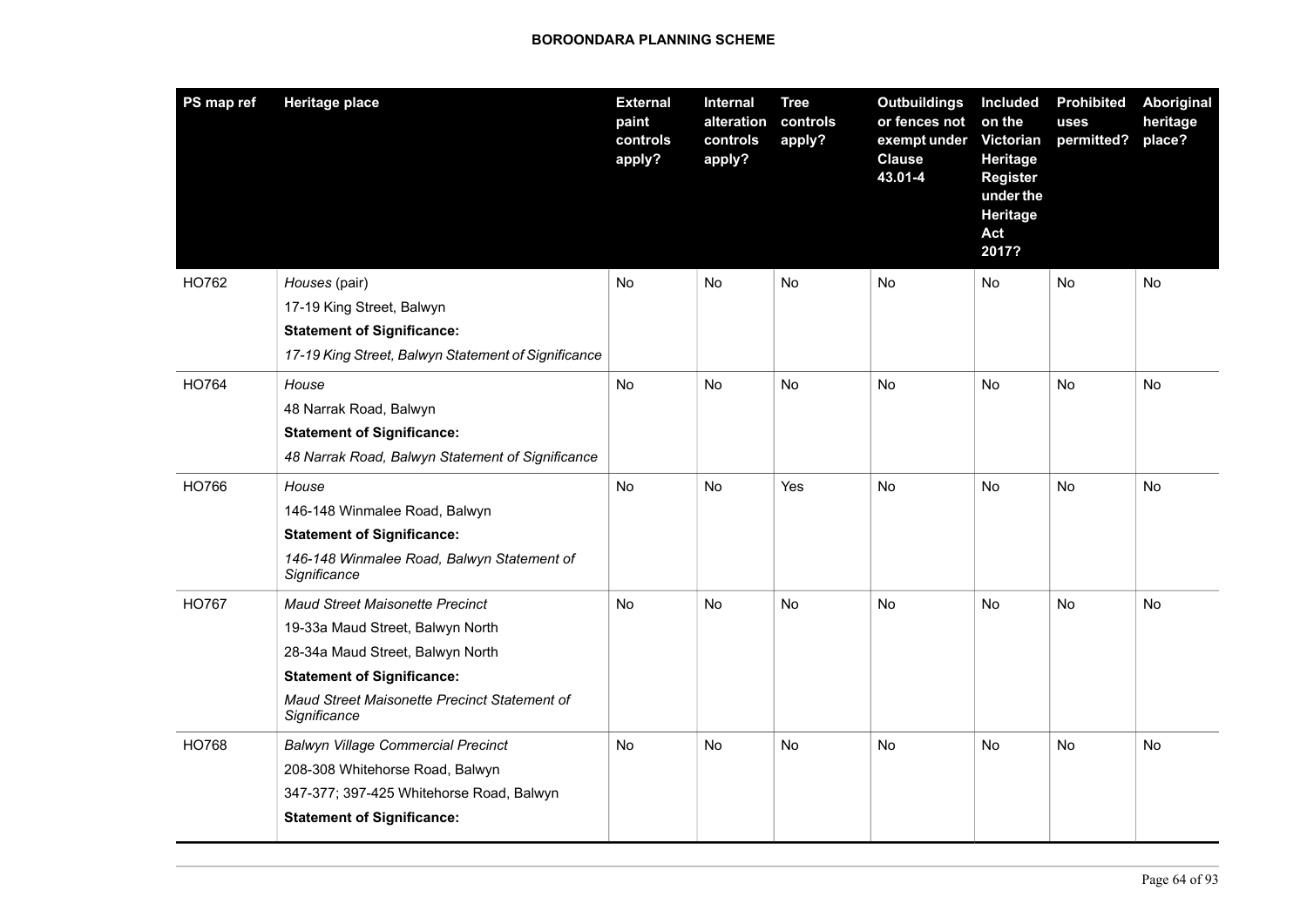| PS map ref   | <b>Heritage place</b>                                                                                                                                                                                                  | <b>External</b><br>paint<br>controls<br>apply? | Internal<br>alteration<br>controls<br>apply? | <b>Tree</b><br>controls<br>apply? | <b>Outbuildings</b><br>or fences not<br>exempt under Victorian<br><b>Clause</b><br>43.01-4           | <b>Included</b><br>on the<br><b>Heritage</b><br><b>Register</b><br>under the<br>Heritage<br>Act<br>2017? | <b>Prohibited</b><br>uses<br>permitted? | <b>Aboriginal</b><br>heritage<br>place? |
|--------------|------------------------------------------------------------------------------------------------------------------------------------------------------------------------------------------------------------------------|------------------------------------------------|----------------------------------------------|-----------------------------------|------------------------------------------------------------------------------------------------------|----------------------------------------------------------------------------------------------------------|-----------------------------------------|-----------------------------------------|
|              | Balwyn Village Commercial Precinct Statement of<br>Significance                                                                                                                                                        |                                                |                                              |                                   |                                                                                                      |                                                                                                          |                                         |                                         |
| HO771        | Miami Flats<br>7-11 Miami Street, Hawthorn East                                                                                                                                                                        | <b>No</b>                                      | <b>No</b>                                    | <b>No</b>                         | Yes - Garages                                                                                        | No                                                                                                       | <b>No</b>                               | <b>No</b>                               |
| <b>HO798</b> | <b>Bradford Estate Precinct</b><br>2, 4, 6, 8, 10, 14 and 18 (even) Bradford Avenue,<br>Stoke Avenue, Kew<br><b>Statement of significance:</b><br>Bradford Estate Precinct Statement of Significance,<br>December 2020 | <b>No</b>                                      | <b>No</b>                                    | <b>No</b>                         | <b>Yes</b><br>Front fences at<br>2, 10, 18<br><b>Bradford Ave</b><br>and garage at<br>2 Bradford Ave | <b>No</b>                                                                                                | <b>No</b>                               | <b>No</b>                               |
| HO799        | <b>Banool Estate Precinct</b><br><b>Banool Avenue</b><br><b>Statement of significance:</b><br><b>Banool Estate Precinct Statement of</b><br>Significance, August 2020                                                  | <b>No</b>                                      | No                                           | <b>No</b>                         | <b>No</b>                                                                                            | No                                                                                                       | <b>No</b>                               | <b>No</b>                               |
| HO800        | <b>Burke Road Commercial Precinct</b><br>Burke Road (part)<br><b>Statement of significance:</b><br>Burke Road Commercial Precinct Statement of<br>Significance, August 2020                                            | <b>No</b>                                      | <b>No</b>                                    | <b>No</b>                         | <b>No</b>                                                                                            | No                                                                                                       | <b>No</b>                               | <b>No</b>                               |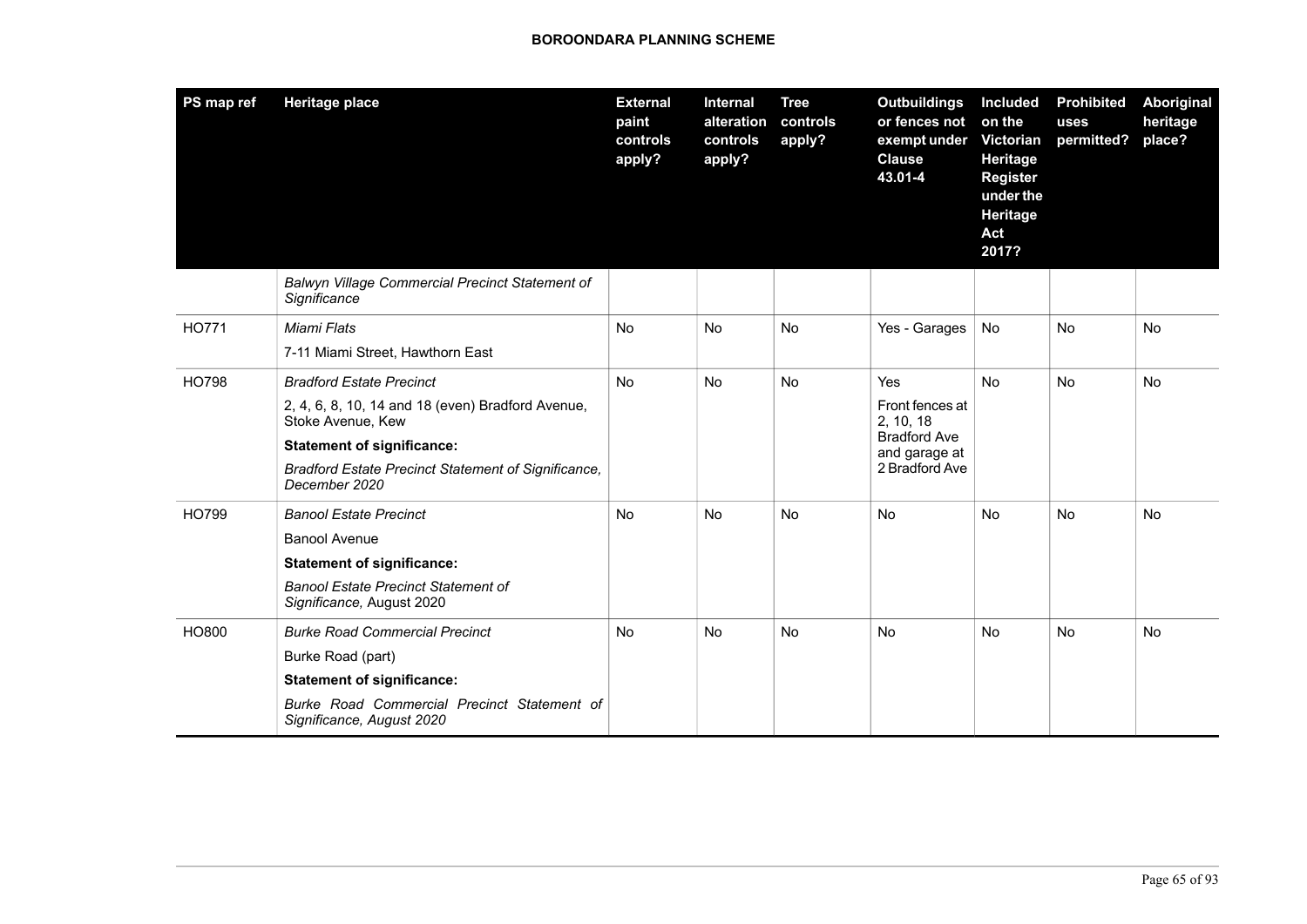# **HO801 to HO1000**

**14/0413/05/2022 C362boroC355boro**

**2.5**

| PS map ref | <b>Heritage place</b>                                                                                                                                                                                               | <b>External</b><br>paint<br>controls<br>apply? | <b>Internal</b><br>alteration<br>controls<br>apply? | <b>Tree controls</b><br>apply? | <b>Outbuildings or</b><br>fences not<br>exempt under<br><b>Clause 43.01-4</b>                                                                | <b>Included</b><br>on the<br>Victorian<br>Heritage<br><b>Register</b><br>under<br>the<br>Heritage<br>Act<br>2017? | <b>Prohibited</b><br>uses<br>permitted? | Aboriginal<br>heritage<br>place? |
|------------|---------------------------------------------------------------------------------------------------------------------------------------------------------------------------------------------------------------------|------------------------------------------------|-----------------------------------------------------|--------------------------------|----------------------------------------------------------------------------------------------------------------------------------------------|-------------------------------------------------------------------------------------------------------------------|-----------------------------------------|----------------------------------|
| HO802      | <b>Cotham Village Commercial Precinct</b><br>Cotham Road (part), Glenferrie Road (part)<br><b>Statement of significance:</b><br><b>Cotham Village Commercial Precinct</b><br>Statement of Significance, August 2020 | N <sub>o</sub>                                 | No.                                                 | No.                            | No                                                                                                                                           | <b>No</b>                                                                                                         | No                                      | No                               |
| HO804      | Iona Estate Residential Precinct<br>Berkeley Court, Studley Park Road (part)<br><b>Statement of significance:</b><br>Iona Estate Residential Precinct Statement of<br>Significance, August 2020                     | <b>No</b>                                      | <b>No</b>                                           | No                             | Yes<br>Front fences at 77<br>Studley Park Rd;<br>3, 7 Berkeley<br>Court<br>Garages at 77<br>Studley Park Rd;<br>2, 3, 5, 7 Berkeley<br>Court | No                                                                                                                | No                                      | No                               |
| HO805      | <b>May Street Precinct</b><br>May Street, Wellington Street (part)<br><b>Statement of significance:</b><br>May Street Precinct Statement of Significance,<br>August 2020                                            | <b>No</b>                                      | <b>No</b>                                           | <b>No</b>                      | <b>No</b>                                                                                                                                    | <b>No</b>                                                                                                         | <b>No</b>                               | <b>No</b>                        |
| HO806      | <b>Thornton Estate Residential Precinct</b><br>Thornton Street (part), Stevenson Street (part)<br><b>Statement of significance:</b>                                                                                 | No                                             | No                                                  | No                             | Yes<br>Front fences at 46<br>and 19 Thornton<br><b>St</b>                                                                                    | No                                                                                                                | No                                      | No                               |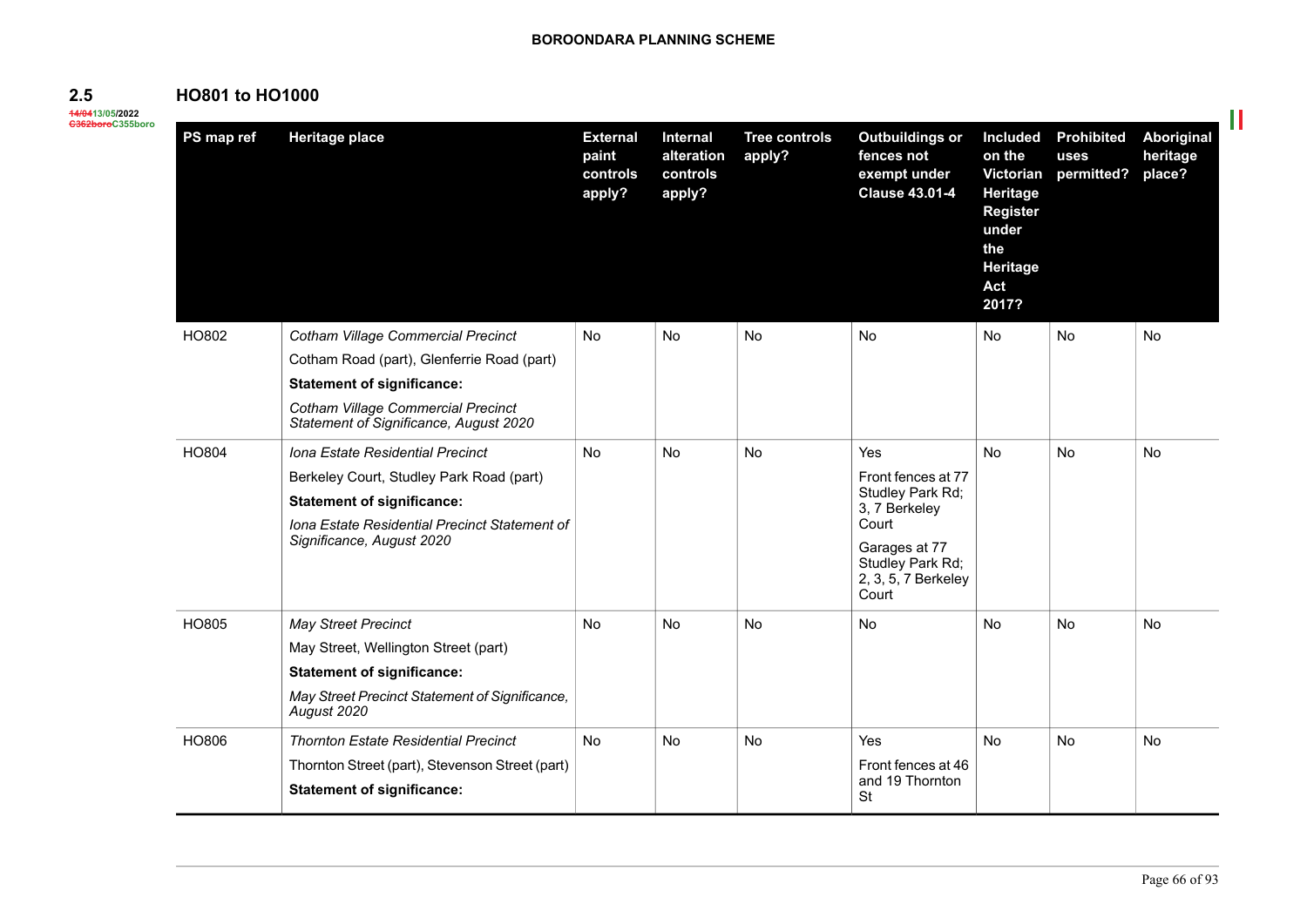| PS map ref   | <b>Heritage place</b>                                                                                                                                                                     | <b>External</b><br>paint<br>controls<br>apply? | Internal<br>alteration<br>controls<br>apply? | <b>Tree controls</b><br>apply? | <b>Outbuildings or</b><br>fences not<br>exempt under<br><b>Clause 43.01-4</b> | <b>Included</b><br>on the<br>Victorian<br>Heritage<br><b>Register</b><br>under<br>the<br>Heritage<br>Act<br>2017? | <b>Prohibited</b><br>uses<br>permitted? | Aboriginal<br>heritage<br>place? |
|--------------|-------------------------------------------------------------------------------------------------------------------------------------------------------------------------------------------|------------------------------------------------|----------------------------------------------|--------------------------------|-------------------------------------------------------------------------------|-------------------------------------------------------------------------------------------------------------------|-----------------------------------------|----------------------------------|
|              | <b>Thornton Estate Residential</b><br>Precinct Statement of Significance, January<br>2022                                                                                                 |                                                |                                              |                                |                                                                               |                                                                                                                   |                                         |                                  |
| <b>HO807</b> | Urangeline (former Edzell, Mildura)<br>349 Barkers Road (part), Kew<br><b>Statement of significance:</b><br>Urangeline (former Edzell, Mildura) Statement<br>of Significance, August 2020 | No.                                            | No                                           | <b>No</b>                      | N <sub>o</sub>                                                                | No                                                                                                                | <b>No</b>                               | No.                              |
| HO808        | <b>William Carey Chapel</b><br>349 Barkers Road (part), Kew<br><b>Statement of significance:</b><br>William Carey Chapel Statement of<br>Significance, August 2020                        | No                                             | No                                           | No                             | No                                                                            | No                                                                                                                | No                                      | No                               |
| HO809        | Lindum<br>315 Barkers Road, Kew<br><b>Statement of significance:</b><br>Lindum Statement of Significance, August<br>2020                                                                  | No.                                            | No                                           | Yes - Canary<br>Island palm    | No                                                                            | No                                                                                                                | No                                      | No                               |
| HO810        | Shops<br>1139-1141 Burke Road, Kew<br><b>Statement of significance:</b><br>Shops Statement of Significance (1139-1141<br>Burke Road Kew) August 2020                                      | No                                             | No                                           | No                             | No                                                                            | No                                                                                                                | No                                      | No                               |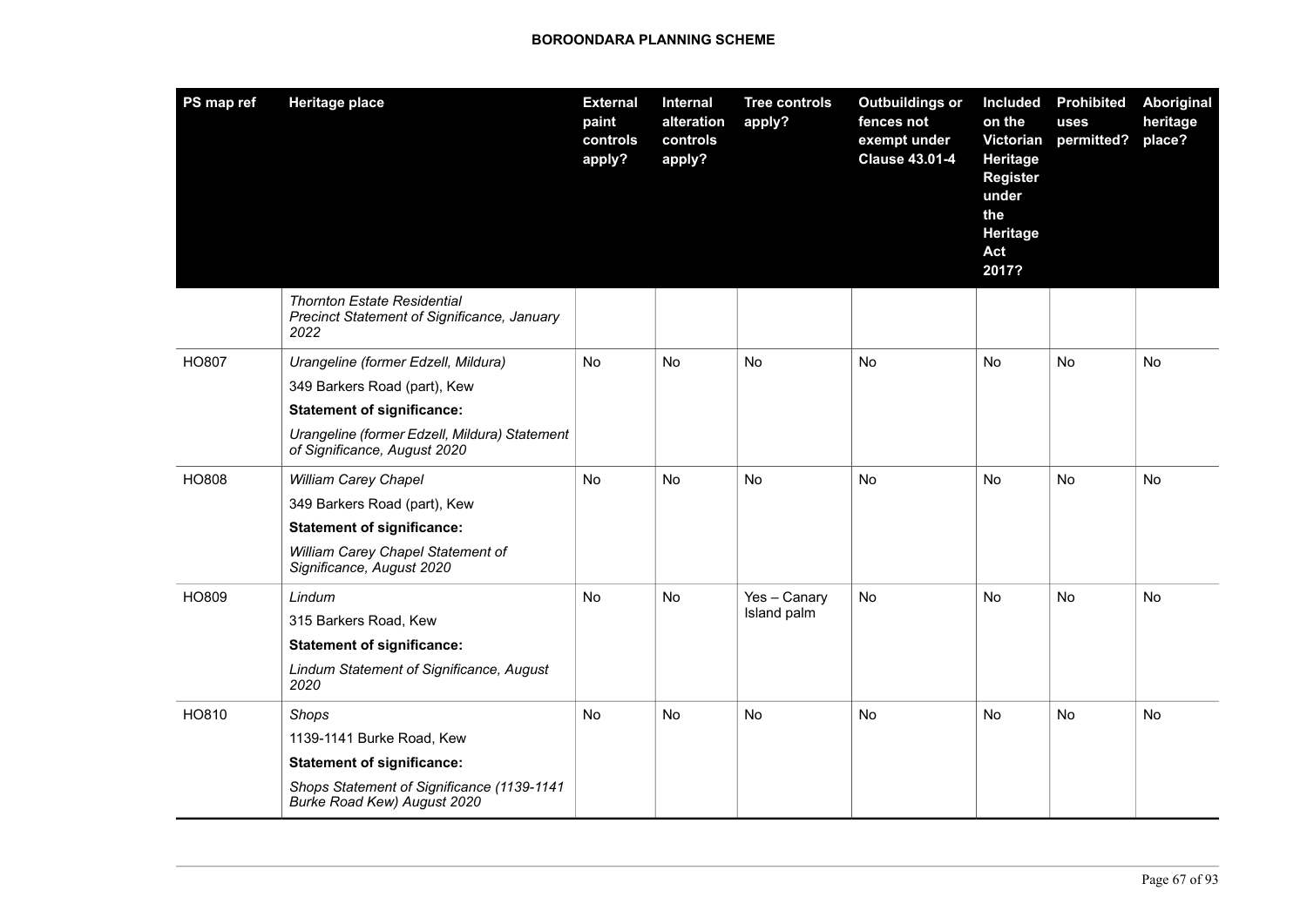| PS map ref   | <b>Heritage place</b>                                                                           | <b>External</b><br>paint<br>controls<br>apply? | Internal<br>alteration<br>controls<br>apply? | <b>Tree controls</b><br>apply? | <b>Outbuildings or</b><br>fences not<br>exempt under<br><b>Clause 43.01-4</b> | Included<br>on the<br>Victorian<br>Heritage<br><b>Register</b><br>under<br>the<br><b>Heritage</b><br>Act<br>2017? | <b>Prohibited</b><br>uses<br>permitted? | Aboriginal<br>heritage<br>place? |
|--------------|-------------------------------------------------------------------------------------------------|------------------------------------------------|----------------------------------------------|--------------------------------|-------------------------------------------------------------------------------|-------------------------------------------------------------------------------------------------------------------|-----------------------------------------|----------------------------------|
| <b>HO811</b> | Grange Hill (former Hillsbury)                                                                  | N <sub>o</sub>                                 | <b>No</b>                                    | No.                            | <b>No</b>                                                                     | No.                                                                                                               | No.                                     | No                               |
|              | 301 Cotham Road (part), Kew                                                                     |                                                |                                              |                                |                                                                               |                                                                                                                   |                                         |                                  |
|              | <b>Statement of significance:</b>                                                               |                                                |                                              |                                |                                                                               |                                                                                                                   |                                         |                                  |
|              | Grange Hill (former Hillsbury) Statement of<br>Significance, August 2020                        |                                                |                                              |                                |                                                                               |                                                                                                                   |                                         |                                  |
| HO812        | Omro                                                                                            | No                                             | No                                           | Yes - Canary                   | No                                                                            | No                                                                                                                | No                                      | No                               |
|              | 230 Cotham Road, Kew                                                                            |                                                |                                              | <b>Island Date</b><br>Palm     |                                                                               |                                                                                                                   |                                         |                                  |
|              | <b>Statement of significance:</b>                                                               |                                                |                                              |                                |                                                                               |                                                                                                                   |                                         |                                  |
|              | Omro Statement of Significance, August 2020                                                     |                                                |                                              |                                |                                                                               |                                                                                                                   |                                         |                                  |
| HO813        | Residence                                                                                       | No                                             | No                                           | <b>No</b>                      | Yes - Brick wall                                                              | No                                                                                                                | No                                      | No                               |
|              | 264 Cotham Road, Kew                                                                            |                                                |                                              |                                | with arches<br>opening in side                                                |                                                                                                                   |                                         |                                  |
|              | <b>Statement of significance:</b>                                                               |                                                |                                              |                                | setback                                                                       |                                                                                                                   |                                         |                                  |
|              | Residence Statement of Significance (264<br>Cotham Road Kew) August 2020                        |                                                |                                              |                                |                                                                               |                                                                                                                   |                                         |                                  |
| HO816        | Burwood                                                                                         | No                                             | No                                           | No                             | No                                                                            | No                                                                                                                | No                                      | No                               |
|              | 4 Edgecombe Street, Kew                                                                         |                                                |                                              |                                |                                                                               |                                                                                                                   |                                         |                                  |
|              | <b>Statement of significance:</b><br><b>Burwood Statement of Significance, December</b><br>2020 |                                                |                                              |                                |                                                                               |                                                                                                                   |                                         |                                  |
| HO817        | House                                                                                           | N <sub>o</sub>                                 | <b>No</b>                                    | <b>No</b>                      | <b>No</b>                                                                     | <b>No</b>                                                                                                         | N <sub>o</sub>                          | No                               |
|              | 59 Pakington Street, Kew                                                                        |                                                |                                              |                                |                                                                               |                                                                                                                   |                                         |                                  |
|              | <b>Statement of significance:</b>                                                               |                                                |                                              |                                |                                                                               |                                                                                                                   |                                         |                                  |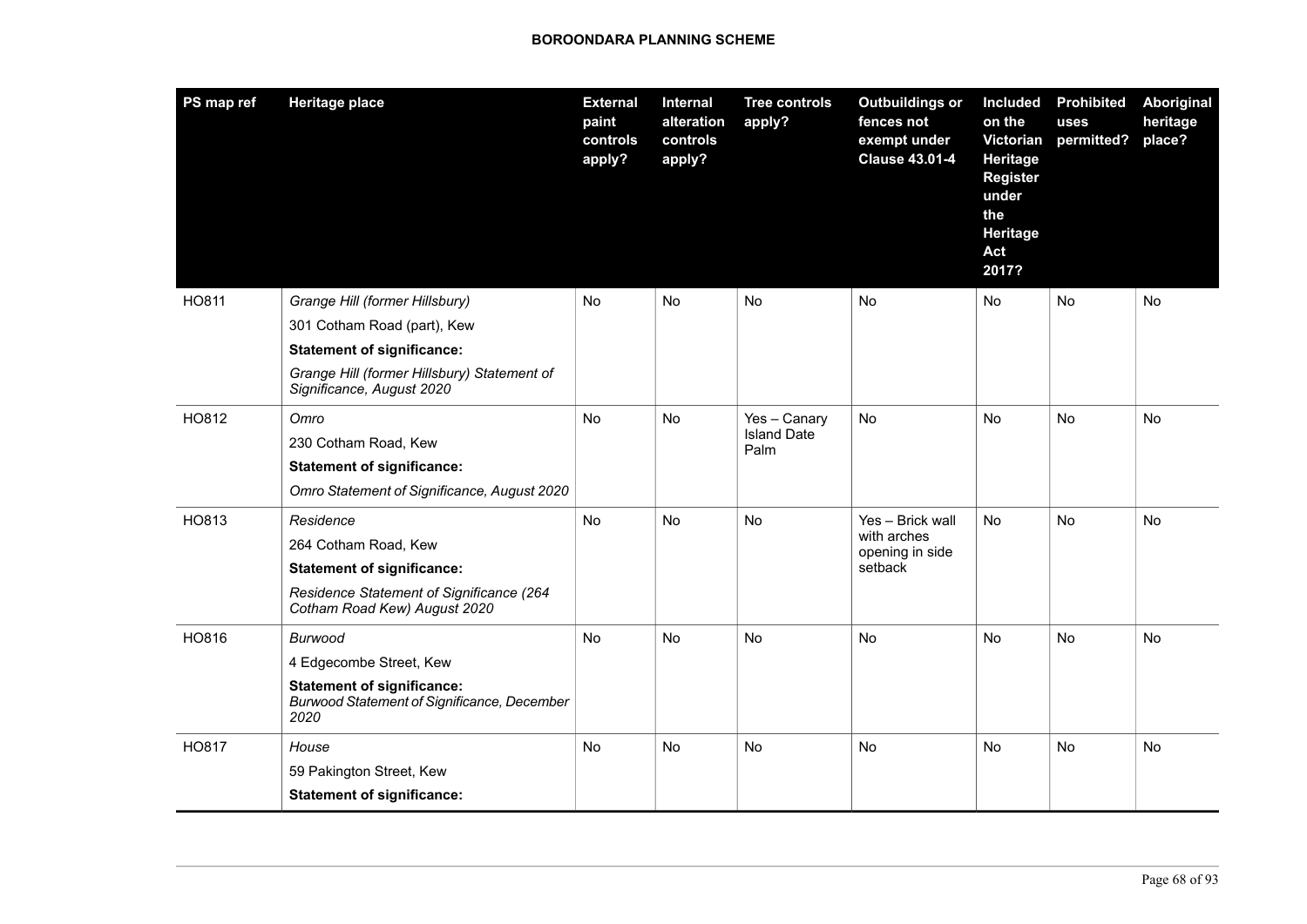| PS map ref | <b>Heritage place</b>                                                   | <b>External</b><br>paint<br>controls<br>apply? | Internal<br>alteration<br>controls<br>apply? | <b>Tree controls</b><br>apply? | <b>Outbuildings or</b><br>fences not<br>exempt under<br><b>Clause 43.01-4</b> | <b>Included</b><br>on the<br>Victorian<br>Heritage<br><b>Register</b><br>under<br>the<br>Heritage<br>Act<br>2017? | <b>Prohibited</b><br>uses<br>permitted? | Aboriginal<br>heritage<br>place? |
|------------|-------------------------------------------------------------------------|------------------------------------------------|----------------------------------------------|--------------------------------|-------------------------------------------------------------------------------|-------------------------------------------------------------------------------------------------------------------|-----------------------------------------|----------------------------------|
|            | 59 Pakington Street Kew Statement of<br>Significance, August 2020       |                                                |                                              |                                |                                                                               |                                                                                                                   |                                         |                                  |
| HO818      | Kew Primary School No. 1075                                             | <b>No</b>                                      | <b>No</b>                                    | Yes - mature                   | $Yes - 1929$                                                                  | <b>No</b>                                                                                                         | <b>No</b>                               | <b>No</b>                        |
|            | 20 Peel Street, Kew                                                     |                                                |                                              | Monterey<br>Cypress &          | shelter shed                                                                  |                                                                                                                   |                                         |                                  |
|            | <b>Statement of significance:</b>                                       |                                                |                                              | Pepper-corns                   |                                                                               |                                                                                                                   |                                         |                                  |
|            | Kew Primary School No. 1075 Statement of<br>Significance, August 2020   |                                                |                                              |                                |                                                                               |                                                                                                                   |                                         |                                  |
| HO819      | McDonald-Smith House (former)                                           | <b>No</b>                                      | No.                                          | No                             | No                                                                            | <b>No</b>                                                                                                         | No.                                     | No                               |
|            | 3 Perry Court, Kew                                                      |                                                |                                              |                                |                                                                               |                                                                                                                   |                                         |                                  |
|            | <b>Statement of significance:</b>                                       |                                                |                                              |                                |                                                                               |                                                                                                                   |                                         |                                  |
|            | McDonald-Smith House (former) Statement of<br>Significance, August 2020 |                                                |                                              |                                |                                                                               |                                                                                                                   |                                         |                                  |
| HO820      | Fernside (former)                                                       | No                                             | No.                                          | No                             | <b>No</b>                                                                     | No                                                                                                                | No.                                     | No                               |
|            | 25 Queen Street, Kew                                                    |                                                |                                              |                                |                                                                               |                                                                                                                   |                                         |                                  |
|            | <b>Statement of significance:</b>                                       |                                                |                                              |                                |                                                                               |                                                                                                                   |                                         |                                  |
|            | Fernside (former) Statement of Significance,<br>August 2020             |                                                |                                              |                                |                                                                               |                                                                                                                   |                                         |                                  |
| HO821      | Craigmill                                                               | <b>No</b>                                      | <b>No</b>                                    | <b>No</b>                      | <b>No</b>                                                                     | <b>No</b>                                                                                                         | No                                      | No                               |
|            | 13 Raheen Drive, Kew                                                    |                                                |                                              |                                |                                                                               |                                                                                                                   |                                         |                                  |
|            | <b>Statement of significance:</b>                                       |                                                |                                              |                                |                                                                               |                                                                                                                   |                                         |                                  |
|            | Craigmill Statement of Significance, August<br>2020                     |                                                |                                              |                                |                                                                               |                                                                                                                   |                                         |                                  |
| HO822      | <b>Milston House</b>                                                    | No                                             | No                                           | No                             | Yes - Garage                                                                  | No                                                                                                                | No                                      | No                               |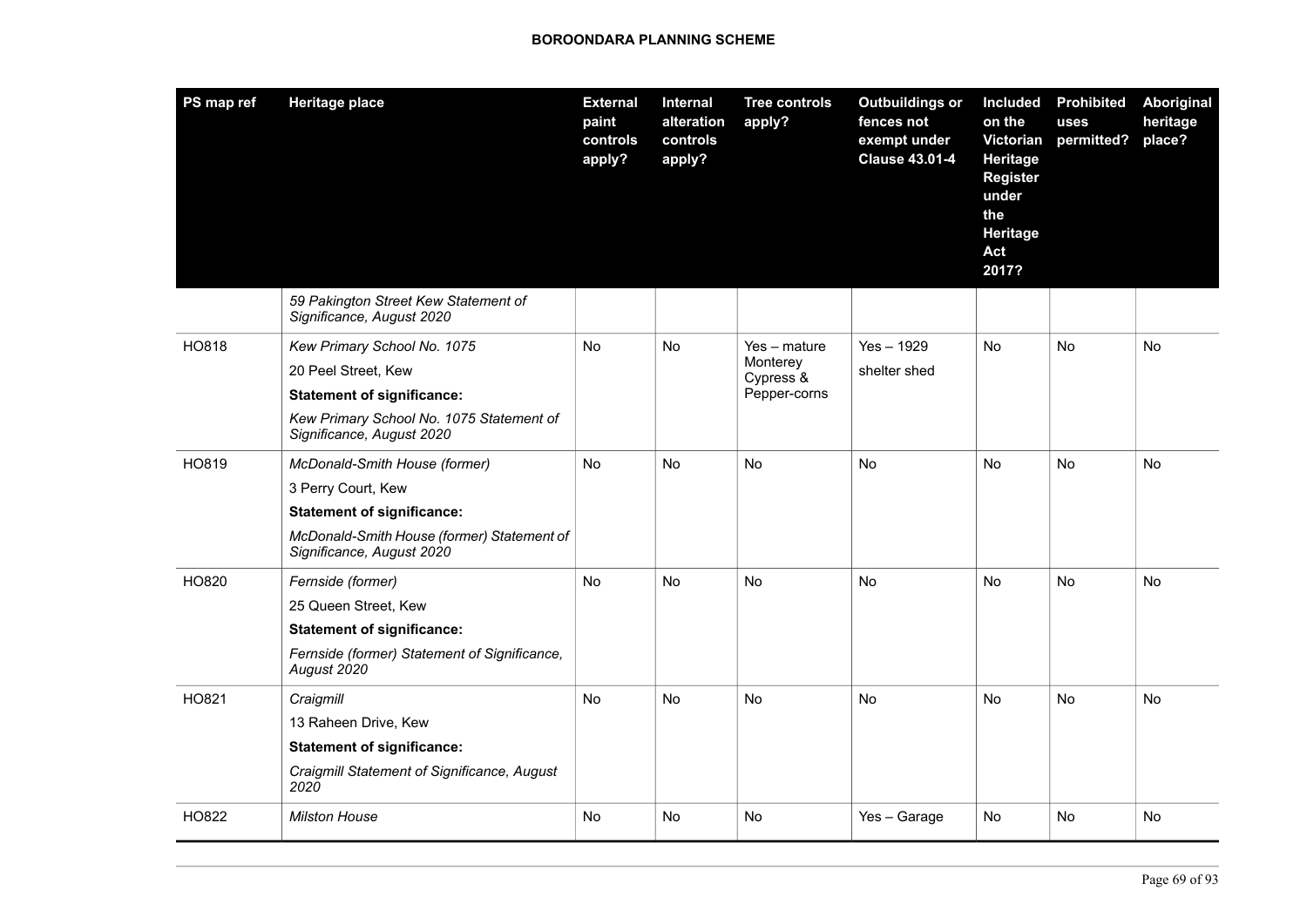| PS map ref | <b>Heritage place</b>                                                           | <b>External</b><br>paint<br>controls<br>apply? | Internal<br>alteration<br>controls<br>apply? | <b>Tree controls</b><br>apply?                                           | <b>Outbuildings or</b><br>fences not<br>exempt under<br><b>Clause 43.01-4</b> | <b>Included</b><br>on the<br>Victorian<br><b>Heritage</b><br>Register<br>under<br>the<br>Heritage<br>Act<br>2017? | <b>Prohibited</b><br>uses<br>permitted? | Aboriginal<br>heritage<br>place? |
|------------|---------------------------------------------------------------------------------|------------------------------------------------|----------------------------------------------|--------------------------------------------------------------------------|-------------------------------------------------------------------------------|-------------------------------------------------------------------------------------------------------------------|-----------------------------------------|----------------------------------|
|            | 6 Reeves Court, Kew                                                             |                                                |                                              |                                                                          |                                                                               |                                                                                                                   |                                         |                                  |
|            | <b>Statement of significance:</b>                                               |                                                |                                              |                                                                          |                                                                               |                                                                                                                   |                                         |                                  |
|            | Milston House Statement of Significance,<br>August 2020                         |                                                |                                              |                                                                          |                                                                               |                                                                                                                   |                                         |                                  |
| HO823      | Duplex                                                                          | No.                                            | No                                           | No                                                                       | No                                                                            | No                                                                                                                | No                                      | No                               |
|            | 35 to 37 Rowland Street, Kew                                                    |                                                |                                              |                                                                          |                                                                               |                                                                                                                   |                                         |                                  |
|            | <b>Statement of significance:</b>                                               |                                                |                                              |                                                                          |                                                                               |                                                                                                                   |                                         |                                  |
|            | Duplex Statement of Significance (35 to 37<br>Rowland Street, Kew), August 2020 |                                                |                                              |                                                                          |                                                                               |                                                                                                                   |                                         |                                  |
| HO824      | Canyanboon                                                                      | No.                                            | <b>No</b>                                    | Yes - Canary<br>Island palm                                              | <b>No</b>                                                                     | No                                                                                                                | No.                                     | No                               |
|            | 28 Stevenson Street, Kew                                                        |                                                |                                              |                                                                          |                                                                               |                                                                                                                   |                                         |                                  |
|            | <b>Statement of significance:</b>                                               |                                                |                                              |                                                                          |                                                                               |                                                                                                                   |                                         |                                  |
|            | Canyanboon Statement of Significance, August<br>2020                            |                                                |                                              |                                                                          |                                                                               |                                                                                                                   |                                         |                                  |
| HO825      | Surbiton                                                                        | No.                                            | No                                           | No                                                                       | No                                                                            | No                                                                                                                | No                                      | No                               |
|            | 71 Stevenson Street, Kew                                                        |                                                |                                              |                                                                          |                                                                               |                                                                                                                   |                                         |                                  |
|            | <b>Statement of significance:</b>                                               |                                                |                                              |                                                                          |                                                                               |                                                                                                                   |                                         |                                  |
|            | Surbiton Statement of Significance, August<br>2020                              |                                                |                                              |                                                                          |                                                                               |                                                                                                                   |                                         |                                  |
| HO826      | Carmelite Monastery Melbourne                                                   | No                                             | $Yes -$<br>Church<br>interior<br>decoration  | Yes - Row of<br>Cupressus<br>sempervir-ens<br>on west<br>boundary, other | Yes - Perimeter<br>fence and<br><b>Stevenson Street</b><br>gateway            | No.                                                                                                               | No.                                     | No                               |
|            | 96 Stevenson Street, Kew                                                        |                                                |                                              |                                                                          |                                                                               |                                                                                                                   |                                         |                                  |
|            | <b>Statement of significance:</b>                                               |                                                |                                              |                                                                          |                                                                               |                                                                                                                   |                                         |                                  |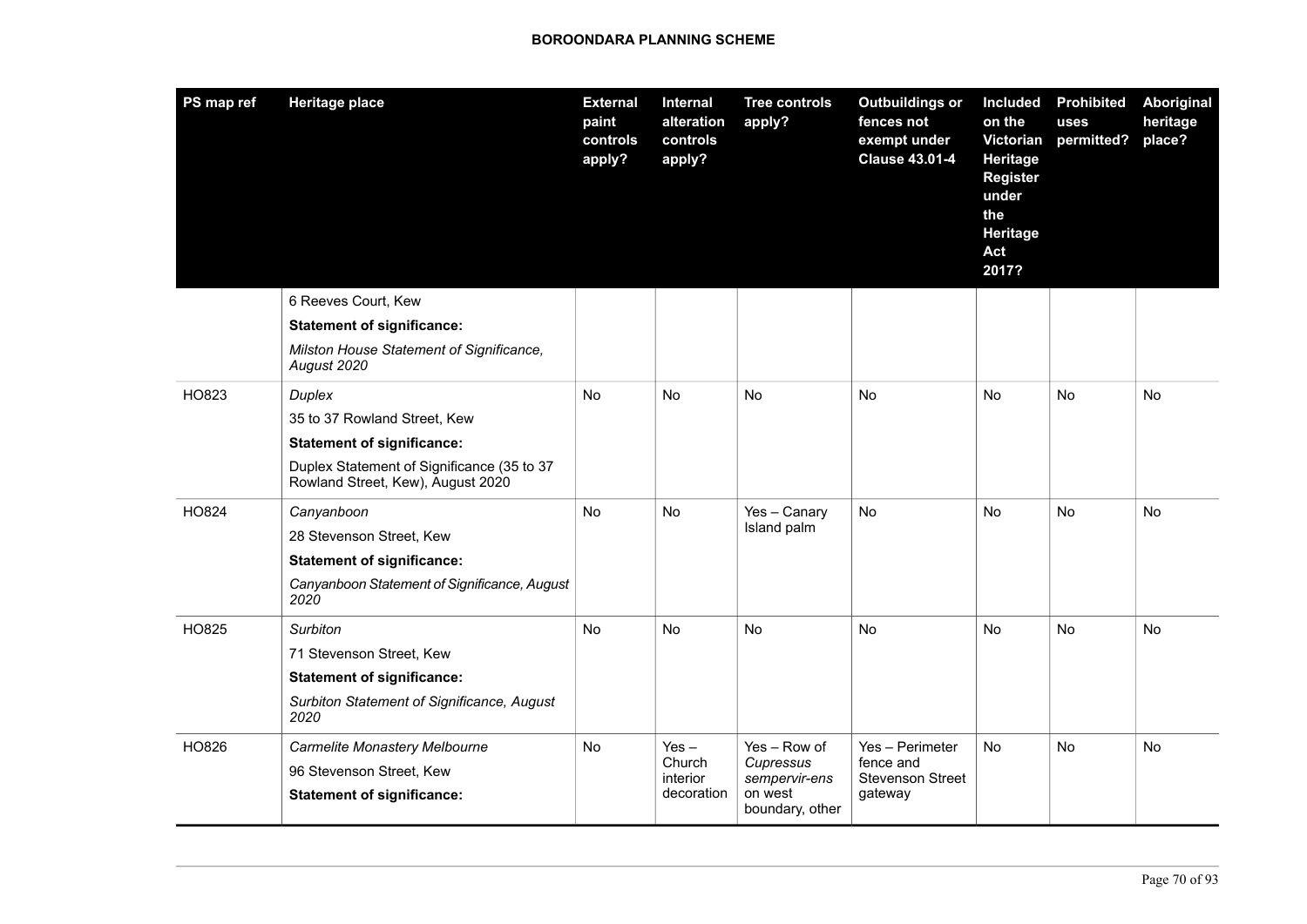| PS map ref   | <b>Heritage place</b>                                                                                                                                                                                                       | <b>External</b><br>paint<br>controls<br>apply? | Internal<br>alteration<br>controls<br>apply? | <b>Tree controls</b><br>apply?                                                                                                                          | <b>Outbuildings or</b><br>fences not<br>exempt under<br><b>Clause 43.01-4</b> | <b>Included</b><br>on the<br>Victorian<br>Heritage<br><b>Register</b><br>under<br>the<br>Heritage<br>Act<br>2017? | <b>Prohibited</b><br>uses<br>permitted? | Aboriginal<br>heritage<br>place? |
|--------------|-----------------------------------------------------------------------------------------------------------------------------------------------------------------------------------------------------------------------------|------------------------------------------------|----------------------------------------------|---------------------------------------------------------------------------------------------------------------------------------------------------------|-------------------------------------------------------------------------------|-------------------------------------------------------------------------------------------------------------------|-----------------------------------------|----------------------------------|
|              | Carmelite Monastery Melbourne Statement of<br>Significance, August 2020                                                                                                                                                     |                                                |                                              | mature conifers,<br>Quercus<br>palustris, Betula<br>pendula, Ulmus<br>sp, Cinnamo-<br>mum camphora<br>, Grevillea<br>robusta,<br>Cordyline<br>australis |                                                                               |                                                                                                                   |                                         |                                  |
| <b>HO827</b> | House<br>31 Studley Park Road, Kew<br><b>Statement of significance:</b><br>House Statement of Significance (31 Studley<br>Park Road, Kew) August 2020                                                                       | <b>No</b>                                      | <b>No</b>                                    | No                                                                                                                                                      | Yes - original<br>garage                                                      | <b>No</b>                                                                                                         | <b>No</b>                               | <b>No</b>                        |
| HO828        | Former W.R. Nash & Son Showroom and<br>Service Station<br>1417 Burke Road, Kew East<br><b>Statement of Significance:</b><br>Former W.R Nash & Son Showroom and<br>Service Station Statement of Significance,<br>August 2020 | No.                                            | <b>No</b>                                    | <b>No</b>                                                                                                                                               | <b>No</b>                                                                     | <b>No</b>                                                                                                         | No.                                     | No                               |
| HO830        | Mardegan House<br>5 Fairway Drive, Kew East<br><b>Statement of significance:</b><br>Mardegan House Statement of Significance,<br>August 2020                                                                                | <b>No</b>                                      | <b>No</b>                                    | <b>No</b>                                                                                                                                               | Yes - Decorative<br>steel entrance<br>gates to driveway                       | <b>No</b>                                                                                                         | <b>No</b>                               | No                               |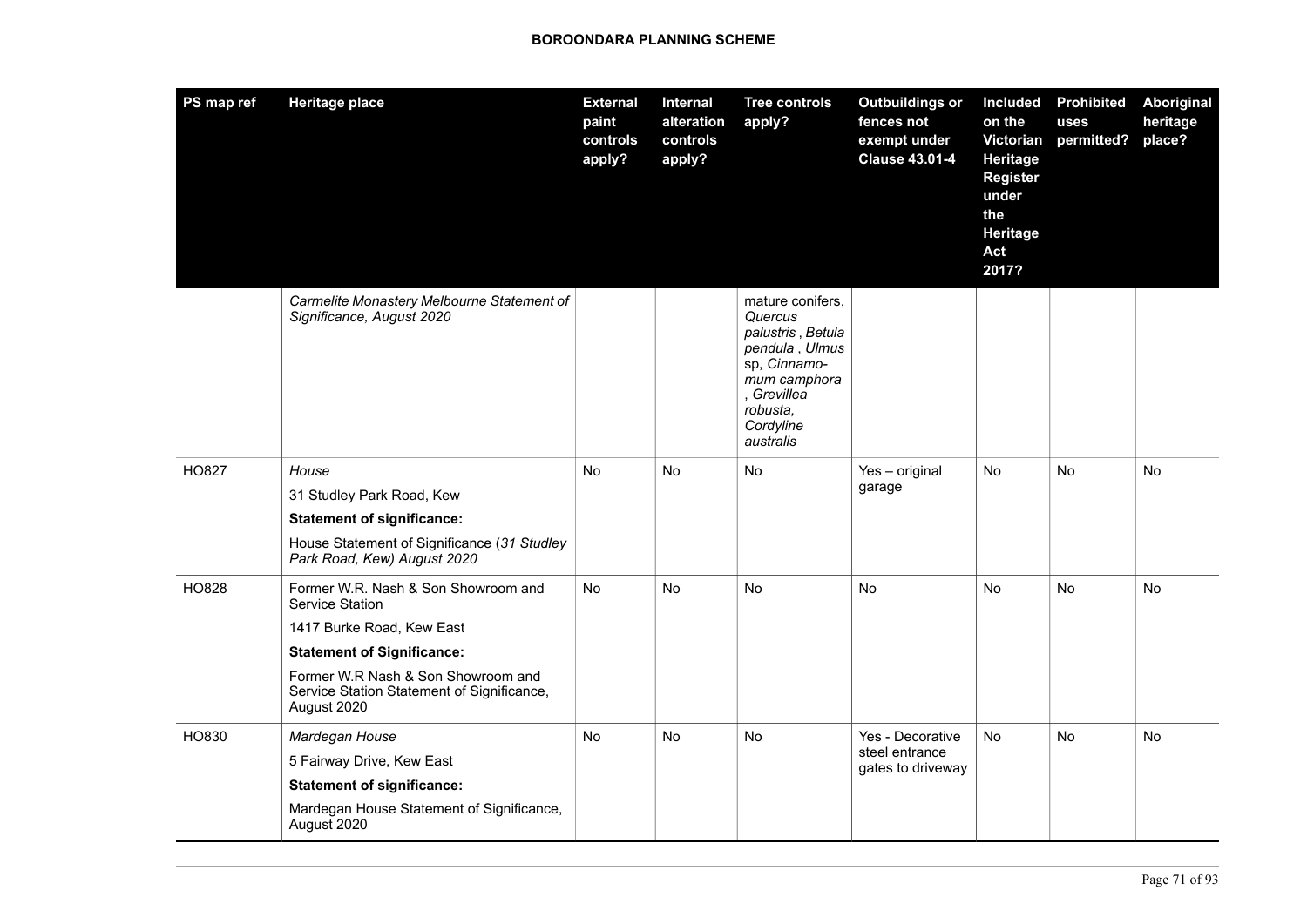| PS map ref | <b>Heritage place</b>                                                     | <b>External</b><br>paint<br>controls<br>apply? | Internal<br>alteration<br>controls<br>apply?    | <b>Tree controls</b><br>apply?                                                                      | <b>Outbuildings or</b><br>fences not<br>exempt under<br><b>Clause 43.01-4</b> | <b>Included</b><br>on the<br>Victorian<br>Heritage<br><b>Register</b><br>under<br>the<br>Heritage<br>Act<br>2017? | <b>Prohibited</b><br>uses<br>permitted? | Aboriginal<br>heritage<br>place? |
|------------|---------------------------------------------------------------------------|------------------------------------------------|-------------------------------------------------|-----------------------------------------------------------------------------------------------------|-------------------------------------------------------------------------------|-------------------------------------------------------------------------------------------------------------------|-----------------------------------------|----------------------------------|
| HO831      | <b>Belford Court Arcade</b>                                               | No.                                            | Yes -<br>Shopfronts<br>and ceiling<br>in arcade | No                                                                                                  | No                                                                            | No.                                                                                                               | No.                                     | No                               |
|            | 54-58 Kilby Road, Kew East                                                |                                                |                                                 |                                                                                                     |                                                                               |                                                                                                                   |                                         |                                  |
|            | <b>Statement of Significance:</b>                                         |                                                |                                                 |                                                                                                     |                                                                               |                                                                                                                   |                                         |                                  |
|            | Belford Court Arcade Statement of<br>Significance, August 2020            |                                                |                                                 |                                                                                                     |                                                                               |                                                                                                                   |                                         |                                  |
| HO832      | Misso House                                                               | No                                             | <b>No</b>                                       | <b>No</b>                                                                                           | Yes - the carport                                                             | No                                                                                                                | <b>No</b>                               | <b>No</b>                        |
|            | 104 Kilby Road, Kew East                                                  |                                                |                                                 |                                                                                                     |                                                                               |                                                                                                                   |                                         |                                  |
|            | <b>Statement of significance:</b>                                         |                                                |                                                 |                                                                                                     |                                                                               |                                                                                                                   |                                         |                                  |
|            | Misso House Statement of Significance,<br>August 2020                     |                                                |                                                 |                                                                                                     |                                                                               |                                                                                                                   |                                         |                                  |
| HO833      | <b>Kew East Primary School</b>                                            | No                                             | No                                              | Yes<br>Monterey<br>Cypress trees<br>on the Beresford<br>Street and<br>Windella Avenue<br>boundaries | <b>No</b>                                                                     | <b>No</b>                                                                                                         | No                                      | No                               |
|            | 35 Windella Avenue, Kew East                                              |                                                |                                                 |                                                                                                     |                                                                               |                                                                                                                   |                                         |                                  |
|            | <b>Statement of significance:</b>                                         |                                                |                                                 |                                                                                                     |                                                                               |                                                                                                                   |                                         |                                  |
|            | Kew East Primary School No.3161 Statement<br>of Significance, August 2020 |                                                |                                                 |                                                                                                     |                                                                               |                                                                                                                   |                                         |                                  |
| HO834      | Residence                                                                 | No                                             | No                                              | <b>No</b>                                                                                           | <b>No</b>                                                                     | No                                                                                                                | No                                      | No                               |
|            | 117 Normanby Road, Kew East                                               |                                                |                                                 |                                                                                                     |                                                                               |                                                                                                                   |                                         |                                  |
|            | <b>Statement of significance:</b>                                         |                                                |                                                 |                                                                                                     |                                                                               |                                                                                                                   |                                         |                                  |
|            | 117 Normanby Road Statement of<br>Significance, August 2020               |                                                |                                                 |                                                                                                     |                                                                               |                                                                                                                   |                                         |                                  |
| HO835      | East Kew Uniting Church and former Citizens<br>Hall                       | <b>No</b>                                      | No                                              | <b>No</b>                                                                                           | No                                                                            | No.                                                                                                               | No.                                     | No                               |
|            | 142-142A Normanby Road, Kew East                                          |                                                |                                                 |                                                                                                     |                                                                               |                                                                                                                   |                                         |                                  |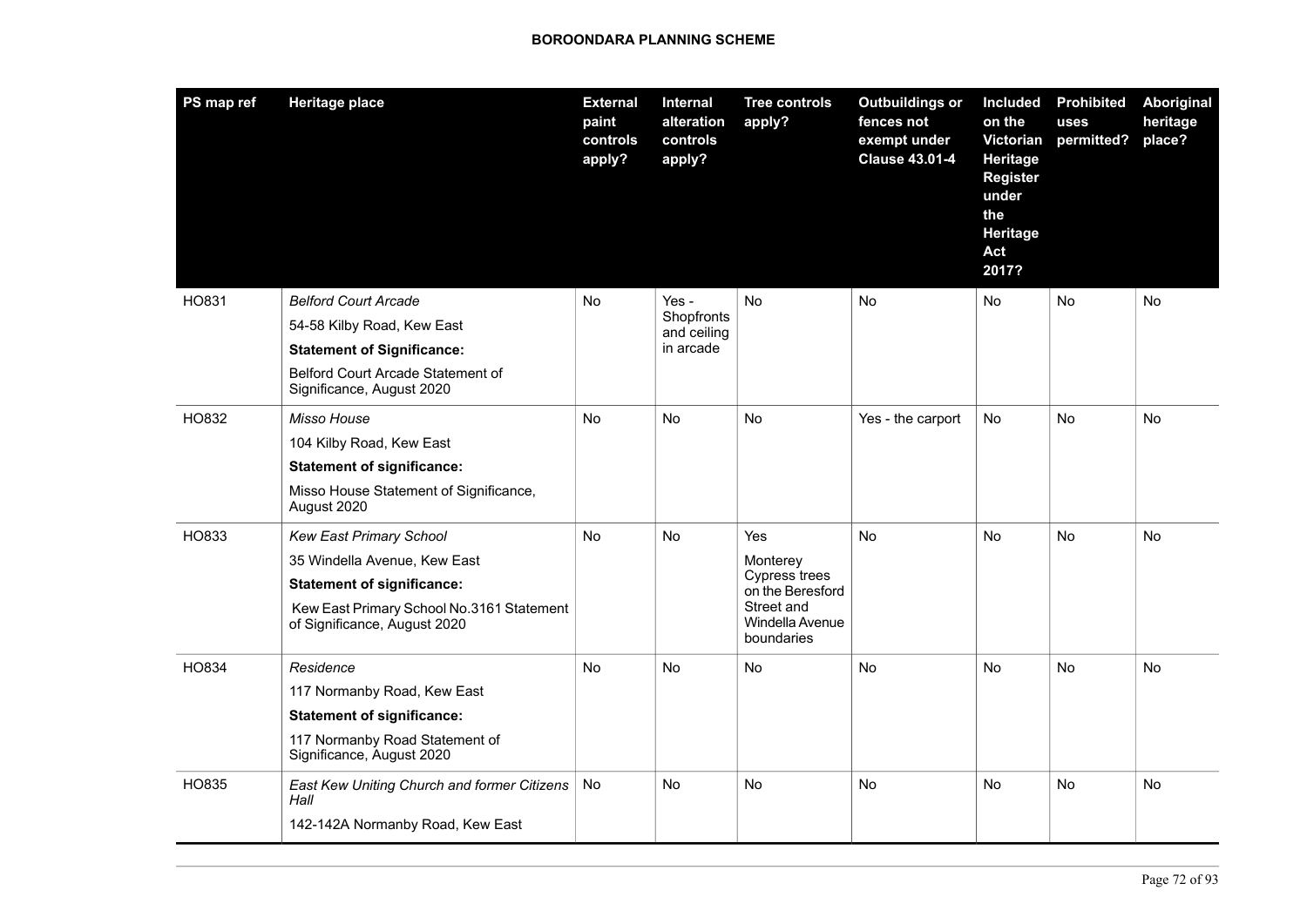| PS map ref | <b>Heritage place</b>                                                                                                                                                                                                                                                                                                         | <b>External</b><br>paint<br>controls<br>apply? | Internal<br>alteration<br>controls<br>apply? | <b>Tree controls</b><br>apply?                                    | <b>Outbuildings or</b><br>fences not<br>exempt under<br><b>Clause 43.01-4</b>                                                                                                                          | <b>Included</b><br>on the<br><b>Victorian</b><br>Heritage<br><b>Register</b><br>under<br>the<br>Heritage<br>Act<br>2017? | <b>Prohibited</b><br>uses<br>permitted? | Aboriginal<br>heritage<br>place? |
|------------|-------------------------------------------------------------------------------------------------------------------------------------------------------------------------------------------------------------------------------------------------------------------------------------------------------------------------------|------------------------------------------------|----------------------------------------------|-------------------------------------------------------------------|--------------------------------------------------------------------------------------------------------------------------------------------------------------------------------------------------------|--------------------------------------------------------------------------------------------------------------------------|-----------------------------------------|----------------------------------|
|            | <b>Statement of significance:</b>                                                                                                                                                                                                                                                                                             |                                                |                                              |                                                                   |                                                                                                                                                                                                        |                                                                                                                          |                                         |                                  |
|            | East Kew Uniting Church and former Citizens<br>Hall Statement of Significance, August 2020                                                                                                                                                                                                                                    |                                                |                                              |                                                                   |                                                                                                                                                                                                        |                                                                                                                          |                                         |                                  |
| HO836      | <b>St Anne's Church</b>                                                                                                                                                                                                                                                                                                       | <b>No</b>                                      | <b>No</b>                                    | <b>No</b>                                                         | <b>No</b>                                                                                                                                                                                              | <b>No</b>                                                                                                                | No.                                     | No                               |
|            | 53 Windella Avenue, Kew East                                                                                                                                                                                                                                                                                                  |                                                |                                              |                                                                   |                                                                                                                                                                                                        |                                                                                                                          |                                         |                                  |
|            | <b>Statement of significance:</b>                                                                                                                                                                                                                                                                                             |                                                |                                              |                                                                   |                                                                                                                                                                                                        |                                                                                                                          |                                         |                                  |
|            | St Anne's Church Statement of Significance,<br>August 2020                                                                                                                                                                                                                                                                    |                                                |                                              |                                                                   |                                                                                                                                                                                                        |                                                                                                                          |                                         |                                  |
| HO837      | St Paul's Anglican Church Complex                                                                                                                                                                                                                                                                                             | <b>No</b>                                      | No.                                          | No                                                                | <b>No</b>                                                                                                                                                                                              | N <sub>o</sub>                                                                                                           | No.                                     | No                               |
|            | 63 Windella Avenue, Kew East                                                                                                                                                                                                                                                                                                  |                                                |                                              |                                                                   |                                                                                                                                                                                                        |                                                                                                                          |                                         |                                  |
|            | <b>Statement of significance:</b>                                                                                                                                                                                                                                                                                             |                                                |                                              |                                                                   |                                                                                                                                                                                                        |                                                                                                                          |                                         |                                  |
|            | St Paul's Anglican Church Statement of<br>Significance, August 2020                                                                                                                                                                                                                                                           |                                                |                                              |                                                                   |                                                                                                                                                                                                        |                                                                                                                          |                                         |                                  |
| HO838      | <b>Boulevard Estate and Environs Precinct</b>                                                                                                                                                                                                                                                                                 | <b>No</b>                                      | No                                           | Yes - Bhutan                                                      | Yes -                                                                                                                                                                                                  | <b>No</b>                                                                                                                | <b>No</b>                               | <b>No</b>                        |
|            | Burke Road (part), Old Burke Road (part),<br>Munro Street (east side), Kilby Road (part),<br>Walbundry Drive, Inverness Drive, Riverside<br>Drive, Cascade Drive and Kyora Drive, Kew<br>East<br><b>Statement of significance:</b><br><b>Boulevard Estate and Environs Precinct</b><br>Statement of Significance, August 2020 |                                                |                                              | Cypress (x3)<br>(Cupressus<br>torulosa) 1489<br><b>Burke Road</b> | Front fences: Kilby<br>Road (209, 213).<br><b>Burke Road</b><br>(1449, 1471,<br>1475, 1483, 1498,<br>1491), Old Burke<br>Road (1507, 1511,<br>1517), Munro<br>Street (4, 8, 10,<br>12, 14, 16, 18, 22, |                                                                                                                          |                                         |                                  |
|            |                                                                                                                                                                                                                                                                                                                               |                                                |                                              |                                                                   | 36, 44, 46, 50, 54,<br>62,<br>66), Walbundry                                                                                                                                                           |                                                                                                                          |                                         |                                  |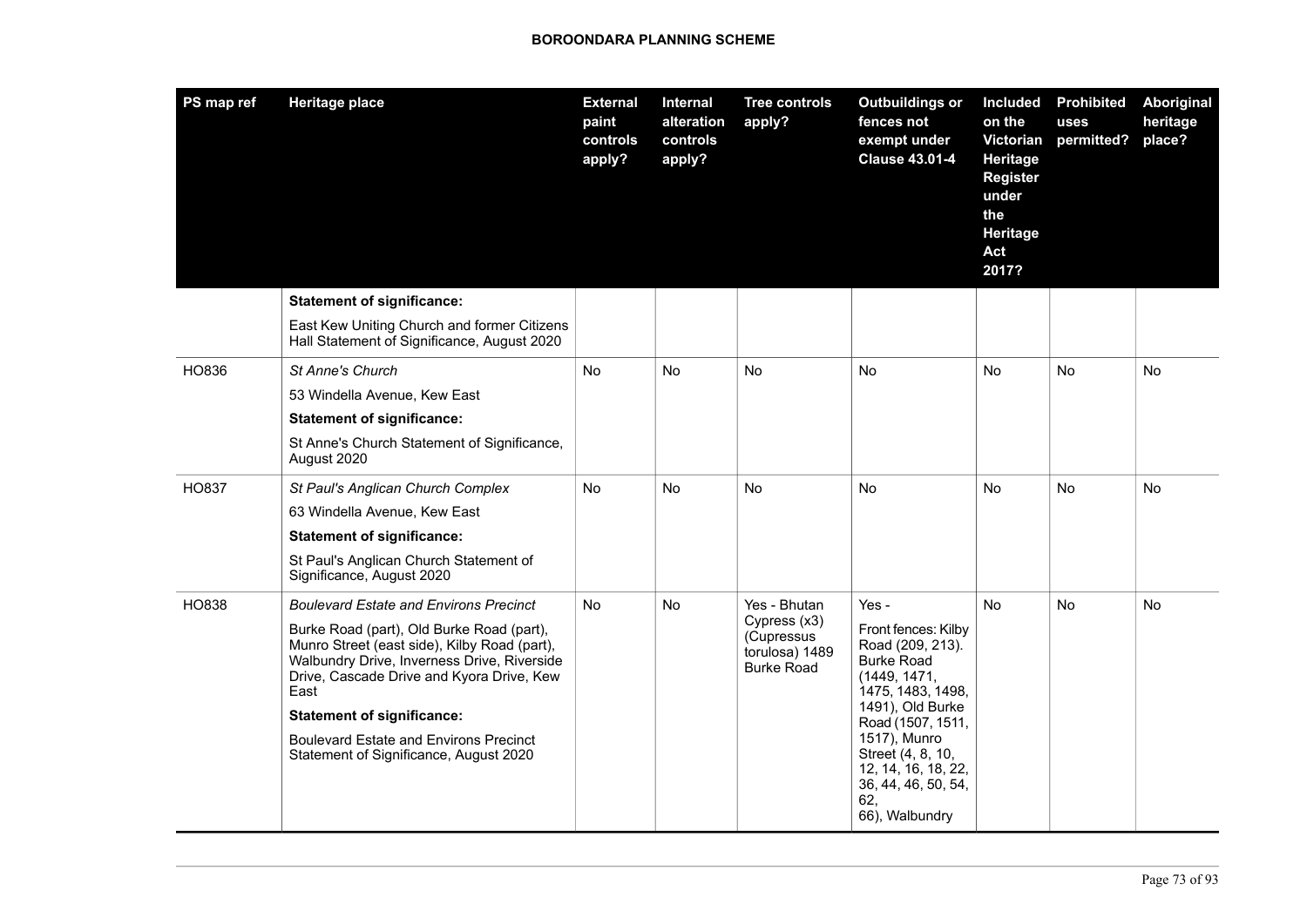| PS map ref | <b>Heritage place</b>                                                             | <b>External</b><br>paint<br>controls<br>apply? | Internal<br>alteration<br>controls<br>apply? | <b>Tree controls</b><br>apply? | <b>Outbuildings or</b><br>fences not<br>exempt under<br><b>Clause 43.01-4</b>                                                                                                                                                                                                  | <b>Included</b><br>on the<br>Victorian<br>Heritage<br><b>Register</b><br>under<br>the<br>Heritage<br>Act<br>2017? | <b>Prohibited</b><br>uses<br>permitted? | <b>Aboriginal</b><br>heritage<br>place? |
|------------|-----------------------------------------------------------------------------------|------------------------------------------------|----------------------------------------------|--------------------------------|--------------------------------------------------------------------------------------------------------------------------------------------------------------------------------------------------------------------------------------------------------------------------------|-------------------------------------------------------------------------------------------------------------------|-----------------------------------------|-----------------------------------------|
|            |                                                                                   |                                                |                                              |                                | Drive (5, 7),<br><b>Inverness Drive</b><br>$(3, 5, 7)$ , Riverside<br>Drive $(3)$ ,<br>Cascade Drive<br>(5), Kyora Drive<br>(1, 3, 5)                                                                                                                                          |                                                                                                                   |                                         |                                         |
|            |                                                                                   |                                                |                                              |                                | Garages: Burke<br>Road (1449, 1463,<br>1465, 1467, 1485,<br>1487), Old Burke<br>Road (1511),<br>Munro Street (4,<br>12, 16, 18, 54),<br><b>Walbundry Drive</b><br>$(5, 7)$ , Inverness<br>Drive (1, 5),<br>Riverside Drive (3,<br>4), Cascade Drive<br>(5), Kyora Drive<br>(1) |                                                                                                                   |                                         |                                         |
| HO839      | Harp Village Commercial Precinct                                                  | No                                             | No                                           | No                             | No                                                                                                                                                                                                                                                                             | No                                                                                                                | No                                      | No                                      |
|            | Valerie Street (part), High Street (part),<br>Strathalbyn Street (part), Kew East |                                                |                                              |                                |                                                                                                                                                                                                                                                                                |                                                                                                                   |                                         |                                         |
|            | <b>Statement of significance:</b>                                                 |                                                |                                              |                                |                                                                                                                                                                                                                                                                                |                                                                                                                   |                                         |                                         |
|            | Harp Village Commercial Precinct Statement<br>of Significance, September 2020     |                                                |                                              |                                |                                                                                                                                                                                                                                                                                |                                                                                                                   |                                         |                                         |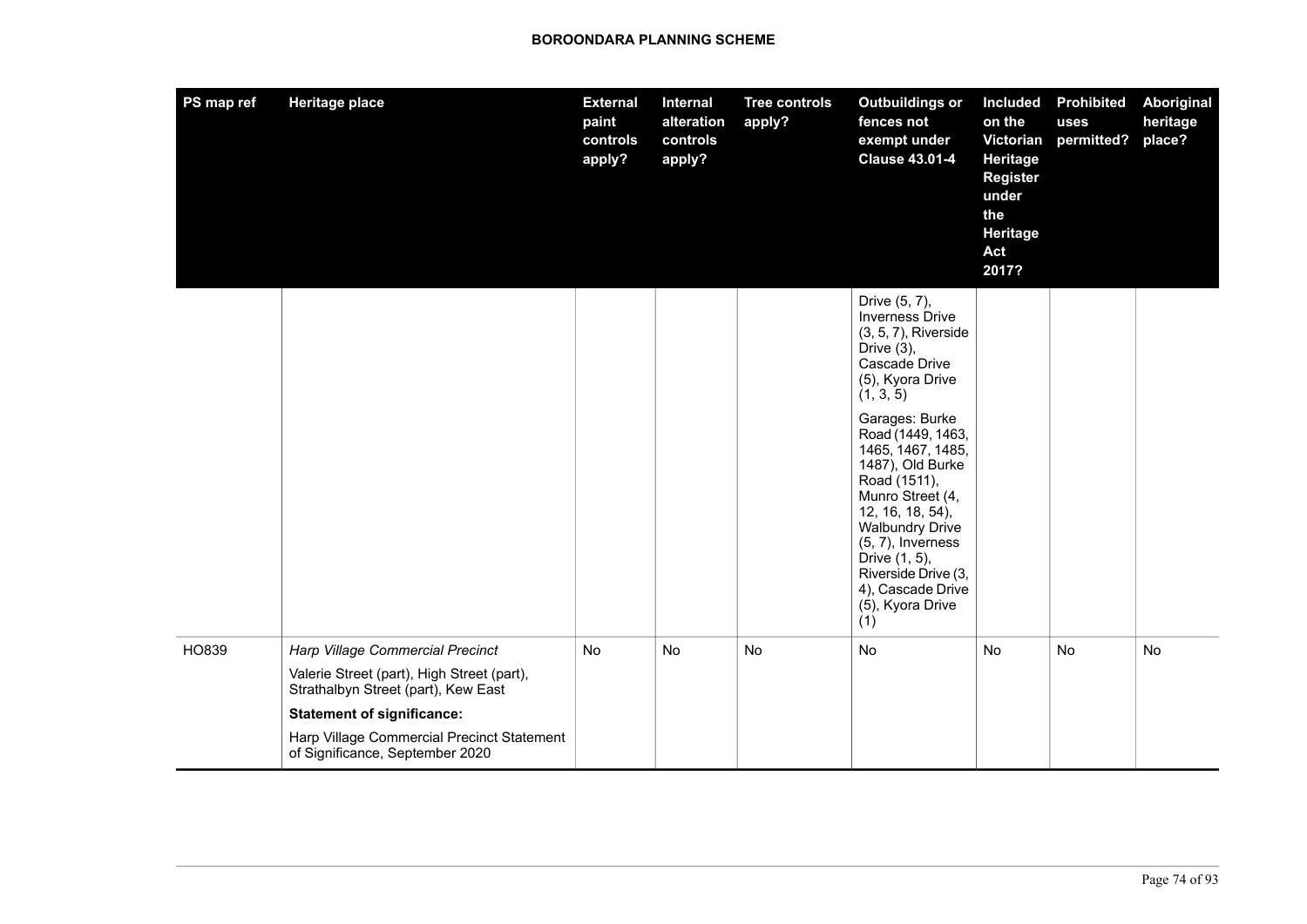| PS map ref | <b>Heritage place</b>                                                                                                                                                                                                                                                                                                                  | <b>External</b><br>paint<br>controls<br>apply? | <b>Internal</b><br>alteration<br>controls<br>apply? | <b>Tree controls</b><br>apply? | <b>Outbuildings or</b><br>fences not<br>exempt under<br><b>Clause 43.01-4</b>                                                                                             | <b>Included</b><br>on the<br>Victorian<br>Heritage<br><b>Register</b><br>under<br>the<br>Heritage<br>Act<br>2017? | <b>Prohibited</b><br>uses<br>permitted? | Aboriginal<br>heritage<br>place? |
|------------|----------------------------------------------------------------------------------------------------------------------------------------------------------------------------------------------------------------------------------------------------------------------------------------------------------------------------------------|------------------------------------------------|-----------------------------------------------------|--------------------------------|---------------------------------------------------------------------------------------------------------------------------------------------------------------------------|-------------------------------------------------------------------------------------------------------------------|-----------------------------------------|----------------------------------|
| HO840      | <b>Windella Avenue and Environs Precinct</b><br>Windella Avenue (part), Belford Road (part),<br>Birdwood Street, Hale Street, Minto Street,<br>Kilby Road (part), Kew East<br><b>Statement of significance:</b><br>Windella Avenue and Environs Precinct<br>Statement of Significance, August 2020                                     | <b>No</b>                                      | <b>No</b>                                           | <b>No</b>                      | Yes - Front<br>fences:<br>Windella Avenue<br>(86, 98, 73)<br>and 81), Belford<br>Road (88, 94 and<br>105), Kilby Road<br>(82), Birdwood<br>Street (3, 6, 8, 12<br>and 20) | <b>No</b>                                                                                                         | <b>No</b>                               | <b>No</b>                        |
| HO841      | <b>Brickfields Environs Precinct</b><br>Aberdeen Street, Bowler Street, Carnarvon<br>Street, Caroline Street, Fletcher Street (part),<br>Loch Street (part), and Munro Street (part),<br><b>Hawthorn East</b><br><b>Statement of significance:</b><br><b>Brickfields Environs Precinct Statement</b><br>of Significance, February 2021 | <b>No</b>                                      | <b>No</b>                                           | <b>No</b>                      | Yes - Front fences<br>(5 Munro Street, 2<br>Carnarvon Street,<br>16 Loch Street,<br>29-33 Bowler<br>Street)                                                               | <b>No</b>                                                                                                         | No.                                     | <b>No</b>                        |
| HO842      | <b>Burwood Road Estate Precinct</b><br>Oberon Avenue and Tara Street (part),<br><b>Hawthorn East</b><br><b>Statement of significance:</b><br><b>Burwood Road Estate Precinct Statement</b><br>of Significance, February 2021                                                                                                           | <b>No</b>                                      | <b>No</b>                                           | <b>No</b>                      | <b>No</b>                                                                                                                                                                 | No                                                                                                                | <b>No</b>                               | <b>No</b>                        |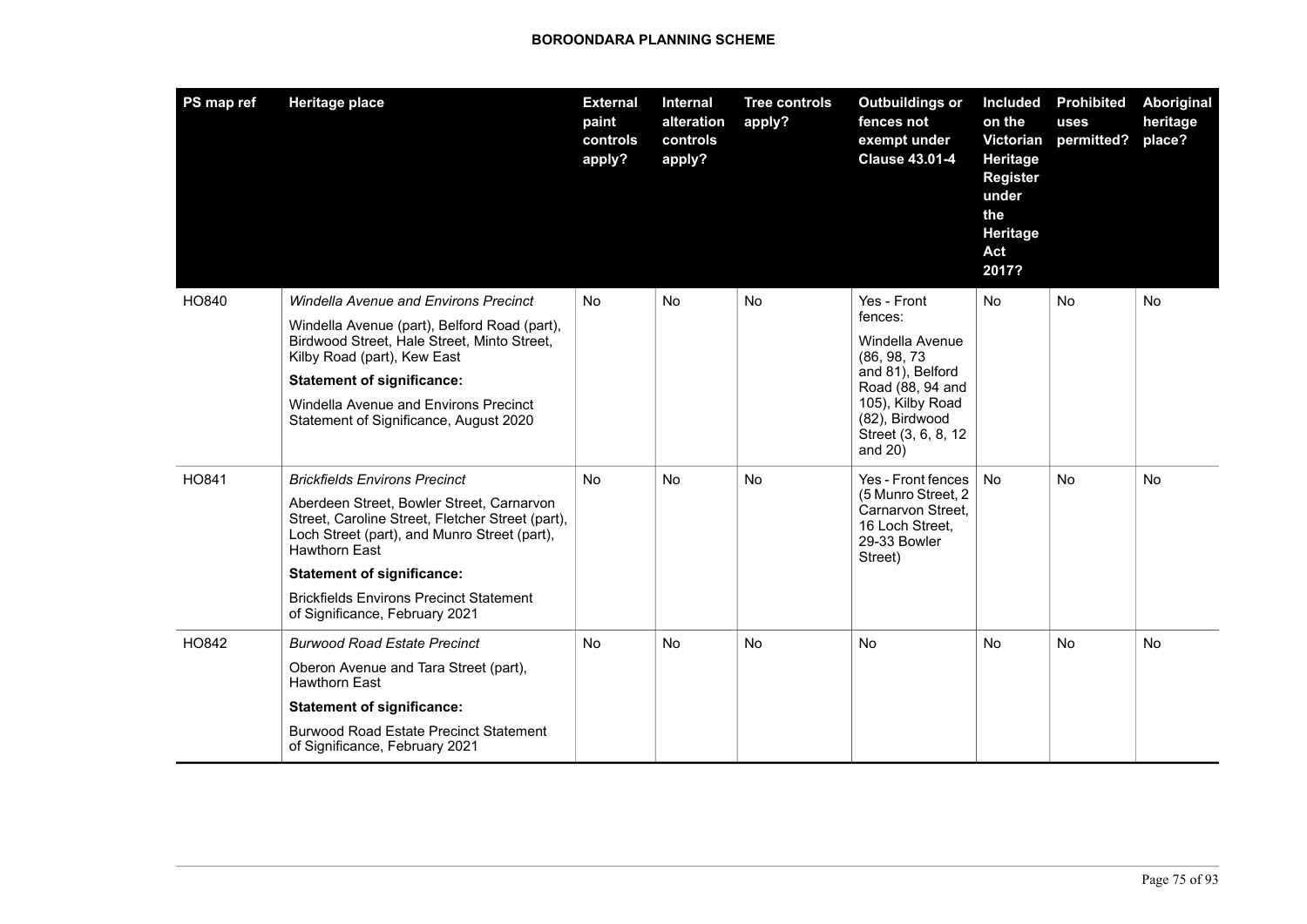| PS map ref | <b>Heritage place</b>                                                                                                                                                                             | <b>External</b><br>paint<br>controls<br>apply? | Internal<br>alteration<br>controls<br>apply? | <b>Tree controls</b><br>apply? | <b>Outbuildings or</b><br>fences not<br>exempt under<br><b>Clause 43.01-4</b> | <b>Included</b><br>on the<br>Victorian<br>Heritage<br><b>Register</b><br>under<br>the<br>Heritage<br>Act<br>2017? | <b>Prohibited</b><br>uses<br>permitted? | Aboriginal<br>heritage<br>place? |
|------------|---------------------------------------------------------------------------------------------------------------------------------------------------------------------------------------------------|------------------------------------------------|----------------------------------------------|--------------------------------|-------------------------------------------------------------------------------|-------------------------------------------------------------------------------------------------------------------|-----------------------------------------|----------------------------------|
| HO843      | Smith's Paddock (Burwood Reserve) Environs<br>Precinct<br>Auburn Parade, Burwood Avenue, Burwood<br>Road (part), Carrington Avenue, Gillman Street<br>(part), and Newport Crescent, Hawthorn East | $Yes - 2$<br>Carrington<br>Avenue              | No                                           | No.                            | $Yes - Front$<br>fences (746 & 774)<br>Burwood Road)                          | No                                                                                                                | No                                      | No                               |
|            | <b>Statement of significance:</b>                                                                                                                                                                 |                                                |                                              |                                |                                                                               |                                                                                                                   |                                         |                                  |
|            | Smith's Paddock (Burwood Reserve) Environs<br>Precinct Statement of Significance, February<br>2021                                                                                                |                                                |                                              |                                |                                                                               |                                                                                                                   |                                         |                                  |
| HO844      | Longford Estate & Environs Precinct                                                                                                                                                               | No                                             | <b>No</b>                                    | <b>No</b>                      | Yes - Front                                                                   |                                                                                                                   |                                         |                                  |
|            | Auburn Road (part), Hawthorn and Tooronga<br>Road (part), Currajong Road, Invermay Grove,<br>and Harts Parade, Hawthorn East                                                                      |                                                |                                              |                                | fences (4-6<br><b>Invermay Grove</b><br>and 20-22<br>Currajong Road)          |                                                                                                                   |                                         |                                  |
|            | <b>Statement of significance:</b>                                                                                                                                                                 |                                                |                                              |                                |                                                                               |                                                                                                                   |                                         |                                  |
|            | Longford Estate & Environs Precinct Statement<br>of Significance, February 2021                                                                                                                   |                                                |                                              |                                |                                                                               |                                                                                                                   |                                         |                                  |
| HO845      | <b>Essington Estate &amp; Environs Precinct</b>                                                                                                                                                   | No.                                            | No                                           | <b>No</b>                      | $Yes - Front$                                                                 | No                                                                                                                | No                                      | No                               |
|            | Harold Street (part) and Mayston Street (part),<br><b>Hawthorn East</b>                                                                                                                           |                                                |                                              |                                | fences (44 & 46<br>Harold Street)                                             |                                                                                                                   |                                         |                                  |
|            | <b>Statement of significance:</b>                                                                                                                                                                 |                                                |                                              |                                |                                                                               |                                                                                                                   |                                         |                                  |
|            | <b>Essington Estate &amp; Environs Precinct</b><br>Statement of Significance, February 2021                                                                                                       |                                                |                                              |                                |                                                                               |                                                                                                                   |                                         |                                  |
| HO846      | <b>Stonyhurst &amp; Athol Estates Precinct</b>                                                                                                                                                    | No.                                            | No                                           | <b>No</b>                      | $Yes -$                                                                       | <b>No</b>                                                                                                         | No                                      | No                               |
|            | Fairmount Road (part), Miami Street (part),<br>Tooronga Road (part), and Auburn Road (part),<br><b>Hawthorn East</b>                                                                              |                                                |                                              |                                | Front fences (8-<br>8A Fairmount<br>Road; 14, 15,                             |                                                                                                                   |                                         |                                  |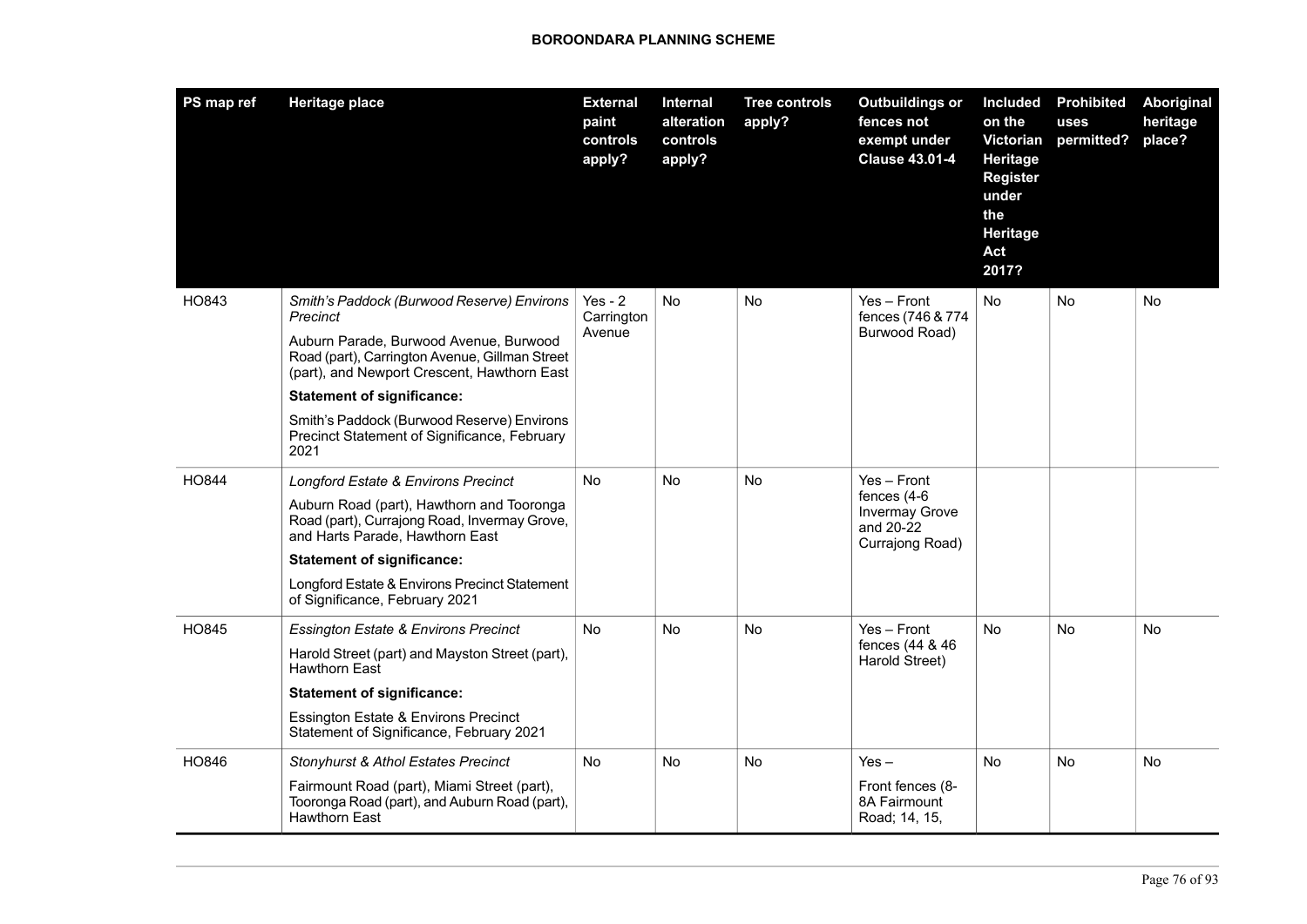| PS map ref   | <b>Heritage place</b>                                                                                                                                                                                                                                                                                        | <b>External</b><br>paint<br>controls<br>apply? | Internal<br>alteration<br>controls<br>apply?         | <b>Tree controls</b><br>apply? | <b>Outbuildings or</b><br>fences not<br>exempt under<br><b>Clause 43.01-4</b>                                                                                                                                                            | <b>Included</b><br>on the<br>Victorian<br>Heritage<br><b>Register</b><br>under<br>the<br>Heritage<br>Act<br>2017? | <b>Prohibited</b><br>uses<br>permitted? | Aboriginal<br>heritage<br>place? |
|--------------|--------------------------------------------------------------------------------------------------------------------------------------------------------------------------------------------------------------------------------------------------------------------------------------------------------------|------------------------------------------------|------------------------------------------------------|--------------------------------|------------------------------------------------------------------------------------------------------------------------------------------------------------------------------------------------------------------------------------------|-------------------------------------------------------------------------------------------------------------------|-----------------------------------------|----------------------------------|
|              | <b>Statement of significance:</b><br>Stonyhurst & Athol Estates Precinct Statement<br>of Significance, February 2021                                                                                                                                                                                         |                                                |                                                      |                                | 16, 17, 18-20,<br>19-19A Miami<br>Street)<br>Garages (8<br>Fairmount Road;<br>7-11, 19A,<br>28 Miami Street;<br>481 Tooronga<br>Road)                                                                                                    |                                                                                                                   |                                         |                                  |
| <b>HO847</b> | Havelock Road, Denmark Hill Road and Linton<br><b>Court Precinct</b><br>Havelock Road (part), Denmark Hill Road<br>(part), and Linton Court, Hawthorn East<br><b>Statement of significance:</b><br>Havelock Road, Denmark Hill Road and Linton<br>Court Precinct Statement of Significance,<br>February 2021 | <b>No</b>                                      | N <sub>o</sub>                                       | <b>No</b>                      | $Yes -$<br>Front fences (27-<br>27A,<br>29-29A, 31-31A,<br>33-33A Havelock<br>Road: 2 Denmark<br>Hill Road)<br>Garages (27-27A,<br>29-29A, 31-31A,<br>33-33A Havelock<br>Road; 2 and 8<br>Denmark Hill<br>Road; 1 and 2<br>Linton Court) | <b>No</b>                                                                                                         | N <sub>o</sub>                          | N <sub>o</sub>                   |
| HO848        | Victoria Road Precinct<br>Albert Street (part), Cambridge Street (part),<br>Freeman Street, Grandview Grove (part),<br>Hallcroft Place, Irelands Lane, Lilydale Grove<br>(part), Lingwell Road, Lorne Road, Rathmines                                                                                        | No                                             | $Yes - 14$<br>Rathmines<br>Road<br>(church<br>organ) | No                             | $Yes - Front$<br>fences (1, 3, 5, 7,<br>9, 11 and 8<br>Hallcroft Place; 84<br>Victoria Road)                                                                                                                                             | <b>No</b>                                                                                                         | No.                                     | No.                              |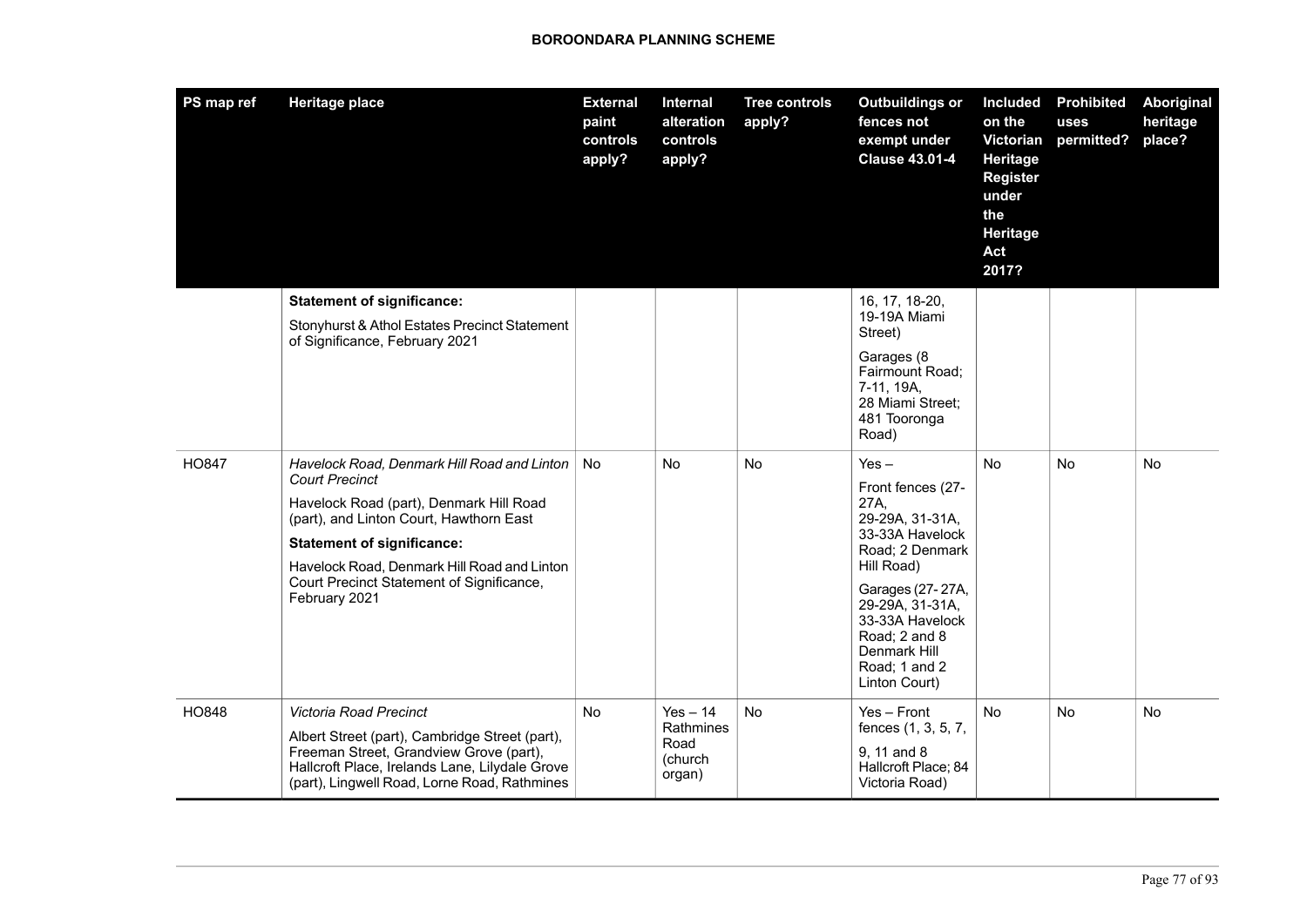| PS map ref | <b>Heritage place</b>                                                                                                                     | <b>External</b><br>paint<br>controls<br>apply? | Internal<br>alteration<br>controls<br>apply? | <b>Tree controls</b><br>apply? | <b>Outbuildings or</b><br>fences not<br>exempt under<br><b>Clause 43.01-4</b> | <b>Included</b><br>on the<br>Victorian<br>Heritage<br><b>Register</b><br>under<br>the<br>Heritage<br>Act<br>2017? | <b>Prohibited</b><br>uses<br>permitted? | Aboriginal<br>heritage<br>place? |
|------------|-------------------------------------------------------------------------------------------------------------------------------------------|------------------------------------------------|----------------------------------------------|--------------------------------|-------------------------------------------------------------------------------|-------------------------------------------------------------------------------------------------------------------|-----------------------------------------|----------------------------------|
|            | Road (part), Stanley Avenue, Station Street,<br>Stewart Street, Temple Street, Victoria Grove,<br>and Victoria Road (part), Hawthorn East |                                                |                                              |                                |                                                                               |                                                                                                                   |                                         |                                  |
|            | <b>Statement of significance:</b>                                                                                                         |                                                |                                              |                                |                                                                               |                                                                                                                   |                                         |                                  |
|            | Victoria Road Precinct Statement of<br>Significance, February 2021                                                                        |                                                |                                              |                                |                                                                               |                                                                                                                   |                                         |                                  |
| HO849      | <b>Newtown Housing Project</b>                                                                                                            | No.                                            | No                                           | No                             | Yes - Front fences                                                            | No                                                                                                                | No                                      | No                               |
|            | 406 Barkers Road, Hawthorn East                                                                                                           |                                                |                                              |                                | (Besser block)                                                                |                                                                                                                   |                                         |                                  |
|            | <b>Statement of significance:</b>                                                                                                         |                                                |                                              |                                |                                                                               |                                                                                                                   |                                         |                                  |
|            | Newtown Housing Project Statement<br>of Significance, February 2021                                                                       |                                                |                                              |                                |                                                                               |                                                                                                                   |                                         |                                  |
| HO850      | Clomanto                                                                                                                                  | No                                             | No                                           | No                             | No                                                                            | No                                                                                                                | No                                      | No                               |
|            | 452 Barkers Road, Hawthorn East                                                                                                           |                                                |                                              |                                |                                                                               |                                                                                                                   |                                         |                                  |
|            | <b>Statement of significance:</b>                                                                                                         |                                                |                                              |                                |                                                                               |                                                                                                                   |                                         |                                  |
|            | Clomanto Statement of Significance, February<br>2021                                                                                      |                                                |                                              |                                |                                                                               |                                                                                                                   |                                         |                                  |
| HO851      | Merledon                                                                                                                                  | <b>No</b>                                      | <b>No</b>                                    | <b>No</b>                      | <b>No</b>                                                                     | <b>No</b>                                                                                                         | <b>No</b>                               | <b>No</b>                        |
|            | 16 Beaconsfield Road, Hawthorn East                                                                                                       |                                                |                                              |                                |                                                                               |                                                                                                                   |                                         |                                  |
|            | <b>Statement of significance:</b>                                                                                                         |                                                |                                              |                                |                                                                               |                                                                                                                   |                                         |                                  |
|            | Merledon Statement of Significance, February<br>2021                                                                                      |                                                |                                              |                                |                                                                               |                                                                                                                   |                                         |                                  |
| HO852      | Lumeah                                                                                                                                    | No.                                            | No                                           | No                             | <b>No</b>                                                                     | No.                                                                                                               | No                                      | No                               |
|            | 64 Campbell Road, Hawthorn East                                                                                                           |                                                |                                              |                                |                                                                               |                                                                                                                   |                                         |                                  |
|            | <b>Statement of significance:</b>                                                                                                         |                                                |                                              |                                |                                                                               |                                                                                                                   |                                         |                                  |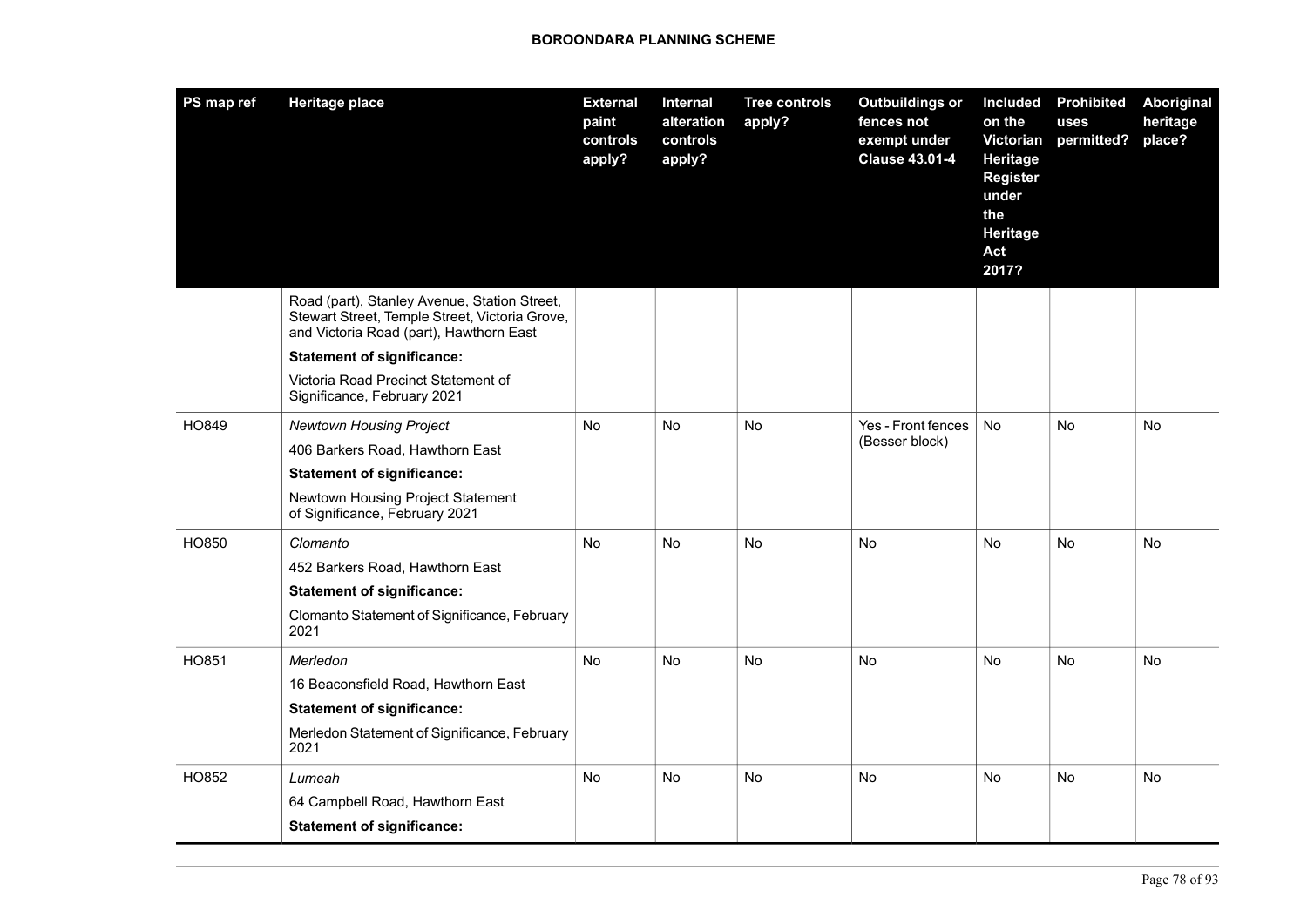| PS map ref | <b>Heritage place</b>                                                                            | <b>External</b><br>paint<br>controls<br>apply? | <b>Internal</b><br>alteration<br>controls<br>apply? | <b>Tree controls</b><br>apply? | <b>Outbuildings or</b><br>fences not<br>exempt under<br><b>Clause 43.01-4</b> | <b>Included</b><br>on the<br>Victorian<br>Heritage<br><b>Register</b><br>under<br>the<br>Heritage<br>Act<br>2017? | <b>Prohibited</b><br>uses<br>permitted? | Aboriginal<br>heritage<br>place? |
|------------|--------------------------------------------------------------------------------------------------|------------------------------------------------|-----------------------------------------------------|--------------------------------|-------------------------------------------------------------------------------|-------------------------------------------------------------------------------------------------------------------|-----------------------------------------|----------------------------------|
|            | Lumeah Statement of Significance, February<br>2021                                               |                                                |                                                     |                                |                                                                               |                                                                                                                   |                                         |                                  |
| HO853      | Rosetta                                                                                          | No                                             | No                                                  | No                             | No                                                                            | No                                                                                                                | No                                      | No                               |
|            | 43 Clive Road, Hawthorn East                                                                     |                                                |                                                     |                                |                                                                               |                                                                                                                   |                                         |                                  |
|            | <b>Statement of significance:</b>                                                                |                                                |                                                     |                                |                                                                               |                                                                                                                   |                                         |                                  |
|            | Rosetta Statement of Significance, February<br>2021                                              |                                                |                                                     |                                |                                                                               |                                                                                                                   |                                         |                                  |
| HO854      | Flats                                                                                            | No                                             | No                                                  | <b>No</b>                      | No                                                                            | <b>No</b>                                                                                                         | No                                      | No                               |
|            | 20 Denmark Hill Road, Hawthorn East                                                              |                                                |                                                     |                                |                                                                               |                                                                                                                   |                                         |                                  |
|            | <b>Statement of significance:</b>                                                                |                                                |                                                     |                                |                                                                               |                                                                                                                   |                                         |                                  |
|            | 20 Denmark Hill Road, Hawthorn East<br>Statement of Significance, February 2021                  |                                                |                                                     |                                |                                                                               |                                                                                                                   |                                         |                                  |
| HO855      | Carabacel (later 'Carrick Hill', later 'Dunreay')                                                | No                                             | No                                                  | No                             | No                                                                            | No                                                                                                                | No                                      | No                               |
|            | 41 Harcourt Street, Hawthorn East                                                                |                                                |                                                     |                                |                                                                               |                                                                                                                   |                                         |                                  |
|            | <b>Statement of significance:</b>                                                                |                                                |                                                     |                                |                                                                               |                                                                                                                   |                                         |                                  |
|            | Carabacel (later 'Carrick Hill', later<br>'Dunreay') Statement of Significance, February<br>2021 |                                                |                                                     |                                |                                                                               |                                                                                                                   |                                         |                                  |
| HO856      | Adair House                                                                                      | <b>No</b>                                      | <b>No</b>                                           | <b>No</b>                      | <b>No</b>                                                                     | <b>No</b>                                                                                                         | <b>No</b>                               | <b>No</b>                        |
|            | 40 Havelock Road, Hawthorn East                                                                  |                                                |                                                     |                                |                                                                               |                                                                                                                   |                                         |                                  |
|            | <b>Statement of significance:</b>                                                                |                                                |                                                     |                                |                                                                               |                                                                                                                   |                                         |                                  |
|            | Adair House Statement of Significance,<br>February 2021                                          |                                                |                                                     |                                |                                                                               |                                                                                                                   |                                         |                                  |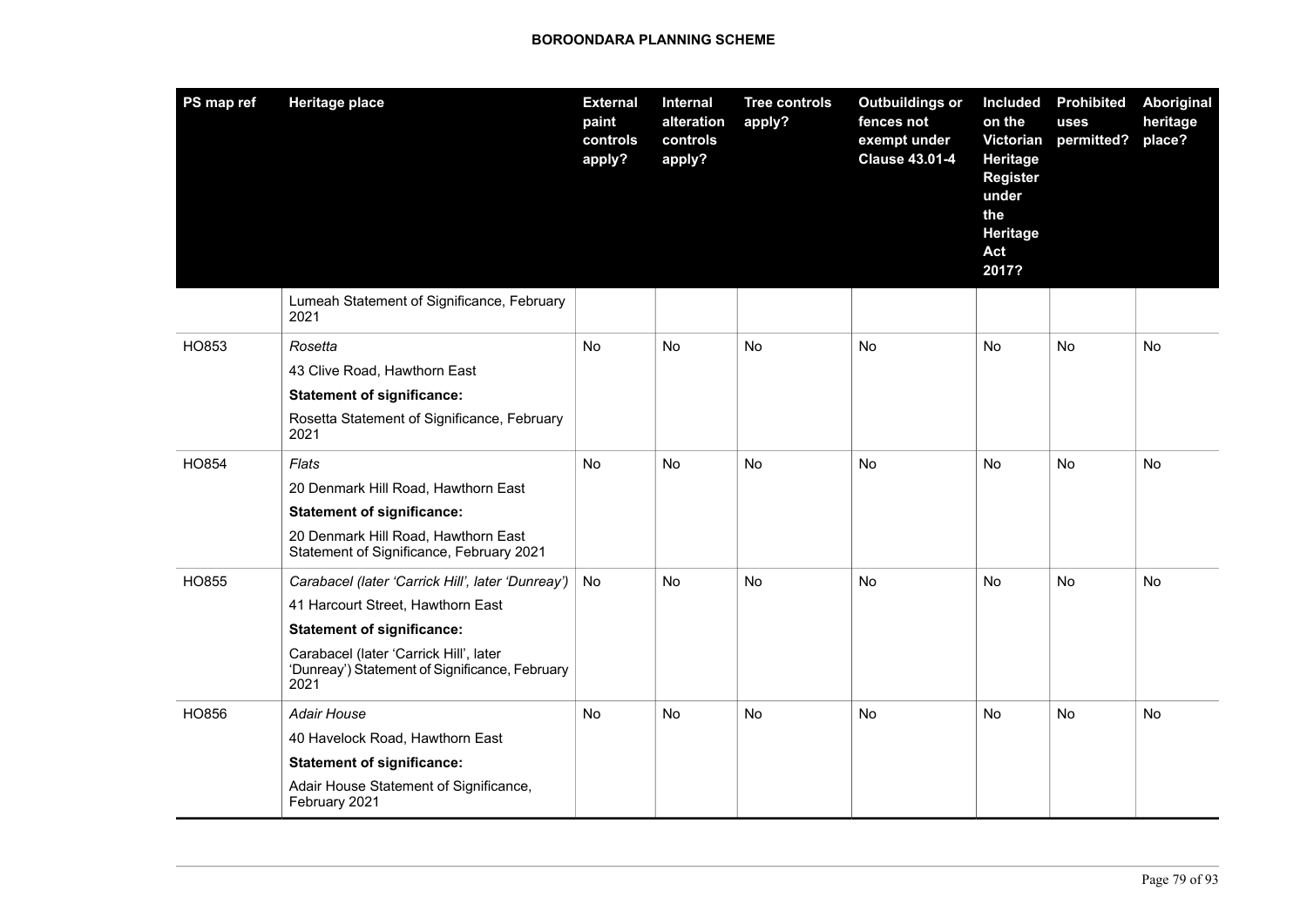| PS map ref   | <b>Heritage place</b>                                                             | <b>External</b><br>paint<br>controls<br>apply? | Internal<br>alteration<br>controls<br>apply? | <b>Tree controls</b><br>apply? | <b>Outbuildings or</b><br>fences not<br>exempt under<br><b>Clause 43.01-4</b> | <b>Included</b><br>on the<br>Victorian<br>Heritage<br><b>Register</b><br>under<br>the<br><b>Heritage</b><br>Act<br>2017? | <b>Prohibited</b><br>uses<br>permitted? | Aboriginal<br>heritage<br>place? |
|--------------|-----------------------------------------------------------------------------------|------------------------------------------------|----------------------------------------------|--------------------------------|-------------------------------------------------------------------------------|--------------------------------------------------------------------------------------------------------------------------|-----------------------------------------|----------------------------------|
| <b>HO857</b> | Cukierman Residence                                                               | <b>No</b>                                      | <b>No</b>                                    | <b>No</b>                      | <b>No</b>                                                                     | <b>No</b>                                                                                                                | <b>No</b>                               | <b>No</b>                        |
|              | 29 Leura Grove, Hawthorn East                                                     |                                                |                                              |                                |                                                                               |                                                                                                                          |                                         |                                  |
|              | <b>Statement of significance:</b>                                                 |                                                |                                              |                                |                                                                               |                                                                                                                          |                                         |                                  |
|              | Cukierman Residence Statement of<br>Significance, February 2021                   |                                                |                                              |                                |                                                                               |                                                                                                                          |                                         |                                  |
| HO858        | Les Cloches                                                                       | No                                             | No                                           | No                             | Yes - Garage                                                                  | <b>No</b>                                                                                                                | <b>No</b>                               | <b>No</b>                        |
|              | 100 Pleasant Road, Hawthorn East                                                  |                                                |                                              |                                |                                                                               |                                                                                                                          |                                         |                                  |
|              | <b>Statement of significance:</b>                                                 |                                                |                                              |                                |                                                                               |                                                                                                                          |                                         |                                  |
|              | Les Cloches Statement of Significance,<br>February 2021                           |                                                |                                              |                                |                                                                               |                                                                                                                          |                                         |                                  |
| HO861        | Tram shelter                                                                      | No                                             | No                                           | No                             | No                                                                            | No                                                                                                                       | No                                      | No                               |
|              | Between 439A & 441 Riversdale Road,<br><b>Hawthorn East</b>                       |                                                |                                              |                                |                                                                               |                                                                                                                          |                                         |                                  |
|              | <b>Statement of significance:</b>                                                 |                                                |                                              |                                |                                                                               |                                                                                                                          |                                         |                                  |
|              | Tram Shelter Statement of Significance,<br>February 2021                          |                                                |                                              |                                |                                                                               |                                                                                                                          |                                         |                                  |
| HO862        | Auburn South Primary School No. 4183                                              | No                                             | No                                           | $Yes -$                        | No                                                                            | No                                                                                                                       | <b>No</b>                               | <b>No</b>                        |
|              | 417-419 Tooronga Road, Hawthorn East                                              |                                                |                                              | Mediterranean<br>Cyprus        |                                                                               |                                                                                                                          |                                         |                                  |
|              | <b>Statement of significance:</b>                                                 |                                                |                                              |                                |                                                                               |                                                                                                                          |                                         |                                  |
|              | Auburn South Primary School No. 4183,<br>Statement of Significance, February 2021 |                                                |                                              |                                |                                                                               |                                                                                                                          |                                         |                                  |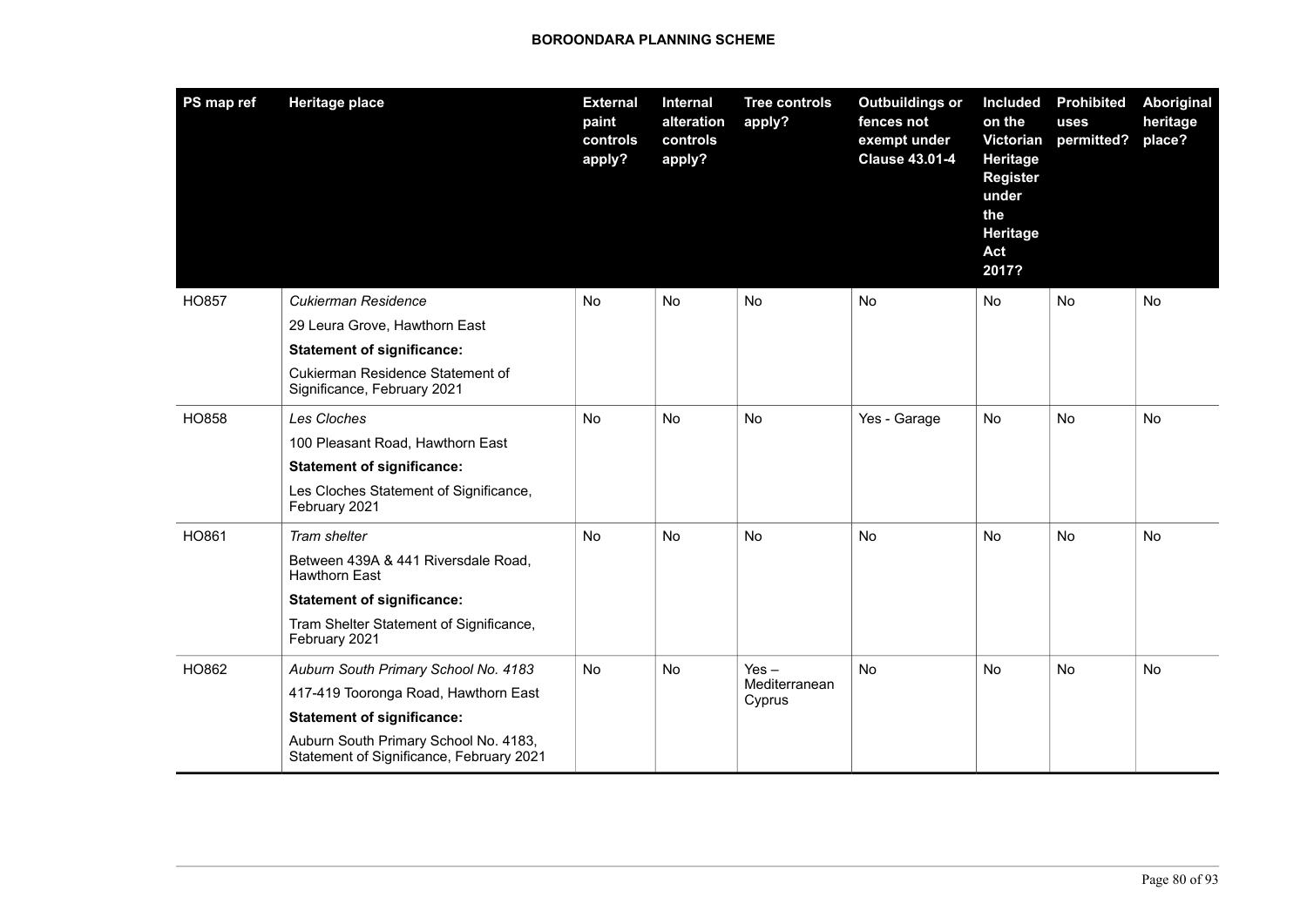| PS map ref | <b>Heritage place</b>                                                                                                                                                                                                                                                               | <b>External</b><br>paint<br>controls<br>apply?                                                 | Internal<br>alteration<br>controls<br>apply? | <b>Tree controls</b><br>apply? | <b>Outbuildings or</b><br>fences not<br>exempt under<br><b>Clause 43.01-4</b> | <b>Included</b><br>on the<br>Victorian<br>Heritage<br><b>Register</b><br>under<br>the<br><b>Heritage</b><br>Act<br>2017? | <b>Prohibited</b><br>uses<br>permitted? | <b>Aboriginal</b><br>heritage<br>place? |
|------------|-------------------------------------------------------------------------------------------------------------------------------------------------------------------------------------------------------------------------------------------------------------------------------------|------------------------------------------------------------------------------------------------|----------------------------------------------|--------------------------------|-------------------------------------------------------------------------------|--------------------------------------------------------------------------------------------------------------------------|-----------------------------------------|-----------------------------------------|
| HO863      | Shanklin, St Lawrence, Auburn, Fernside,<br>Illawarra, Riversdale, Tooronga<br>500-512 Tooronga Road, Hawthorn East<br><b>Statement of significance:</b><br>Shanklin, St Lawrence, Auburn, Fernside,<br>Illawarra, Riversdale, Tooronga Statement of<br>Significance, February 2021 | No                                                                                             | No                                           | No                             | $Yes - Front$<br>Fences (508<br>and 510 Tooronga<br>Road)                     | No                                                                                                                       | No                                      | No                                      |
| HO864      | <b>Trengrove House</b><br>8 Tower Place, Hawthorn East<br><b>Statement of significance:</b><br>Trengrove House Statement of Significance,<br>February 2021                                                                                                                          | No                                                                                             | No.                                          | No                             | Yes - Front Fence                                                             | No.                                                                                                                      | No                                      | No                                      |
| HO865      | Mombah (former)<br>9 Widford Street, Hawthorn East<br><b>Statement of significance:</b><br>Mombah (former) Statement of Significance,<br>February 2021                                                                                                                              | No                                                                                             | No.                                          | No                             | Yes-Front Fence<br>piers and footings<br>only                                 | No                                                                                                                       | No                                      | No                                      |
| HO866      | Balloch's Bakery and Stables (former)<br>157 Auburn Road, Hawthorn and 3 Russell's<br>Place, Hawthorn East<br><b>Statement of significance:</b><br>Balloch's Bakery and Stables (former)<br>Statement of Significance, February 2021                                                | $Yes -$<br>Painted<br>sign on<br>eastern<br>elevation<br>of 157<br>Auburn<br>Road.<br>Hawthorn | No                                           | No                             | No                                                                            | No                                                                                                                       | No                                      | No                                      |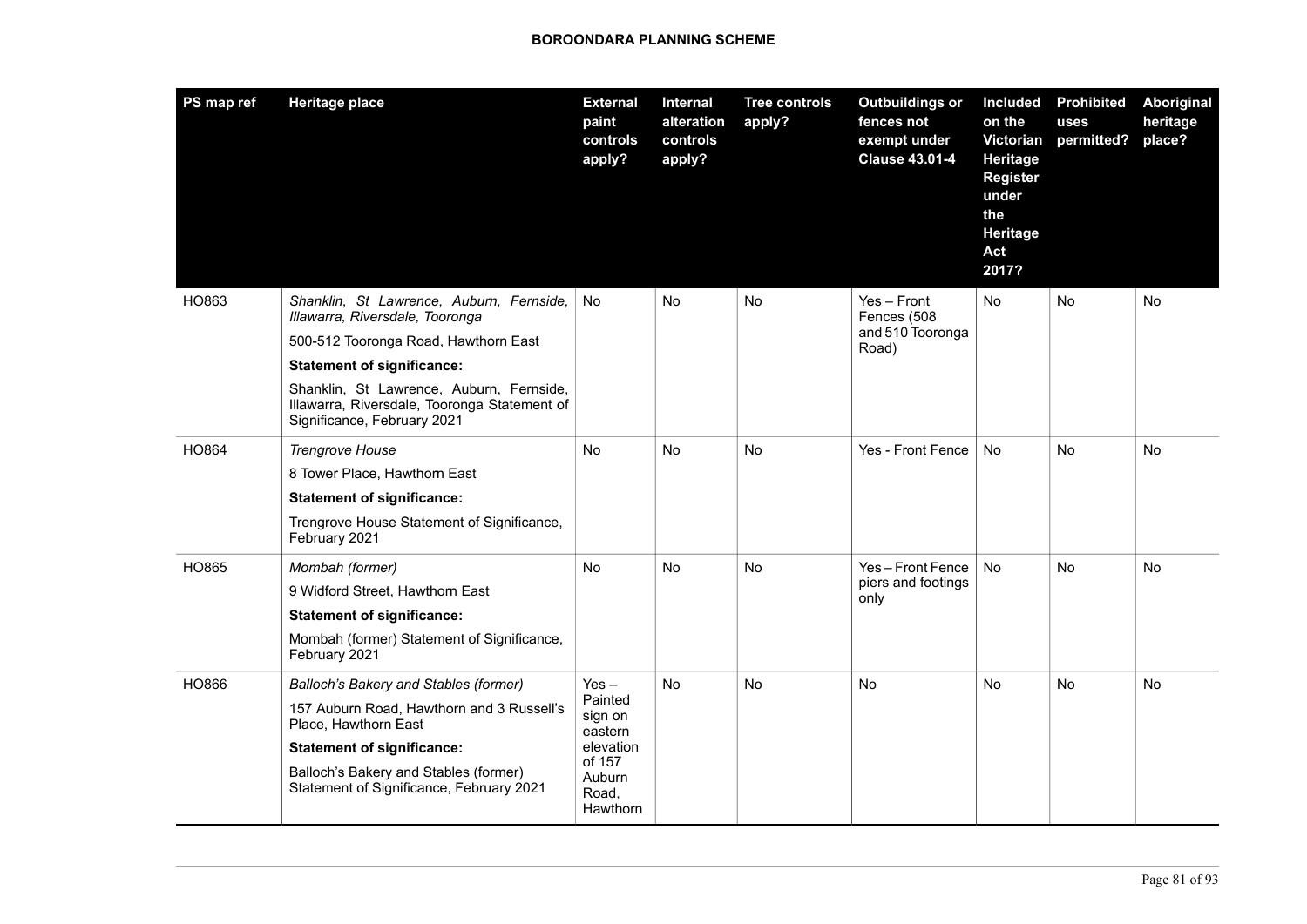| PS map ref | <b>Heritage place</b>                                                                                             | <b>External</b><br>paint<br>controls<br>apply? | <b>Internal</b><br>alteration<br>controls<br>apply? | <b>Tree controls</b><br>apply? | <b>Outbuildings or</b><br>fences not<br>exempt under<br><b>Clause 43.01-4</b> | <b>Included</b><br>on the<br>Victorian<br>Heritage<br><b>Register</b><br>under<br>the<br>Heritage<br>Act<br>2017? | <b>Prohibited</b><br>uses<br>permitted? | Aboriginal<br>heritage<br>place? |
|------------|-------------------------------------------------------------------------------------------------------------------|------------------------------------------------|-----------------------------------------------------|--------------------------------|-------------------------------------------------------------------------------|-------------------------------------------------------------------------------------------------------------------|-----------------------------------------|----------------------------------|
| HO870      | House                                                                                                             | <b>No</b>                                      | No.                                                 | <b>No</b>                      | Yes - Garage and                                                              | <b>No</b>                                                                                                         | No                                      | No                               |
|            | 1 Mountain View Road, Balwyn North                                                                                |                                                |                                                     |                                | masonry fence to<br>the front and side                                        |                                                                                                                   |                                         |                                  |
|            | <b>Statement of Significance:</b>                                                                                 |                                                |                                                     |                                |                                                                               |                                                                                                                   |                                         |                                  |
|            | House Statement of Significance (1 Mountain<br>View Road, Balwyn North), September 2020                           |                                                |                                                     |                                |                                                                               |                                                                                                                   |                                         |                                  |
| HO871      | Reumah                                                                                                            | No                                             | No                                                  | No                             | No                                                                            | No                                                                                                                | <b>No</b>                               | No                               |
|            | 1 Reumah Court, Balwyn                                                                                            |                                                |                                                     |                                |                                                                               |                                                                                                                   |                                         |                                  |
|            | <b>Statement of Significance:</b>                                                                                 |                                                |                                                     |                                |                                                                               |                                                                                                                   |                                         |                                  |
|            | Reumah Statement of Significance (1 Reumah<br>Court, Balwyn), September 2020                                      |                                                |                                                     |                                |                                                                               |                                                                                                                   |                                         |                                  |
| HO872      | All Hallows' Catholic Church- School, former                                                                      | <b>No</b>                                      | No                                                  | <b>No</b>                      | No                                                                            | No                                                                                                                | No                                      | No                               |
|            | 3 Brenbeal Street, Balwyn                                                                                         |                                                |                                                     |                                |                                                                               |                                                                                                                   |                                         |                                  |
|            | <b>Statement of Significance:</b>                                                                                 |                                                |                                                     |                                |                                                                               |                                                                                                                   |                                         |                                  |
|            | All Hallows' Catholic Church- School,<br>Statement of Significance (3 Brenbeal<br>Street, Balwyn), September 2020 |                                                |                                                     |                                |                                                                               |                                                                                                                   |                                         |                                  |
| HO873      | Flats                                                                                                             | <b>No</b>                                      | <b>No</b>                                           | <b>No</b>                      | Yes - front fence                                                             | <b>No</b>                                                                                                         | <b>No</b>                               | <b>No</b>                        |
|            | 7 Mangan Street, Balwyn                                                                                           |                                                |                                                     |                                |                                                                               |                                                                                                                   |                                         |                                  |
|            | <b>Statement of Significance:</b>                                                                                 |                                                |                                                     |                                |                                                                               |                                                                                                                   |                                         |                                  |
|            | Flats Statement of Significance (7 Mangan<br>Street, Balwyn), September 2020                                      |                                                |                                                     |                                |                                                                               |                                                                                                                   |                                         |                                  |
| HO874      | Khartoum                                                                                                          | No                                             | <b>No</b>                                           | <b>No</b>                      | No                                                                            | No                                                                                                                | <b>No</b>                               | No                               |
|            | 8 Kitchener Street, Deepdene                                                                                      |                                                |                                                     |                                |                                                                               |                                                                                                                   |                                         |                                  |
|            |                                                                                                                   |                                                |                                                     |                                |                                                                               |                                                                                                                   |                                         |                                  |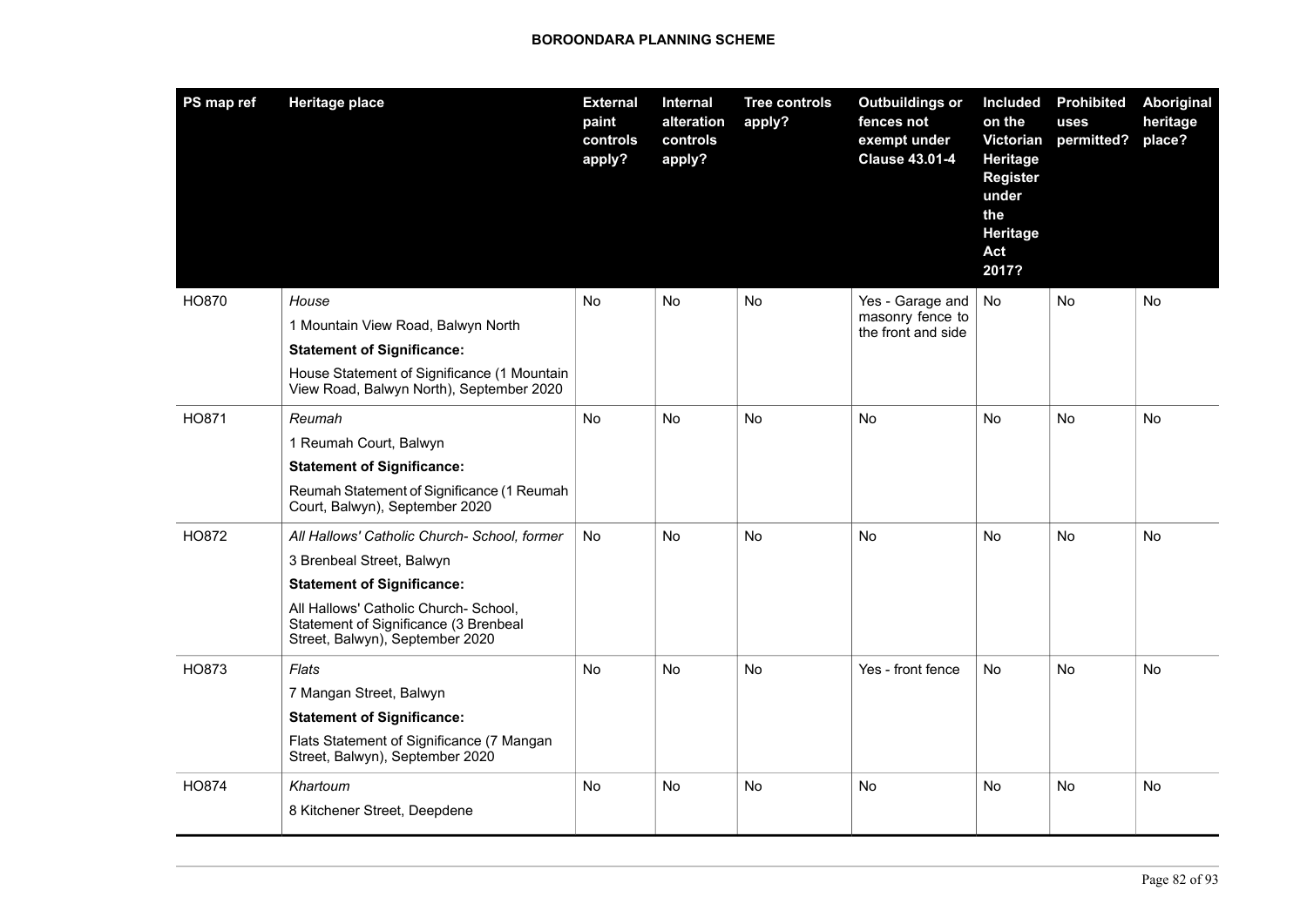| PS map ref   | <b>Heritage place</b>                                                                                  | <b>External</b><br>paint<br>controls<br>apply? | Internal<br>alteration<br>controls<br>apply? | <b>Tree controls</b><br>apply? | <b>Outbuildings or</b><br>fences not<br>exempt under<br><b>Clause 43.01-4</b> | <b>Included</b><br>on the<br>Victorian<br><b>Heritage</b><br><b>Register</b><br>under<br>the<br>Heritage<br>Act<br>2017? | <b>Prohibited</b><br>uses<br>permitted? | Aboriginal<br>heritage<br>place? |
|--------------|--------------------------------------------------------------------------------------------------------|------------------------------------------------|----------------------------------------------|--------------------------------|-------------------------------------------------------------------------------|--------------------------------------------------------------------------------------------------------------------------|-----------------------------------------|----------------------------------|
|              | <b>Statement of Significance:</b>                                                                      |                                                |                                              |                                |                                                                               |                                                                                                                          |                                         |                                  |
|              | Khartoum Statement of Significance (8<br>Kitchener Street, Deepdene), September 2020                   |                                                |                                              |                                |                                                                               |                                                                                                                          |                                         |                                  |
| HO875        | Rexmoor                                                                                                | <b>No</b>                                      | No.                                          | No                             | Yes - two early                                                               | <b>No</b>                                                                                                                | No                                      | No                               |
|              | 8 Boston Road, Balwyn                                                                                  |                                                |                                              |                                | outbuildings<br>at<br>rear of property                                        |                                                                                                                          |                                         |                                  |
|              | <b>Statement of Significance:</b>                                                                      |                                                |                                              |                                |                                                                               |                                                                                                                          |                                         |                                  |
|              | Rexmoor Statement of Significance (8 Boston<br>Road, Balwyn), September 2020                           |                                                |                                              |                                |                                                                               |                                                                                                                          |                                         |                                  |
| HO876        | Aloha                                                                                                  | <b>No</b>                                      | No.                                          | No                             | Yes -                                                                         | No.                                                                                                                      | No.                                     | No                               |
|              | 9 Boston Road, Balwyn                                                                                  |                                                |                                              |                                | brick garage                                                                  |                                                                                                                          |                                         |                                  |
|              | <b>Statement of Significance:</b>                                                                      |                                                |                                              |                                |                                                                               |                                                                                                                          |                                         |                                  |
|              | Aloha Statement of Significance (9 Boston<br>Road, Balwyn), September 2020                             |                                                |                                              |                                |                                                                               |                                                                                                                          |                                         |                                  |
| <b>HO877</b> | Mararoa                                                                                                | <b>No</b>                                      | No.                                          | No                             | <b>No</b>                                                                     | No.                                                                                                                      | No.                                     | No                               |
|              | Leonard Street, Deepdene                                                                               |                                                |                                              |                                |                                                                               |                                                                                                                          |                                         |                                  |
|              | <b>Statement of Significance:</b>                                                                      |                                                |                                              |                                |                                                                               |                                                                                                                          |                                         |                                  |
|              | Mararoa Statement of Significance (28<br>Leonard Street, Deepdene), September 2020                     |                                                |                                              |                                |                                                                               |                                                                                                                          |                                         |                                  |
| <b>HO878</b> | 1st Deepdene Scout Hall Whitehorse Road,<br>Deepdene                                                   | No                                             | No                                           | <b>No</b>                      | No                                                                            | No                                                                                                                       | No                                      | No                               |
|              | <b>Statement of Significance:</b>                                                                      |                                                |                                              |                                |                                                                               |                                                                                                                          |                                         |                                  |
|              | 1st Deepdene Scout Hall Statement of<br>Significance (32 Whitehorse Road, Deepdene),<br>September 2020 |                                                |                                              |                                |                                                                               |                                                                                                                          |                                         |                                  |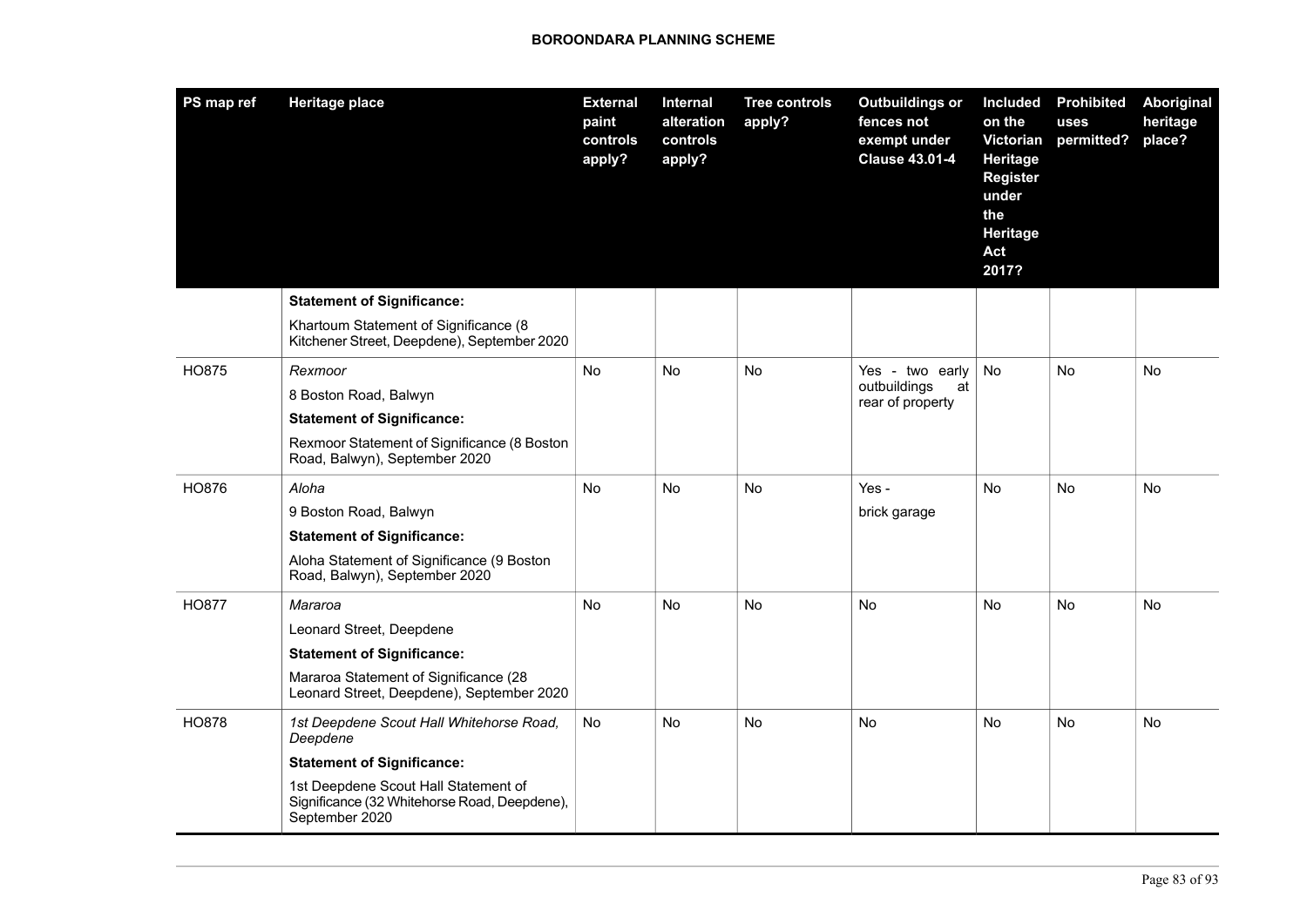| PS map ref   | <b>Heritage place</b>                                                                                                              | <b>External</b><br>paint<br>controls<br>apply? | <b>Internal</b><br>alteration<br>controls<br>apply? | <b>Tree controls</b><br>apply?                | <b>Outbuildings or</b><br>fences not<br>exempt under<br><b>Clause 43.01-4</b> | <b>Included</b><br>on the<br>Victorian<br>Heritage<br><b>Register</b><br>under<br>the<br>Heritage<br>Act<br>2017? | <b>Prohibited</b><br>uses<br>permitted? | Aboriginal<br>heritage<br>place? |
|--------------|------------------------------------------------------------------------------------------------------------------------------------|------------------------------------------------|-----------------------------------------------------|-----------------------------------------------|-------------------------------------------------------------------------------|-------------------------------------------------------------------------------------------------------------------|-----------------------------------------|----------------------------------|
| HO879        | Bel-Air<br>113 Yarrbat Avenue, Balwyn                                                                                              | No                                             | No                                                  | No                                            | Yes - garage and<br>front fence along                                         | No.                                                                                                               | No                                      | No                               |
|              | <b>Statement of Significance:</b>                                                                                                  |                                                |                                                     |                                               | <b>Yarrbat Avenue</b><br>frontage                                             |                                                                                                                   |                                         |                                  |
| <b>HO880</b> | Bel-Air Statement of Significance (113 Yarrbat<br>Avenue, Balwyn), September 2020                                                  |                                                |                                                     |                                               |                                                                               |                                                                                                                   |                                         |                                  |
|              | Silver Birches (formerly Hillsborough) and<br>garden                                                                               | No                                             | No                                                  | Yes -front and<br>rear<br>garden layout       | Yes-garage and<br>the capped<br>sections of front<br>fence and gates          | No                                                                                                                | No                                      | No                               |
|              | 129-131 Yarrbat Avenue, Balwyn                                                                                                     |                                                |                                                     | including the                                 |                                                                               |                                                                                                                   |                                         |                                  |
|              | <b>Statement of Significance:</b>                                                                                                  |                                                |                                                     | wall designed by                              |                                                                               |                                                                                                                   |                                         |                                  |
|              | Silver Birches (formerly Hillsborough) and<br>garden Statement of Significance (129-131<br>Yarrbat Avenue, Balwyn), September 2020 |                                                |                                                     | Edna Walling<br>and the mature<br>Oak species |                                                                               |                                                                                                                   |                                         |                                  |
| HO881        | Church House                                                                                                                       | <b>No</b>                                      | <b>No</b>                                           | <b>No</b>                                     | <b>No</b>                                                                     | <b>No</b>                                                                                                         | N <sub>o</sub>                          | <b>No</b>                        |
|              | 146 Yarrbat Avenue, Balwyn                                                                                                         |                                                |                                                     |                                               |                                                                               |                                                                                                                   |                                         |                                  |
|              | <b>Statement of Significance:</b>                                                                                                  |                                                |                                                     |                                               |                                                                               |                                                                                                                   |                                         |                                  |
|              | Church House Statement of Significance (146<br>Yarrbat Avenue, Balwyn), September 2020                                             |                                                |                                                     |                                               |                                                                               |                                                                                                                   |                                         |                                  |
| HO882        | <b>House and Garden</b>                                                                                                            | <b>No</b>                                      | <b>No</b>                                           | Yes - mature                                  | Yes - front fence                                                             | <b>No</b>                                                                                                         | <b>No</b>                               | No                               |
|              | 171 Doncaster Road, Balwyn North                                                                                                   |                                                |                                                     | trees cypress<br>and cedar trees              | and garage                                                                    |                                                                                                                   |                                         |                                  |
|              | <b>Statement of Significance:</b>                                                                                                  |                                                |                                                     | and front garden                              |                                                                               |                                                                                                                   |                                         |                                  |
|              | Statement of Significance House and Garden<br>Statement of Significance (171 Doncaster<br>Road, Balwyn North), September 2020      |                                                |                                                     |                                               |                                                                               |                                                                                                                   |                                         |                                  |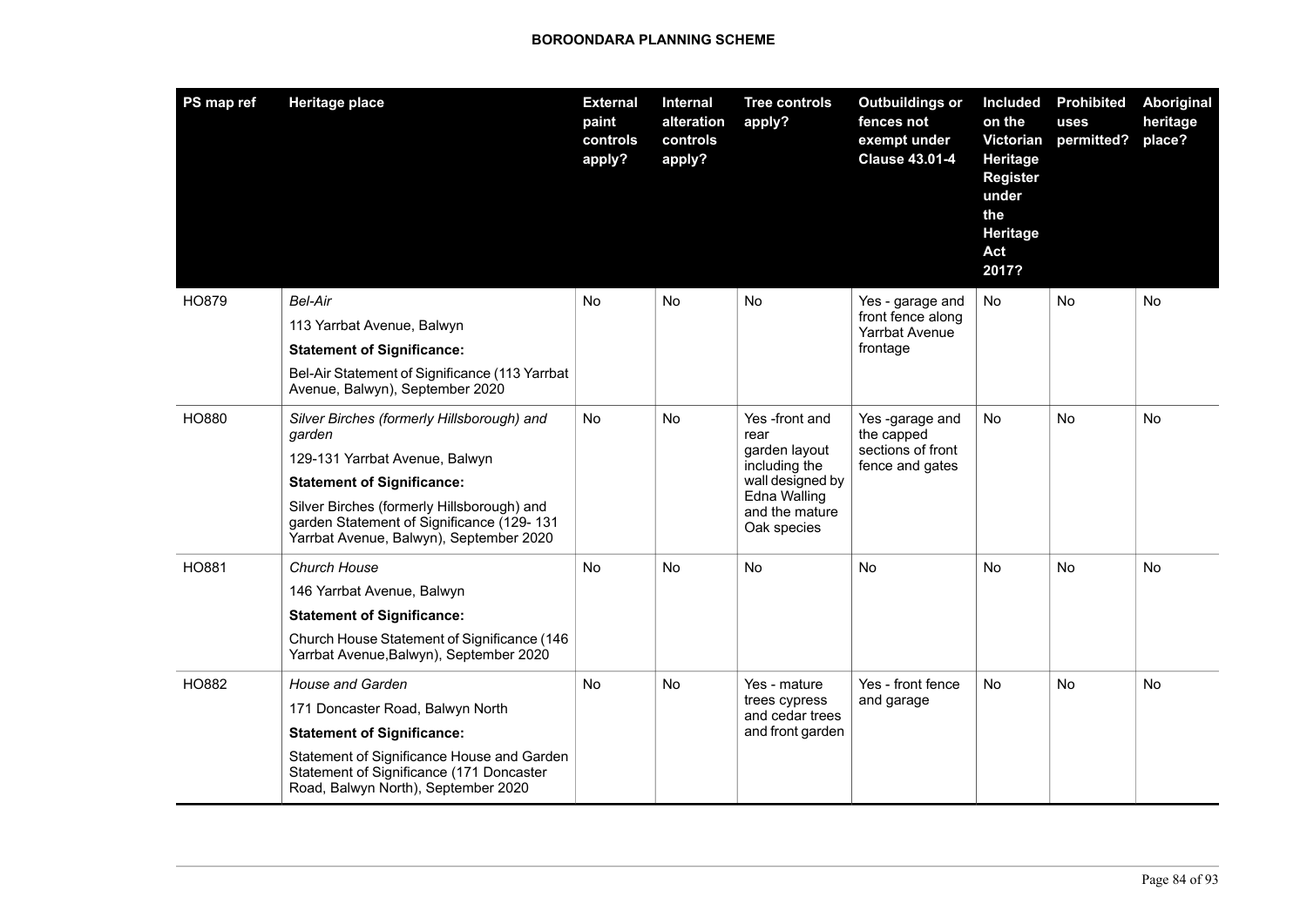| PS map ref                                    | <b>Heritage place</b>                                                                                                   | <b>External</b><br>paint<br>controls<br>apply? | Internal<br>alteration<br>controls<br>apply? | <b>Tree controls</b><br>apply? | <b>Outbuildings or</b><br>fences not<br>exempt under<br><b>Clause 43.01-4</b> | <b>Included</b><br>on the<br><b>Victorian</b><br>Heritage<br><b>Register</b><br>under<br>the<br>Heritage<br>Act<br>2017? | <b>Prohibited</b><br>uses<br>permitted? | Aboriginal<br>heritage<br>place? |
|-----------------------------------------------|-------------------------------------------------------------------------------------------------------------------------|------------------------------------------------|----------------------------------------------|--------------------------------|-------------------------------------------------------------------------------|--------------------------------------------------------------------------------------------------------------------------|-----------------------------------------|----------------------------------|
| HO883                                         | Evandale (formerly Dewrang) 269 Union Road,<br>Balwyn                                                                   | No.                                            | <b>No</b>                                    | <b>No</b>                      | <b>No</b>                                                                     | <b>No</b>                                                                                                                | <b>No</b>                               | <b>No</b>                        |
|                                               | <b>Statement of Significance:</b>                                                                                       |                                                |                                              |                                |                                                                               |                                                                                                                          |                                         |                                  |
|                                               | Evendale (formerly Dewrang) Statement of<br>Significance (269 Union Road, Balwyn),<br>September 2020                    |                                                |                                              |                                |                                                                               |                                                                                                                          |                                         |                                  |
| <b>HO884</b>                                  | Former Frank Paton Memorial Church and Hall                                                                             | <b>No</b>                                      | <b>No</b>                                    | <b>No</b>                      | Yes - front fence                                                             | No                                                                                                                       | No                                      | No                               |
|                                               | 958A Burke Road, Deepdene                                                                                               |                                                |                                              |                                |                                                                               |                                                                                                                          |                                         |                                  |
|                                               | <b>Statement of Significance:</b>                                                                                       |                                                |                                              |                                |                                                                               |                                                                                                                          |                                         |                                  |
|                                               | Former Frank Paton Memorial Church and Hall<br>Statement of Significance (958A Burke Road,<br>Deepdene), September 2020 |                                                |                                              |                                |                                                                               |                                                                                                                          |                                         |                                  |
| HO885                                         | <b>Angle Road Precinct</b>                                                                                              | No                                             | No                                           | No                             | No                                                                            | No                                                                                                                       | No                                      | No                               |
|                                               | 1-13 and 2-12 Angle Road Deepdene                                                                                       |                                                |                                              |                                |                                                                               |                                                                                                                          |                                         |                                  |
|                                               | <b>Statement of Significance:</b>                                                                                       |                                                |                                              |                                |                                                                               |                                                                                                                          |                                         |                                  |
|                                               | Angle Road Precinct Statement of Significance<br>(1-13 and 2-12 Angle Road, Deepdene),<br>September 2020                |                                                |                                              |                                |                                                                               |                                                                                                                          |                                         |                                  |
| HO891                                         | House                                                                                                                   | No.                                            | No                                           | No                             | Yes - front fence                                                             | No                                                                                                                       | No                                      | No                               |
| Interim Control<br>Expiry Date:<br>31/01/2023 | 39 Peate Avenue, Glen Iris                                                                                              |                                                |                                              |                                |                                                                               |                                                                                                                          |                                         |                                  |
| HO892                                         | House                                                                                                                   | No                                             | No                                           | No                             | No                                                                            | No                                                                                                                       | No                                      | No                               |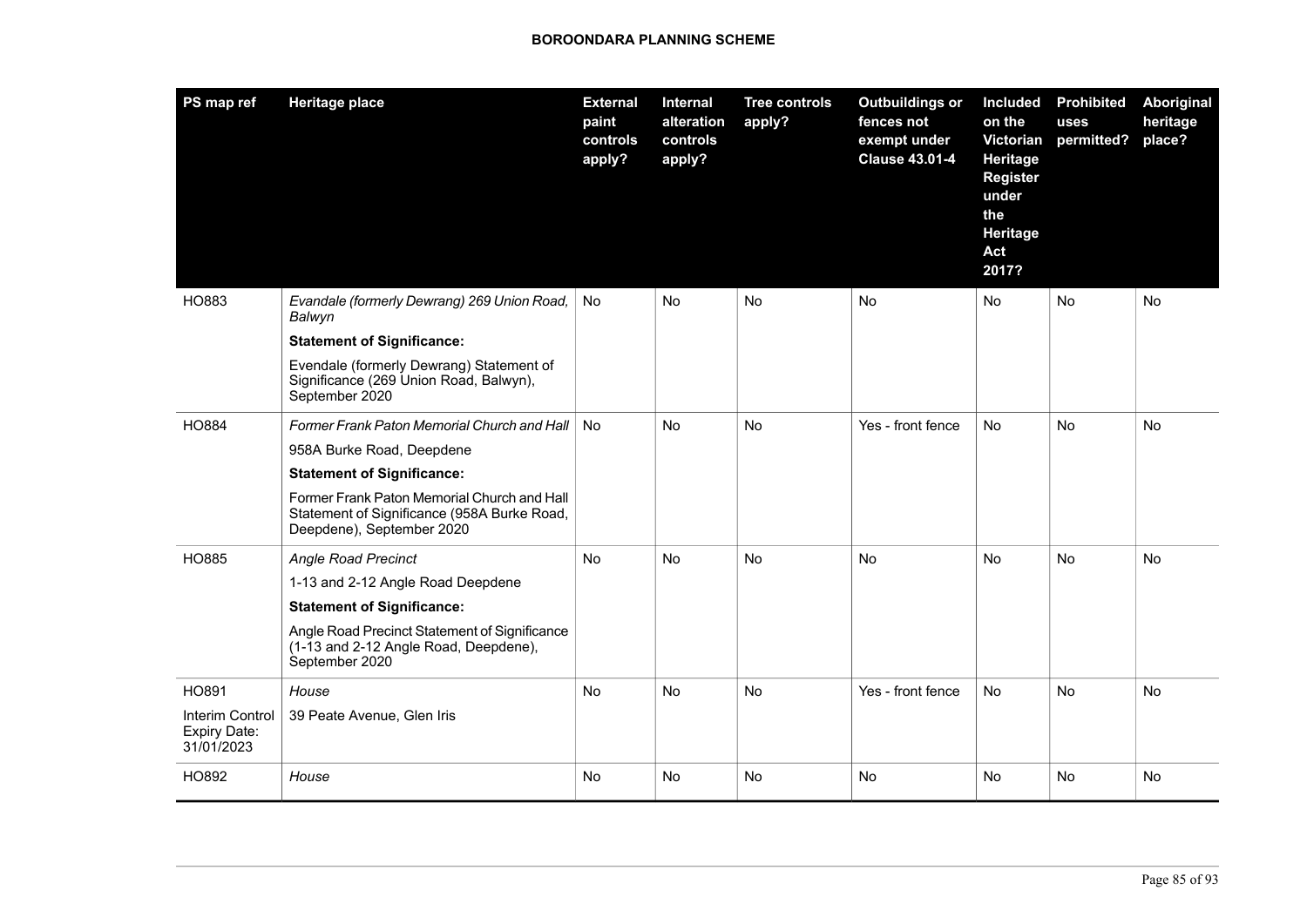| PS map ref                                           | <b>Heritage place</b>                    | <b>External</b><br>paint<br>controls<br>apply? | Internal<br>alteration<br>controls<br>apply? | <b>Tree controls</b><br>apply? | <b>Outbuildings or</b><br>fences not<br>exempt under<br><b>Clause 43.01-4</b> | Included<br>on the<br>Victorian<br><b>Heritage</b><br><b>Register</b><br>under<br>the<br>Heritage<br>Act<br>2017? | <b>Prohibited</b><br>uses<br>permitted? | Aboriginal<br>heritage<br>place? |
|------------------------------------------------------|------------------------------------------|------------------------------------------------|----------------------------------------------|--------------------------------|-------------------------------------------------------------------------------|-------------------------------------------------------------------------------------------------------------------|-----------------------------------------|----------------------------------|
| Interim Control<br>Expiry Date:<br>31/01/2023        | 22 Bourne Road, Glen Iris                |                                                |                                              |                                |                                                                               |                                                                                                                   |                                         |                                  |
| HO893                                                | Camberwell South Primary School No. 4170 | <b>No</b>                                      | <b>No</b>                                    | No.                            | <b>No</b>                                                                     | No                                                                                                                | <b>No</b>                               | <b>No</b>                        |
| Interim Control<br>Expiry Date:<br>31/01/2023        | 4 Peate Avenue, Glen Iris                |                                                |                                              |                                |                                                                               |                                                                                                                   |                                         |                                  |
| HO894                                                | Carinya (Formerly Warrack Lodge)         | Yes                                            | No                                           | <b>No</b>                      | No                                                                            | No                                                                                                                | no                                      |                                  |
| Interim Control<br><b>Expiry Date:</b><br>31/01/2023 | 14 Alfred Road, Glen Iris                |                                                |                                              |                                |                                                                               |                                                                                                                   |                                         |                                  |
| HO896                                                | Glen Iris Primary School No. 1148        | No                                             | No                                           | <b>No</b>                      | No                                                                            | No                                                                                                                | No                                      | No                               |
| Interim Control<br>Expiry Date:<br>31/01/2023        | 170 Glen Iris Road, Glen Iris            |                                                |                                              |                                |                                                                               |                                                                                                                   |                                         |                                  |
| HO897                                                | Hirsch House and Office (former)         | <b>No</b>                                      | No                                           | No                             | <b>No</b>                                                                     | No                                                                                                                | No                                      | No                               |
| Interim Control<br><b>Expiry Date:</b><br>31/01/2023 | 118 Glen Iris Road, Glen Iris            |                                                |                                              |                                |                                                                               |                                                                                                                   |                                         |                                  |
| <b>HO898</b>                                         | House                                    | No                                             | No                                           | No                             | No                                                                            | No                                                                                                                | No                                      | No                               |
| Interim Control<br>Expiry Date:<br>31/01/2023        | 44 Denman Avenue, Glen Iris              |                                                |                                              |                                |                                                                               |                                                                                                                   |                                         |                                  |
| HO899                                                | House                                    | No                                             | <b>No</b>                                    | <b>No</b>                      | Yes, front fence                                                              | No                                                                                                                | No                                      | No                               |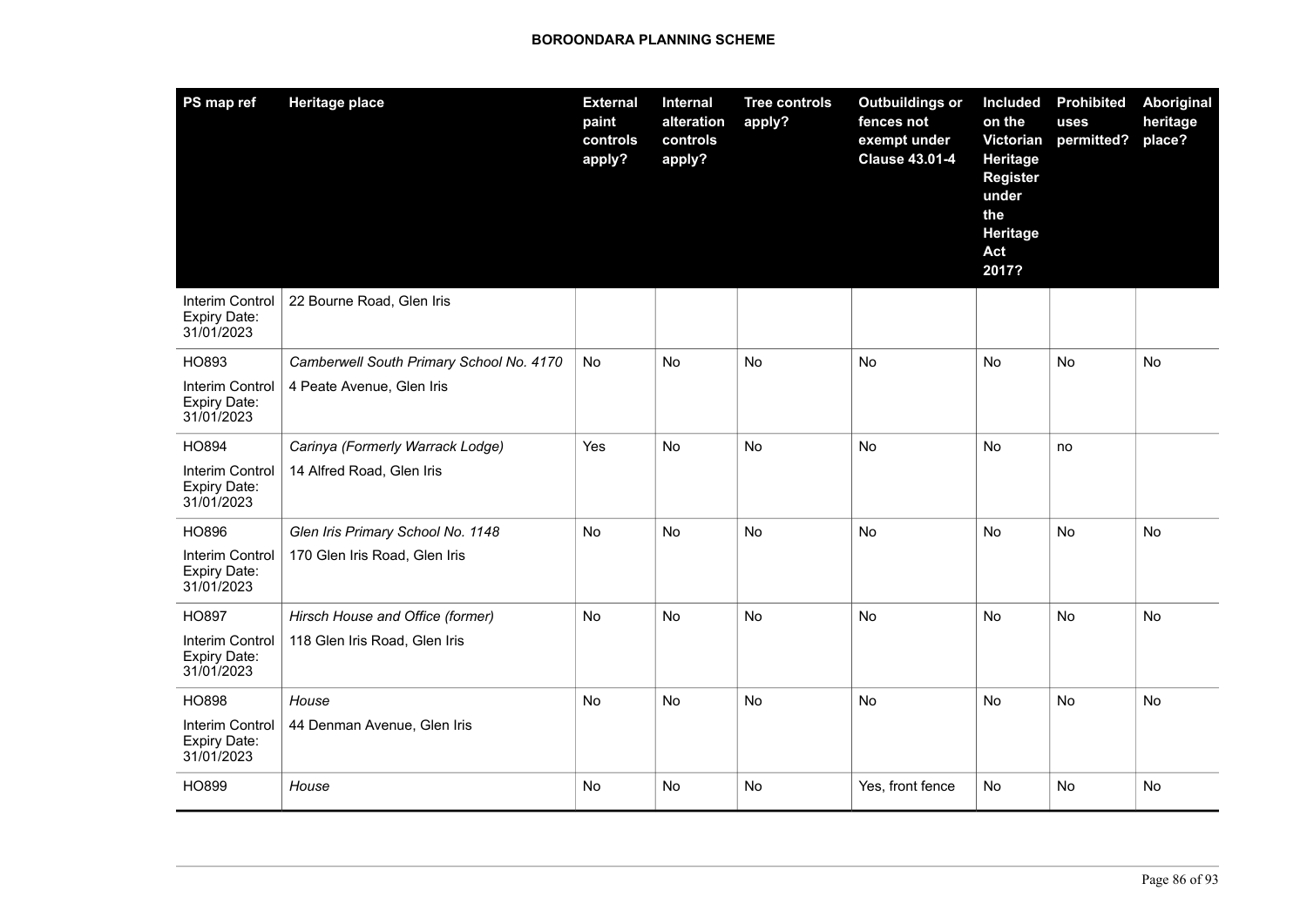| PS map ref                                                    | <b>Heritage place</b>                                                    | <b>External</b><br>paint<br>controls<br>apply? | Internal<br>alteration<br>controls<br>apply?                                     | <b>Tree controls</b><br>apply? | <b>Outbuildings or</b><br>fences not<br>exempt under<br><b>Clause 43.01-4</b> | <b>Included</b><br>on the<br>Victorian<br><b>Heritage</b><br><b>Register</b><br>under<br>the<br>Heritage<br>Act<br>2017? | <b>Prohibited</b><br>uses<br>permitted? | Aboriginal<br>heritage<br>place? |
|---------------------------------------------------------------|--------------------------------------------------------------------------|------------------------------------------------|----------------------------------------------------------------------------------|--------------------------------|-------------------------------------------------------------------------------|--------------------------------------------------------------------------------------------------------------------------|-----------------------------------------|----------------------------------|
| Interim Control<br>Expiry Date:<br>31/01/2023                 | 55 Bath Road, Glen Iris                                                  |                                                |                                                                                  |                                |                                                                               |                                                                                                                          |                                         |                                  |
| HO900<br>Interim Control<br><b>Expiry Date:</b><br>31/01/2023 | <b>Langley Burrell</b><br>148 Summerhill Road, Glen Iris                 | <b>No</b>                                      | <b>No</b>                                                                        | <b>No</b>                      | Yes, front<br>boundary fence<br>Original garage                               | <b>No</b>                                                                                                                | <b>No</b>                               | <b>No</b>                        |
| HO901<br>Interim Control<br><b>Expiry Date:</b><br>31/01/2023 | <b>Mont Iris Estate and Environs Precinct</b>                            | No                                             | No                                                                               | No                             | No                                                                            | No                                                                                                                       | No                                      | No                               |
| HO902<br><b>Interim Control</b><br>Expiry Date:<br>31/01/2023 | Quamby (formerly Wongarra) 29 Alfred Road,<br>Glen Iris                  | No                                             | No                                                                               | No                             | No                                                                            | No                                                                                                                       | No                                      | No                               |
| HO903<br>Interim Control<br>Expiry Date:<br>31/01/2023        | Romney Lodge (formerly Delloraine)<br>2 Allison Avenue, Glen Iris        | <b>No</b>                                      | <b>No</b>                                                                        | <b>No</b>                      | Yes, front fence                                                              | <b>No</b>                                                                                                                | <b>No</b>                               | <b>No</b>                        |
| HO904<br>Interim Control<br>Expiry Date:<br>31/01/2023        | St. Oswald's Anglican Church Complex<br>100 - 108 High Street, Glen Iris | No                                             | Yes, main<br>church<br>building<br>only<br>(stained<br>glass, font<br>and organ) | <b>No</b>                      | No                                                                            | <b>No</b>                                                                                                                | No                                      | <b>No</b>                        |
| HO905                                                         | <b>Summerhill Estate Precinct</b>                                        | No                                             | No                                                                               | <b>No</b>                      | No                                                                            | <b>No</b>                                                                                                                | No                                      | No                               |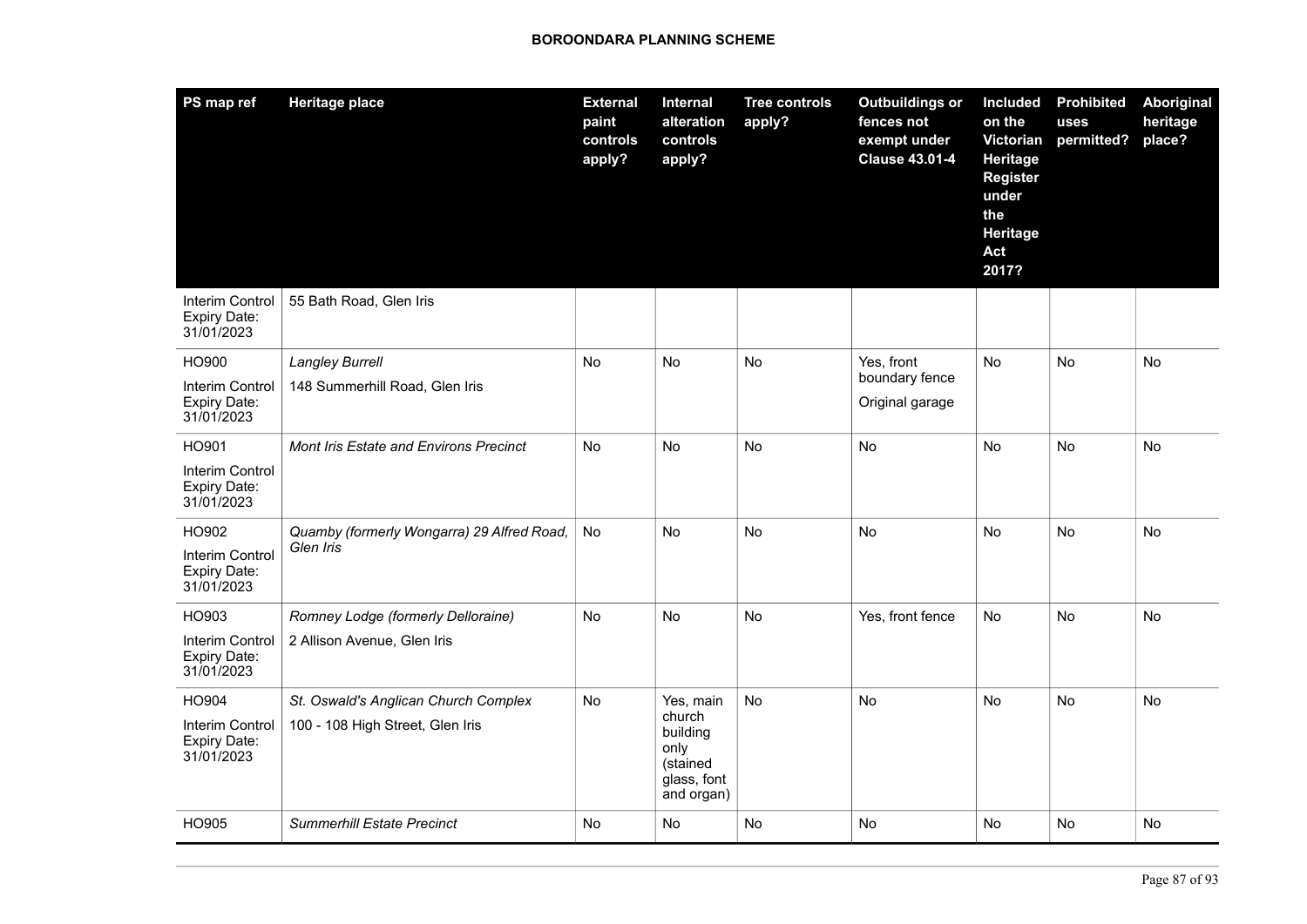| PS map ref                                                    | <b>Heritage place</b>                                                                                                                                                  | <b>External</b><br>paint<br>controls<br>apply? | Internal<br>alteration<br>controls<br>apply? | <b>Tree controls</b><br>apply? | <b>Outbuildings or</b><br>fences not<br>exempt under<br><b>Clause 43.01-4</b> | <b>Included</b><br>on the<br>Victorian<br>Heritage<br><b>Register</b><br>under<br>the<br>Heritage<br>Act<br>2017? | <b>Prohibited</b><br>uses<br>permitted? | Aboriginal<br>heritage<br>place? |
|---------------------------------------------------------------|------------------------------------------------------------------------------------------------------------------------------------------------------------------------|------------------------------------------------|----------------------------------------------|--------------------------------|-------------------------------------------------------------------------------|-------------------------------------------------------------------------------------------------------------------|-----------------------------------------|----------------------------------|
| Interim Control<br><b>Expiry Date:</b><br>31/01/2023          |                                                                                                                                                                        |                                                |                                              |                                |                                                                               |                                                                                                                   |                                         |                                  |
| HO906<br>Interim Control<br>Expiry Date:<br>31/01/2023        | Summerhill Road Methodist Church Complex<br>(former)<br>26 Summerhill Road, Glen Iris                                                                                  | No                                             | No                                           | No                             | Yes, low<br>stone retaining<br>wall                                           | No                                                                                                                | <b>No</b>                               | No                               |
| HO907<br>Interim Control<br>Expiry Date:<br>31/01/2023        | The Fold<br>26 Summerhill Road, Glen Iris                                                                                                                              | <b>No</b>                                      | No                                           | <b>No</b>                      | No                                                                            | <b>No</b>                                                                                                         | <b>No</b>                               | No                               |
| HO909<br>Interim Control<br><b>Expiry Date:</b><br>31/01/2023 | Woorayl<br>3 Valley Parade, Glen Iris                                                                                                                                  | No                                             | No                                           | No                             | No                                                                            | No                                                                                                                | No                                      | No                               |
| HO915                                                         | <b>Red House</b><br>Part 207 Barkers Road, Kew (formerly<br>231 Barkers Road)<br><b>Statement of Significance:</b><br>Red House Statement of Significance,<br>May 2020 | <b>No</b>                                      | <b>No</b>                                    | <b>No</b>                      | <b>No</b>                                                                     | <b>No</b>                                                                                                         | No                                      | No                               |
| HO916                                                         | Wentworth<br>Part 207 Barkers Road, Kew (formerly<br>876 Glenferrie Road)<br><b>Statement of Significance:</b>                                                         | No                                             | <b>No</b>                                    | <b>No</b>                      | No                                                                            | No                                                                                                                | No                                      | No                               |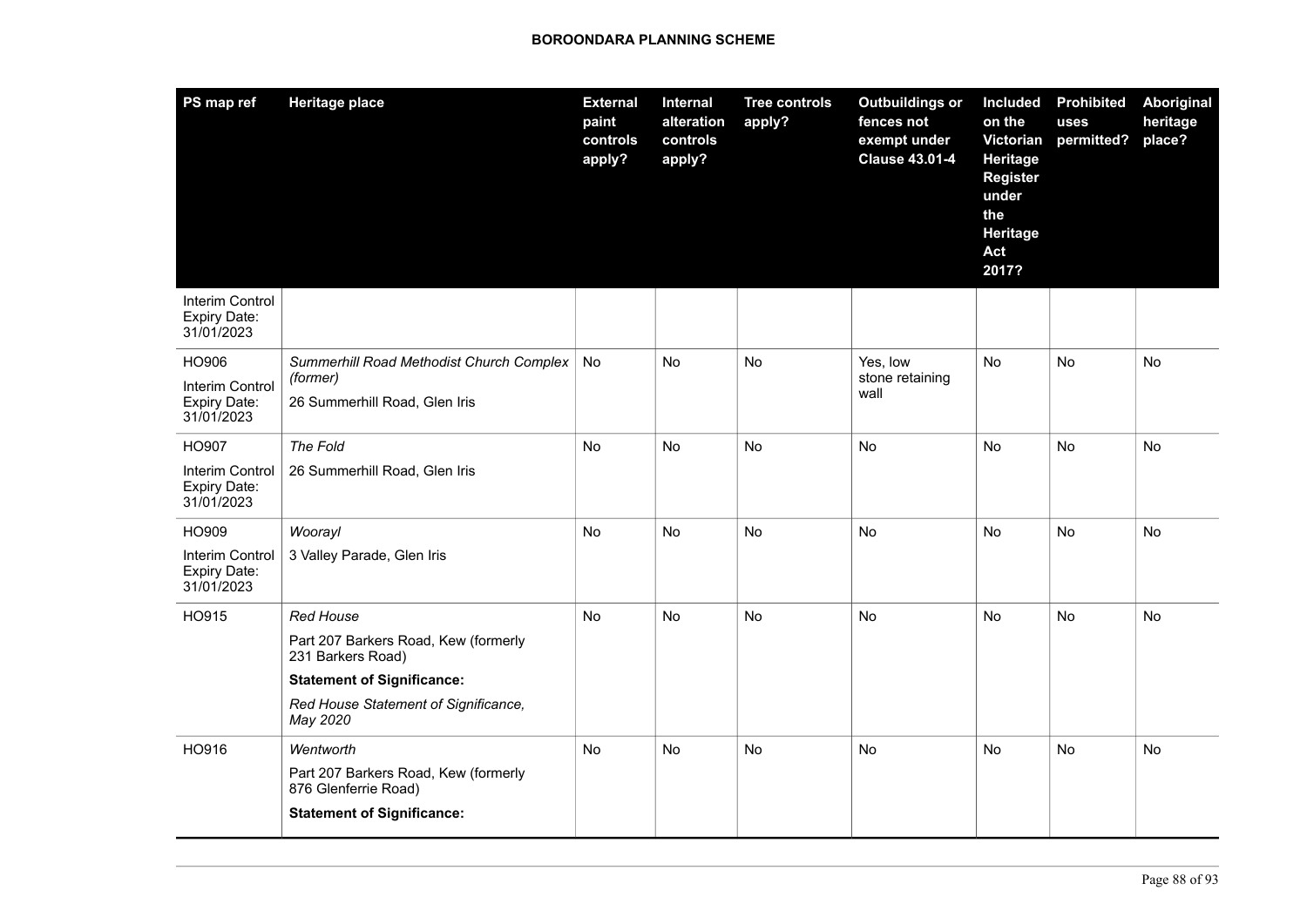| PS map ref                                    | <b>Heritage place</b>                                                | <b>External</b><br>paint<br>controls<br>apply? | Internal<br>alteration<br>controls<br>apply? | <b>Tree controls</b><br>apply? | <b>Outbuildings or</b><br>fences not<br>exempt under<br><b>Clause 43.01-4</b> | <b>Included</b><br>on the<br>Victorian<br>Heritage<br><b>Register</b><br>under<br>the<br><b>Heritage</b><br>Act<br>2017? | <b>Prohibited</b><br>uses<br>permitted? | <b>Aboriginal</b><br>heritage<br>place? |
|-----------------------------------------------|----------------------------------------------------------------------|------------------------------------------------|----------------------------------------------|--------------------------------|-------------------------------------------------------------------------------|--------------------------------------------------------------------------------------------------------------------------|-----------------------------------------|-----------------------------------------|
|                                               | Wentworth Statement of Significance, May<br>2020                     |                                                |                                              |                                |                                                                               |                                                                                                                          |                                         |                                         |
| HO918                                         | Home Farm Estate and Environs Precicnt                               | <b>No</b>                                      | <b>No</b>                                    | <b>No</b>                      | <b>No</b>                                                                     | <b>No</b>                                                                                                                | <b>No</b>                               | <b>No</b>                               |
| Interim Control<br>Expiry Date:<br>30/11/2022 | Albion Road (part), Dunlop Street (part),<br>Ashburton and Glen Iris |                                                |                                              |                                |                                                                               |                                                                                                                          |                                         |                                         |
| HO919                                         | <b>Ashburton Uniting Church</b>                                      | <b>No</b>                                      | No                                           | <b>No</b>                      | <b>No</b>                                                                     | No.                                                                                                                      | No.                                     | No                                      |
| Interim Control<br>Expiry Date:<br>30/11/2022 | 3-7 Ashburton Grove, Ashburton                                       |                                                |                                              |                                |                                                                               |                                                                                                                          |                                         |                                         |
| HO920                                         | House                                                                | No                                             | <b>No</b>                                    | <b>No</b>                      | No                                                                            | <b>No</b>                                                                                                                | <b>No</b>                               | No                                      |
| Interim Control<br>Expiry Date:<br>30/11/2022 | 9 Donald Street, Ashburton                                           |                                                |                                              |                                |                                                                               |                                                                                                                          |                                         |                                         |
| HO921                                         | <b>Ashburton Primary School</b>                                      | No                                             | No                                           | No                             | Yes - War                                                                     | No                                                                                                                       | No                                      | No                                      |
| Interim Control<br>Expiry Date:<br>30/11/2022 | 10A Fakenham Road, Ashburton                                         |                                                |                                              |                                | Memorial                                                                      |                                                                                                                          |                                         |                                         |
| HO922                                         | St Michael's Parish Hall                                             | <b>No</b>                                      | No                                           | No                             | <b>No</b>                                                                     | No                                                                                                                       | No.                                     | No                                      |
| Interim Control<br>Expiry Date:<br>30/11/2022 | 268 High Street, Ashburton                                           |                                                |                                              |                                |                                                                               |                                                                                                                          |                                         |                                         |
| HO923                                         | <b>St Michael's Memorial Church</b>                                  | <b>No</b>                                      | No                                           | No                             | No                                                                            | No.                                                                                                                      | No.                                     | No                                      |
| Interim Control<br>Expiry Date:<br>30/11/2022 | 270 High Street, Ashburton                                           |                                                |                                              |                                |                                                                               |                                                                                                                          |                                         |                                         |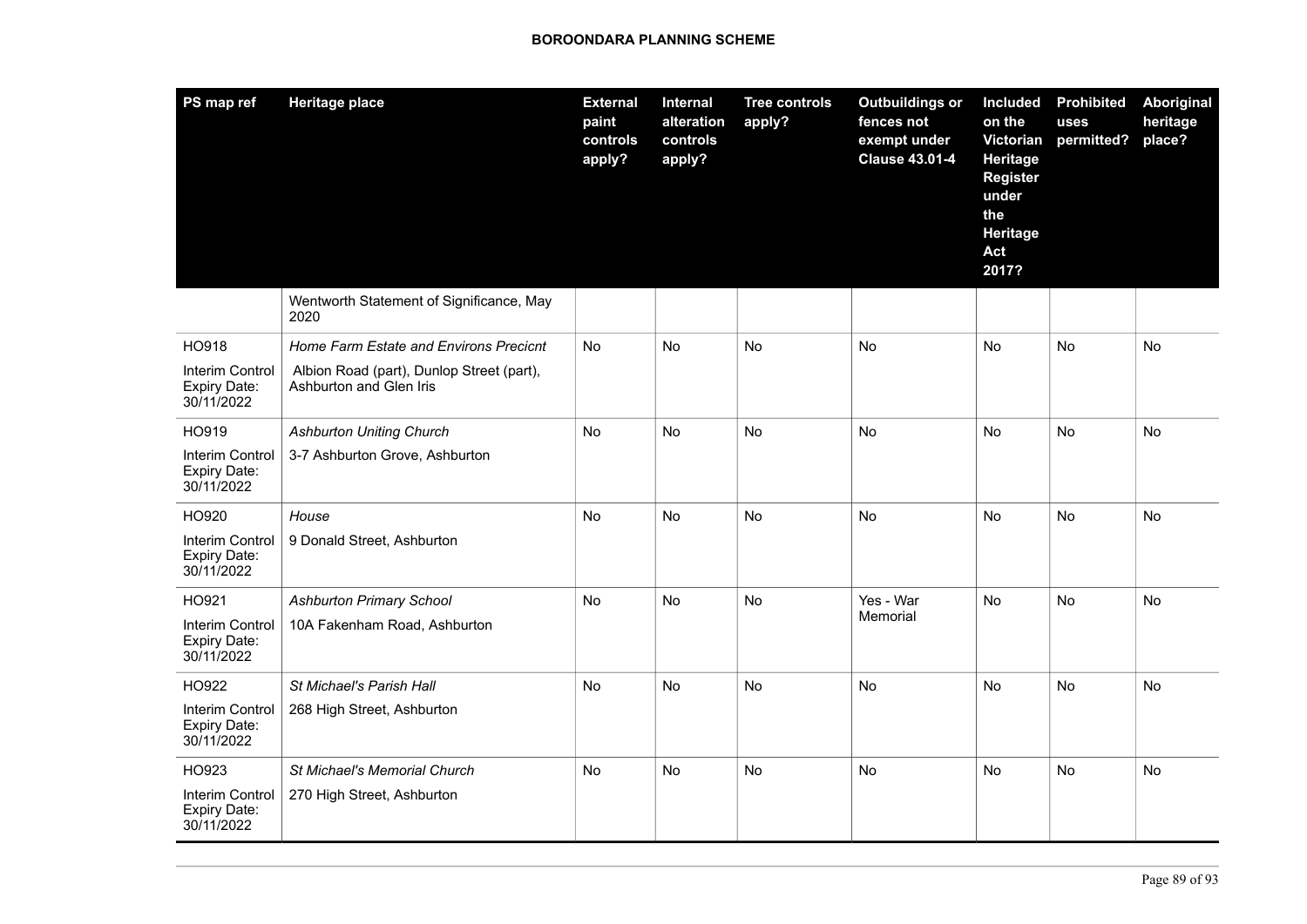| PS map ref                                    | <b>Heritage place</b>                                                                | <b>External</b><br>paint<br>controls<br>apply? | Internal<br>alteration<br>controls<br>apply? | <b>Tree controls</b><br>apply? | <b>Outbuildings or</b><br>fences not<br>exempt under<br><b>Clause 43.01-4</b> | Included<br>on the<br>Victorian<br>Heritage<br><b>Register</b><br>under<br>the<br>Heritage<br>Act<br>2017? | <b>Prohibited</b><br>uses<br>permitted? | Aboriginal<br>heritage<br>place? |
|-----------------------------------------------|--------------------------------------------------------------------------------------|------------------------------------------------|----------------------------------------------|--------------------------------|-------------------------------------------------------------------------------|------------------------------------------------------------------------------------------------------------|-----------------------------------------|----------------------------------|
| HO924                                         | House                                                                                | No                                             | No                                           | No                             | No                                                                            | No                                                                                                         | No                                      | No                               |
| Interim Control<br>Expiry Date:<br>30/11/2022 | 1 Keyes Street, Ashburton                                                            |                                                |                                              |                                |                                                                               |                                                                                                            |                                         |                                  |
| HO925                                         | Victorian House                                                                      | No                                             | No                                           | No                             | No                                                                            | No                                                                                                         | No                                      | No                               |
| Interim Control<br>Expiry Date:<br>30/11/2022 | 10 Marquis Street, Ashburton                                                         |                                                |                                              |                                |                                                                               |                                                                                                            |                                         |                                  |
| HO926                                         | <b>Pyrus Park</b>                                                                    | No                                             | No                                           | <b>No</b>                      | <b>No</b>                                                                     | No                                                                                                         | No                                      | No                               |
| Interim Control<br>Expiry Date:<br>30/11/2022 | 7 Vears Road, Ashburton                                                              |                                                |                                              |                                |                                                                               |                                                                                                            |                                         |                                  |
| HO927                                         | House                                                                                | No                                             | No                                           | <b>No</b>                      | No                                                                            | No                                                                                                         | No                                      | No                               |
| Interim Control<br>Expiry Date:<br>30/11/2022 | 45 Yuile Street, Ashburton                                                           |                                                |                                              |                                |                                                                               |                                                                                                            |                                         |                                  |
| HO928                                         | House                                                                                | No                                             | No                                           | <b>No</b>                      | No                                                                            | <b>No</b>                                                                                                  | No                                      | No                               |
|                                               | 12-14 Tannock Street, Balwyn North                                                   |                                                |                                              |                                |                                                                               |                                                                                                            |                                         |                                  |
|                                               | <b>Statement of Significance:</b>                                                    |                                                |                                              |                                |                                                                               |                                                                                                            |                                         |                                  |
|                                               | House, 12-14 Tannock Street, Balwyn North<br>Statement of Significance, October 2021 |                                                |                                              |                                |                                                                               |                                                                                                            |                                         |                                  |
| HO930                                         | Seeger House                                                                         | No                                             | No                                           | <b>No</b>                      | <b>No</b>                                                                     | No                                                                                                         | No                                      | No                               |
| Interim Control<br>Expiry Date:<br>01/08/2022 | 26 Goldthorns Avenue, Kew                                                            |                                                |                                              |                                |                                                                               |                                                                                                            |                                         |                                  |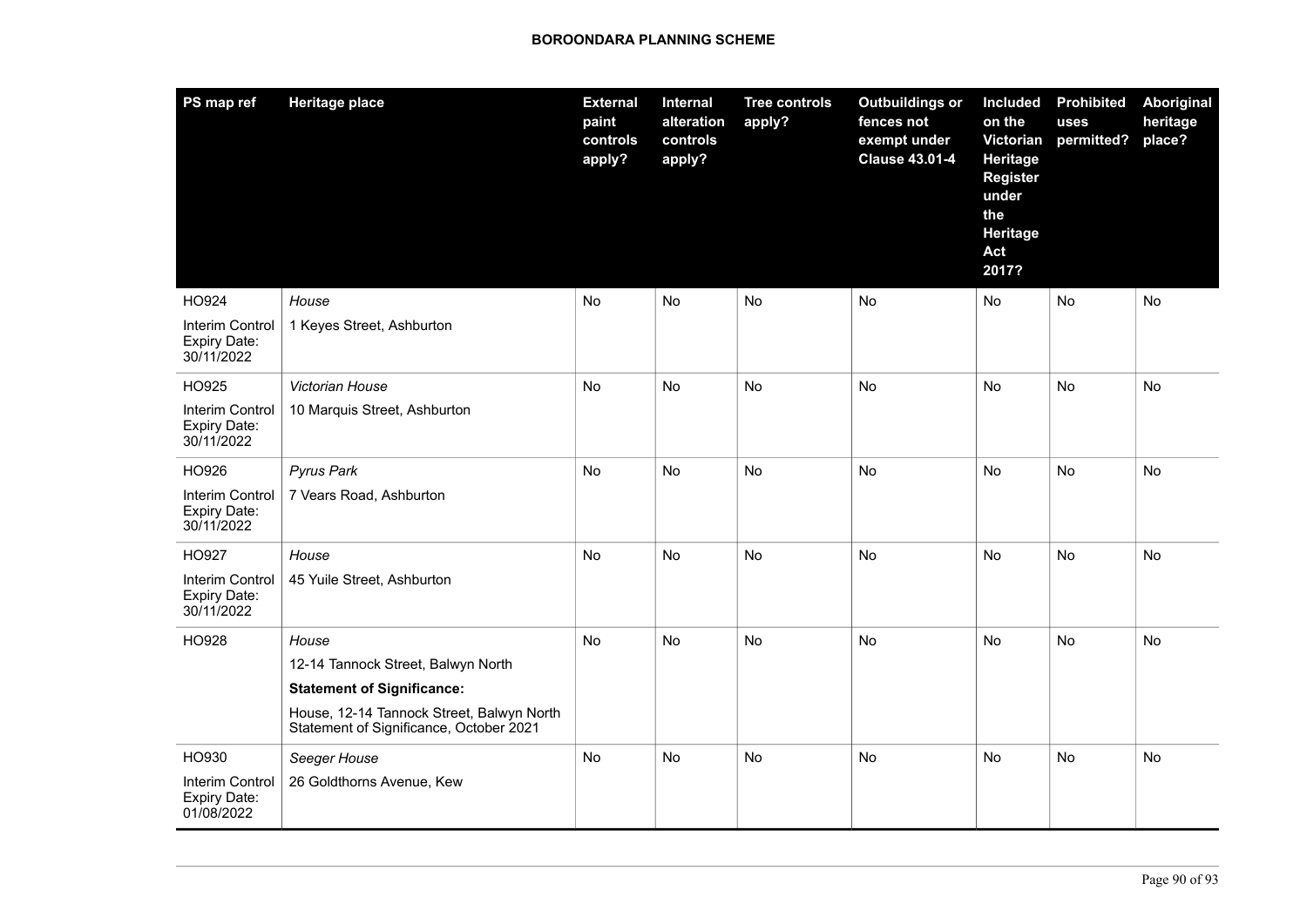| PS map ref                                           | <b>Heritage place</b>                                                                         | <b>External</b><br>paint<br>controls<br>apply? | Internal<br>alteration<br>controls<br>apply? | <b>Tree controls</b><br>apply?             | <b>Outbuildings or</b><br>fences not<br>exempt under<br><b>Clause 43.01-4</b> | Included<br>on the<br>Victorian<br>Heritage<br><b>Register</b><br>under<br>the<br>Heritage<br>Act<br>2017? | <b>Prohibited</b><br>uses<br>permitted? | <b>Aboriginal</b><br>heritage<br>place? |
|------------------------------------------------------|-----------------------------------------------------------------------------------------------|------------------------------------------------|----------------------------------------------|--------------------------------------------|-------------------------------------------------------------------------------|------------------------------------------------------------------------------------------------------------|-----------------------------------------|-----------------------------------------|
| HO931                                                | <b>Former Watson Residence</b>                                                                | No                                             | No                                           | No                                         | No                                                                            | <b>No</b>                                                                                                  | No                                      | No                                      |
|                                                      | 3-5 Florence Avenue, Kew                                                                      |                                                |                                              |                                            |                                                                               |                                                                                                            |                                         |                                         |
|                                                      | <b>Statement of Significance:</b>                                                             |                                                |                                              |                                            |                                                                               |                                                                                                            |                                         |                                         |
|                                                      | Former Watson Residence (3-5 Florence<br>Avenue, Kew) Statement of Significance, June<br>2021 |                                                |                                              |                                            |                                                                               |                                                                                                            |                                         |                                         |
| HO932                                                | Skye (former), Argyle                                                                         | No                                             | No                                           | No                                         | No                                                                            | <b>No</b>                                                                                                  | No                                      | No                                      |
| Interim Control<br><b>Expiry Date:</b><br>01/08/2022 | 97 Argyle Road, Kew                                                                           |                                                |                                              |                                            |                                                                               |                                                                                                            |                                         |                                         |
| HO937                                                | Summer and Cliff House                                                                        | Yes                                            | No                                           | Yes - Eucalyptus<br>tree (Summer<br>House) | No                                                                            | <b>No</b>                                                                                                  | No                                      | No                                      |
|                                                      | 25 Swinton Avenue and 3/2 Hodgson Street<br>(part), Kew                                       |                                                |                                              |                                            |                                                                               |                                                                                                            |                                         |                                         |
|                                                      | <b>Statement of Significance:</b>                                                             |                                                |                                              |                                            |                                                                               |                                                                                                            |                                         |                                         |
|                                                      | Summer House and Cliff House Statement of<br>Significance, June 2021                          |                                                |                                              |                                            |                                                                               |                                                                                                            |                                         |                                         |
| <b>HO933</b>                                         | Currajong                                                                                     | <b>No</b>                                      | <b>No</b>                                    | <b>No</b>                                  | <b>No</b>                                                                     | <b>No</b>                                                                                                  | <b>No</b>                               | <b>No</b>                               |
|                                                      | 337 Auburn Road, Hawthorn                                                                     |                                                |                                              |                                            |                                                                               |                                                                                                            |                                         |                                         |
|                                                      | <b>Statement of Significance:</b>                                                             |                                                |                                              |                                            |                                                                               |                                                                                                            |                                         |                                         |
|                                                      | Currajong, 337 Auburn Road, Hawthorn<br>Statement of Significance, November 2021              |                                                |                                              |                                            |                                                                               |                                                                                                            |                                         |                                         |
| HO940                                                | Withers House (former)                                                                        | No                                             | <b>No</b>                                    | <b>No</b>                                  | <b>No</b>                                                                     | <b>No</b>                                                                                                  | No                                      | No                                      |
| Interim Control<br>Expiry Date:                      | 32 Corby Street, Balwyn North                                                                 |                                                |                                              |                                            |                                                                               |                                                                                                            |                                         |                                         |